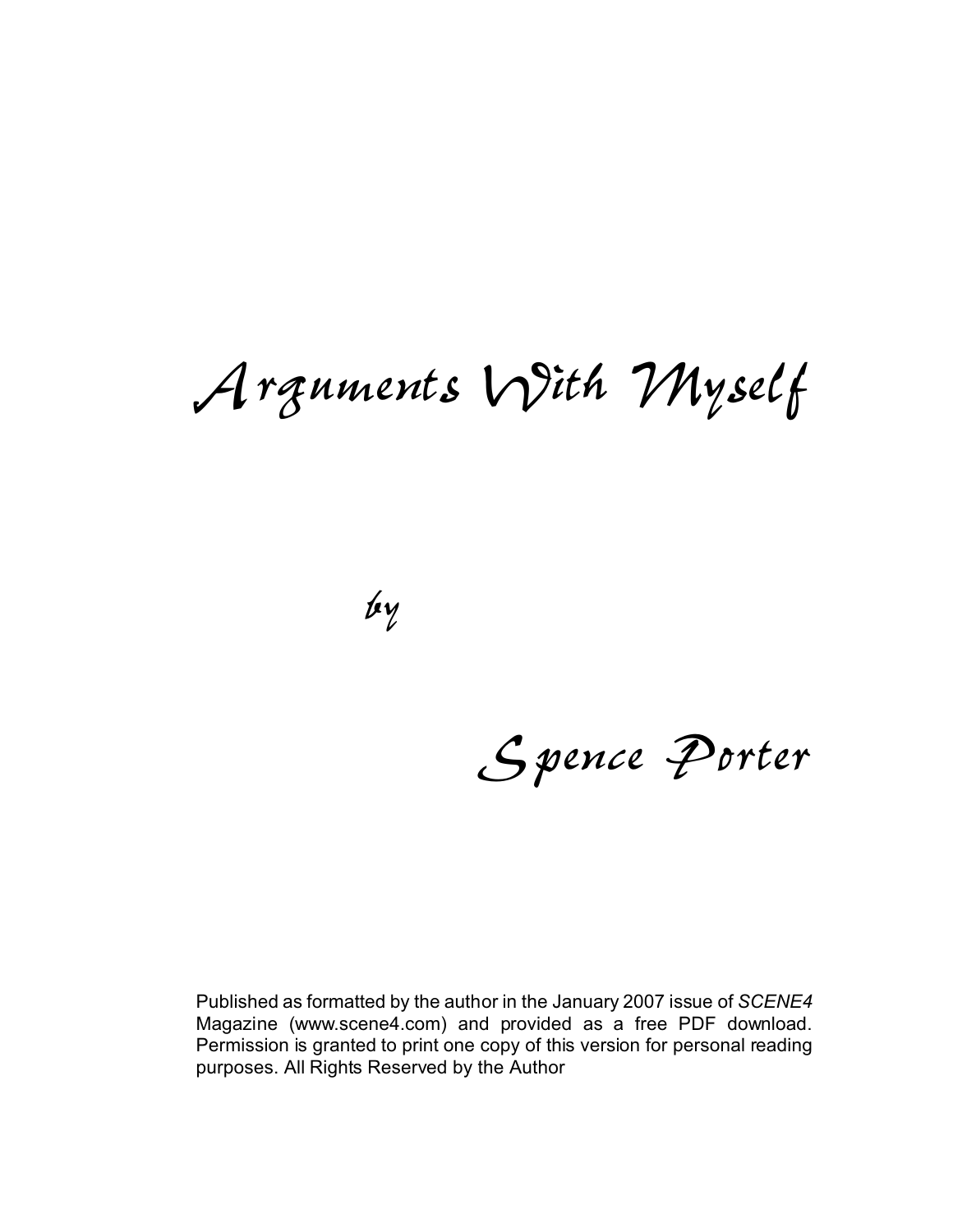© 2007 Spence Porter *Arguments With Myself* is fully protected under the copyright laws of the United States of America and international copyright laws. All rights, including the rights of translation into foreign languages, adaptations in motion pictures, television, video, radio, various other electronic media, recitation, public reading, and any other adaptations and are strictly reserved. Performances of any kind require the payment of a royalty. You may display this book for your personal, non-commercial use. But you may not otherwise reproduce or distribute copies of this book or any part thereof in any form (including by email or other electronic means), without the prior written consent of the owner. All inquiries should be directed to Spence Porter at

> (718) 548-8384 or SpencePorter@post.harvard.edu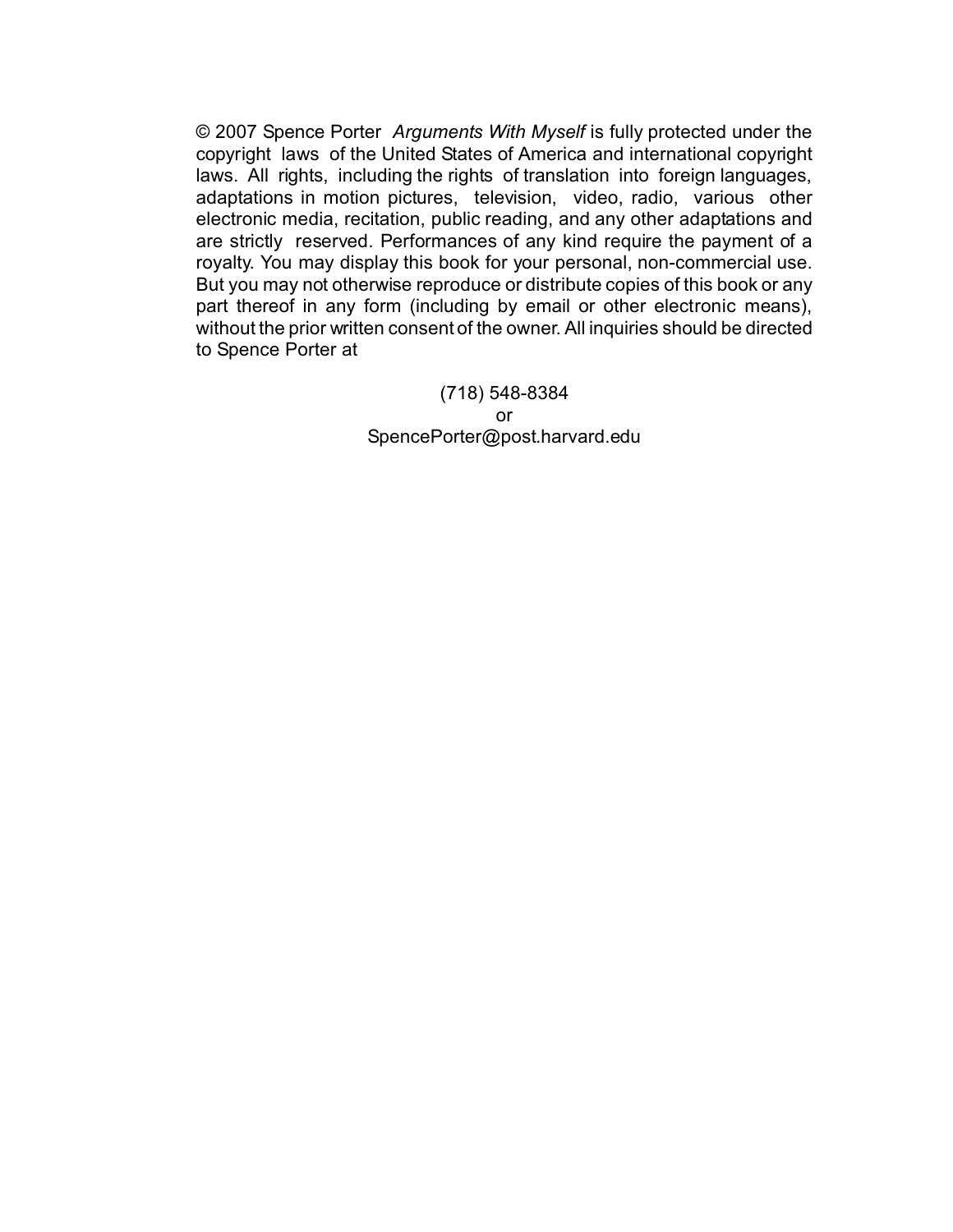*Whenever a section of Arguments With Myself is performed outside of the context of the whole piece, the program should identify it after the title as, for example, Section 3 of Arguments With Myself. So long as this is done, the six short parts that make up Arguments With Myself may be performed separately or together, in any order, and in any combination.*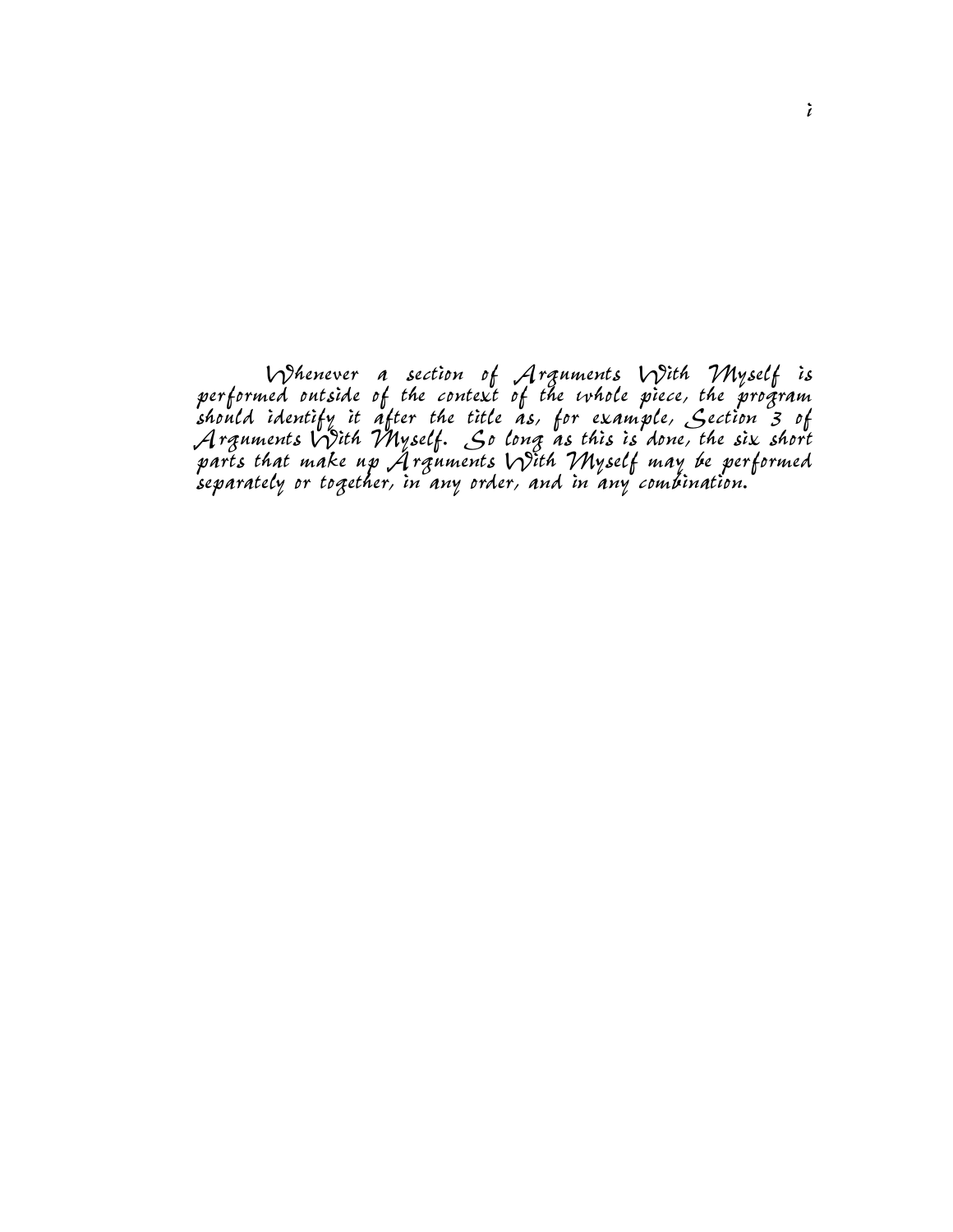## *CONTENTS*

| The VMan $N$ ho Ran From Zeath $\ldots \ldots \ldots \ldots \ldots \ldots$ |
|----------------------------------------------------------------------------|
| The Invincible Chastity of Arnie Bielowski $\ldots \ldots \ldots$ 21       |
| Life Among the Flowers  49                                                 |
|                                                                            |
|                                                                            |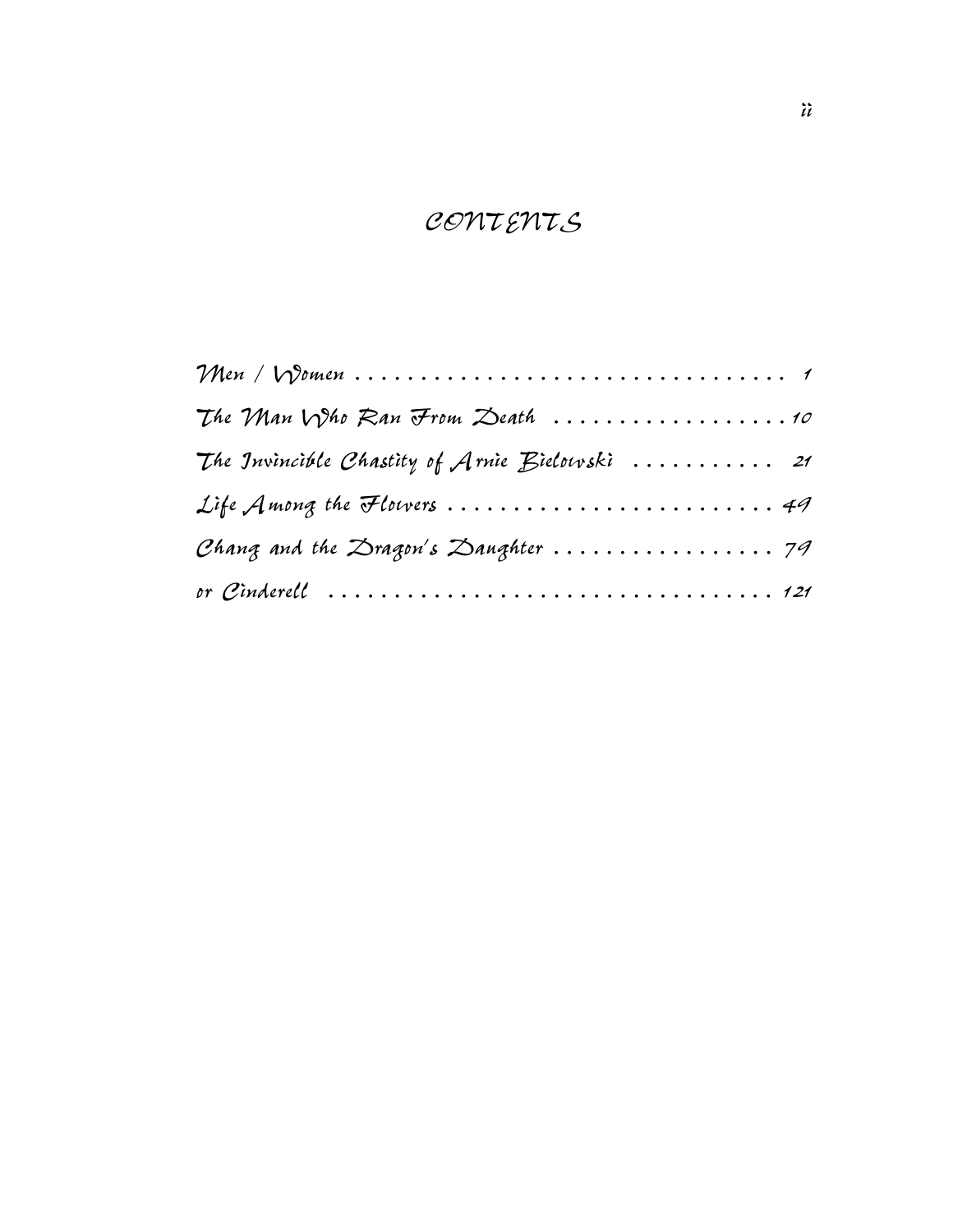# *Men / Women*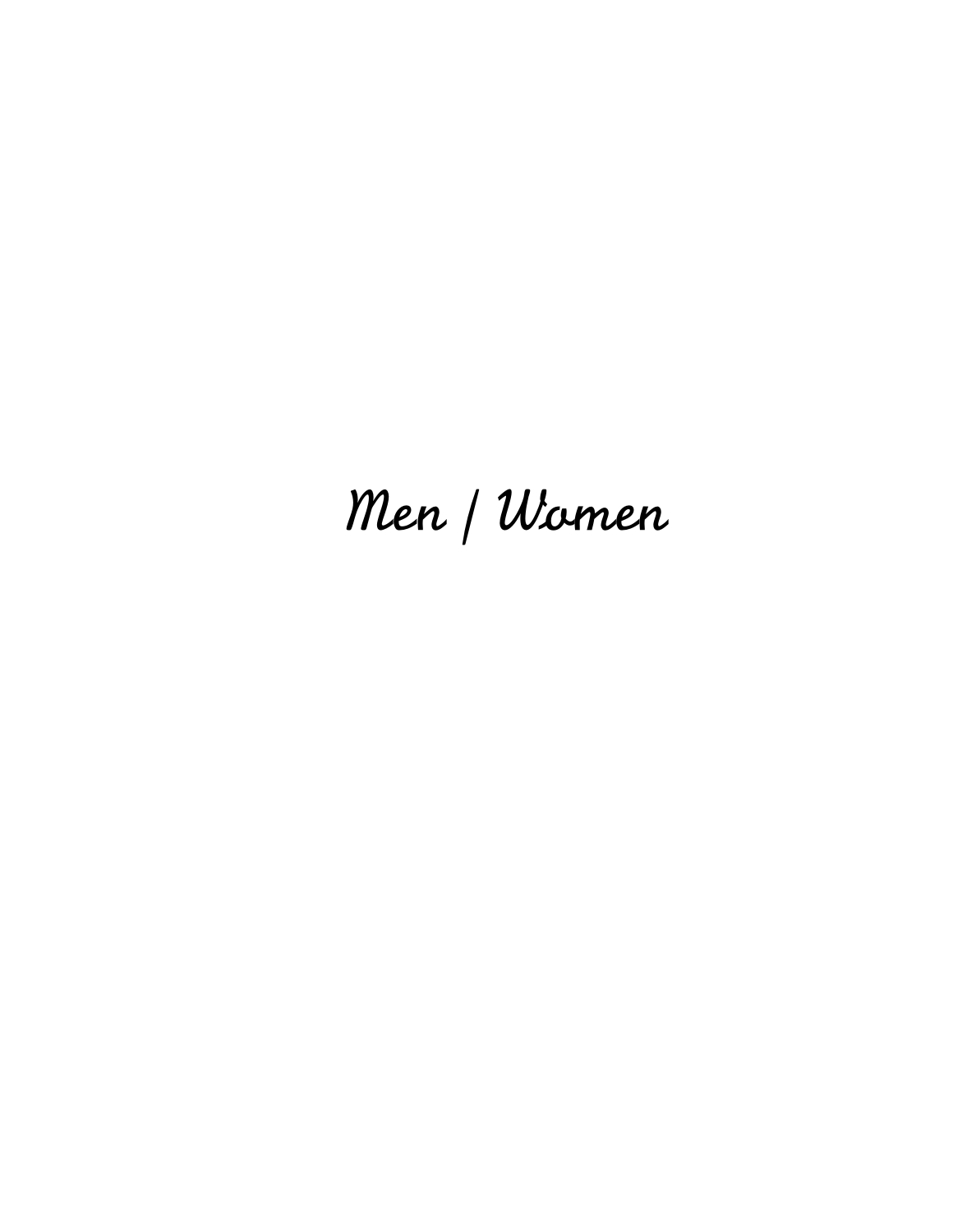*In finally putting this little whatever it is on paper, I faced a small dilemma, a dilemmlet: Should I keep the text entirely without stage directions, so that the actors and the director would be free, as I wished them to be, to play with the possibilities of the text and bring their own emotional colors to each line? That was, after all, the whole idea of the piece. Or should I carefully specify a meaning for each line, making the shape of the piece clear and explicit? If I did that everyone would understand it, but I couldn't help but feel that all the fun would go out of the thing!*

*I wrote a whole succession of drafts in which I tried to compromise, but compromise is the enemy of art. So here it is, virtually naked. Now it's yours.*

*So play. Have fun. Have LOTS of fun! Feel free to expand it or contract it to suit the performers and the situation. And never exactly the same way twice.*

*I look forward to seeing what you make of it!*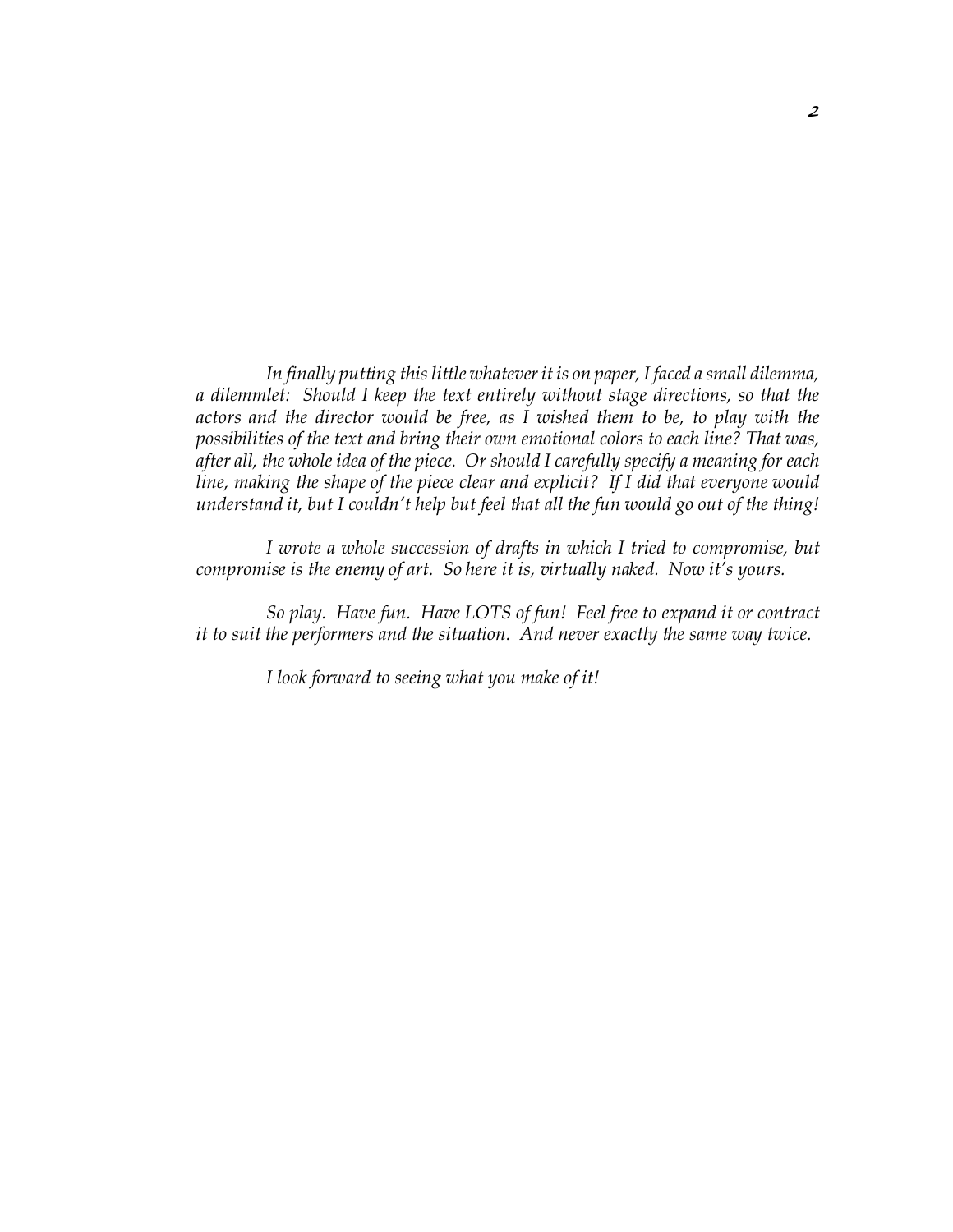*A Man and a Woman stand on opposite sides of the stage facing out toward the audience. They remain this way throughout the piece, and never at any time ever look at each other.)*

SHE *(neutral)*. Men.

HE *(neutral)*. Women.

SHE *(intrigued)*. Men.

HE *(rueful)*. Women.

SHE *(she knows what they're like)*. Men.

HE *(dismissive)*. Women.

SHE *(dismissive)*. Men.

HE *(intrigued)*. Women.

SHE. Men.

HE. Women.

SHE. Men.

HE. Women.

SHE. Men.

HE. Women.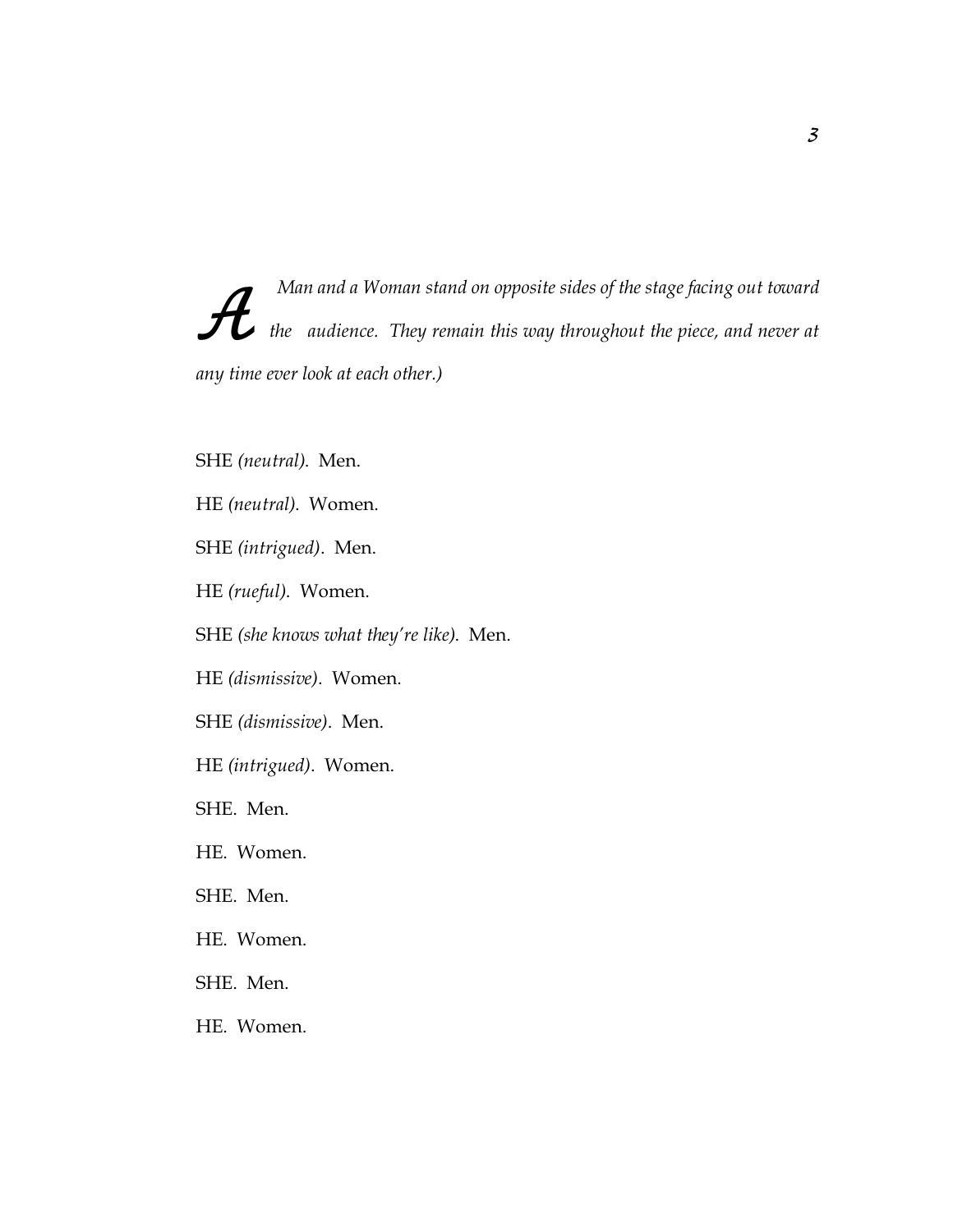SHE. Men.

HE. Women.

SHE. Men.

HE. Women.

SHE. Men.

HE. Women.

SHE. Men.

HE. Women.

SHE. Men.

HE. Women.

SHE. Men.

HE. Women.

SHE. Men.

HE. Women.

SHE. Men.

HE. Women.

SHE. Men.

HE. Women.

SHE. Men.

HE. Women.

SHE. Men.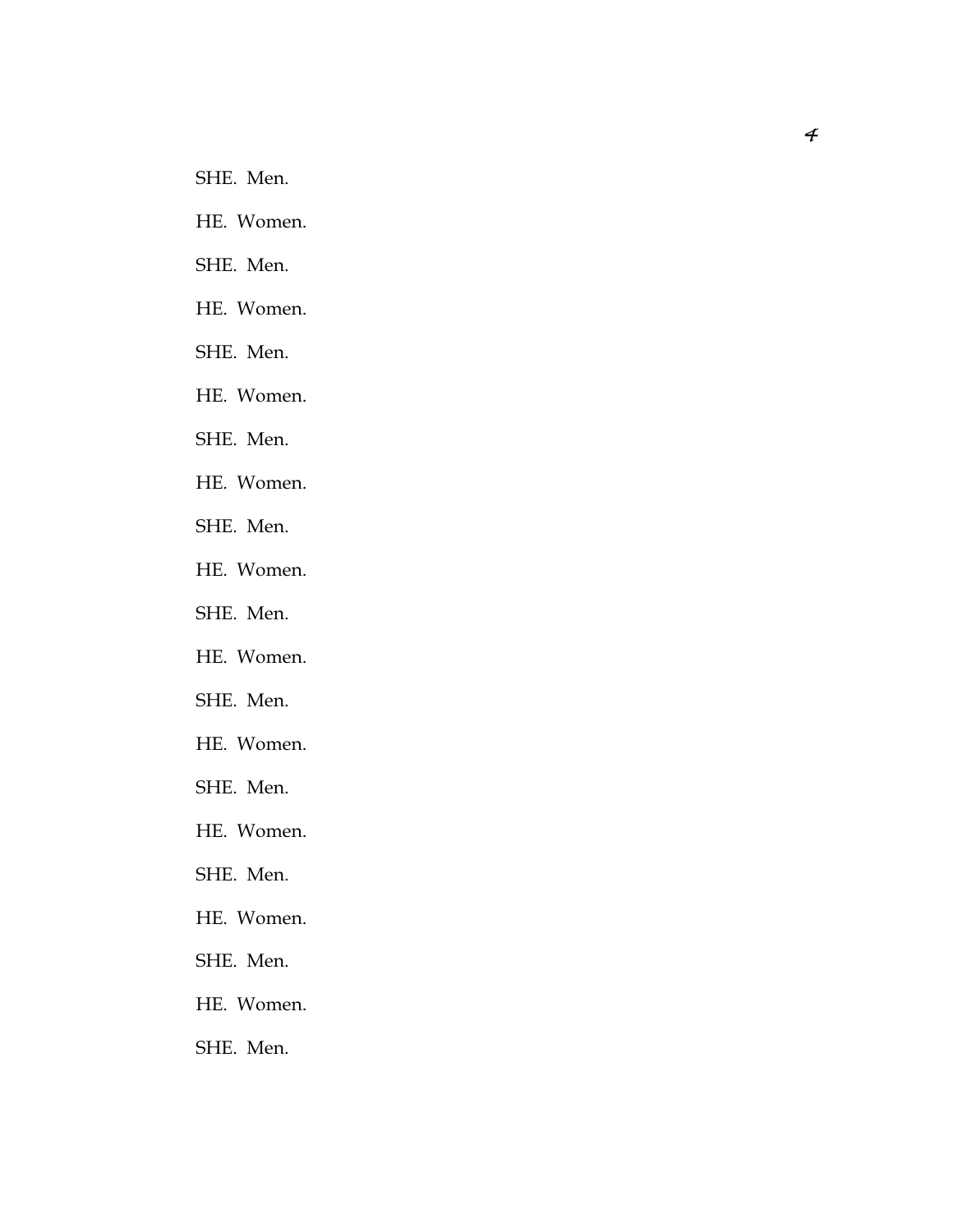- HE. Women.
- SHE. Men.
- HE. Women.
- SHE. Men.
- HE. Women.
- SHE. Men.
- HE. Women.
- SHE. Men.
- HE. Women.
- SHE. Men.
- HE . Women.
- SHE *(beginning to get angry)*. Men.
- HE *(placating)*. Women.
- SHE. Men!
- HE . Women.
- SHE . Men!
- HE *(angry)*. Women!
- SHE. Men!!
- HE . Women!!
- SHE. Men!!!
- HE. Women!!!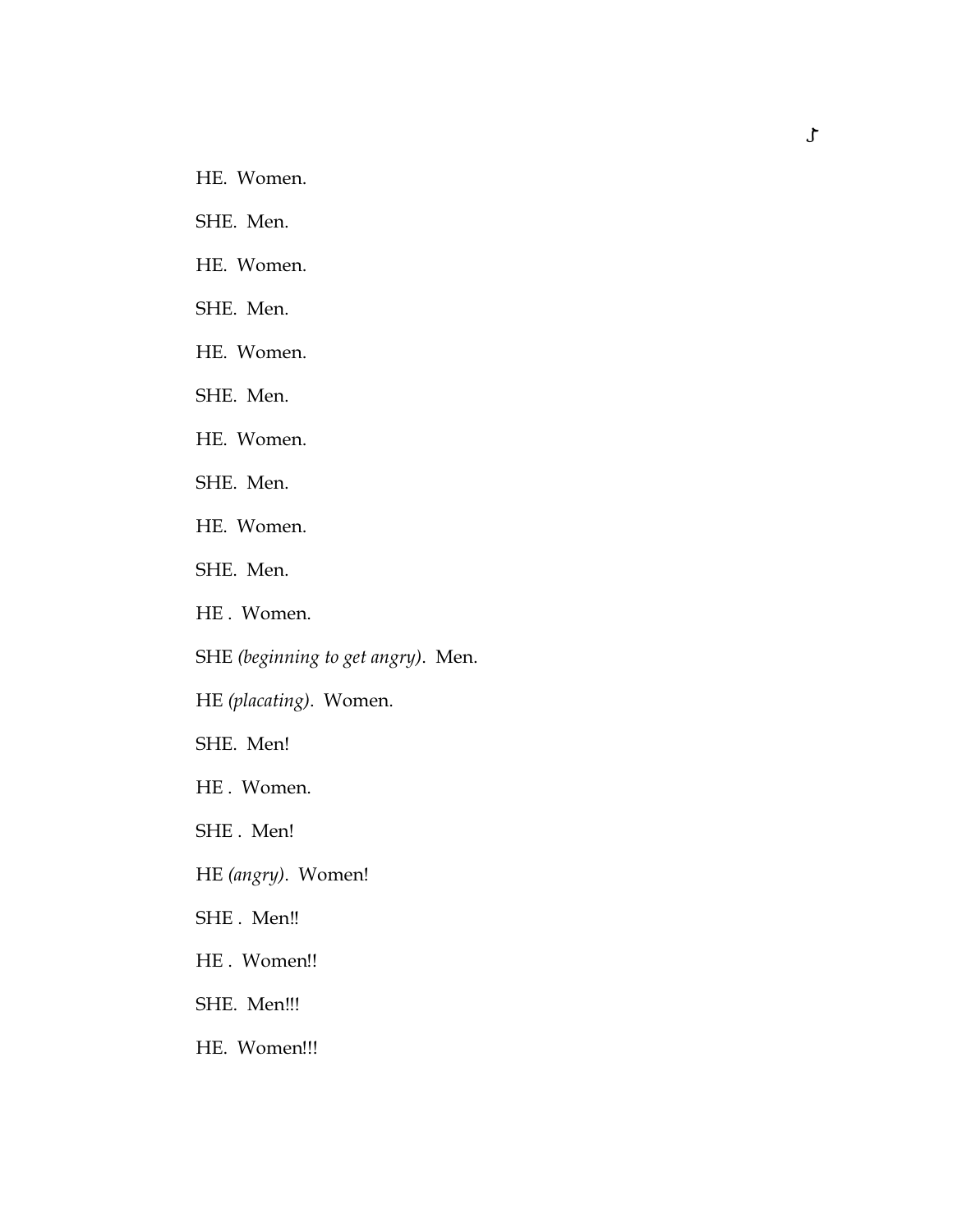SHE. Men!!!!

HE. Women!!!!

SHE. *MEN*——

HE. *WOMEN*——

SHE. *MEN*———

HE. *WOMEN*———

SHE *(totally totally furious)*. MEN!!!!!!!!!!!!!

HE (even angrier). WOMEN!!!!!!!!!!!!!!

*(long pause)*

SHE. Women?

HE. Men?

*(pause)*

SHE *(decides)*. Men.

HE *(decides)*. Women.

SHE. Men.

HE. Women.

SHE. Men.

HE. Women.

SHE. Men.

HE. Women.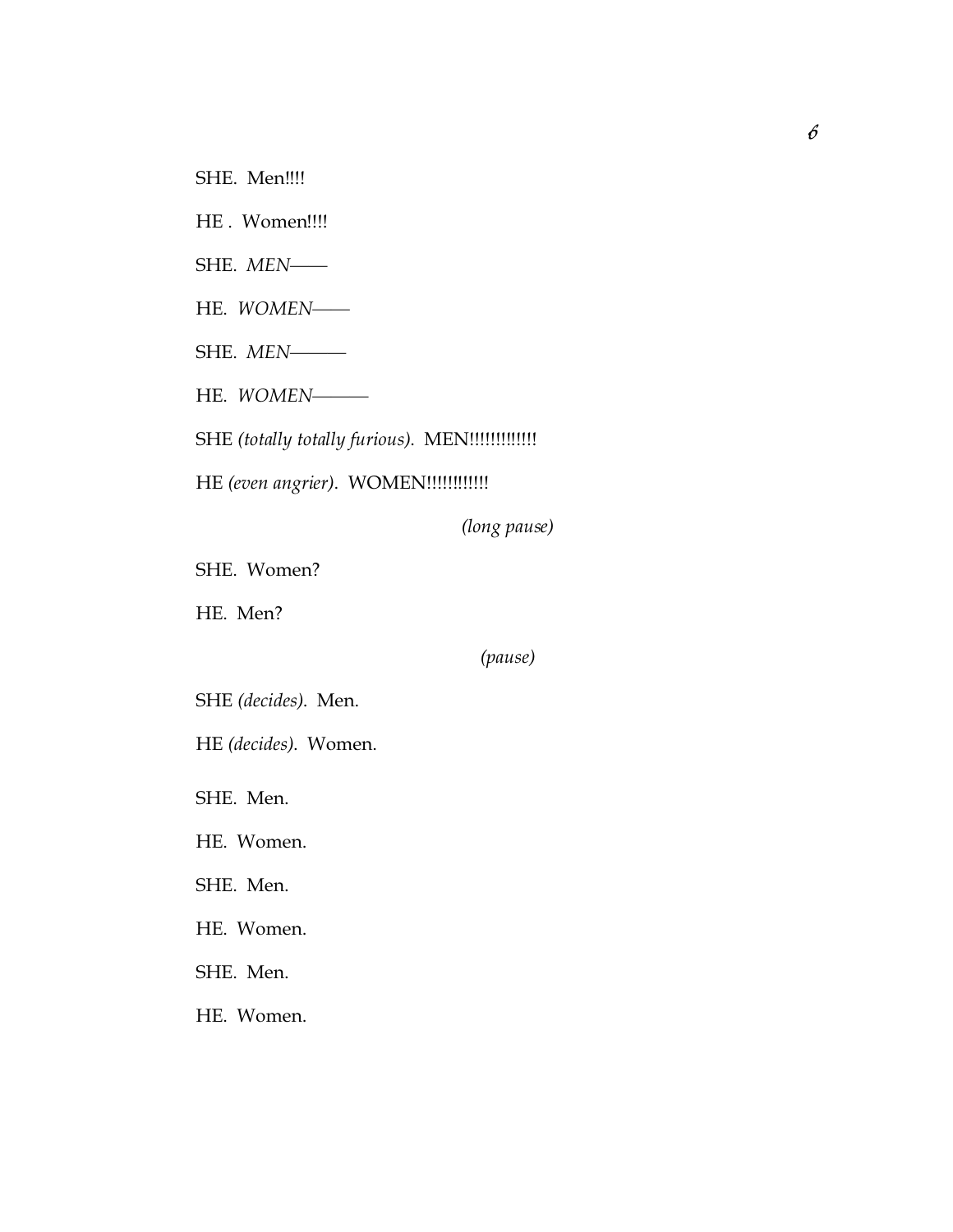SHE. Men.

HE. Women.

SHE. Men.

HE. Women.

SHE. Men.

HE. Women.

SHE . Men.

HE. Women.

SHE. Men.

HE. Women.

SHE. Men.

HE. Women.

SHE. Men.

HE. Women.

SHE. Men.

HE. Women.

SHE. Men.

HE *(teasing)*. Women.

SHE. Men.

HE. Women.

SHE *(seductive)*. Men.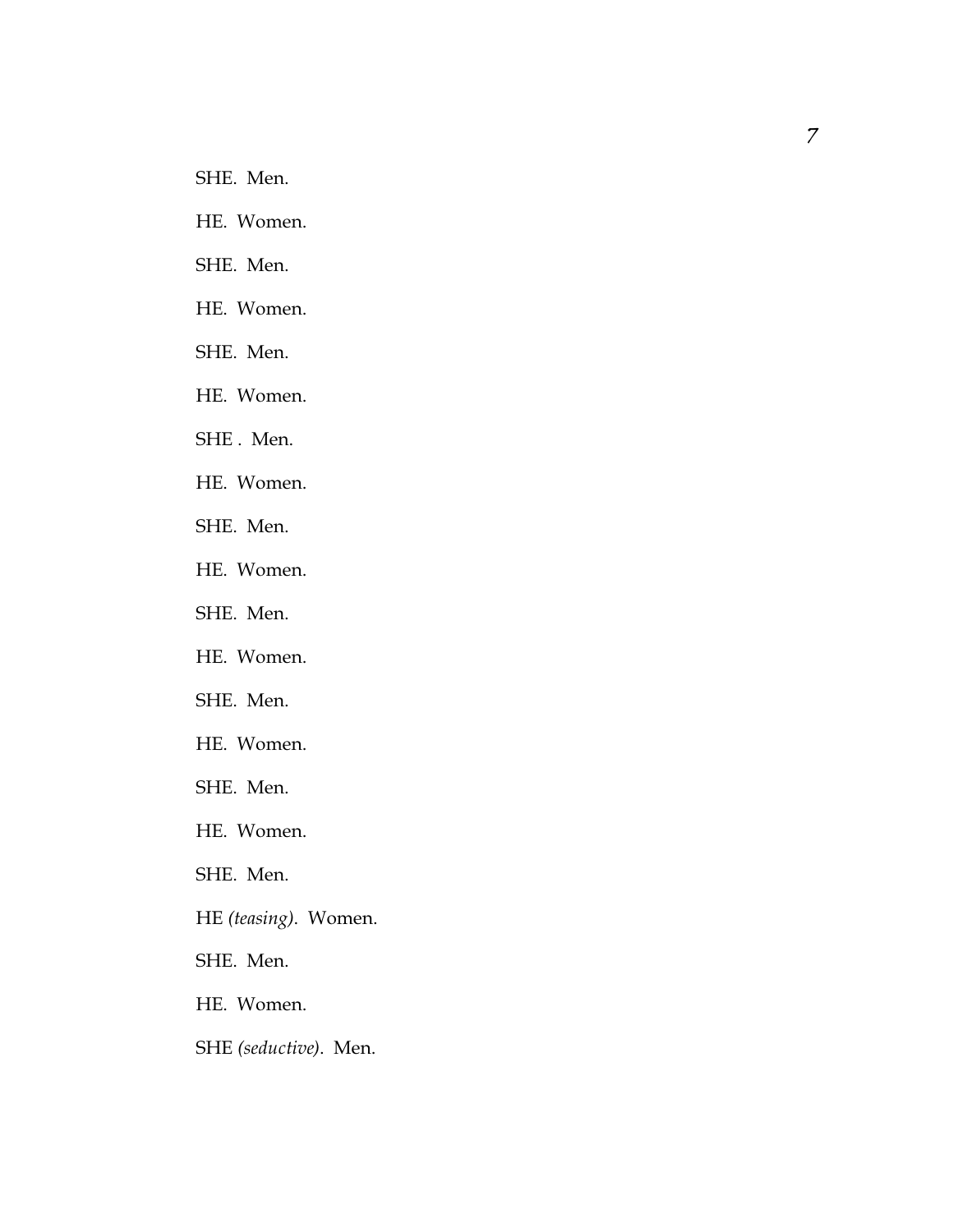- HE. Women.
- SHE. Men.
- HE. Women.
- SHE. Men.
- HE. Women.
- SHE. Men.
- HE. Women.
- SHE. Men.
- HE. Women.
- SHE. Men!
- HE. Women!
- SHE. Men!
- HE. Women!
- SHE. MEN‼
- HE. Women!
- SHE. MEN‼
- HE. WOMEN!!
- SHE. MEN!!!
- HE. WOMEN!!!
- SHE. *MEN!!!!*
- HE. *WOMEN!!!!*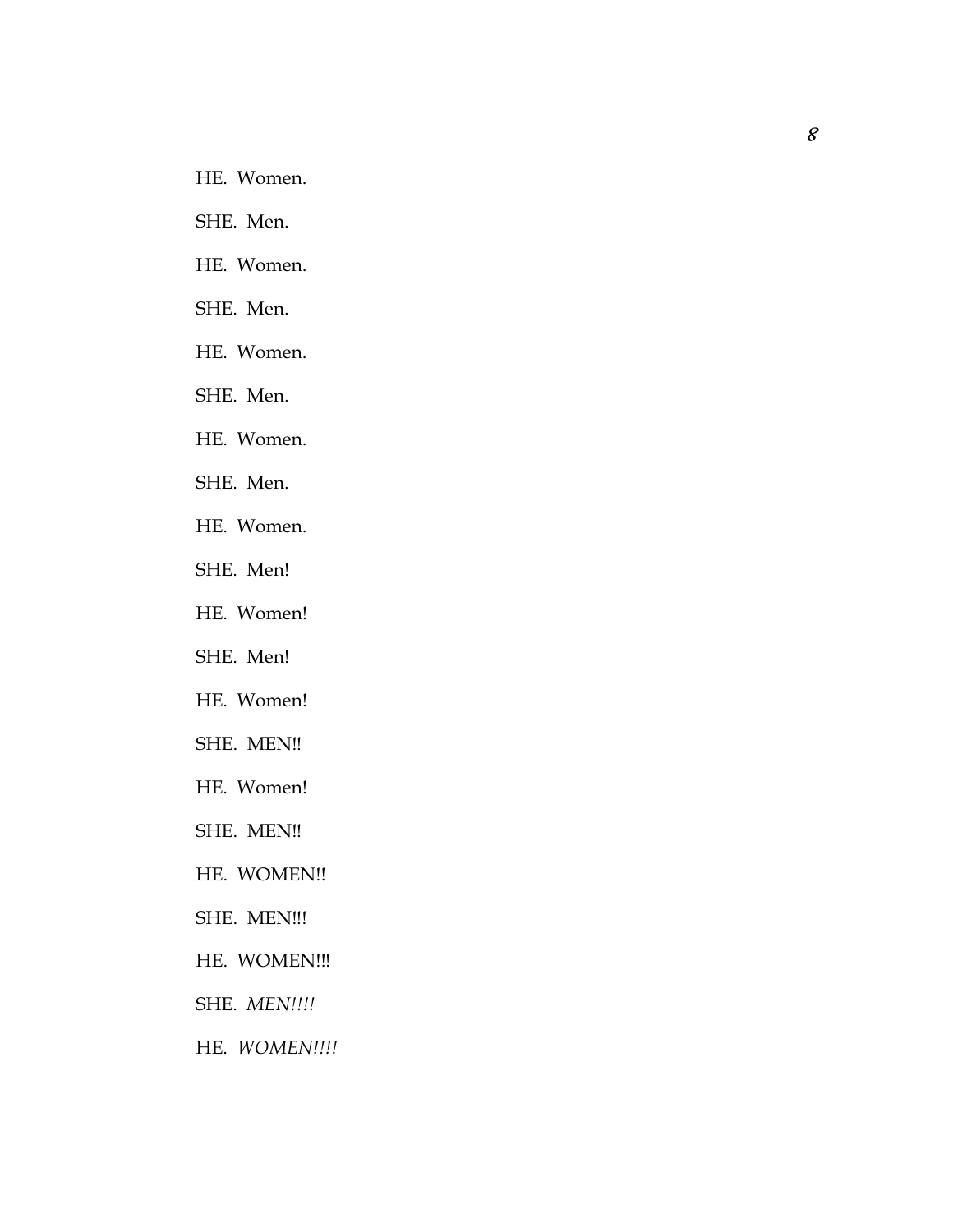SHE. *MEN!!!!!*

HE. *WOMEN!!!!!*

# *MEN!!!!!!!!!!!!!!!!!!!* TOGETHER. *WOMEN!!!!!!!!!!!!!!*

*(long pause)*

SHE *(neutral)*. Men.

HE *(neutral)*. Women.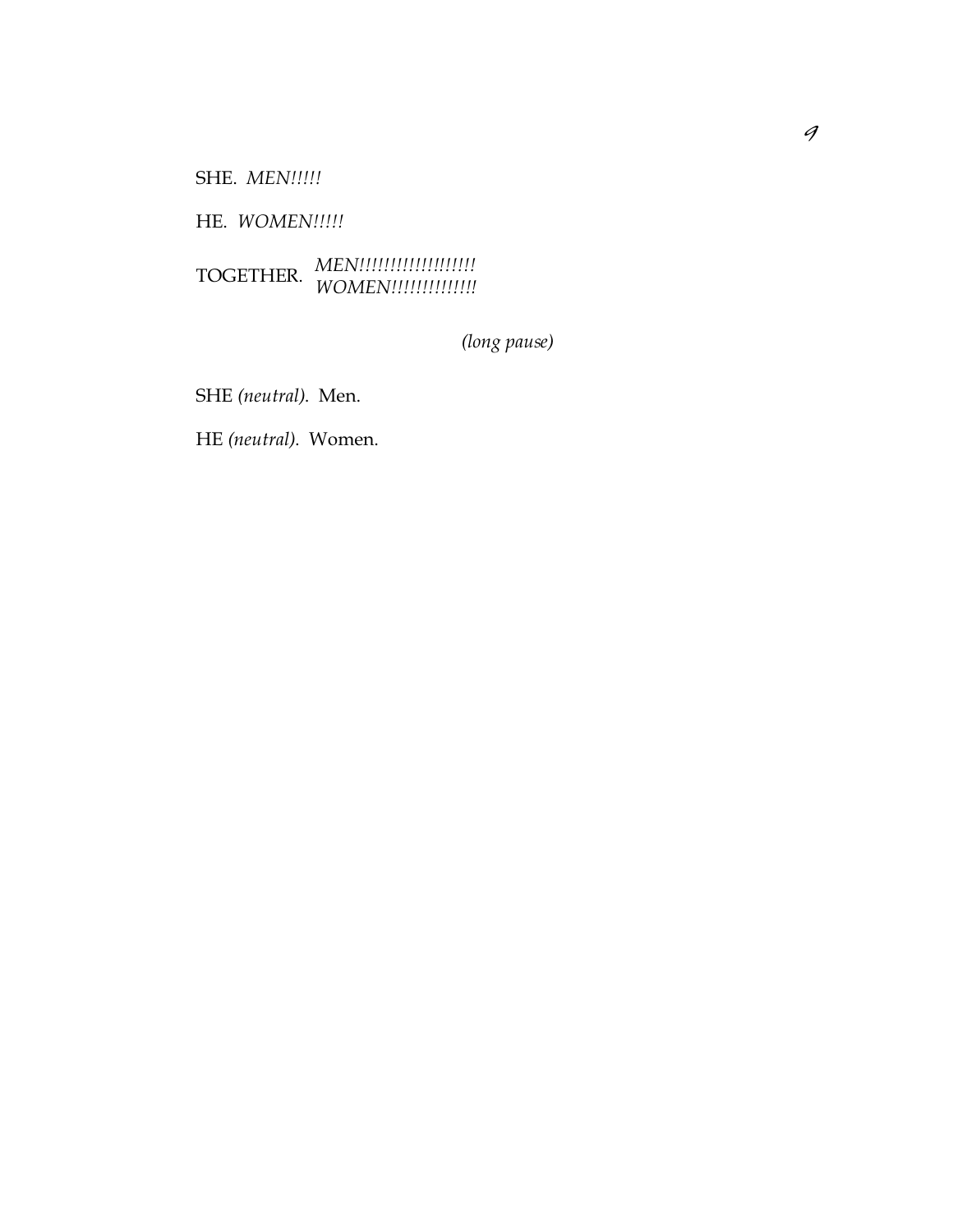## *The Man Who Ran From Death*

*a danceplay*

*(based on an old Italian folk tale)*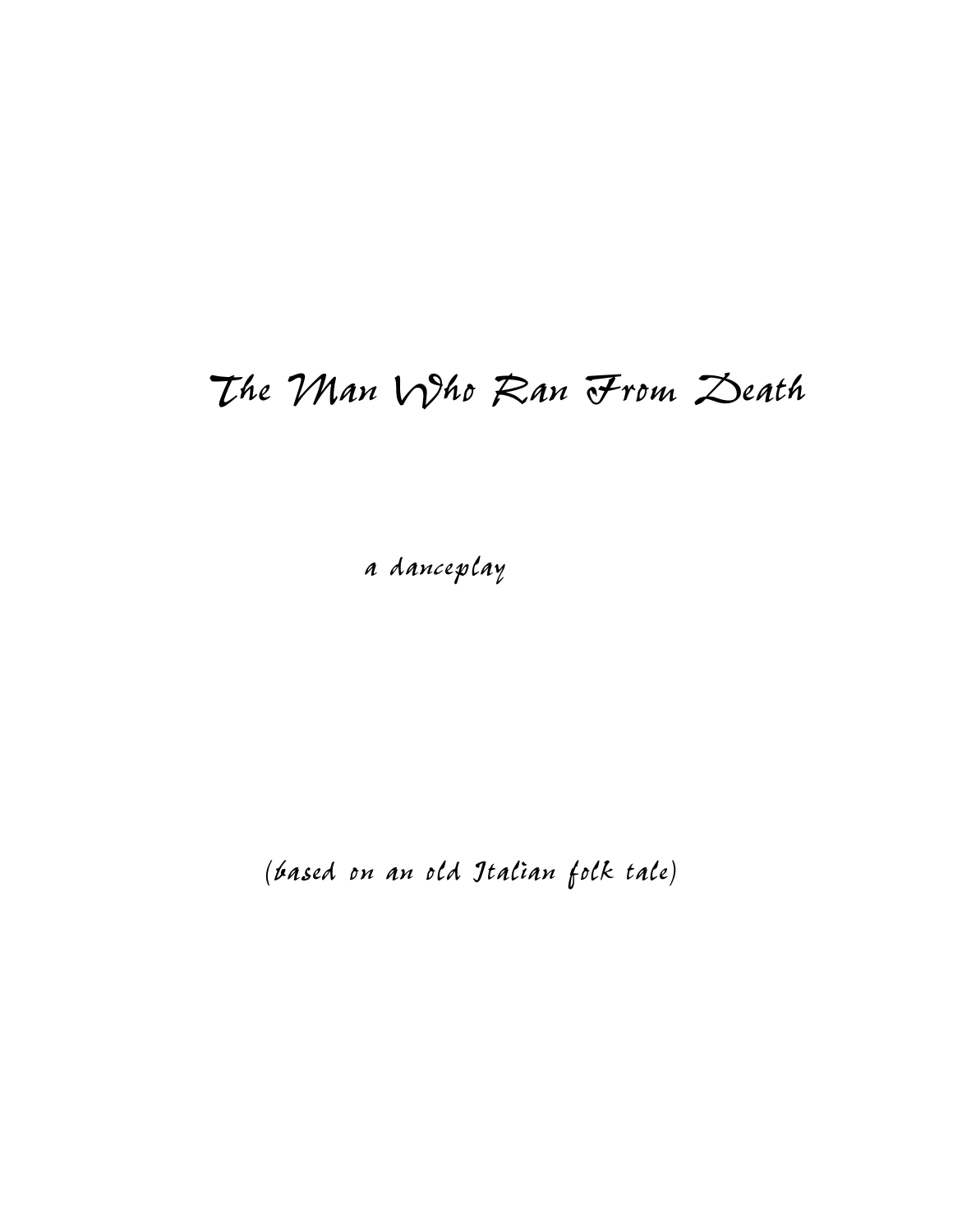*This is a danceplay, to be performed by dancers, a few of whom must also be actors, under the direction of a choreographer.* 

*Very little that is literal—strange angular shapes emerging from darkness.* 

*Music is essential, a wind ensemble with uncanny chimelike percussion out of tune with the winds.*

*Lots of puppets.*

*It should last about 35 minutes.*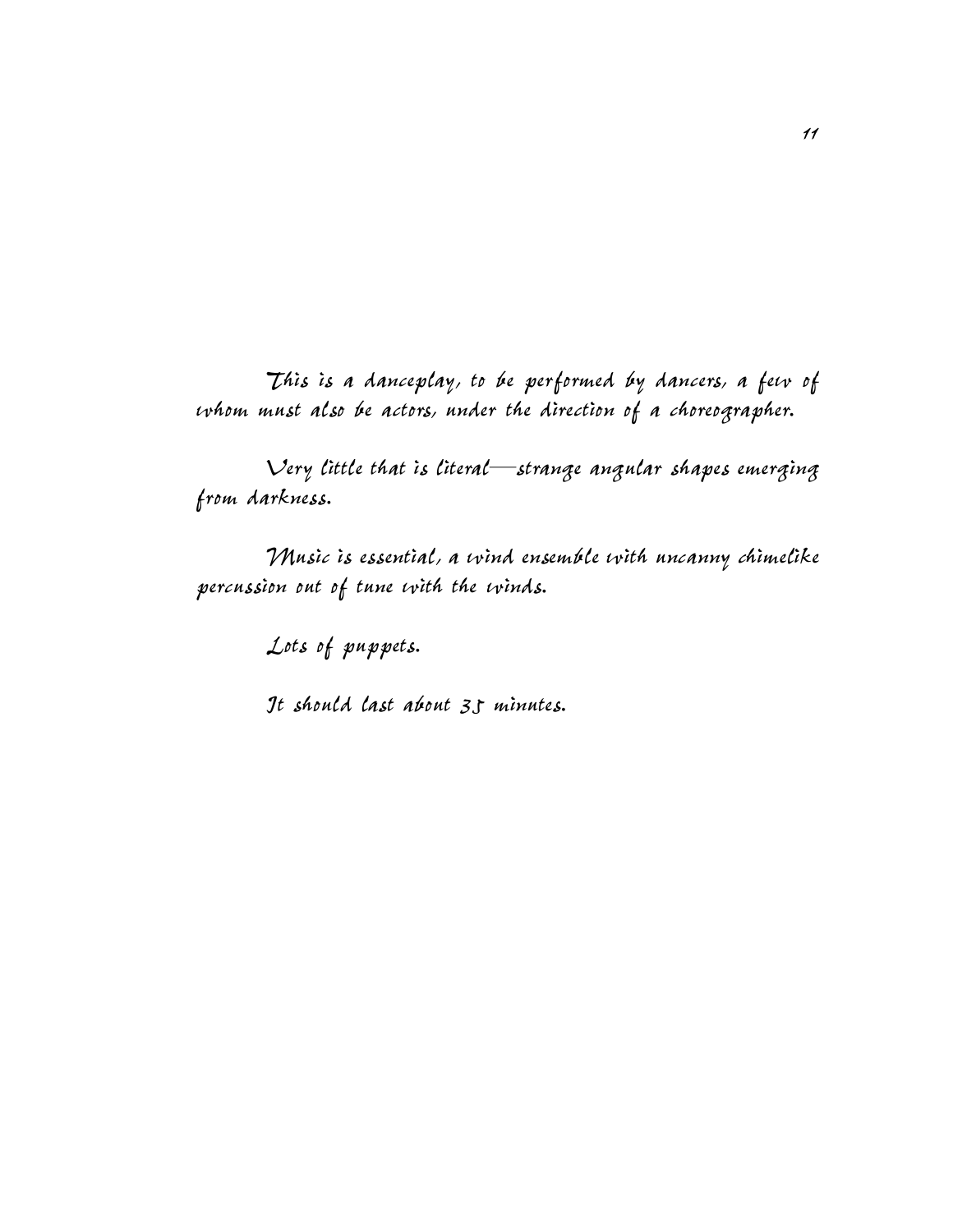*THE STORYTELLER. Once there was a man who ran from Death.*

> *ECHOES. There was a man from Death from Death*

> > *(gong)*

*THE STORYTELLER. It was a time of Death*

*(DYING)*

*The Rats came and brought the Death And the Rats feasted on the Dead And the Town was filled with the smell of bodies*

*(RATS)*

*And he began to scream and thought I cannot live with Death And so he ran from Death*

*(He FLEES as the RATS and the DYING try to HOLD him back)*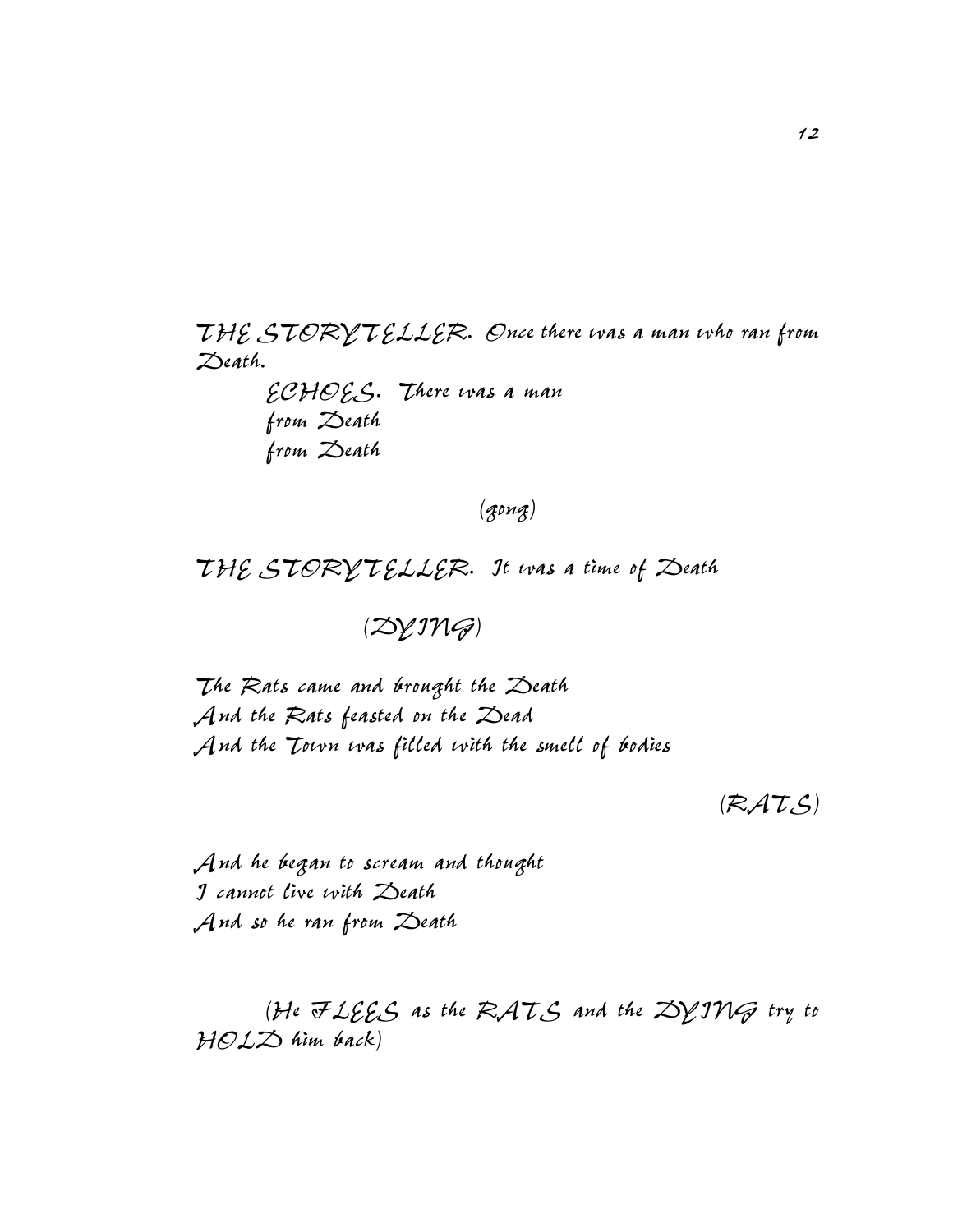*And he ran He ran until he came to a tall Mountain And at its foot sat an Old Woman.*

*OLD WOMAN. Where are you running? THE MAN. I am running from Death. OLD WOMAN. Stay here with me This is my pet ant Piccolino Every day Piccolino climbs to the top of this Mountain And carries down a tiny grain of dirt And until this Mountain is levelled to the Plain Death cannot touch you here THE MAN. But Death will come here at the end? (THE MOUNTAIN)*

*I must go on*

*STORYTELLER. And he ran And so he came to the Sea And on the Seashore sat an Old Woman*

*SECOND OLD WOMAN. Where are you running? THE MAN. I am running from Death SECOND OLD WOMAN. Stay here with me This is my pet snail Smeralda Whenever she is thirsty, Smeralda takes a sip of the Sea*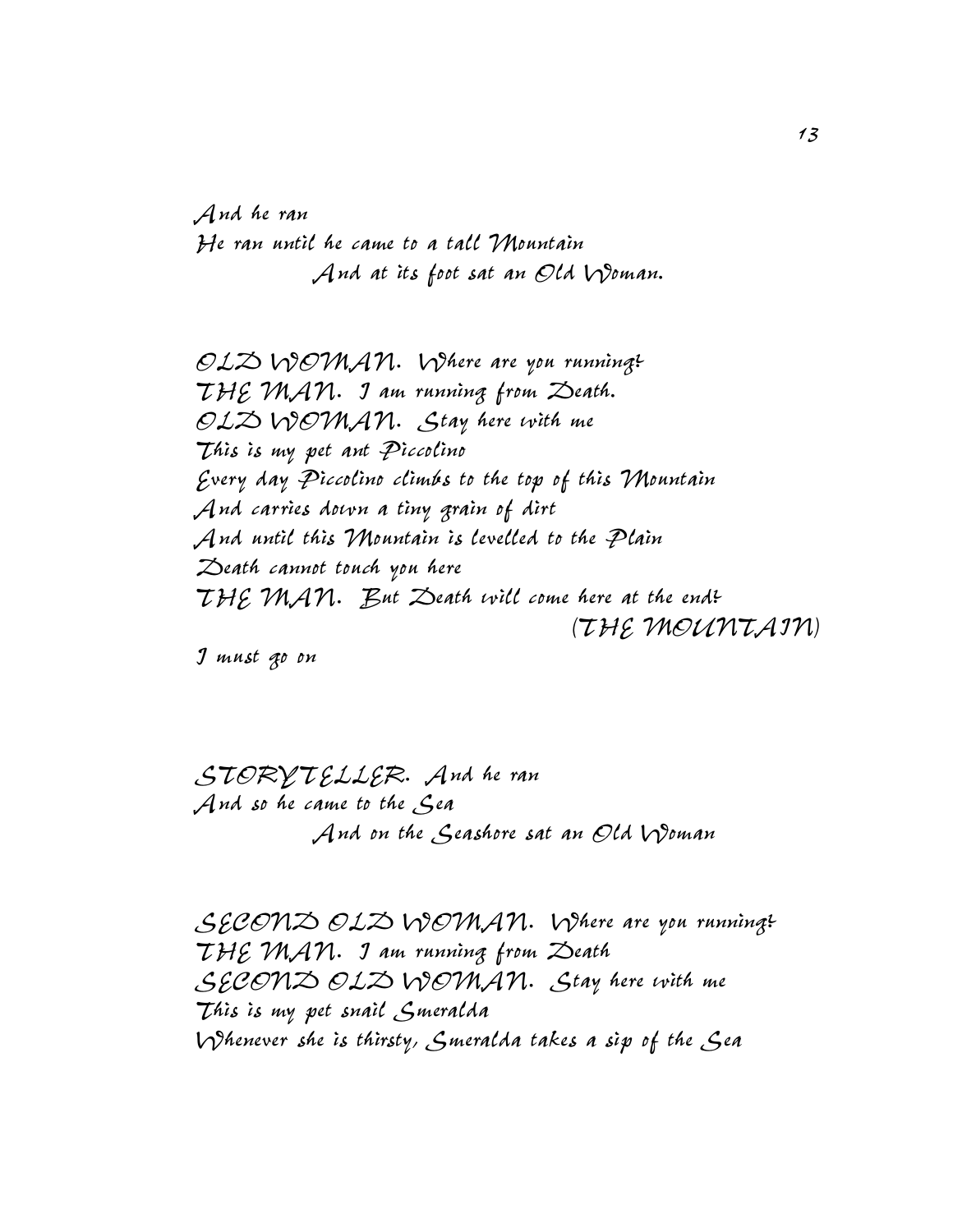*And until Smeralda has drunk this Ocean dry Death cannot touch you here THE MAN. But Death will come here at the end? (THE SEA)*

*I must go on*

*THE STORYTELLER. And so he ran He ran through the forest of trees and trees Through owls and eyes and claws and bramble He ran*

*Until he came to a House*

*(THE HOUSE OF CLOCKS)*

*(He knocks on the door)*

*(an Old Man)*

*OLD MAN. What do you want? THE MAN. I am running from Death*

*OLD MAN. Then enter.*

*(INSIDE THE HOUSE)*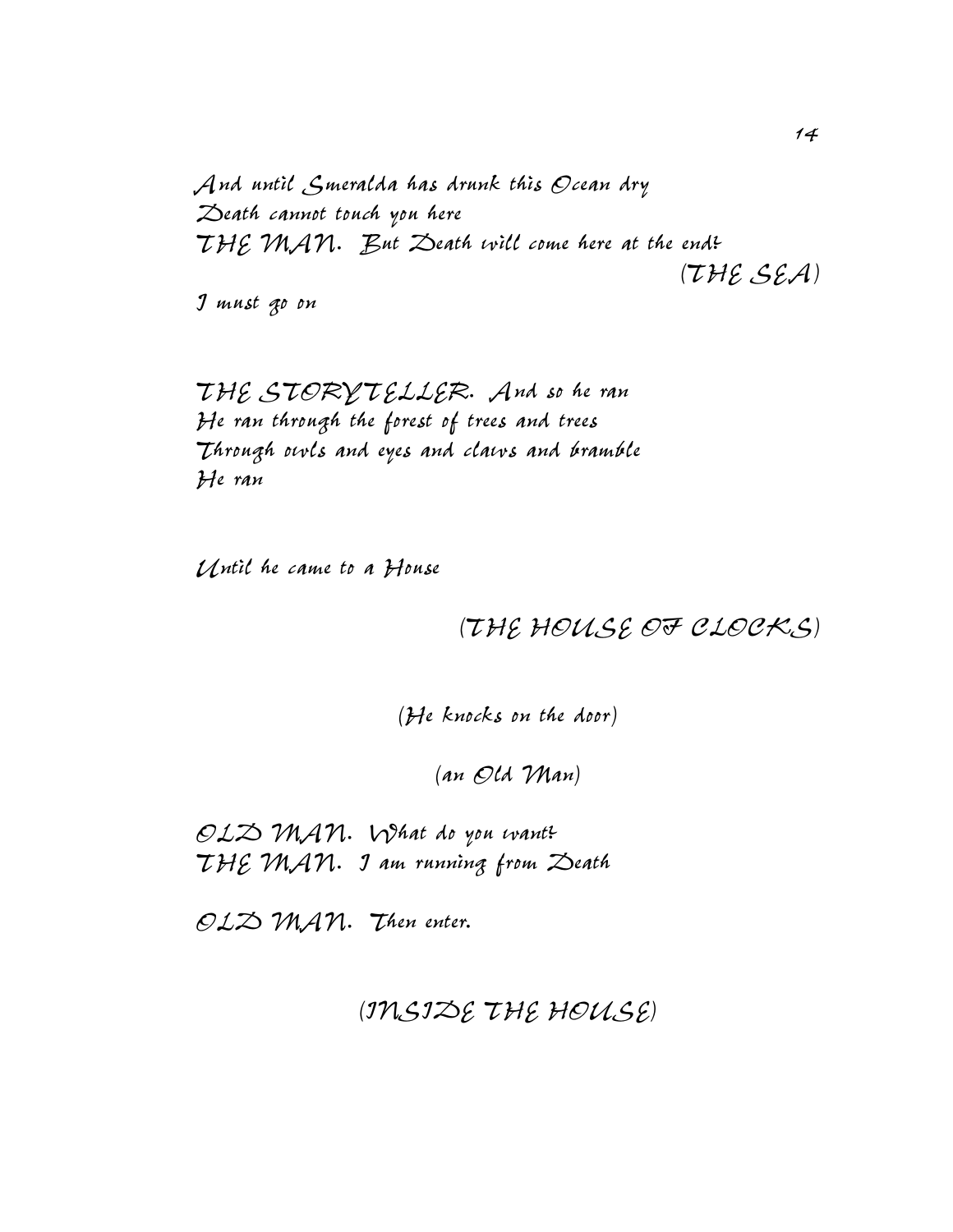*THE STORYTELLER. And he led him through the House And the House was filled with Clocks*

*CLOCKS. Tick*

 *Tock*

*THE STORYTELLER. And they ticked CLOCKS. Tick Tock THE STORYTELLER. And whirred (CLOCKS) And rattled and chimed CLOCKS. Tick Tock Tick Tock Whirrr Tock Bong Tick Whirrr Whirrr Tick Bong Tock Chime Chime Whirrrr Bong Rattle Tock Chime Crack Tock Tock Whirrrrrrrrrrr*

*THE STORYTELLER. They struck and rattled and tocked and chimed And yet, however much they moved, When you looked at them The hands stayed always at the same place*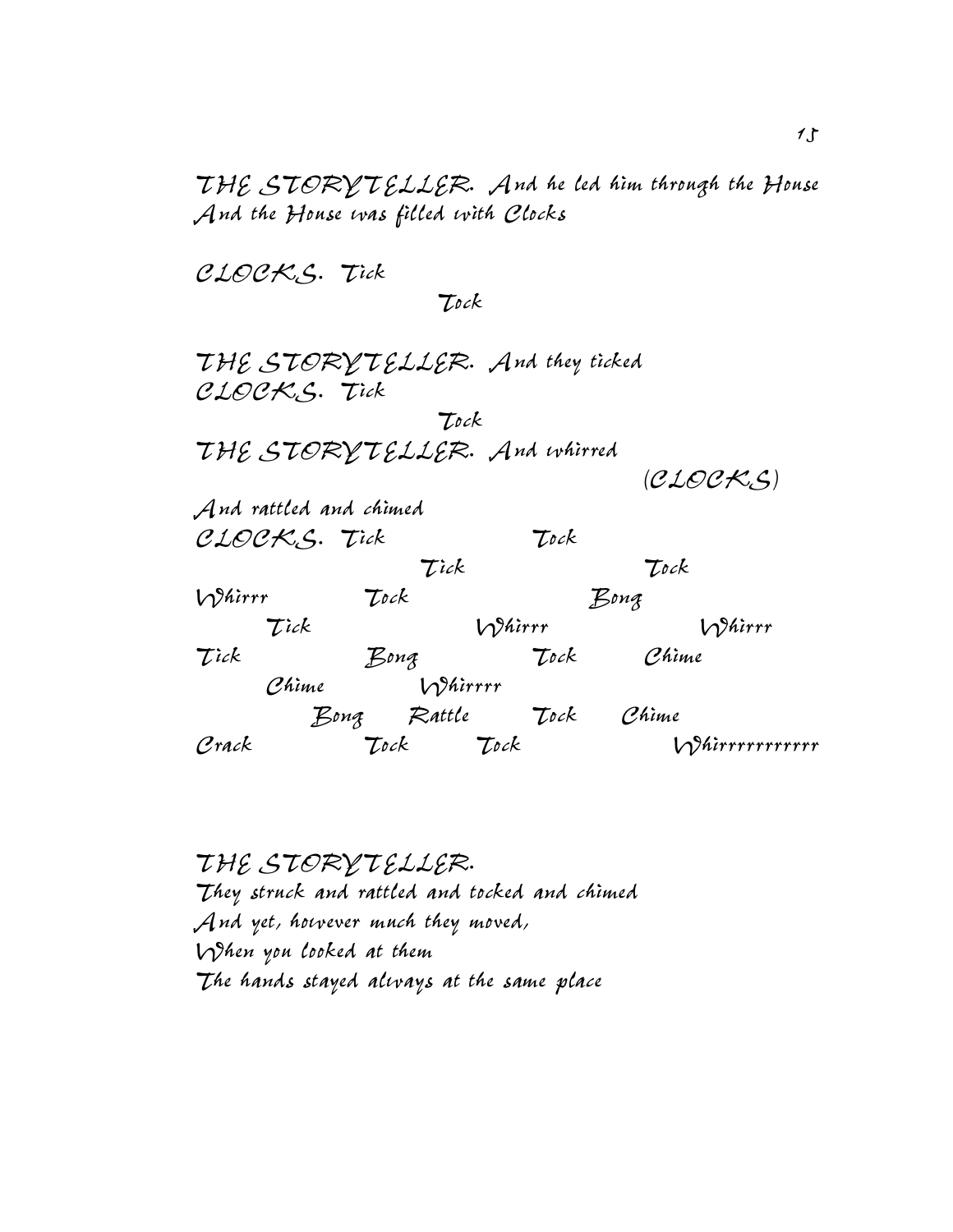*OLD MAN. And will you join me at a game of Chess?*

*(CHESS)*

*THE STORYTELLER. So he sat down with him and played And yet, however long they played The pieces stayed always at the same place*

*And finally he said*

*THE MAN. I want to visit my old town.*

*OLD MAN. Very well*

*Follow me*

*(THE STABLE)*

*(HORSES)*

*Take this horse She will carry you back to your town and here again Ride her. But remember*

## *(THE WHITE HORSE)*

*Do not dismount Until you are safely here again*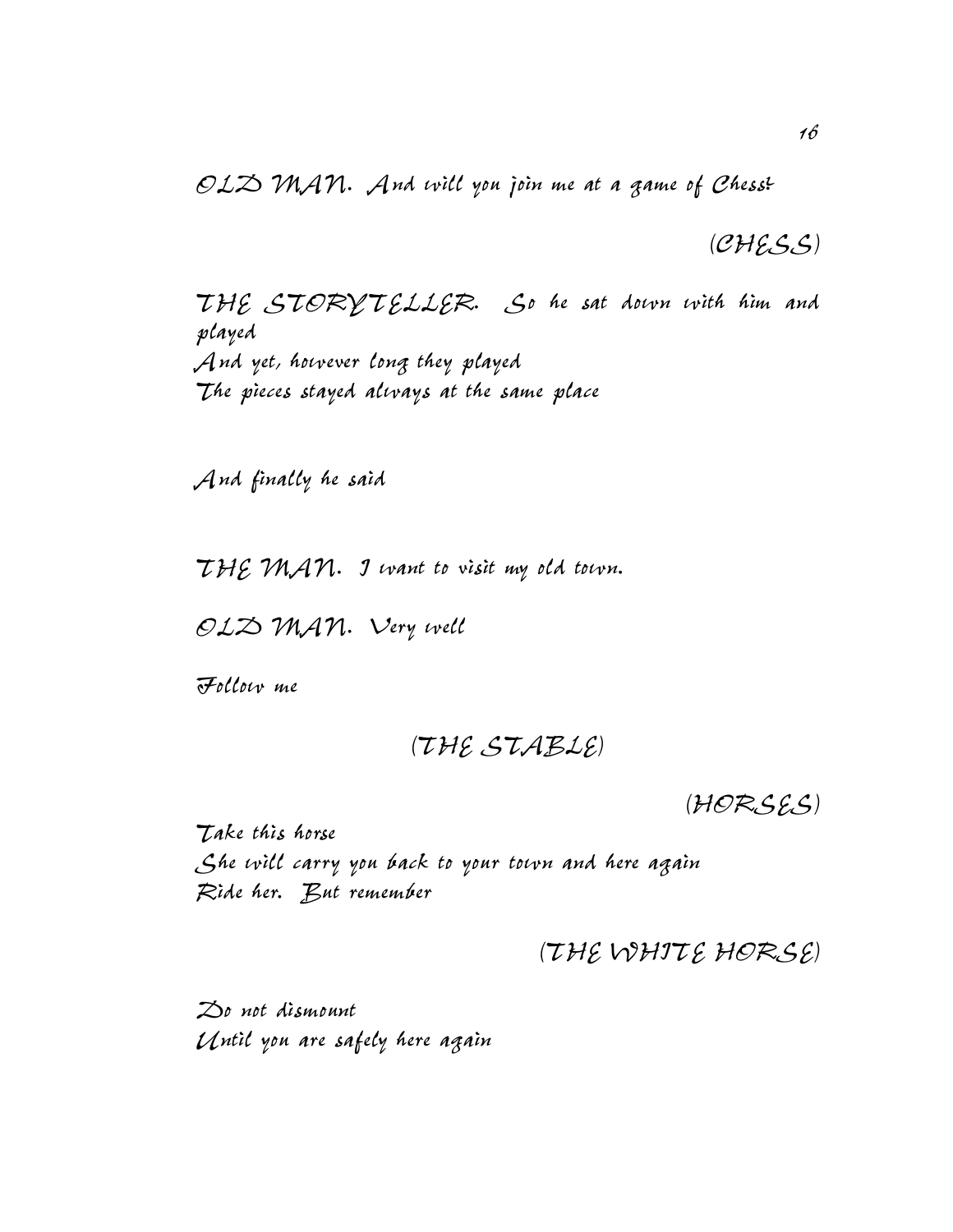*THE STORYTELLER. And so he rode*

*He rode through the forest, he rode and rode*

*Until he came to the Sea*

*But the Sea was dry (THE SUN) And on its Shore*

*(THE SHORE)*

*Lay the Bones of an Old Old Woman And the empty shell of a Snail*

*And so he rode*

*He rode and rode*

*Until he came to the Mountain*

*(THE HARSH PLAIN)*

*But the Mountain was gone And the Sun was hot on the harsh and empty Plain*

*And on that Plain Lay the Bones of an Old Old Woman And the dried out hull of an Ant*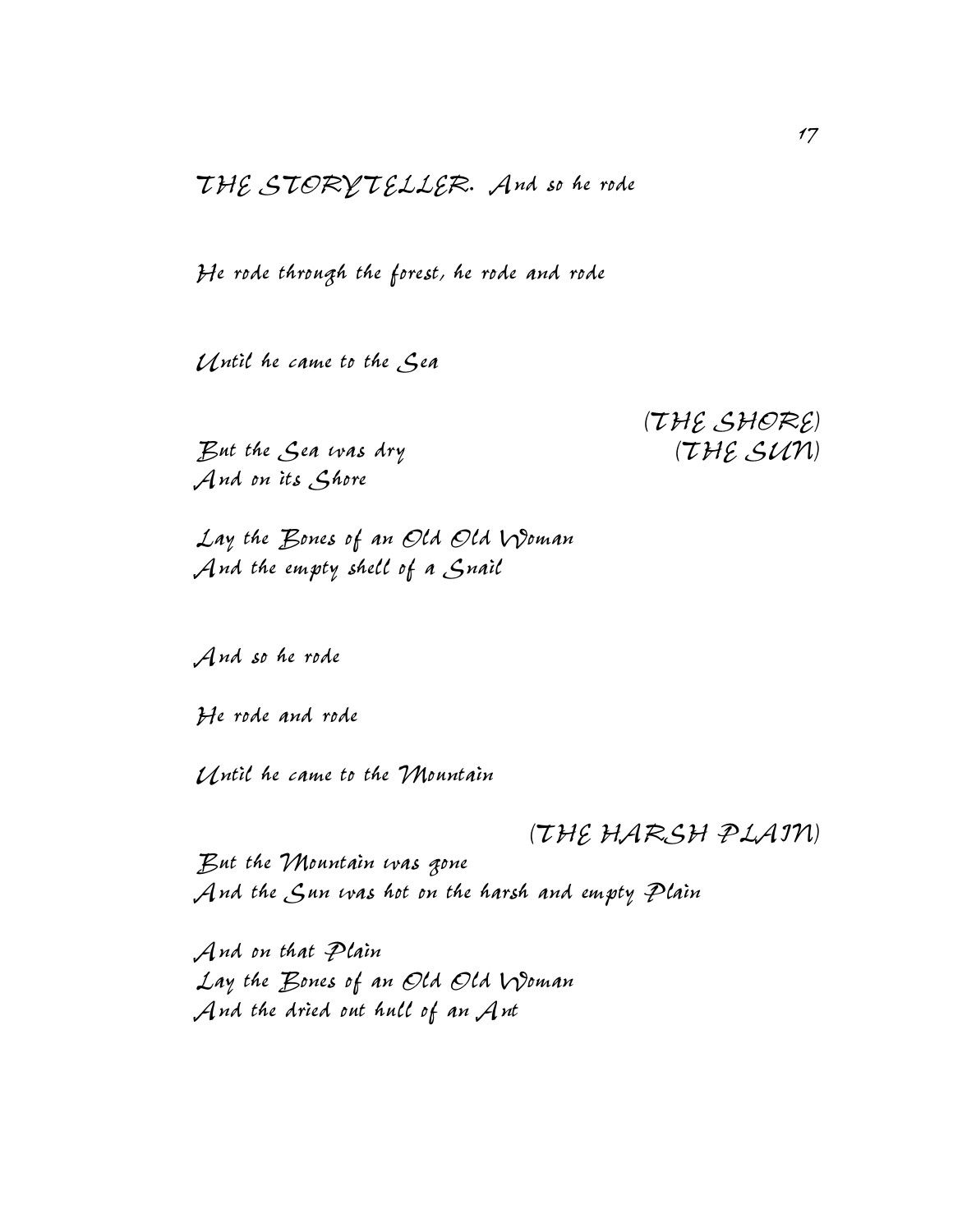*And so he rode*

*He rode and rode*

*Until he came to the Town*

### *(AND CHANGED)*

*And everything was changed The Men were changed The Women changed The Clothes had changed The Manners changed Strange strangers filled the square Small children Pointed at him and laughed And threw stones. And his Mother was dead And his Sister was dead And no one remembered their names*

*And so he left the Town*

*To return to the House of Clocks*

*(THE ROAD)*

*(THE MOON)*

*And as he rode along the road He saw far before him An old hooded Woman pulling along a Cart (THE OLD WOMAN) And as he watched*

*She stumbled*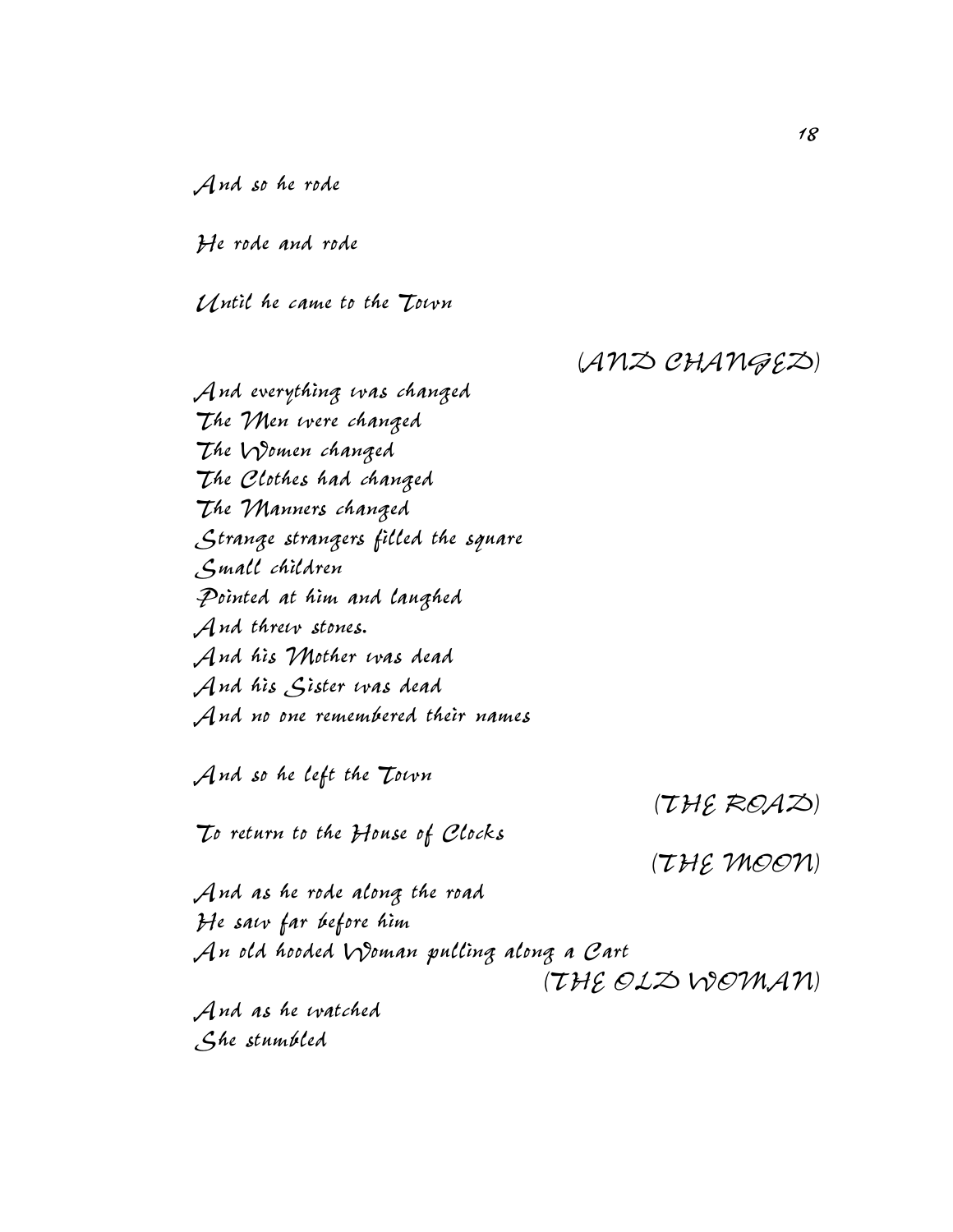*And the cart rolled onto her so that she could not stand And so she called out*

*THE OLD WOMAN. Help me!*

*THE STORYTELLER. So he got down from the White Horse*

*THE MAN. Here, let me (he frees her from under the cart) THE STORYTELLER. And she grabbed his arm And the cloak fell back from her face And it was*

> *ECHOES. Death Death Death*

> > *(THEY DANCE)*

*THE STORYTELLER. And She led him to the Cart And She pulled back the cover And it was filled with*

*(OLD SHOES)*

*Old Shoes*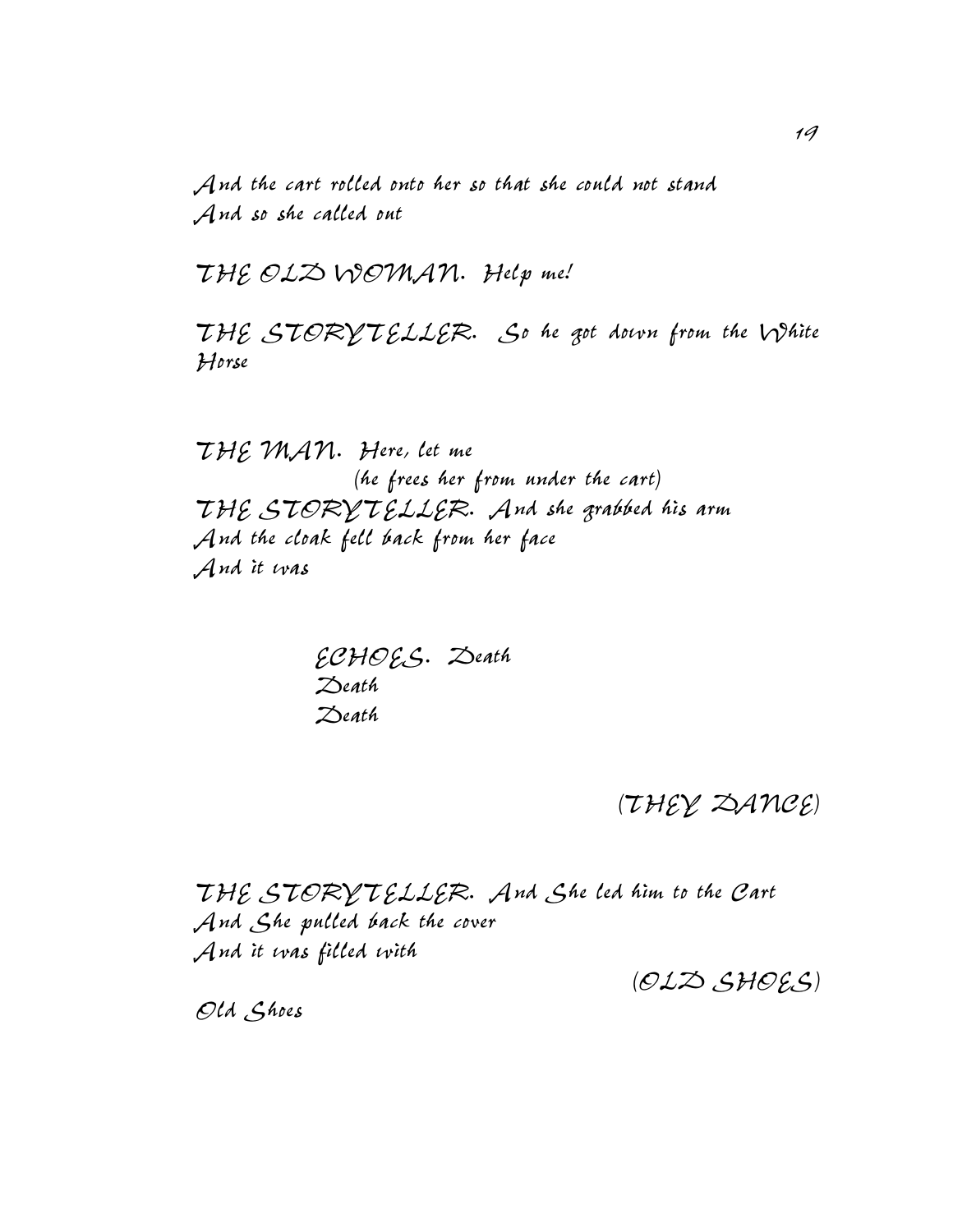*DEATH. Here are the Shoes I've worn out chasing after you.*

*(End)*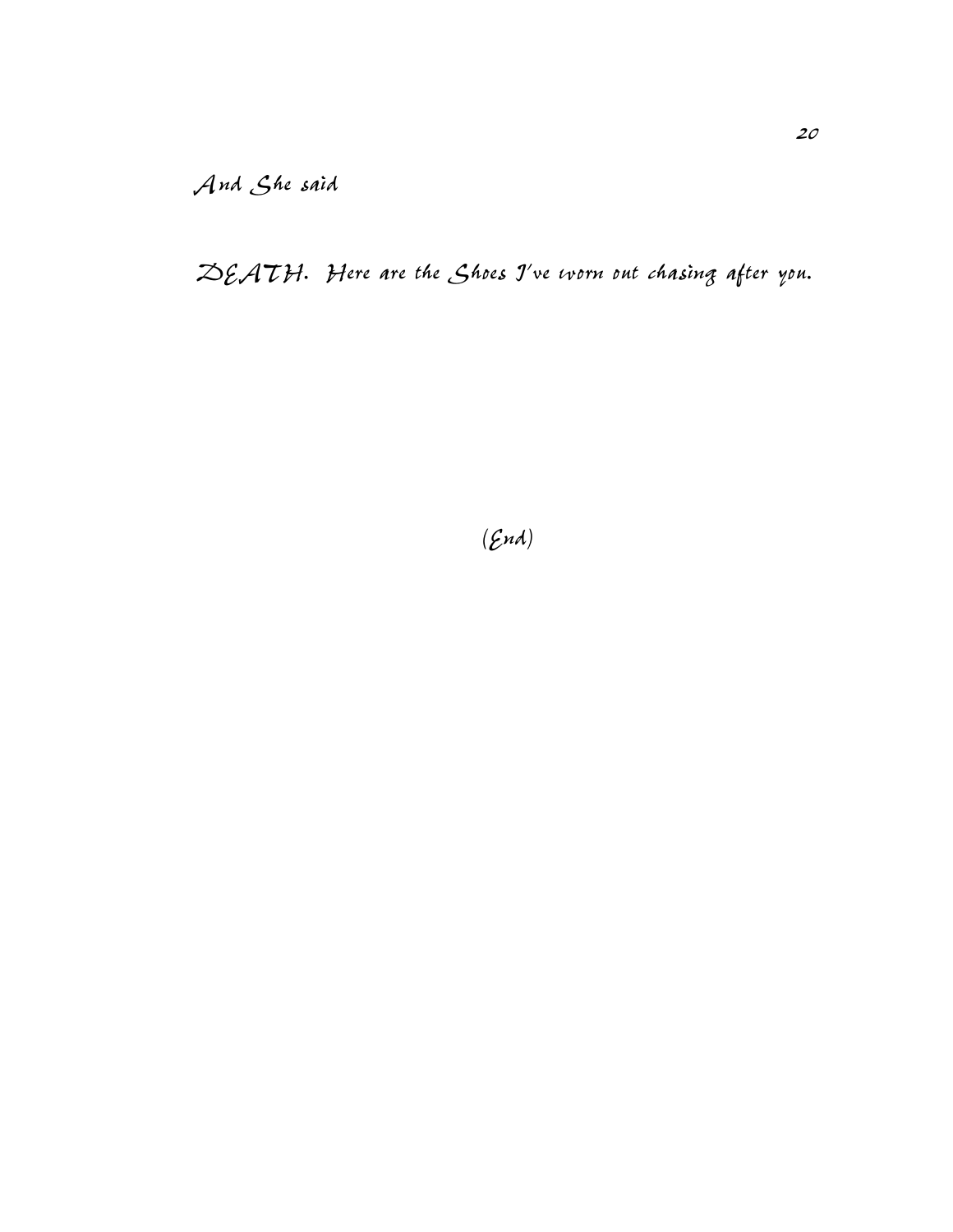The Invincible Chastity of Arnie Bielowski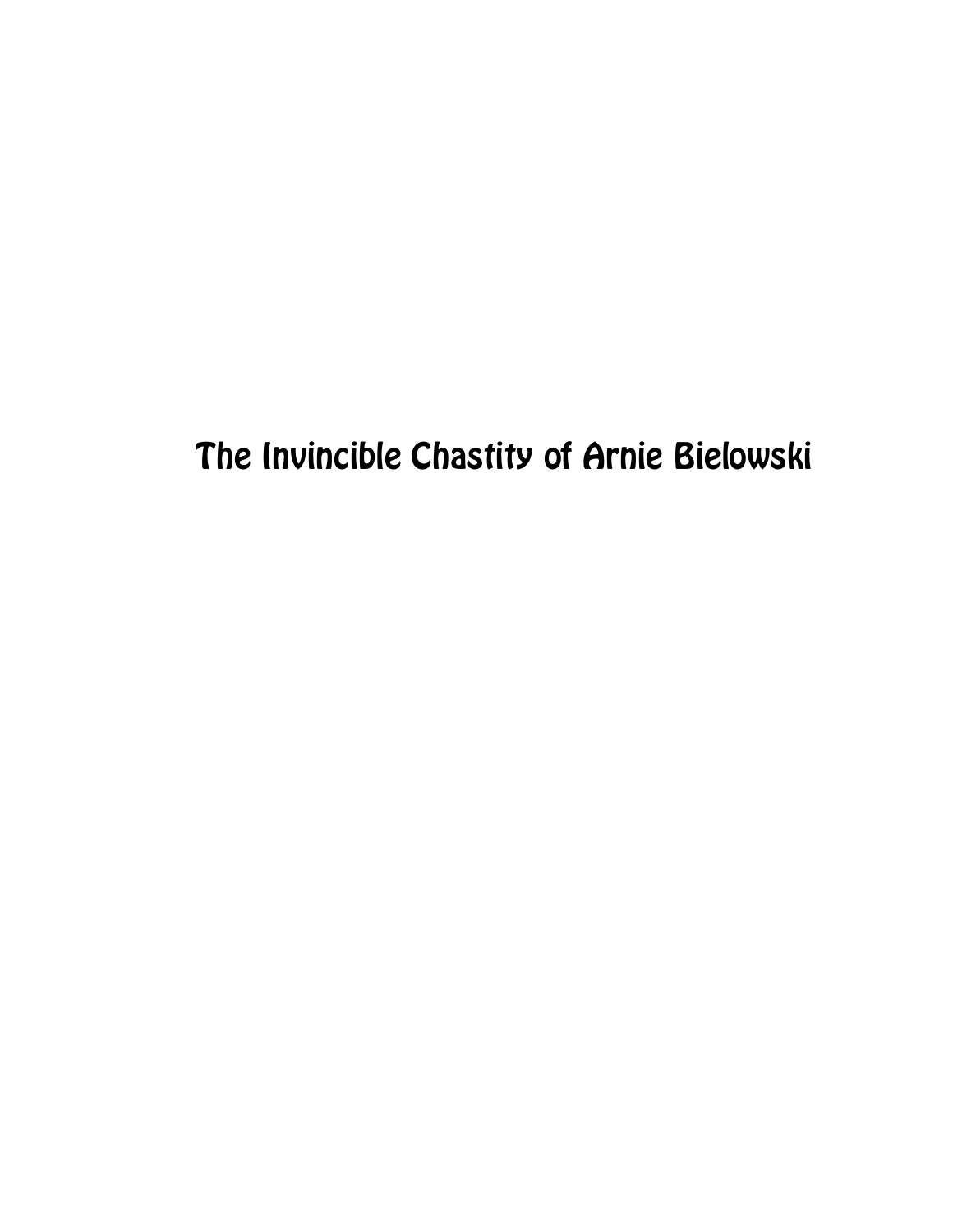**S** *ort of a cross between a cartoon and a three-ring circus. A glorious chaos.*<br>Everything happens at once. Improvisation is welcome, but keep the focus o *Everything happens at once. Improvisation is welcome, but keep the focus on the scripted stuff. Vivid colors, broad caricatures, curves everywhere. Almost like clowns. A mix of life-size puppets and actors.*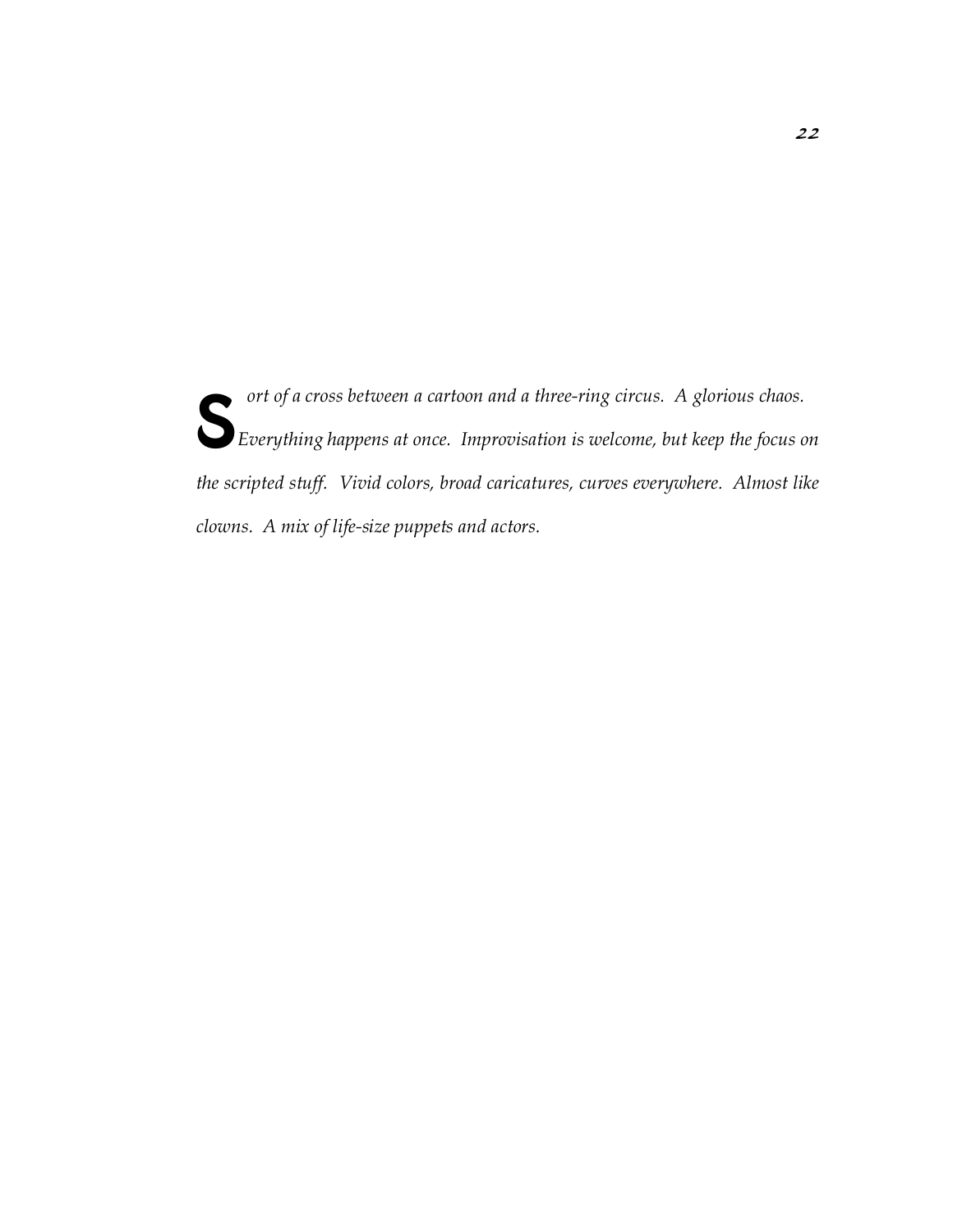*n front of the curtain)*

I *(Early morning; Mort, a middle-aged businessman carrying a suitcase, and Arnie Bielowski, a middle-aged slob; Arnie is fat and bald, and wears a sleeveless undershirt)*

MORT. It's a disaster! It's a catastrophe! It chills my very heart down to the ventricle!

ARNIE. What is it, Mort?

MORT. Arnie, my best friend Arnie, you've got to help me!

ARNIE. Anything I can do, Mort.

MORT. Arnie, it's about Lulubelle. As you know, Arnie, there's a slight age difference—

ARNIE. What's thirty-one years where there's love?

MORT. Well, the fact is, Arnie, I'm getting old. Eight, nine times a night and I'm tuckered, worn out, pooped. And, sure, they might think eight is something in [*location of theater*], but this is BROOKLYN! What's worse, Lulubelle's a Brooklyn girl and, you know, at her age, well, I'm afraid she's getting restless. And, worst of all, Arnie—

ARNIE. You can tell me, Mort!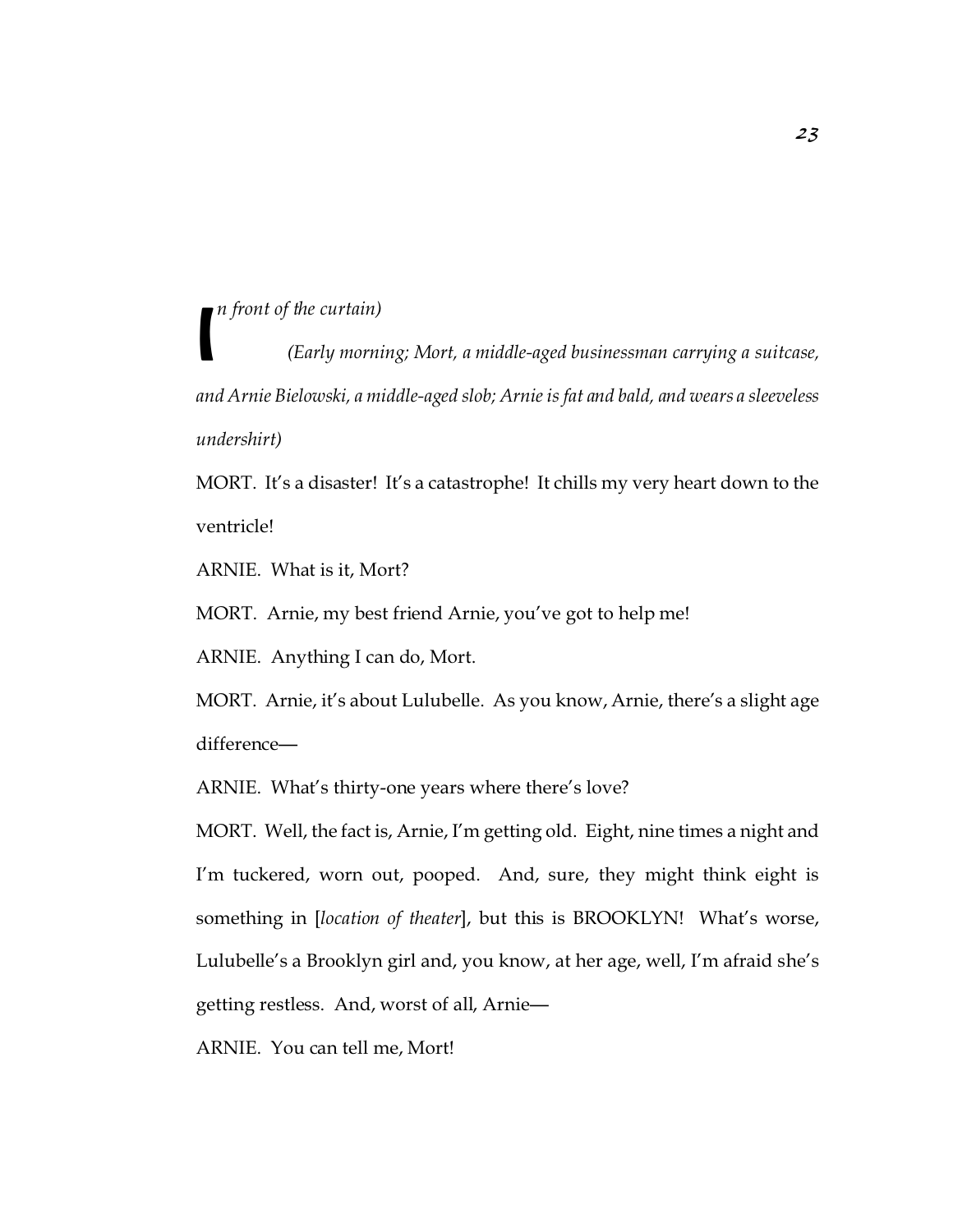MORT. I have to spend three days in Plattsburgh. The Medical Protrusion Supply and Large Rubber Prostheses Convention. And I'm afraid, Arnie— ARNIE. Yes, Mort!

MORT. I'm afraid, when she's all alone for three whole days in Brooklyn, Lulubelle is going to go wild. So, Arnie, what I'm asking you is—

ARNIE. Say it, Mort!

MORT. Stay close to Lulubelle. Keep an eye on her. Make sure she—

ARNIE. No, Mort, no—you can't ask me that!

MORT. Aren't you my best friend, Arnie?

ARNIE. No, it's not that, Mort, you don't know what you're asking, it's, if I stay close to Lulubelle, it's, don't you see, Mort—I'm i*rrr*esistible!

*(pause)*

MORT. You're what?

ARNIE. I'm i*rrr*esistible.

MORT. You're turning me down because

ARNIE. I don't understand it either, Mort. But I'm telling you, if Lulubelle sets eyes on me—

MORT. I don't mean to be tactless, Arnie, but I'm prepared to take that risk.

ARNIE. Please—don't ask me, Mort!

MORT. I can't stand here arguing, Arnie, I have to catch the 7:19 for beautiful Plattsburgh.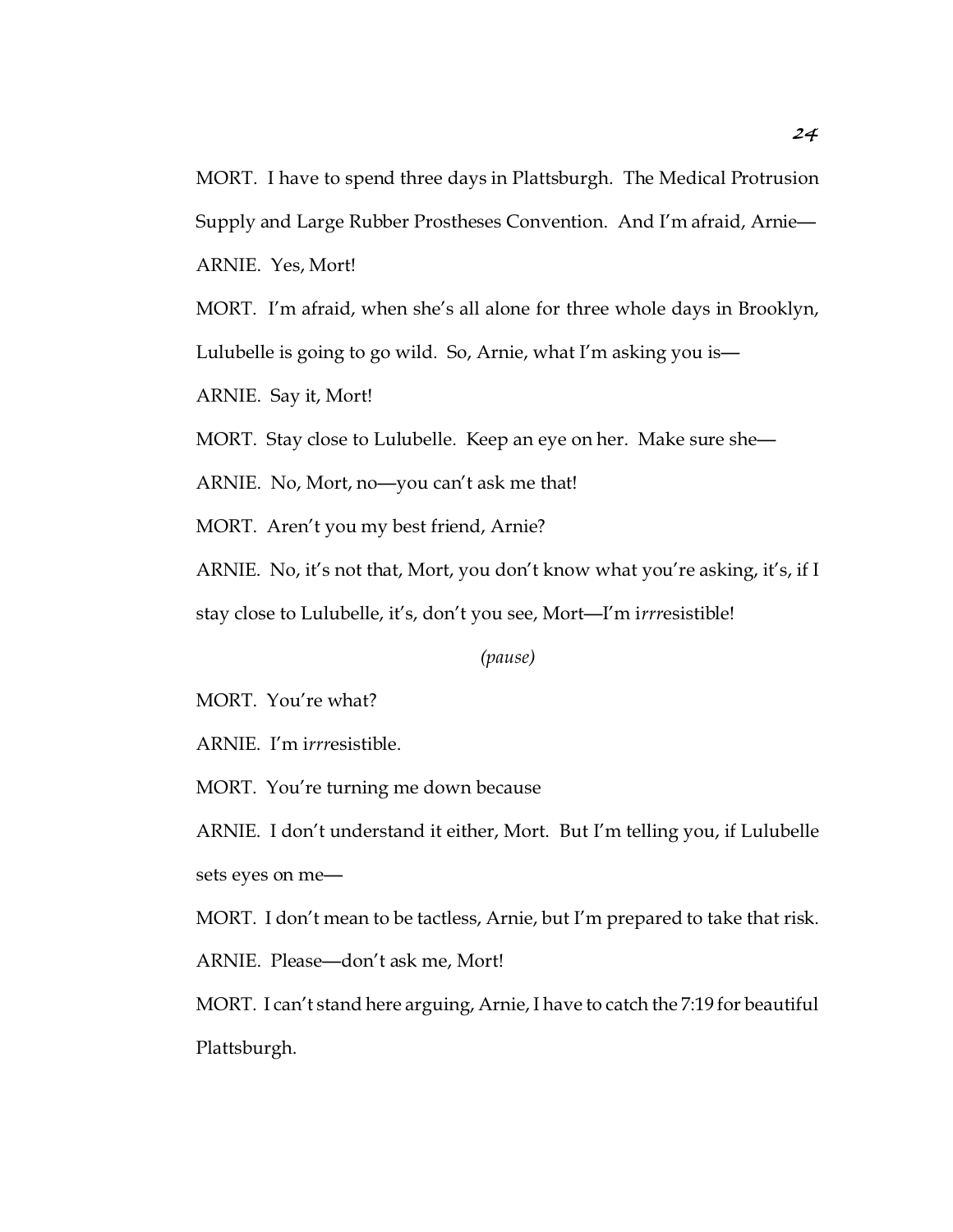MORT. Arnie, you are my dearest lifelong chum, buddy, pal, and I'm asking you to do this for me. The risk is on me!

*(going)*

Thanks, Arnie!

*(Mort is gone)*

ARNIE. Mort!

*(Arnie remains onstage as the curtain rises on a gustily exuberant Brooklyn shopping street; along the right side of the stage, as seen by the audience, is a large brick apartment building with the doorway facing front; along the rear of the stage is a row of such storefronts as:*

*SAUSAGE SURPRISES: EROTIC SALAMI ART OUR SPECIALTY; MADAME INGA, ADVISOR: ESP - TAROT - INSURANCE; KEN FINKELSTEIN, PLUMBING & SCULPTURE; IRV'S LARGE FISH; and*

*VEGGIE'S, a restaurant festooned with Grand Opening banners;*

*everything very two-dimensional, colorful, exaggerated, cartoony;*

*Arnie is standing near the doorway of the apartment building)* ARNIE. Oh no, what do I do? My best friend's wife! If Lulubelle gets a look at me, she won't be able to control herself! And Mort is counting on me to keep an eye on her! If I stand over here, I'll see anyone who goes into the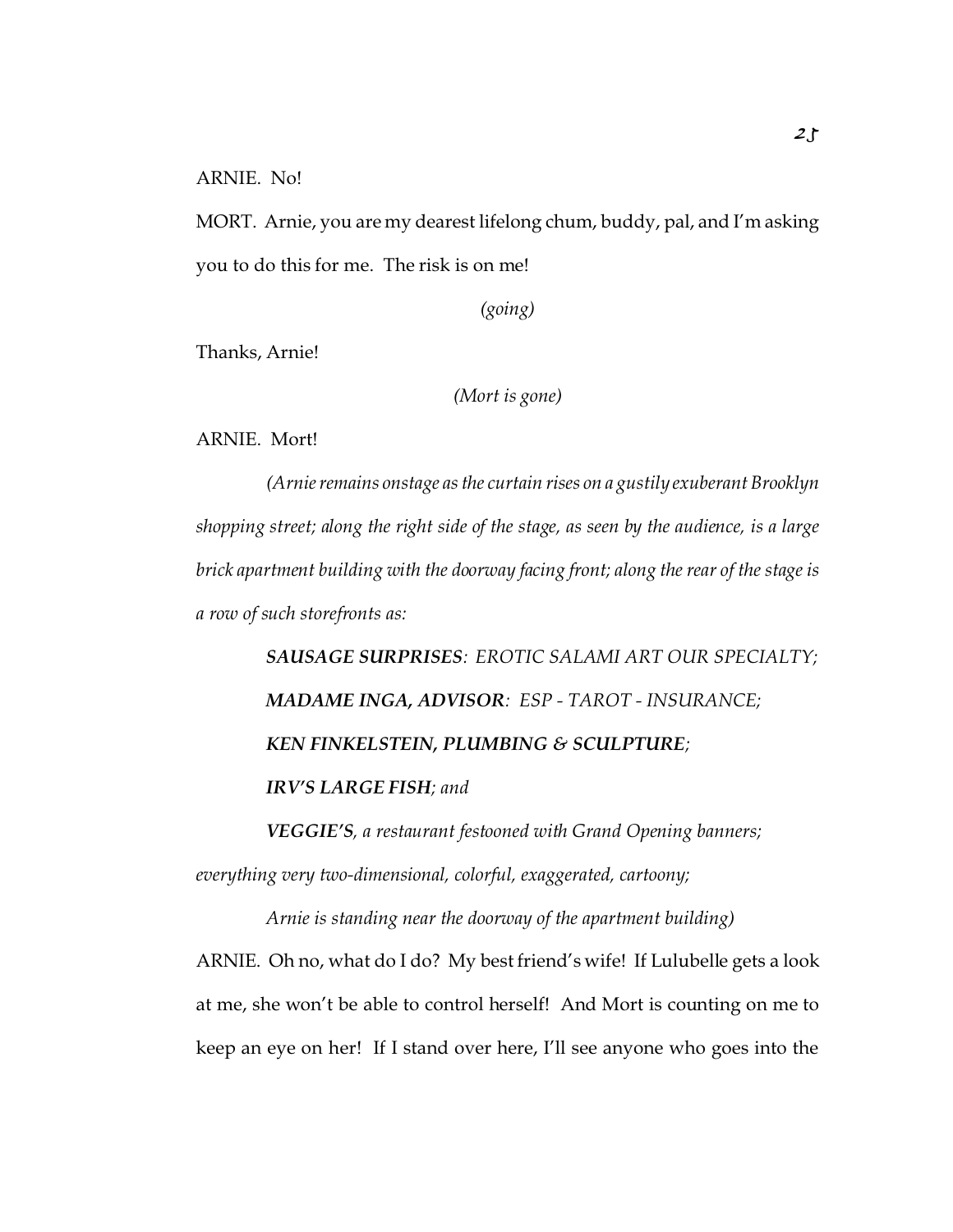building. But Lulubelle will spot me here, and then——

*(pause)*

There's only one thing to do. I'll pretend that I'm a fire hydrant!

*(Arnie stands very still)*

*(a Police Officer comes by, looks at Arnie, looks at a parked car, and starts to write out a ticket)*

MAN *(rushing out of Madame Inga's).* Officer! Officer! What are you doing?

OFFICER. Figure it out, Einstein. Parked in front of a

MAN. But—officer, I swear it, officer, that fire hydrant wasn't here when I parked here!

OFFICER. Sure, sure, it follows you around. *(hands him the ticket)*

GERTIE *(sees Arnie)*. Oh my God, Mabel, will you look at that incredibly attractive—

MABEL. Control yourself, Gertie. It's just a fire hydrant.

*(two cars)*

CAR. Beep! Beep!

CAR2 *(opposite direction)*. Honk!

CAR. Beep!

CAR2. Honk-honk!

CAR. Beep!

*(they shake hands and pass)*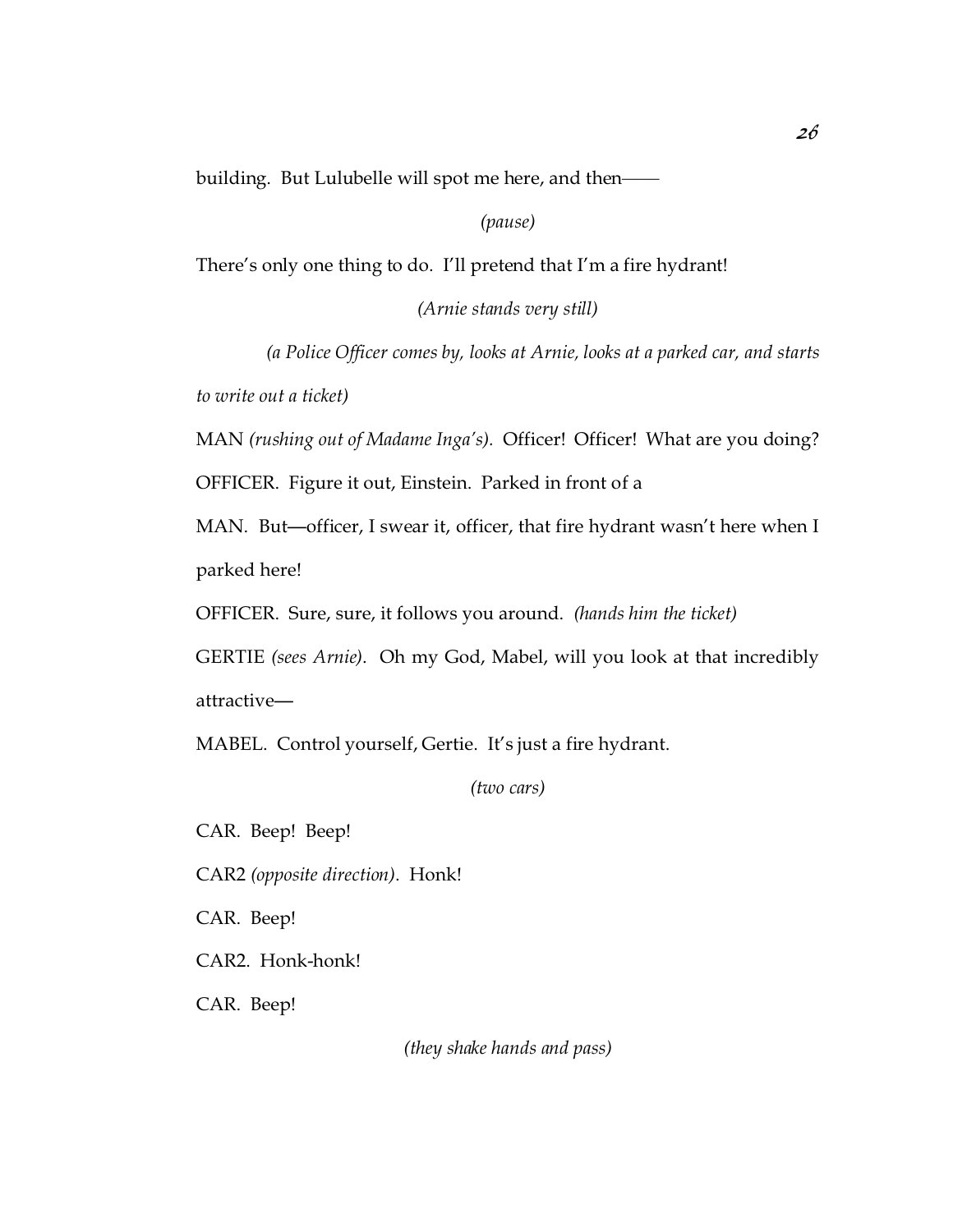ARNIE. Thank God. Nobody's gone in so far. Mort was worrying about nothing.

*(Lulubelle leans from her window, hangs out a huge banner—HE'S OUT OF TOWN!—and lowers a rope ladder from the window. Throughout what follows, an endless succession of handsome young men dash up the ladder, vanish through the window, and emerge shortly after, happily dazed and exhausted, from the doorway below)*

### *(Veggie and Gloria)*

VEGGIE. This is it, Gloria. I've dreamed about this day since I was a little sous-chef. And now, at last, the Grand Opening of

#### *(unveils banner)*

"*VEGGIE'S: Brooklyn's Only Topless Health Food Restaurant!*"

And this very day we're being visited by Everett Watkins Smolensky!

GLORIA. You mean *the* Everett Watkins Smolensky?

VEGGIE. That's right: New York's Most Influential Topless Restaurant Critic!

LITTLE OLD LADY *(sees banner)*. I don't understand, Edna. What is topless health food?

BORO PRESIDENT *(shaking hands)*. Hello, I'm your Boro President. I'm your Boro President. I'll be happy to answer any questions

A LADY. I have a question!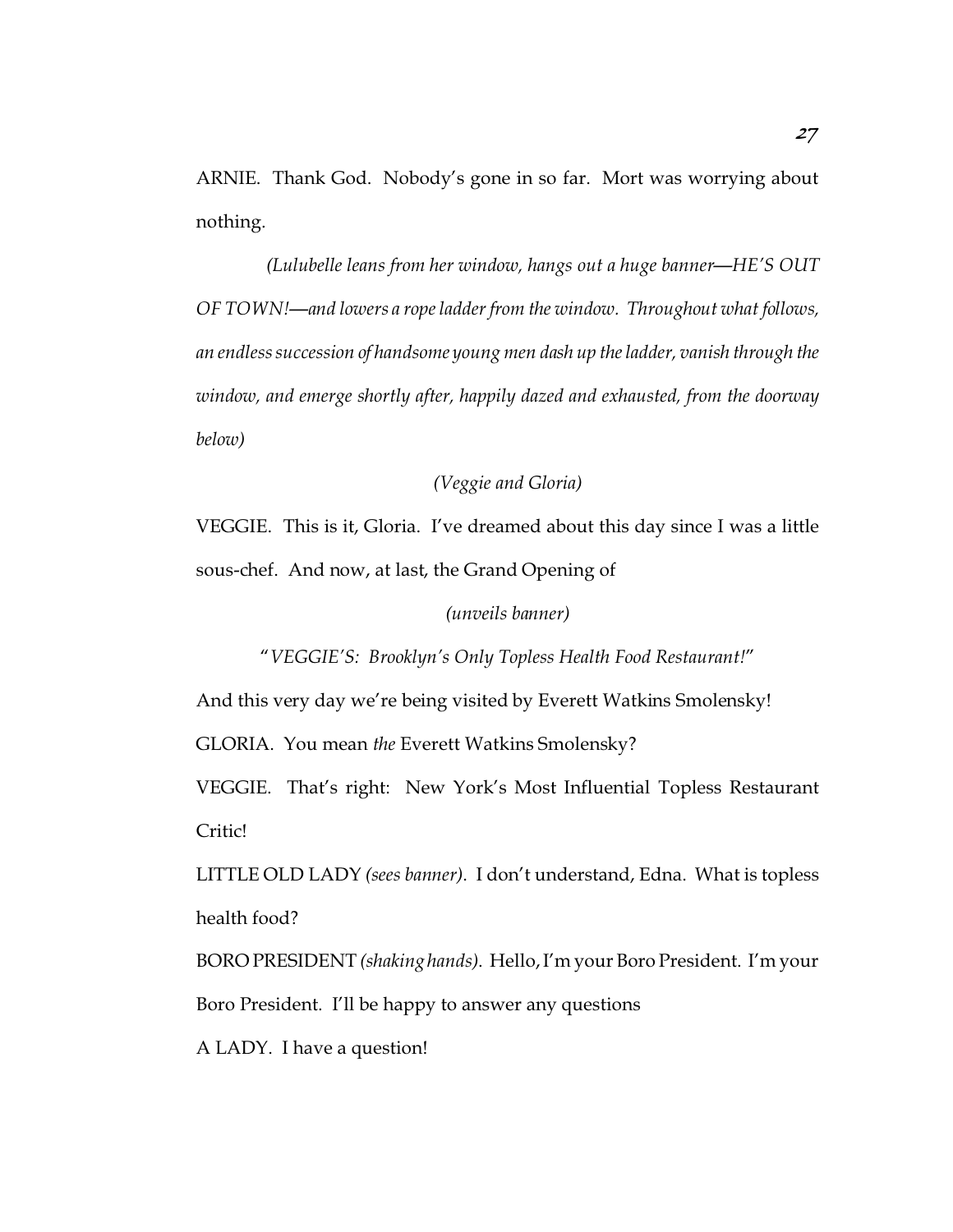#### BORO PRESIDENT. Yes?

LADY. Just what is it a Boro President does?

BORO PRESIDENT. Well, well, that is a hard one, isn't it?

PAMPHLET LADY. Good morning, have you found God?

MAN. I'm Jewish.

PAMPHLET LADY *(tries another)*. Good morning, have you found God? OTHER. I'm Catholic.

PAMPHLET LADY *(tries Arnie)*. Good morning, have you found God? ARNIE. I'm a fire hydrant.

MORON MAJORITY LEADER. We are the Moron Majority!

DEMONSTRATION *(cheers)!!*

MORON MAJORITY LEADER. Some people have accused us of being stupid. Well, I say to you, if God hadn't *meant* us to be stupid, He would have given us brains!

DEMONSTRATION *(cheers)!!*

GORGEOUS DAME *(breathlessly)*. Excuse me, but—Aren't you Arnie Bielowski?!

ARNIE. No, I'm sorry. I'm a fire hydrant.

GORGEOUS DAME. That's funny. You *look* like Arnie Bielowski.

ARNIE. Yes. I'm often complimented on the resemblance.

RADIO REPORTER. Here I am, Wilfred Fuzzgood, Reporter, with another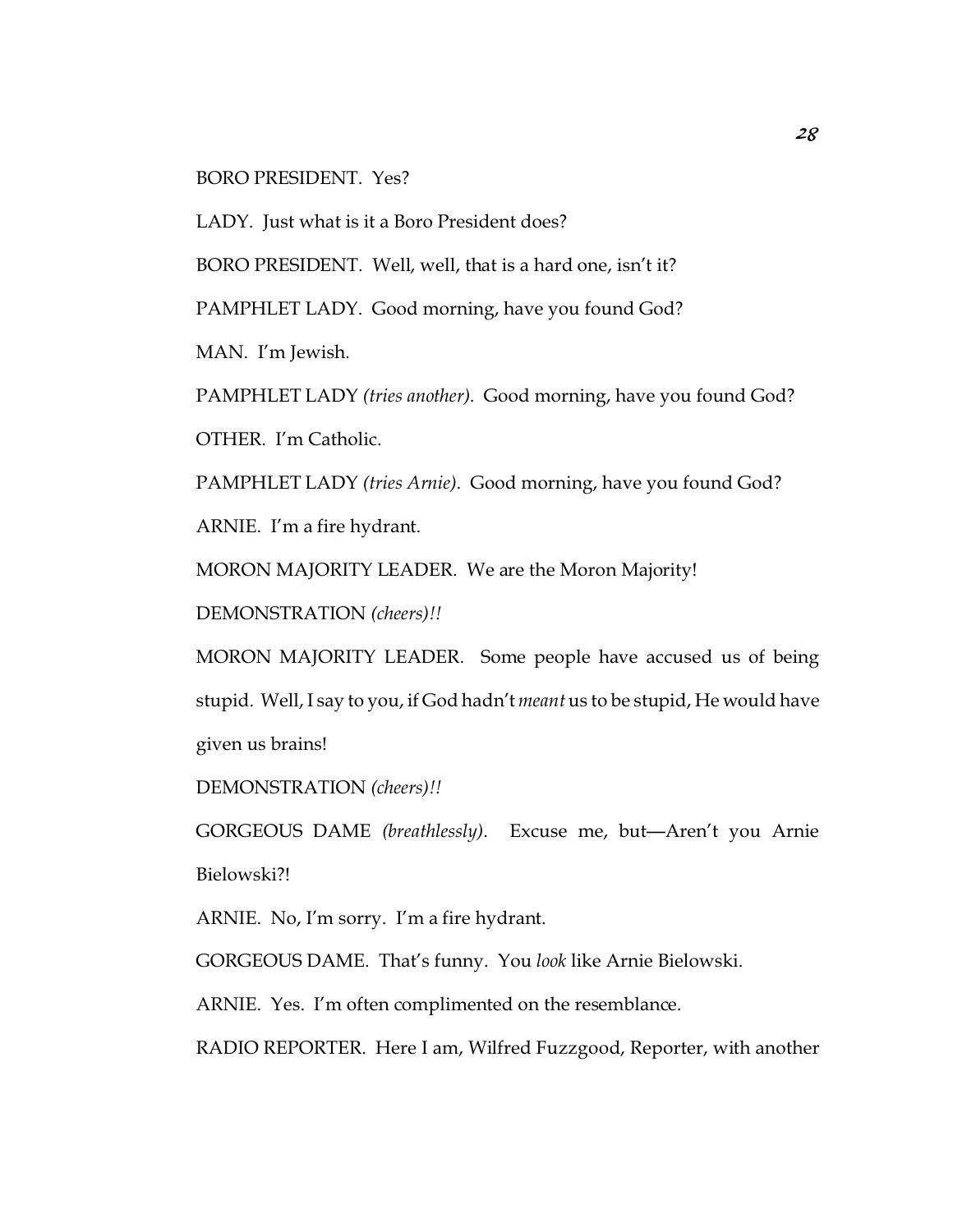man-in-the-street interview to try to answer the age-old question, "Who would fardels bear?" Excuse me, sir, would you bear fardels?

MAN-IN-THE-STREET. Sure, glad to. Lemme tell you, there's nothing I like better after a hard day at work than to just get down and bear a few good fardels.

RADIO REPORTER. And would you tell our listeners *why* you like to bear fardels?

MAN-IN-THE-STREET. Well, speaking personally, it's that the dread of something after death puzzles the will.

STREET PEDLAR. Hot watches. Hot watches.

DRUG DEALER. Smoke. Smoke.

STREET PEDLAR. Hot watches. Five dollars. Hot watches.

CUSTOMER. Here's five, I'll take one of those.

STREET PEDLAR. Here you are, sir

CUSTOMER. *Ouch!*

STREET PEDLAR. I told you they were hot watches.

*(Dog, a dog, enters)*

DOG. Bowsa wowsa, howsa doin, Arnie!

ARNIE. I'm not Arnie, Dog, I'm a fire hydrant.

*(pause)*

DOG. You're a fire hydrant?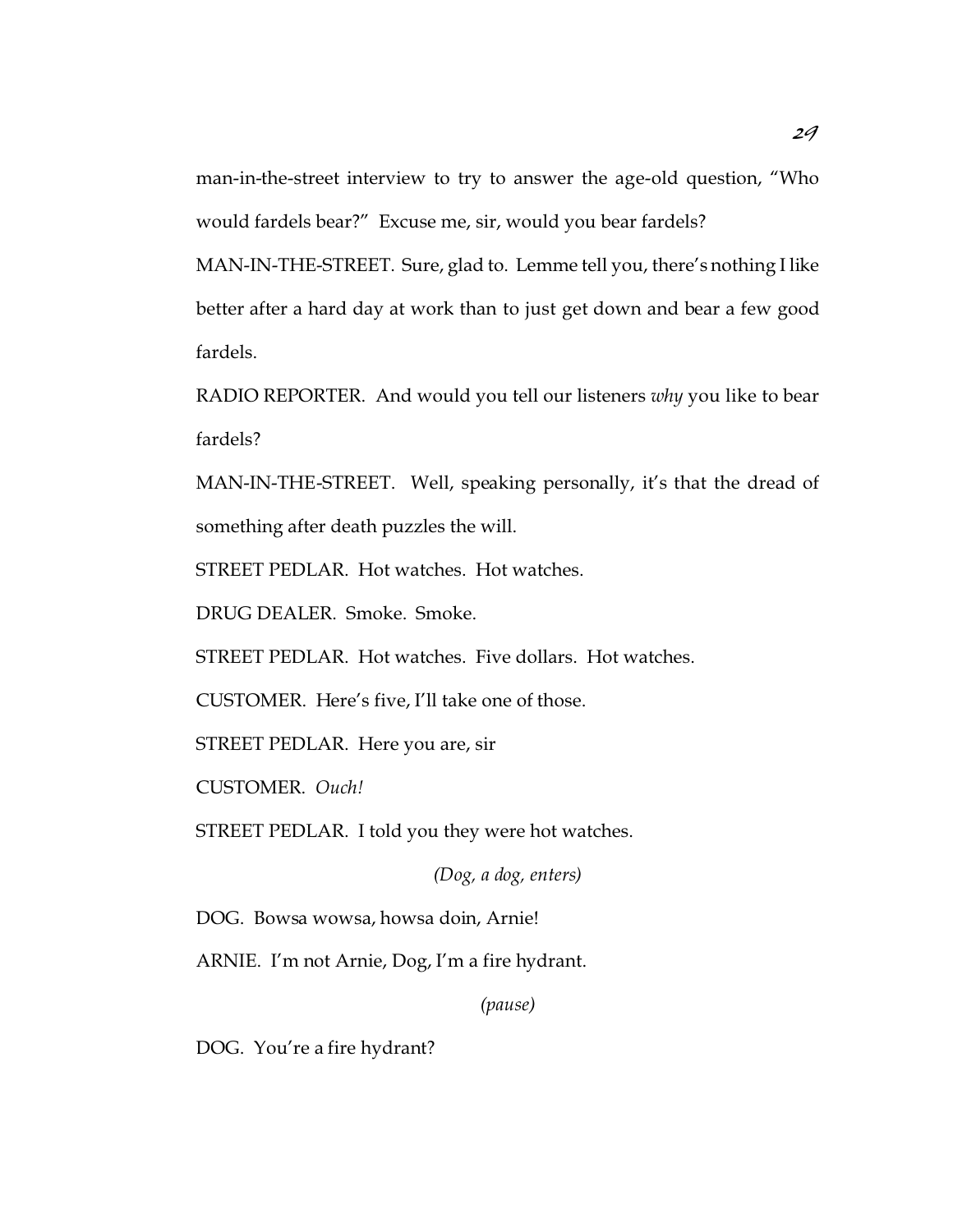ARNIE. I'm a fire hydrant.

DOG. You're *sure* you're a fire hydrant

ARNIE. I tell you, I'm a fire hydrant!

*(pause)*

DOG. O-kay, if you say so

*(Dog goes off; returns humming to himself—"Dum de dum dum doo dum de dum doo dum"—and carrying a large folding screen; still humming, he sets up the screen in front of Arnie; goes behind screen)*

ARNIE *(uneasy)*. Hey, uh, what's the screen for, Dog?

DOG. Even a dog likes a little privacy.

*(pause; Arnie looks out at Audience)*

*(Dog emerges, folds up the screen, and heads off, still humming)*

DOG. Bowsa wowsa, Arnie.

*(goes)*

DRUG DEALER. Smoke.

VEGGIE. Still no sign of Everett Watkins Smolensky?

BORO PRESIDENT *(still campaigning)*. Hello, I'm your Boro President. I'll be

happy to answer any—

LADY. I have a question, Mr. Boro President.

BORO PRESIDENT. Yes?

LADY. Mr. Boro President, what is your name?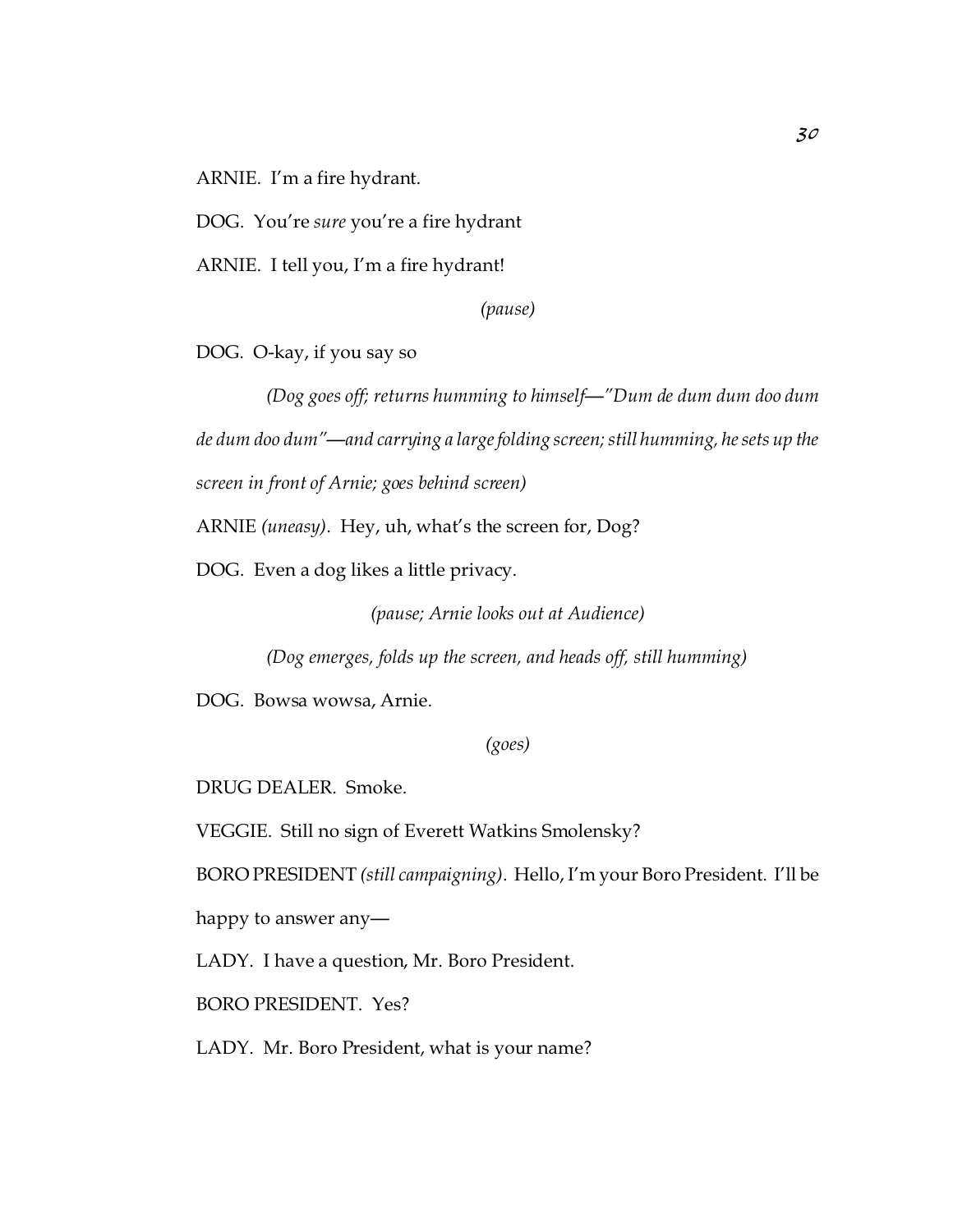BORO PRESIDENT. My name? My name? Larry, Al, does either of you remember what my name is?

AL. You're the Boro President, Boss

LARRY. Nobody remembers what your name is

BORO PRESIDENT. I'm sorry, nobody remembers what my name is. But I'll try to look it up for you.

*(a Walking Tour)*

TOUR LEADER. Now this. I mean. This. *This*. Is a *great*. Fire hydrant. Excuse me. We're the. Great Fire Hydrants of New York. The Walking Tour. Could you tell. Us. How long. Long. Have you been a. Fire hydrant? ARNIE. Ever since I was a little ingot.

TOUR LEADER. What—

ELDERLY WOMAN *(sees Arnie, rushes up to him)*. Arnie! Arnie Bielowski! ARNIE. I'm not Arnie, Mother, I'm a fire hydrant.

*(pause; more pause)*

MOTHER. Just so long as it makes *you* happy, Arnie.

*(she goes)*

TOUR LEADER. Good life?

ARNIE. The life of a fire hydrant has everything. Romance. Adventure. Travel to exotic places.

TOUR LEADER. Sense. Responsibility?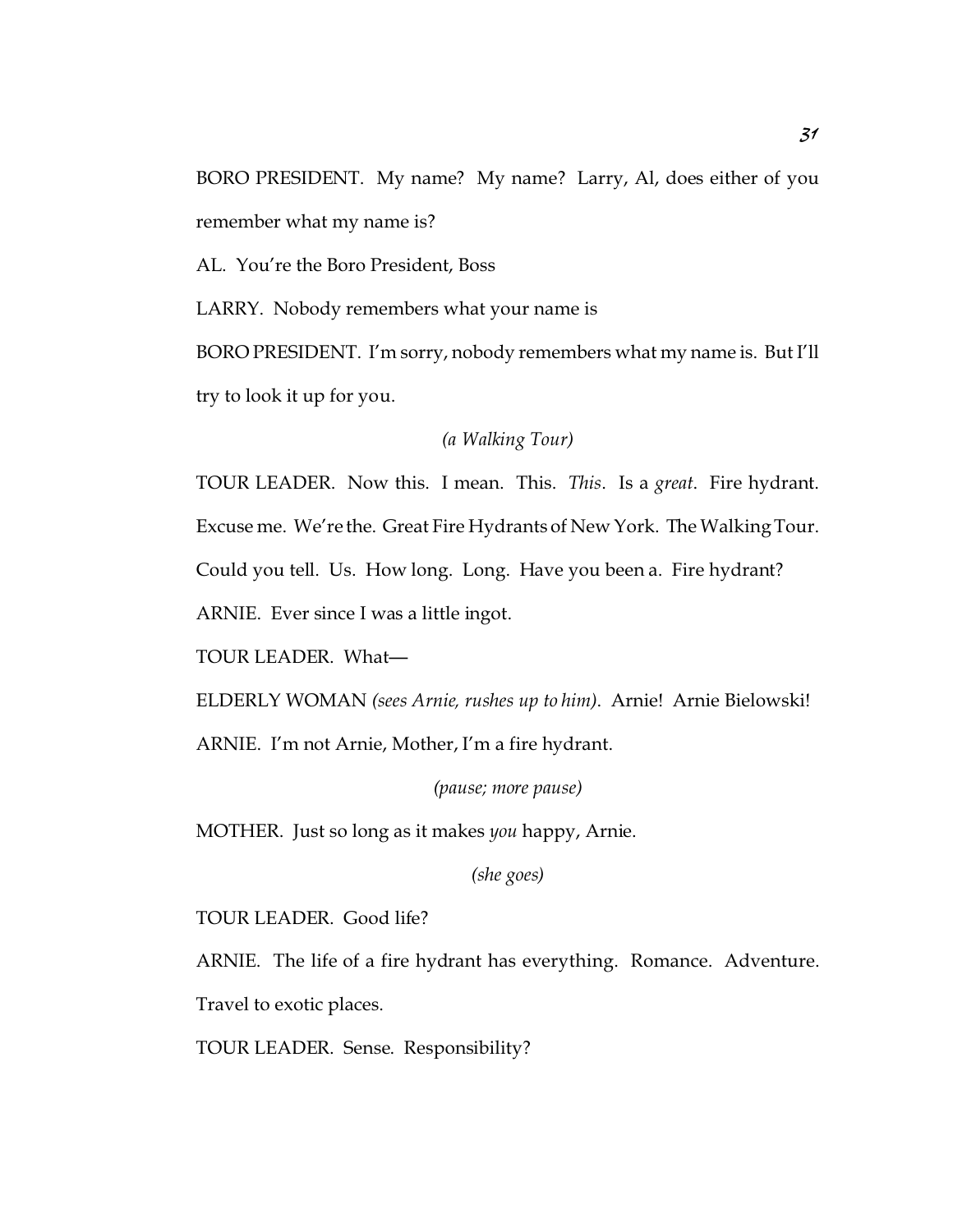ARNIE. Sure. It gets you down sometimes. What if I run dry? What if my big fire finally comes and I can't squirt?

TOUR LEADER. Squirtless. Heavy. *(goes)*

PIGEON *(flying over)*. Oh boy. Oh boy. Look at that beautiful fire hydrant.

Now, when I see a beautiful fire hydrant like that, what I like to do is . . .

*(settles down on Arnie's head)*

ARNIE. Hi, Pigeon.

PIGEON *(to himself, happily)*. Poop!

*(flies off)*

CLAUDIA JUNE. Uncle Arnie! Oh, Uncle Arnie!

ARNIE. I'm not your Uncle Arnie, Claudia June, I'm a fire hydrant.

CLAUDIA JUNE. Oh! What'll I do? I need to speak to my Uncle Arnie!  $I'm$ —

ARNIE. Shh. Keep your voice down. I am your Uncle Arnie. I'm just pretending to be a fire hydrant. You see, it's my best friend Mort has asked me to keep an eye on his dear but appreciably younger wife Lulubelle, and CLAUDIA JUNE. Right. Your old problem of being i*rrr*esistible.

ARNIE. Bingo. *(notices woman in Audience)* Control yourself, lady. *(to Claudia June)* You see? So just sort of stand here and act like you're talking to a fire hydrant and tell me what's the matter.

CLAUDIA JUNE. Oh, Uncle Arnie, it's about my boyfriend Attila, whom I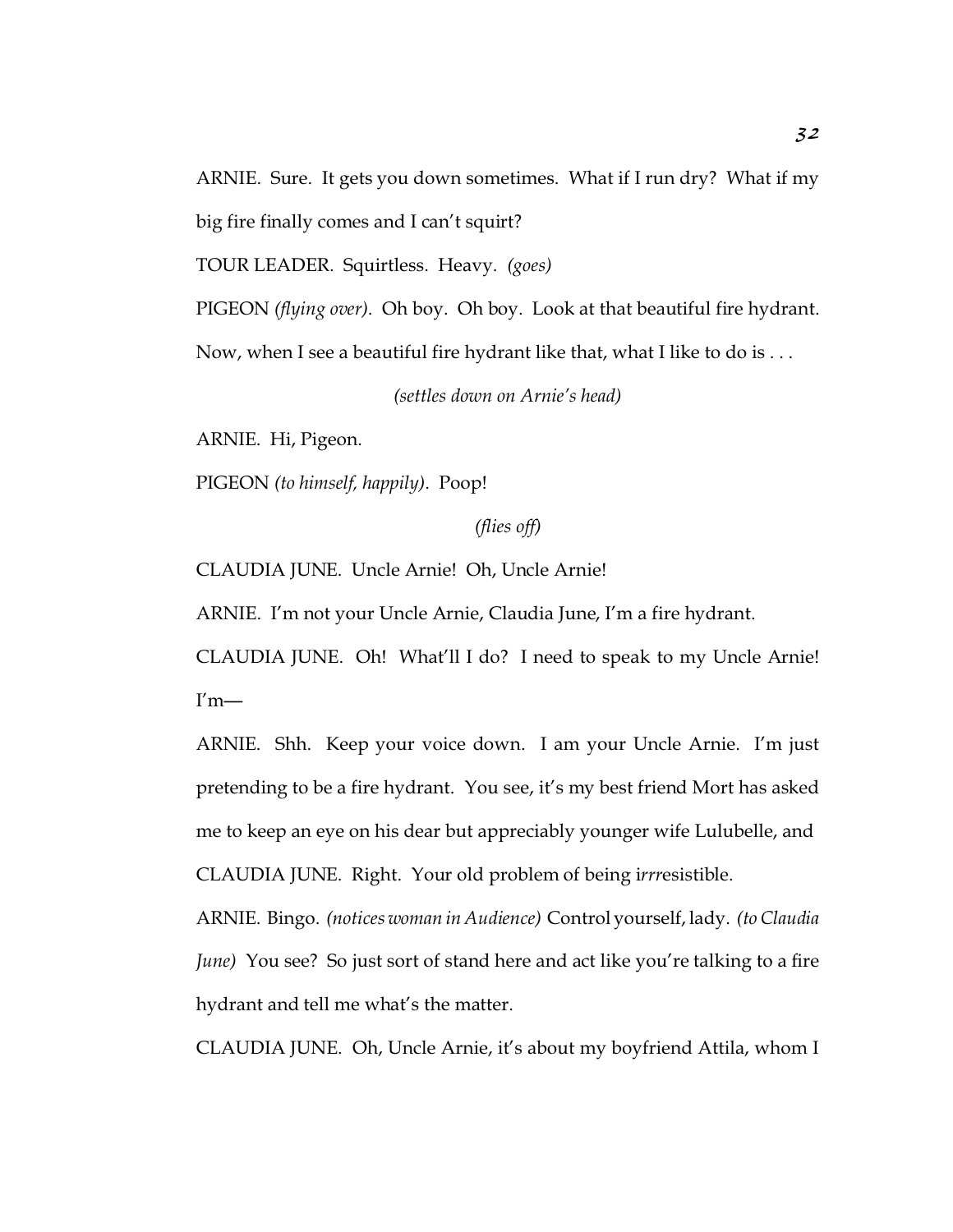love deeply even if he is a bit loud sometimes. You see, Attila is jealous.

ARNIE. Jealous? What's he jealous about?

CLAUDIA JUNE. He thinks I'm getting letters from other men.

ARNIE. What makes him think you're getting letters?

CLAUDIA JUNE. Oh, he delivers them. Attila is my mailman. That's how we met.

ARNIE. He delivers them? But—

CLAUDIA JUNE. Oh! There's no time to explain everything—Here he comes now!

ARNIE. Okay, now just stand back a little out of the way, Claudia June.

*(Attila the Mailman enters)*

Yo, Hungarian individual!

ATTILA. What? Who said that?

ARNIE. It's me, the fire hydrant.

ATTILA. The fire hydrant? But—

ARNIE. Don't tax your brain. Accept it. I'm a talking fire hydrant.

ATTILA. Well, what do you want?

ARNIE. Look, dumb one, Claudia June is a good kid. Stop giving her a hard time.

ATTILA. I'll tell ya, fire hydrant, I love Claudia June. She's Priority Mail for me. I don't wanna give her a hard time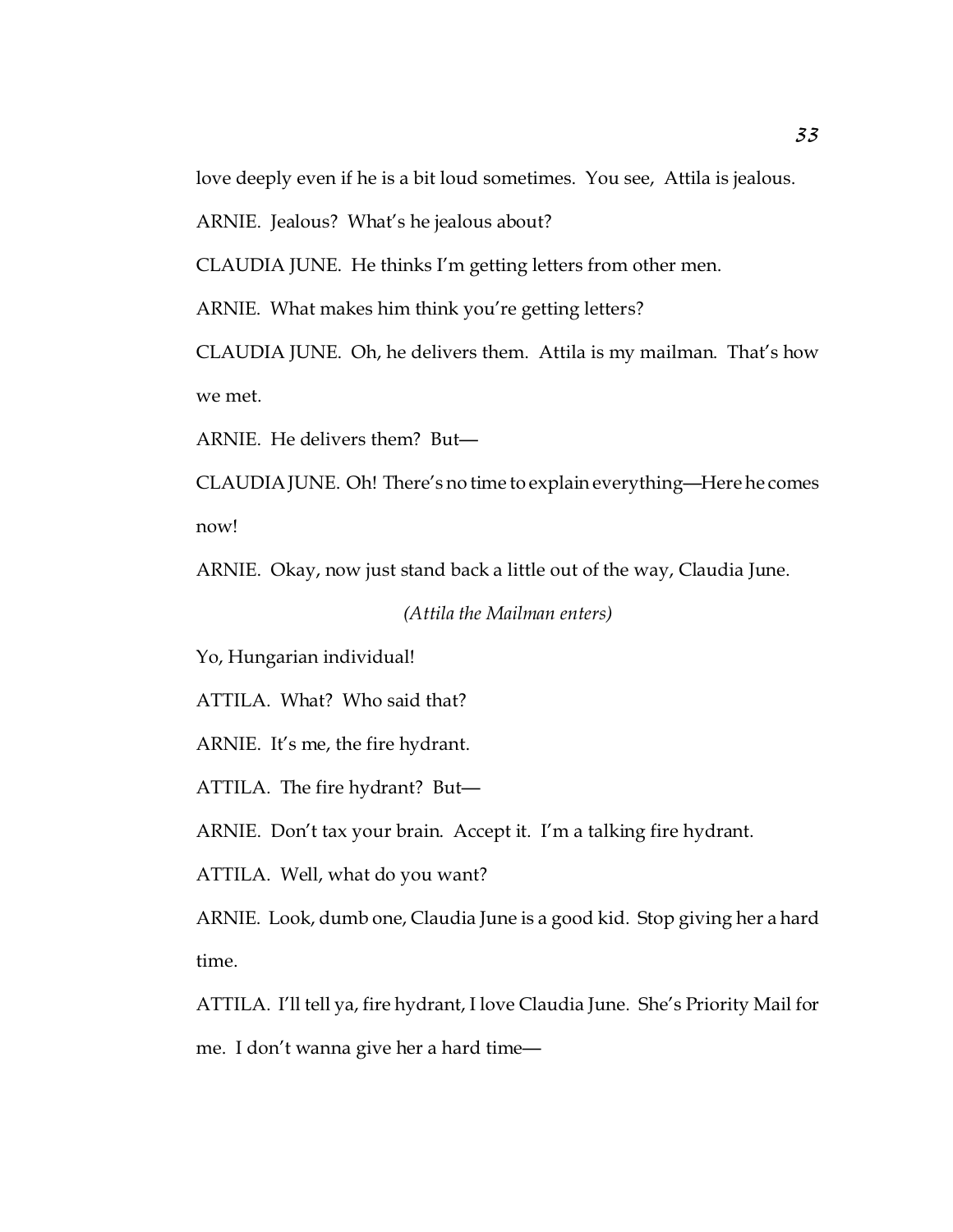PASSERBY. Will you look at that mailman—talking to a fire hydrant!

ATTILA. Except, Claudia June is cheating on me!

ARNIE. What makes you think she's cheating on you?

ATTILA. I don't think! I never think—I'm a mailman! I know! Claudia June is getting letters!

ARNIE. Everyone on your route is getting letters, goulash brain! Does that mean they're all cheating on you?

ATTILA. But Claudia June is getting love letters!

ARNIE. Hold it. Claudia June, could you step over here?

CLAUDIA JUNE. Hi, Attila.

ATTILA. Claudia June! Do you know this fire hydrant?

CLAUDIA JUNE. This fire hydrant is my Uncle.

ATTILA. I didn't know you had a fire hydrant in the family.

ARNIE. We're dedicated to public service.

ATTILA. As you know, Claudia June, I am a gentle and sensitive mailman of Hungarian ethnicity and I would never do anything to hurt you. So all I want to know is: Where is he??? I know you're seeing someone! Where is he???? CLAUDIA JUNE. I'm not seeing anyone!

ATTILA. You can't fool me! I'm your mailman! I know you're getting letters! I deliver them! Look—at this! And this! And this! *(pulls letters out of his sack)*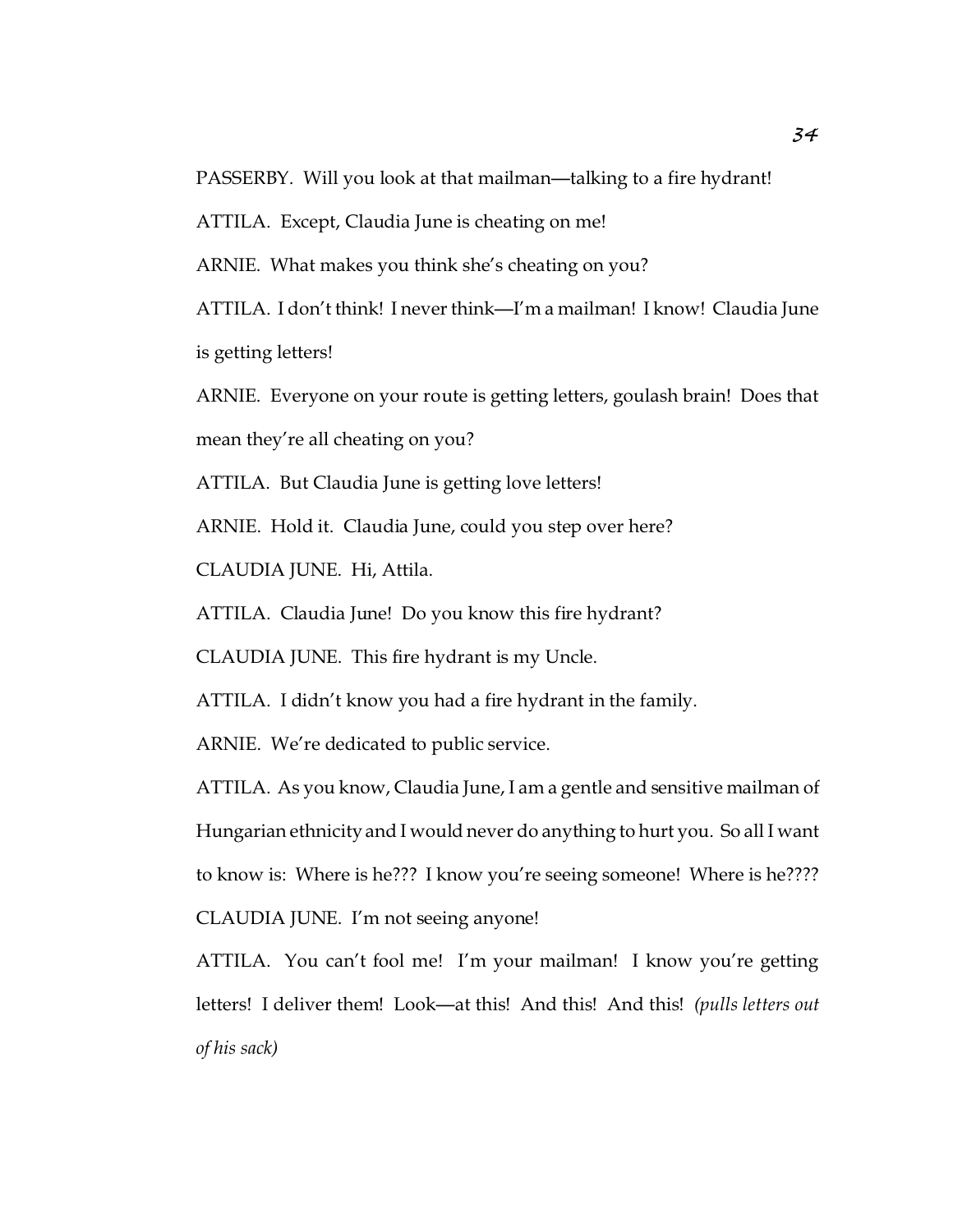CLAUDIA JUNE. But they're not—

ATTILA. Love letters! Love letters! Mailmen can tell! They pulse and throb with postal passion! They steam where he licked the stamps! My sack is filled with yearning. Who is he?? Let me at him!

CLAUDIA JUNE. But—

ATTILA. I'll kill the guy! I'll tear him in little pieces and use him for Christmas seals! I'll stuff him in a box and mail him to himself return receipt requested! I'll—

CLAUDIA JUNE. But—

ARNIE. So why don't you open them, insufficient postagehead! You say she's seeing someone, she says she's not, so why not open the letters and find out!

CLAUDIA JUNE. I've tried to get him to, but—

ATTILA. Claudia June, I am an employee of the United States Postal Service, and it would be profoundly unethical were I to read your letters.

CLAUDIA JUNE. Attila is very ethical.

ATTILA. So just tell me who the guy is and I'll murder him!

CLAUDIA JUNE. But—

ARNIE. Hold on to your epistles, letterhead—

ATTILA. You're getting love letters!

ARNIE. But she's not getting love letters!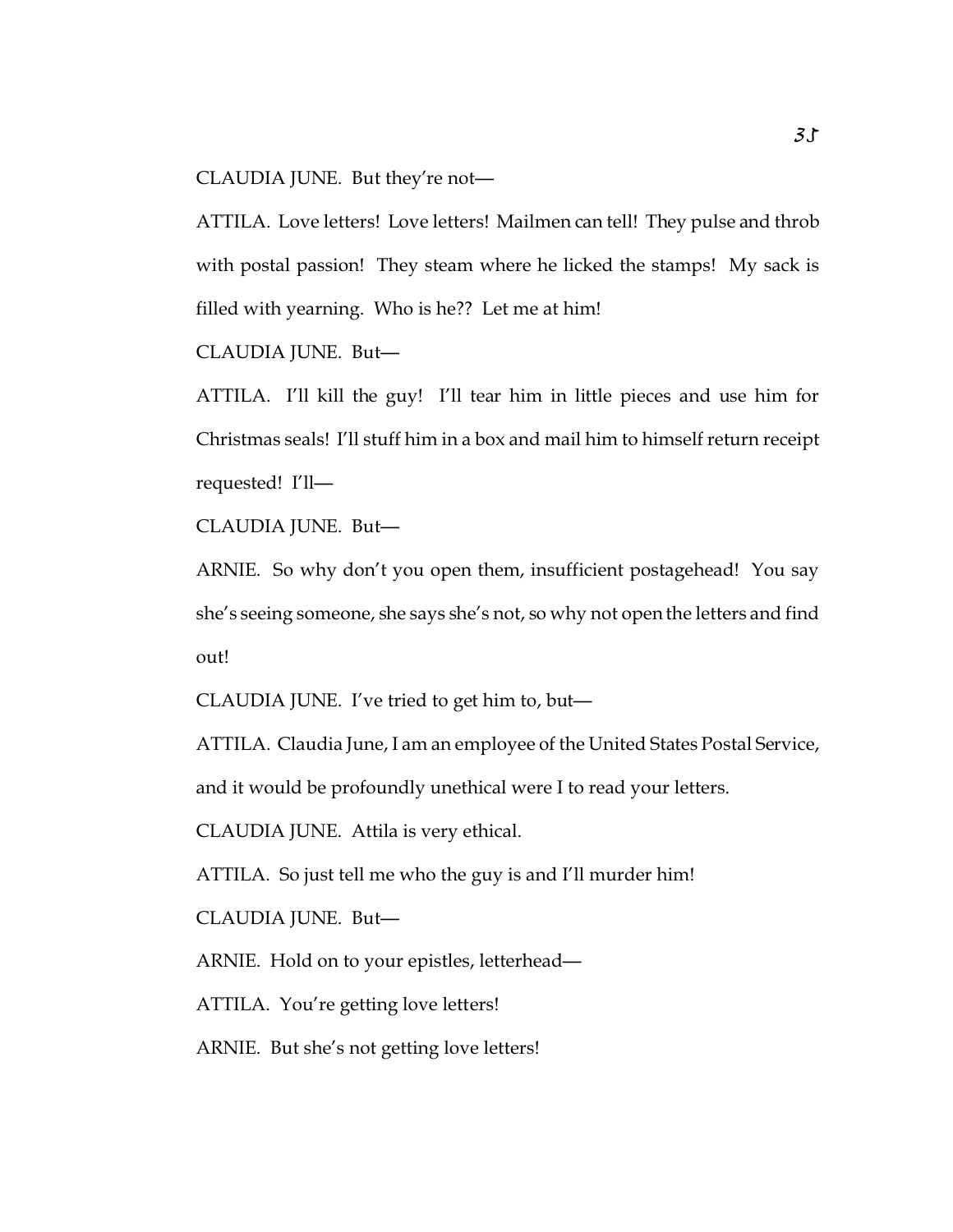ATTILA *(pulling more from his sack, tossing them in the air).* Look! Look! Look!

ARNIE. But they're not love letters!

ATTILA. They are love letters!

ARNIE. They're not—you tell him, Claudia June!

CLAUDIA JUNE. But they are love letters.

ARNIE. They—

ATTILA. I knew it! I knew it! Let me at him! Let me at him!

ARNIE. They—

ATTILA. Who are they from??? I'll murder him! I'll stamp him Fragile and

stomp all over him! Who are they from?? I'll—

CLAUDIA JUNE. But they're from you.

*(pause)*

ARNIE. From him?

ATTILA. From me?

ARNIE. From him?

ATTILA. From me?

ARNIE. From him?

ATTILA. From me?

ARNIE. From him?

ATTILA. From me?

*(pause)*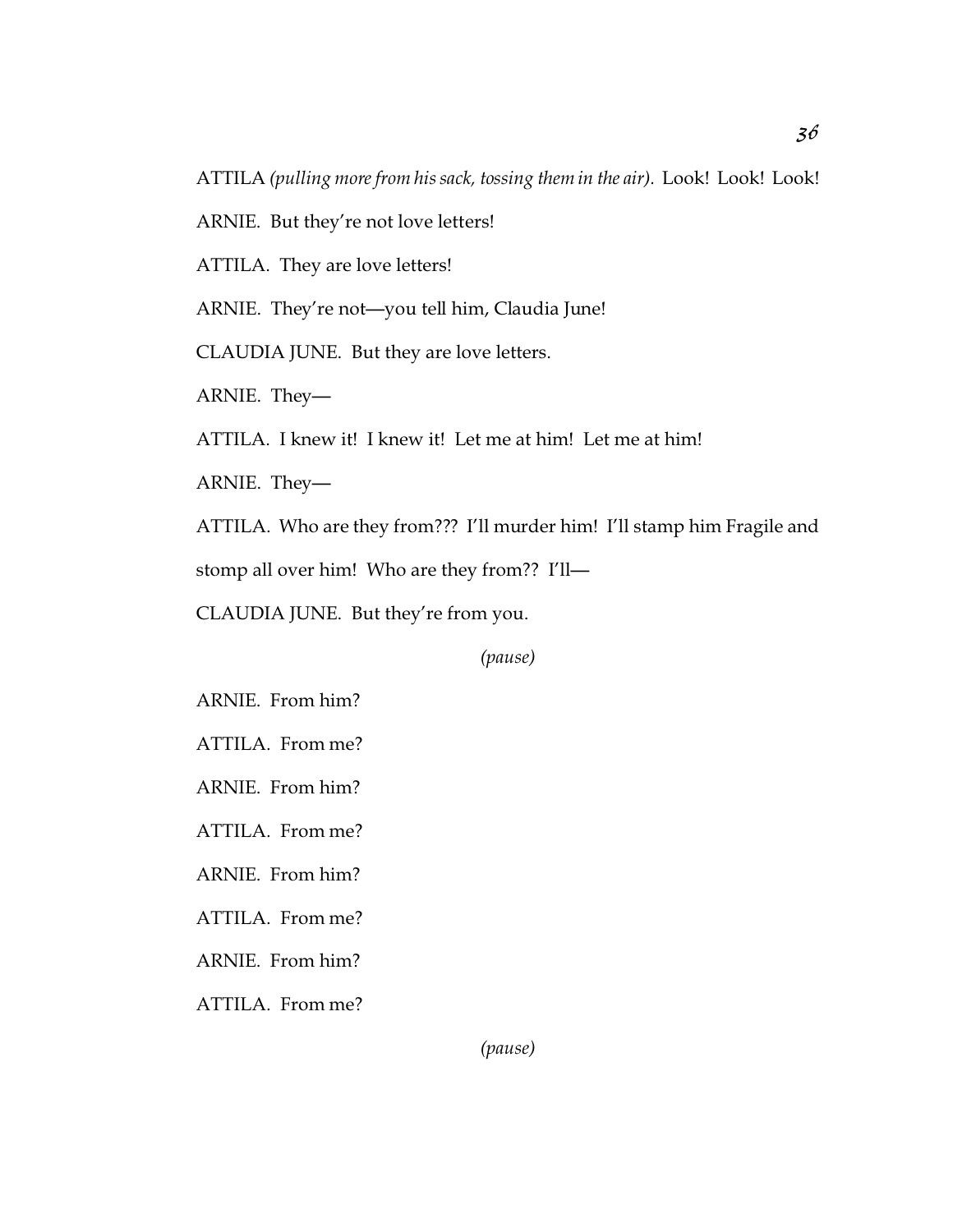#### ARNIE. From him?

ATTILA. From . . . How can they be from me??? I'm not romantic, I'm a mailman! I never write love letters!

CLAUDIA JUNE. That's why I write them for you.

ATTILA. What?

CLAUDIA JUNE. That's right. Several times a day I sit down and write a love letter to me from you and then I go out and mail them. Well, you can't expect a girl to get along without love letters from her boyfriend.

ATTILA. Are my love letters good?

CLAUDIA JUNE. You write me the most wonderful love letters. You just don't realize it, but, you know, Attila, you're really a very romantic letter carrier.

ATTILA. I am? Gee, Claudia June.

CLAUDIA JUNE. Thanks, Uncle Arnie.

ARNIE. Don't mention it.

ATTILA. Thanks, fire hydrant.

*(they go)*

A PRIEST. Yes, we thought of having a flea market, but we decided that there weren't enough people in this neighborhood looking to buy used fleas.

PARISHIONER. True.

PRIEST. So instead we decided on holding a special benefit screening of *Dirty*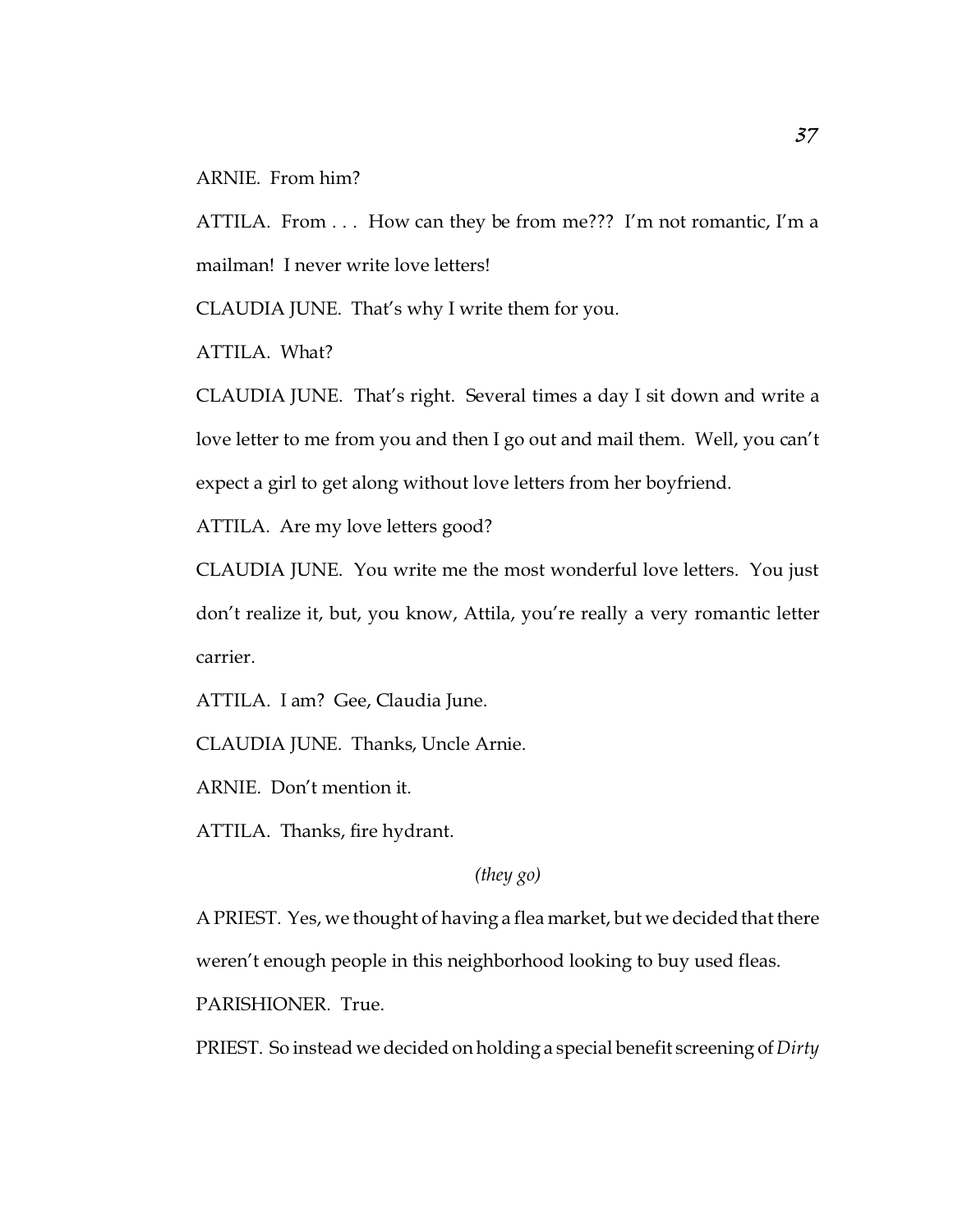*Harry Meets Bambi*.

EDNA. Have you heard, Bernice? They say that a huge, ferocious, ravening, bloodthirsty, maneating Polar Bear has just escaped from the Zoo! BERNICE. I do hope it doesn't eat Harold.

### *(a huge, ferocious, etcetera, Polar Bear enters)*

RADIO ANNOUNCER *(over a boombox radio)*. Your attention please! The Boro President's office has just contacted us to deny reports that a huge, ferocious

# *(the huge, and so on, leaves)*

ravening, bloodthirsty, maneating Polar Bear has escaped from the Zoo. Everybody please stay calm. There is no Polar Bear. Please do not be alarmed. There is no danger. We repeat, there is no Polar—Erg! Ack! Ogg! Oogh!

### *(pause)*

POLAR BEAR'S VOICE *(over radio)*. Rrroo*oaar*rr!!

WOMAN CUSTOMER *(coming out of Sausage Surprises)*. Oh yes. They make the best mortadella dildoes in New York.

ELM *(shivers, a leaf falls)*. There goes one. There's another. It doesn't seem just. I mean, I don't deserve this. A sequential nakedness. Oh. This is just so embarrassing.

TRAFFIC LIGHT. Stop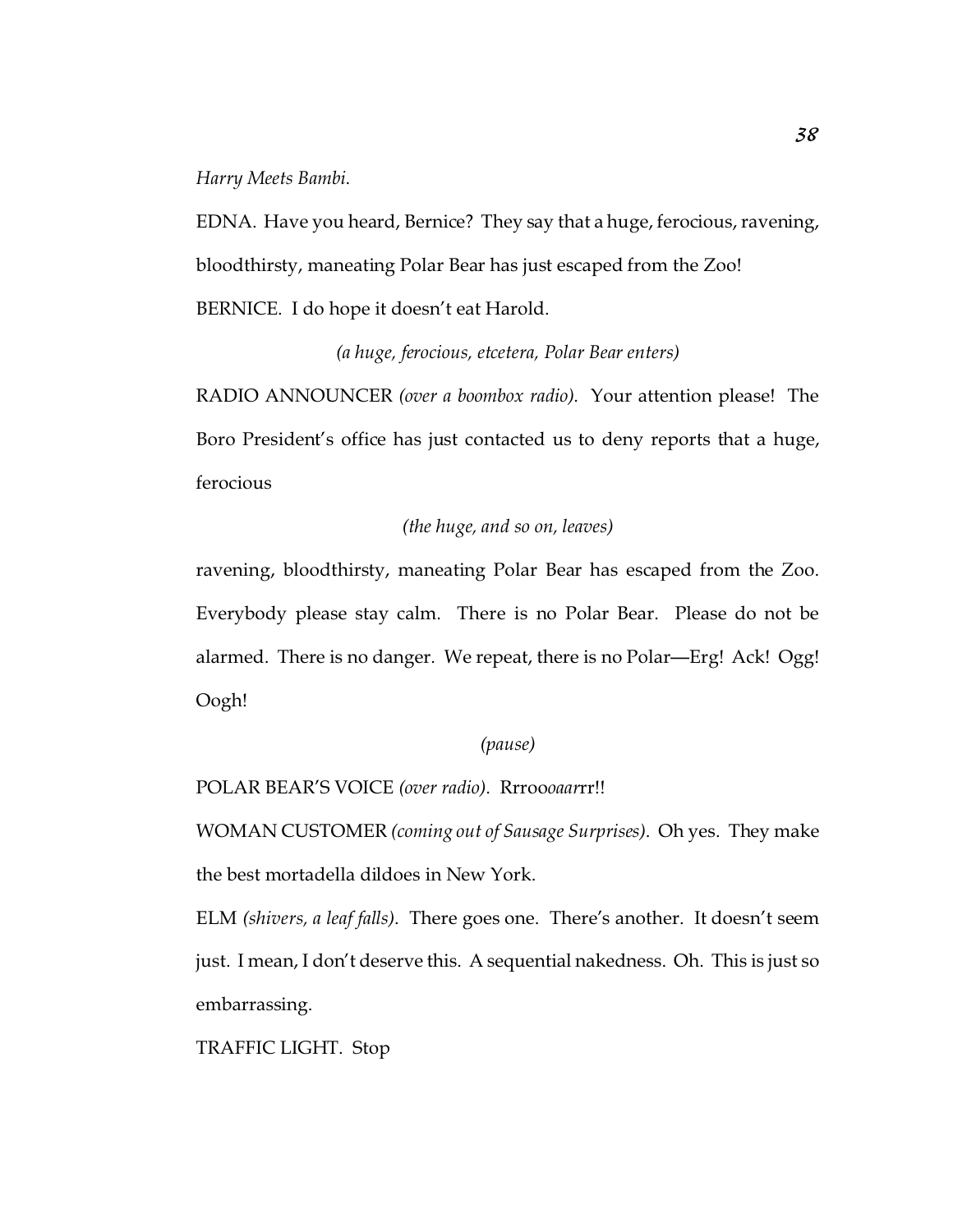Go Stop Go TRAFFIC. Beep! *Beep-beep! Honk* Barra Stop **Beep-honk!** Barra Stop *Honk* Shurp Honk  *Brummm Frakka-kork! Grunf* Beep Runka-runka Beep Stop *Hatcha hatcha hatcha!* Beep Stop Runka *Honk!* Ork ork! *Kronk!*

CAR. Outa my way, bumper brain, before I crease your chrome!

EDDIE CAR. Oh yeah, I—

JOEY CAR. Hey, guys—*a pedestrian!*

OTHERS. Get him!

OTHERS. Get him! *Rubarubaruba!!*

TRAFFIC LIGHT. You guys just don't listen. So stop already.

A CAR. Eh, your mother sucks electrons!

TRAFFIC LIGHT. Yeah? You're full of gas!

TRAFFIC. Honk!

CAR. Hey—*get the traffic cop!*

OTHERS. Right! The traffic cop!

OTHERS. The traffic cop!

*(they take off in pursuit of the cop)*

*39*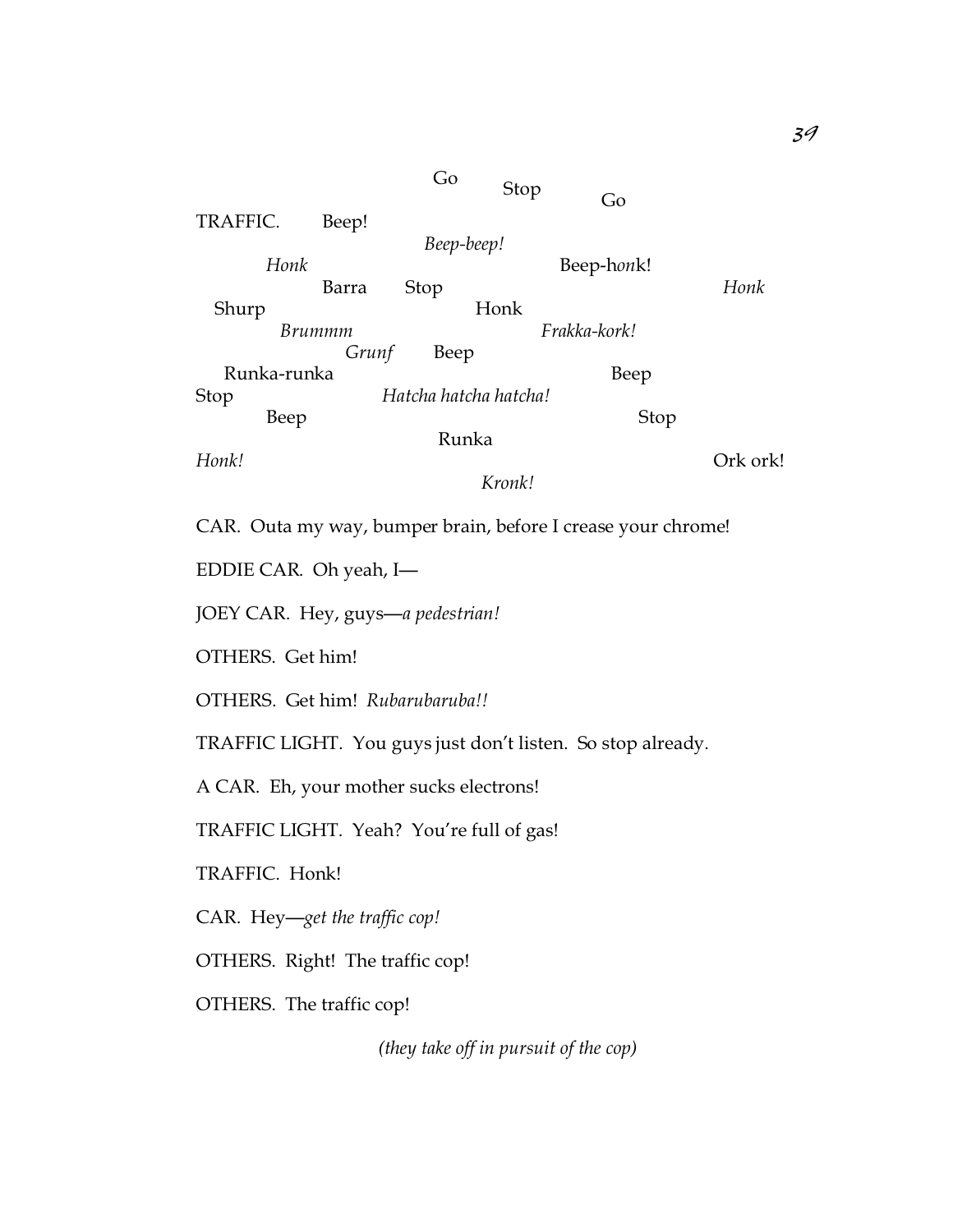ALL. Zhrr*roooooooom!* Honk! Frakka!

*(some huge Street Wrestlers begin to set up a ring)*

STREET WRESTLERS. We Are Wrestling Students, Working Our Way Through Wrestling School!

*(throughout what follows, they bash, stomp, and choke each other as passersby toss quarters into their open guitar case)*

PROTEST. Make Brooklyn Safe For Ducks!

*(Arnie's Mother has returned)*

MOTHER. Arnie, I was just thinking. Now that you're a fire hydrant, are you sure you have a nice warm winter coat?

ARNIE. A winter coat?

MOTHER. You know, it gets really cold out here in February, and if you're working outdoors all day

ARNIE. Mother, have you ever seen a fire hydrant in a winter coat?

MOTHER. Just because the others don't take care of themselves, that's no

reason you shouldn't. It's your health, Arnie.

ARNIE. Thank you, Mother.

*(Ken Finkelstein and an angry customer)*

FINKELSTEIN. Harry, calm down.

HARRY. Calm down, I—

FINKELSTEIN. Plumbing, sculpture, sculpture, plumbing. I do both. What's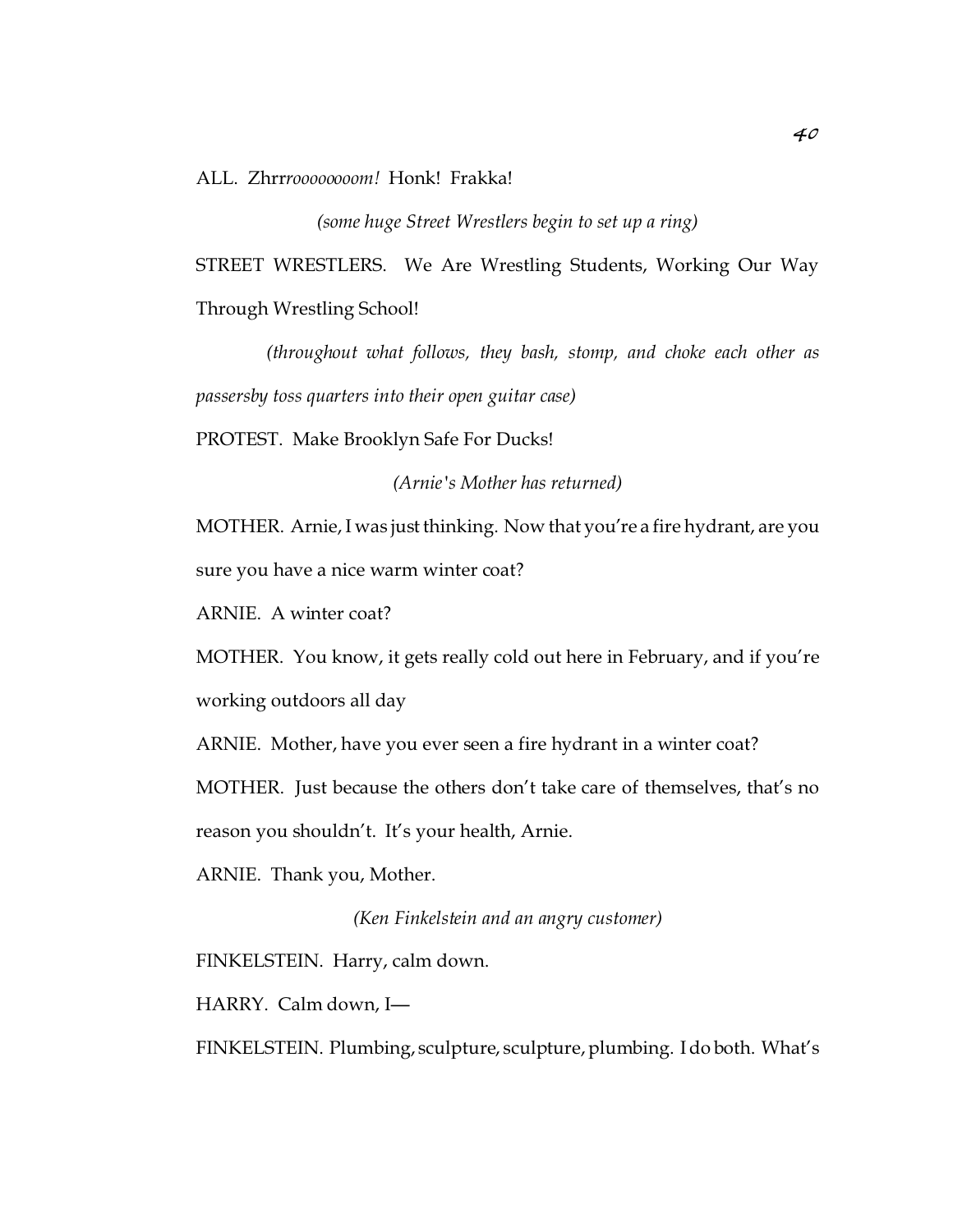the big deal? So I get a little confused.

HARRY. A little confused! I paid you to fix my toilet, and instead you did a bust of my wife!

FINKELSTEIN. Right. So your toilet doesn't flush. But now your wife finally has a great bust.

STREET PEDLAR. Wallets! Fine used wallets!

DRUG DEALER. Smoke!

STREETWALKER. Me!

PASSERBY. Look!

ANOTHER. It can't be!

ANOTHER NOTHER. No!

YET ANOTHER NOTHER. It is!

ANOTHER. Everett Watkins Smolensky!

AWESTRUCK. New York's Most Influential Topless Restaurant Critic!

*(Everett Watkins Smolensky enters)*

SMOLENSKY *(he happens not to have a head)*. How do you do? I'm Everett

Watkins Smolensky, New York's Most Influential Topless Restaurant Critic.

Could you direct me to Veggie's?

*(they do)*

*(trouble at Irv's Large Fish)*

ROCCO. That fish, sir, is singularly unattractive.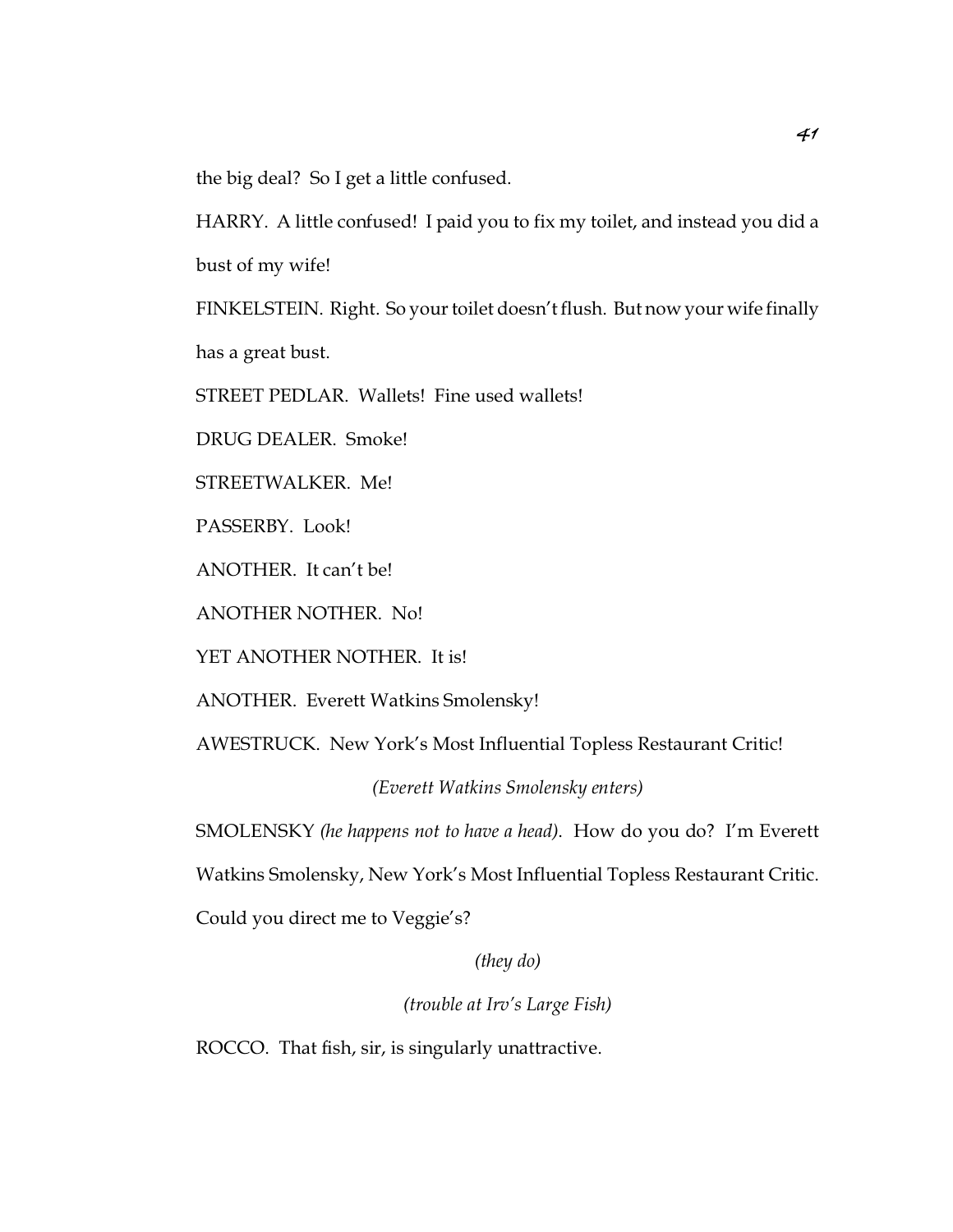#### VINNIE. Rocco!

AUGIE. No one ever calls Irv's fish singularly unattractive!

IRV. What did you call my fish?

ROCCO. I said, that fish, sir, is singularly unattractive.

IRV *(picks up a large fish)*. You call my fish, my finny felicity, my piscine so paradisiac, singularly unattractive? *(stepping outside)* You know what I do when someone calls my briny bliss, my deepwater delectation, my saltwater sublimity, my *poisson d'amour* singularly unattractive? I hit him like THIS *(hits Arnie with fish)* and THIS *(hits Arnie with fish)* and THIS *(hits Arnie with fish)*! ARNIE. Er—

IRV. And THIS *(hits Arnie with fish)*!

FASHION PHOTOGRAPHER *(sees Arnie)*. Babette! Great! Let's do a couple with the fire hydrant!

## *(they set up for a lingerie shoot)*

STREETWALKER. Hi. Looking for a good time? Hey, green, don't be mean. Hey, gimme a smile.

PAMPHLET LADY. Do you realize there are small children in this neighborhood!

STREETWALKER. I'm sorry, ma'am, I don't do it with small children. I have my principles.

FASHION PHOTOGRAPHER. There's something unbelievably attractive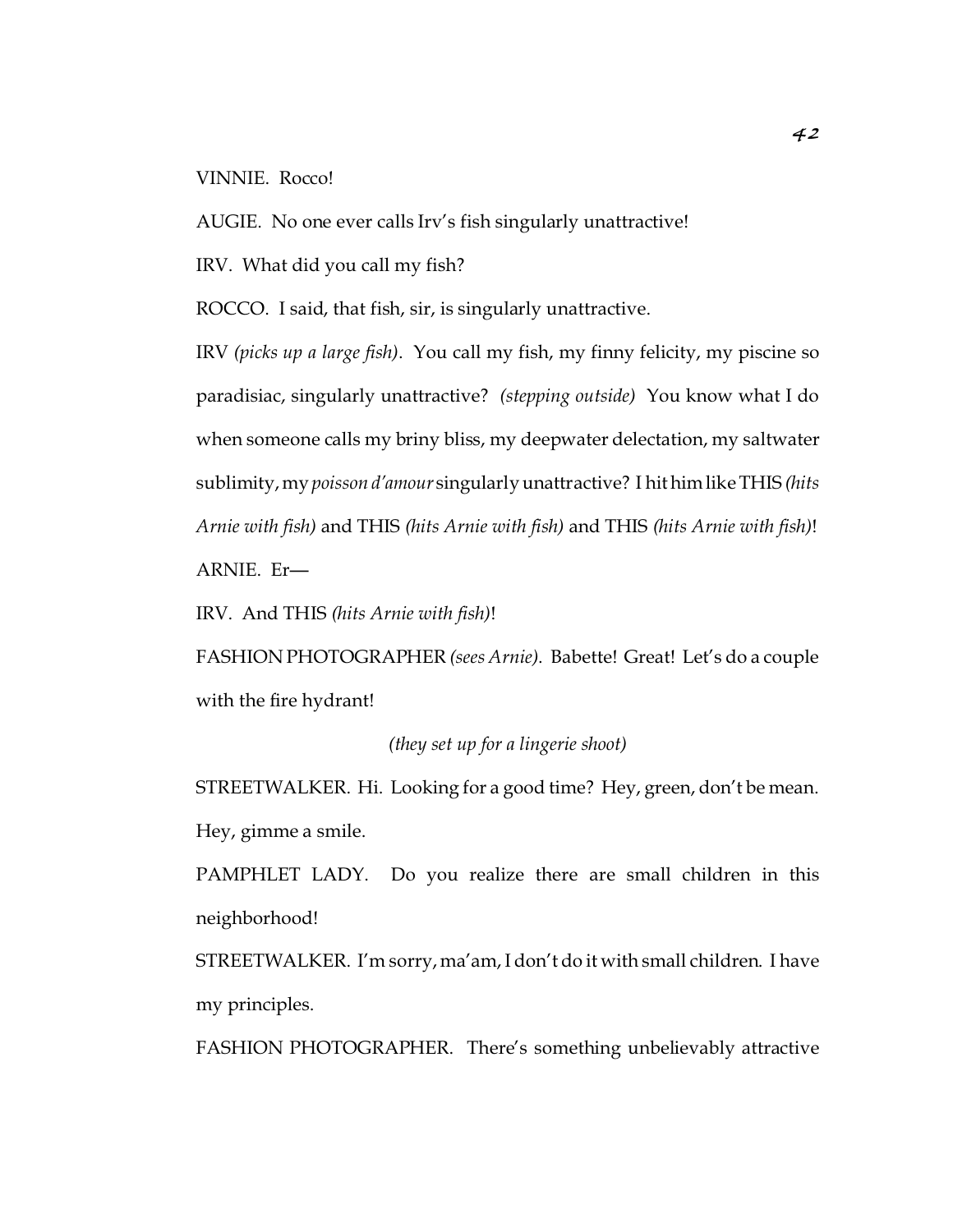about this fire hydrant.

BABETTE *(draped over Arnie)*. It smells like fish.

RADIO REPORTER. Here I am again, Wilfred Fuzzgood, Reporter, to ask again, "Who would fardels—"

*(the huge, ferocious, and so on, Polar Bear)*

Bear? Bear? BEAR!!!!

POLAR BEAR. Rrroo*oaar*rr!!

*(a karate instructor)*

KARATE INSTRUCTOR. No, wooden boards, cinder blocks, they no longer

satisfy. To harden my hands, I feel a need for something bigger, harder, why,

of course—that fire hydrant!

ARNIE. Er, wait, er—

KARATE INSTRUCTOR. Eee-*YAA!!!* That felt good.

*(Dog returns)*

DOG. Bowsa wowsa, Arnie. Or, as my aged father, that canine paterfamilias,

my top pop, used to say, woof-a-diddly-o-woof!

ARNIE. Hello, dog, I—

*(a pigeon flies by)*

PIGEON. Thank God, the fire hydrant at last!

*(settles on Arnie's head)*

ARNIE. Hi, Pigeon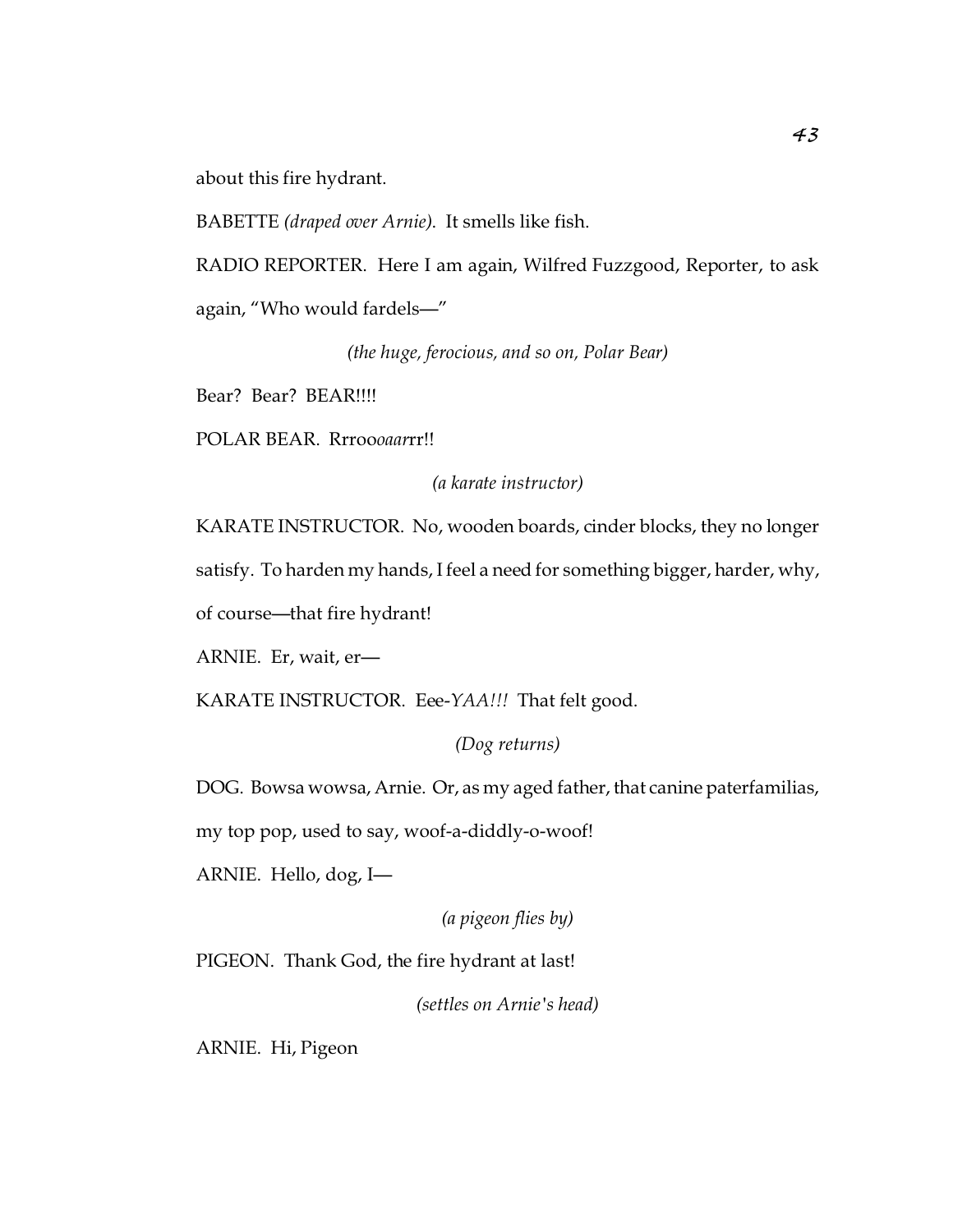PIGEON. I don't think I could hold out much longer.

ARNIE. Hold out . . .

PIGEON. Poop!

*(flies off)*

MANIAC *(with groceries)*. Oh! Oh! I can't help myself! Every time I see a fire

hydrant—*(pulls out a meringue pie)*

ARNIE. Er—

*(he smashes the pie in Arnie's face)*

MANIAC *(sighs)*. That felt good.

DRUG DEALER. Smoke. Smoke. *(he notices) Smoke!!*

*(smoke is pouring from a nearby upper window)*

SHOUTS. Smoke! Fire!

*(bells; sirens; a fire truck pulls up; firemen jump out and attach a fire hose to Arnie's crotch; they twist his head, and the hose lifts itself up and straightens; the fire is extinguished)*

TESTIMONIAL *(at Moron Majority rally)*. Hello. I used to be a theoretical physicist. Then I read the new bestseller*How to Lower Your IQ*. Today, I have a career in pizza transport.

MORON MAJORITY *(cheers)!*

BRIDE *(at Irv's Big Fish)*. This is where we met. So I felt this is where we should get married.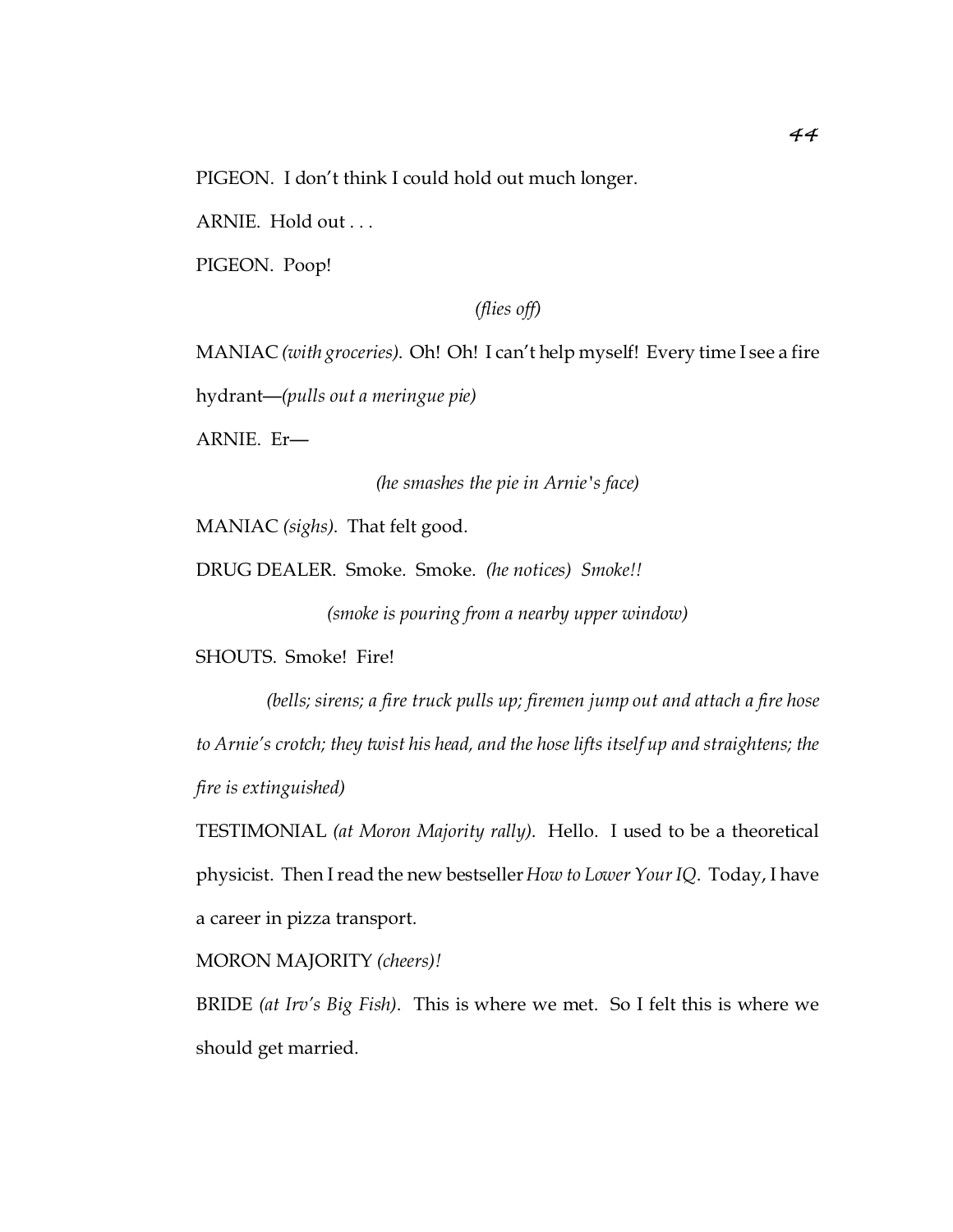POLAR BEAR *(the groom)*. I'm just another Polar Bear in love. Yummy salmon.

*(a scream from inside Veggie's; a topless waitress runs out, pursued by the headless Everett Watkins Smolensky)*

SMOLENSKY. Stop! Stop, my little turnip green! My succulent bean sprout! Come back, my little rutabaga! I haven't finished my review!

*(the Wrestling Students are strangling the Boro President)* DOG *(sniffing a female of another breed)*. Well, arf and arf again, my sweet young puppykins, my canis so callipygous, my peachy pooch, you annihilating incarnation of schnauzer sensuality.

ARNIE. You know, Dog—

DOG. Don't interrupt me, Arnie. I'm working like a dog.

SMOLENSKY *(in hot pursuit)*. Come back! I need to taste all the tender tarts! ANOTHER MANIAC *(with seltzer bottle)*. Oh! Oh! I can't help myself! Every time I see a fire hydrant I have to—*(whips out the seltzer)*

ARNIE. Er, wait, I—

*(squirts Arnie with the seltzer)*

MANIAC *(sighs)*. That felt good.

*(a flock of pigeons flies by)*

PIGEON. There! There he is! That's the fire hydrant I was telling you about!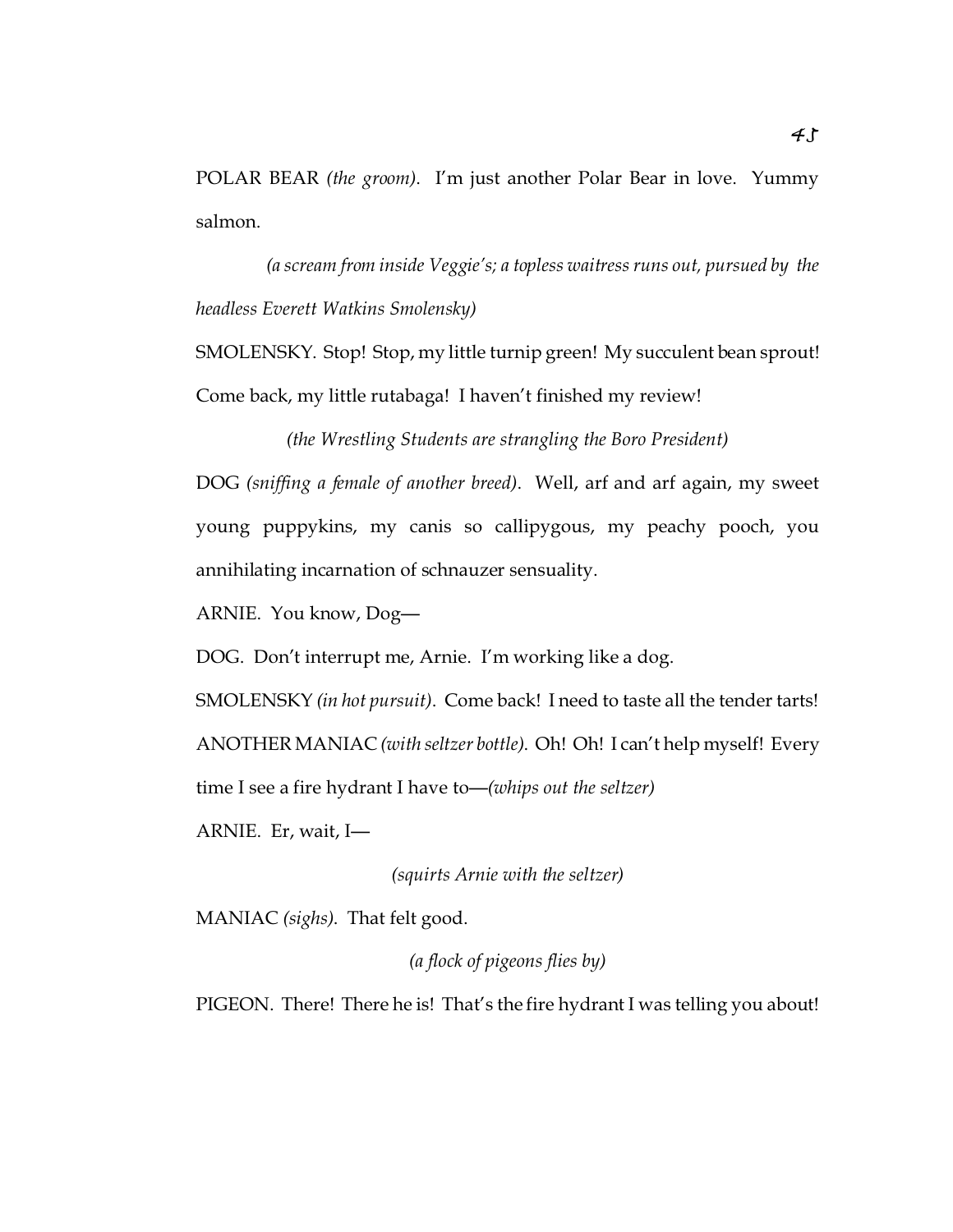*(they start to settle on Arnie)*

PIGEONS. Hey! This is great! Let's—Oh boy!

ARNIE. Wait! Wait!

PIGEONS. Let's—Poop!

ARNIE. Wait!

PIGEONS. Poop!

ARNIE. Wait!

PIGEONS. Poop! Poop!

ARNIE. Wait! Wait! Enough, genug shayn, basta! I admit it! I'm not a fire

hydrant! I'm Arnie Bielowski!

WOMEN *(everywhere)*. HEY GIRLS!

*IT'S ARNIE BIELOWSKI!*

MORE WOMEN. *ARNIE BIELOWSKI!!*

MORE MORE WOMEN. *IT'S ARNIE BIELOWSKI!!!*

*(they mob him)*

*(they start to carry him off)*

\*

*(Lulubelle's bedroom; Arnie is in bed with Lulubelle; satiated female legs*

*draped over chairs, under the table, sticking out of closets, everywhere)*

*(Mort, suitcase in hand, is standing over them)*

MORT. Arnie! My best friend Arnie!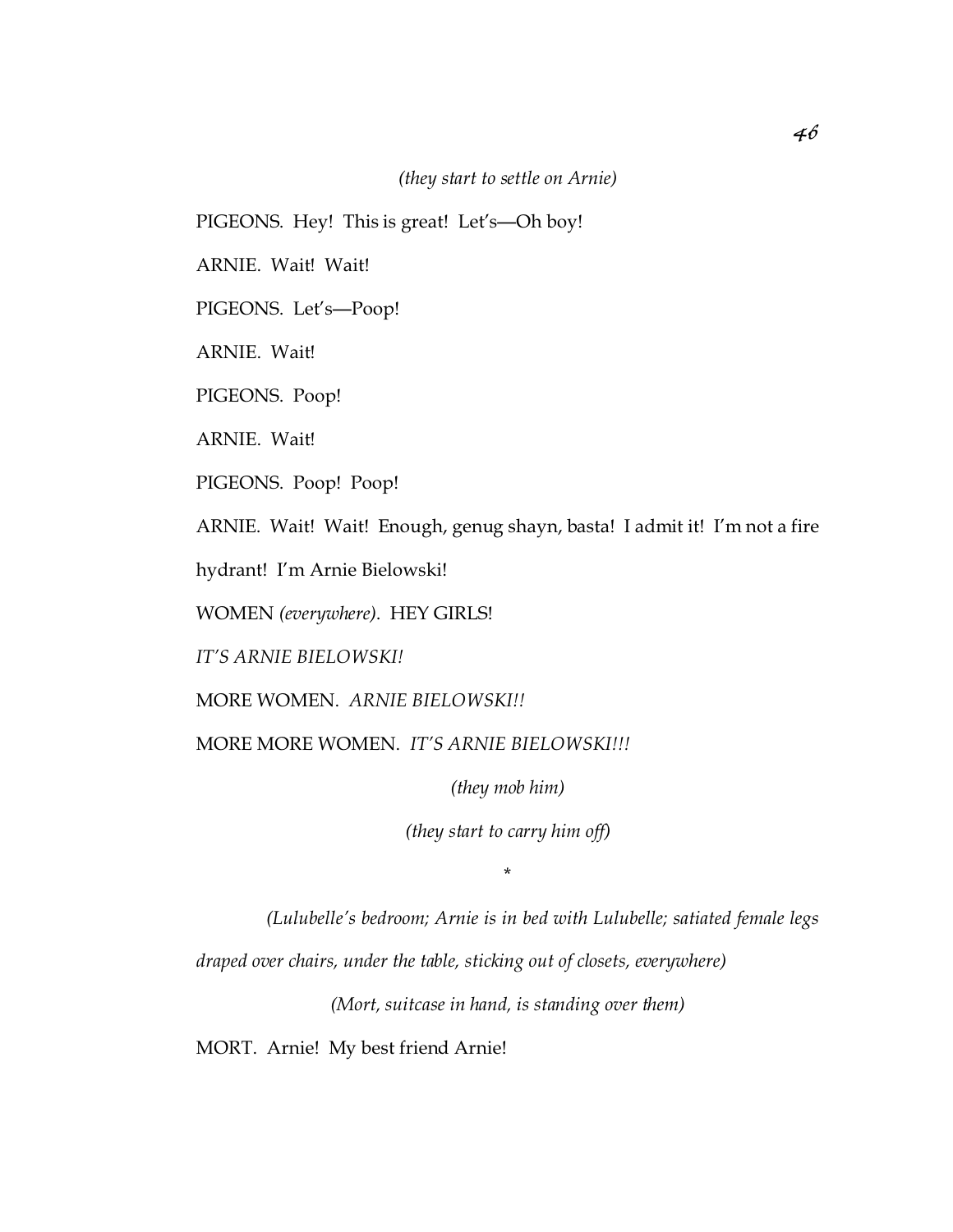ARNIE. Er, Mort, Mort, I can—

LULUBELLE. Gee, Mort, I—

MORT. I asked you to stay close to Lulubelle. To keep an eye on her. To make sure my darling wife wasn't restless.

ARNIE. Mort! You have to let me—

MORT. And now I see, Arnie, you did exactly what I asked you to. Thank you, Arnie.

ARNIE. You mean I—

MORT. Arnie Bielowski, you are a true friend.

LULUBELLE. Oh yes, Mort.

MORT. When I needed you, you stood up for me.

LULUBELLE. Oh yes, Mort.

MORT. You were firm. You were strong.

LULUBELLE. Oh yes, Mort.

MORT. You were untiring. How can I ever thank you, Arnie? From now on,

everything that's mine is yours.

LULUBELLE. Oh yes, Mort.

ARNIE. Everything?

LULUBELLE. Oh yes.

DOG *(sticks his head out from under the bed)*. Like they say, folks, believing is seeing.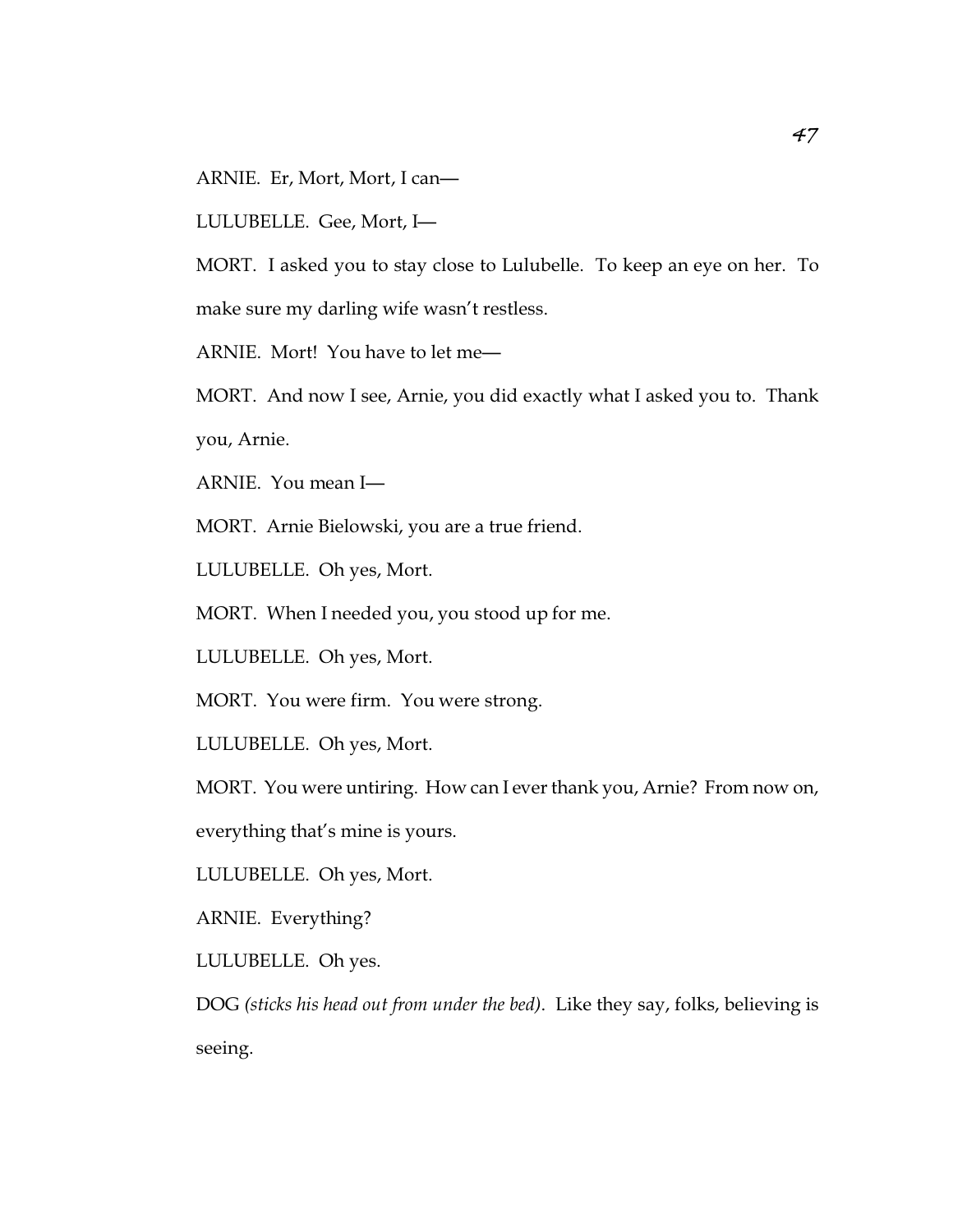LULUBELLE. Anything else I can do for you, Arnie?

DOG. And the moral of this story is: Watch out. You may be i*rrr*esistible too! Bowsa wowsa.

*(Indeed)*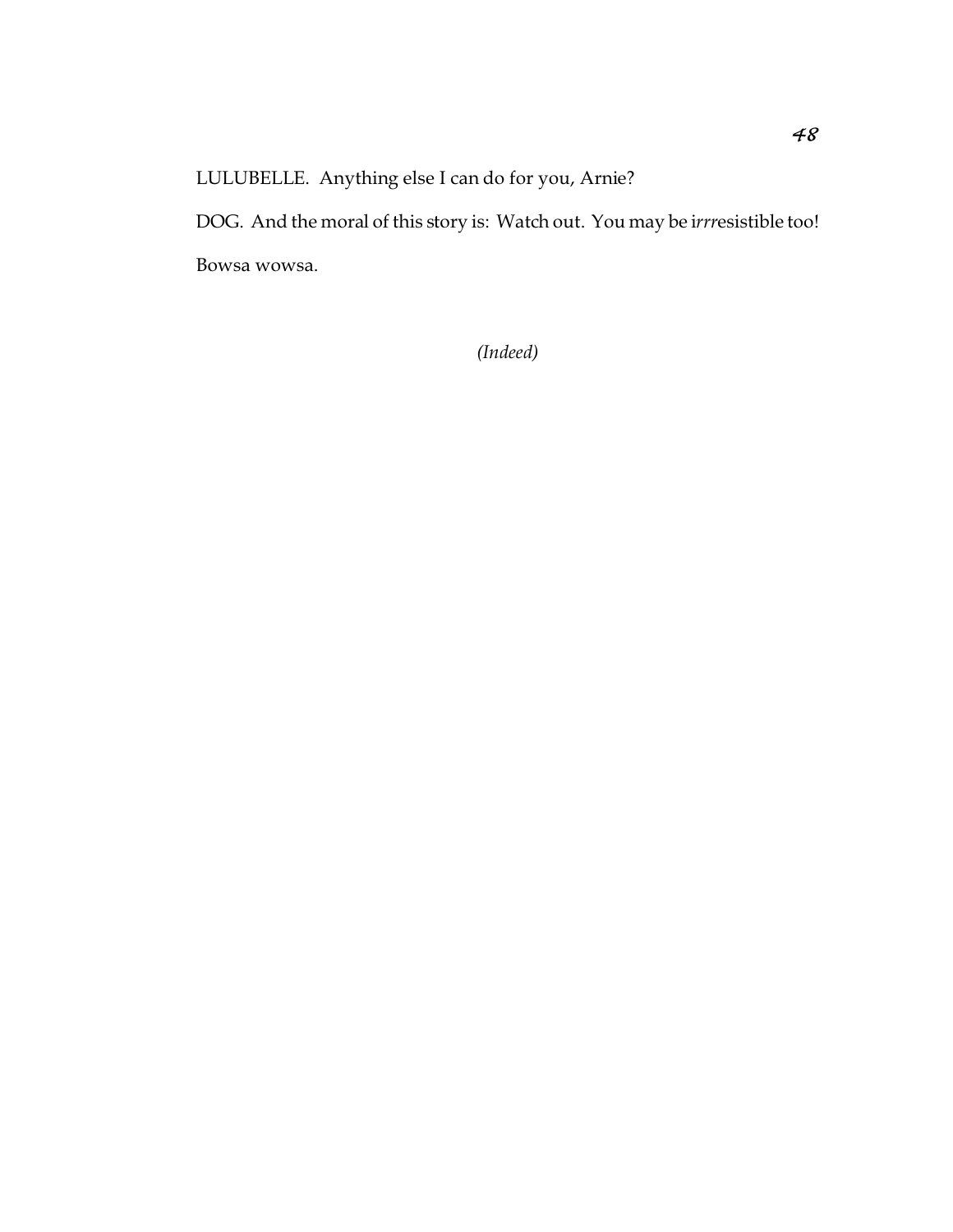Life Among the Flowers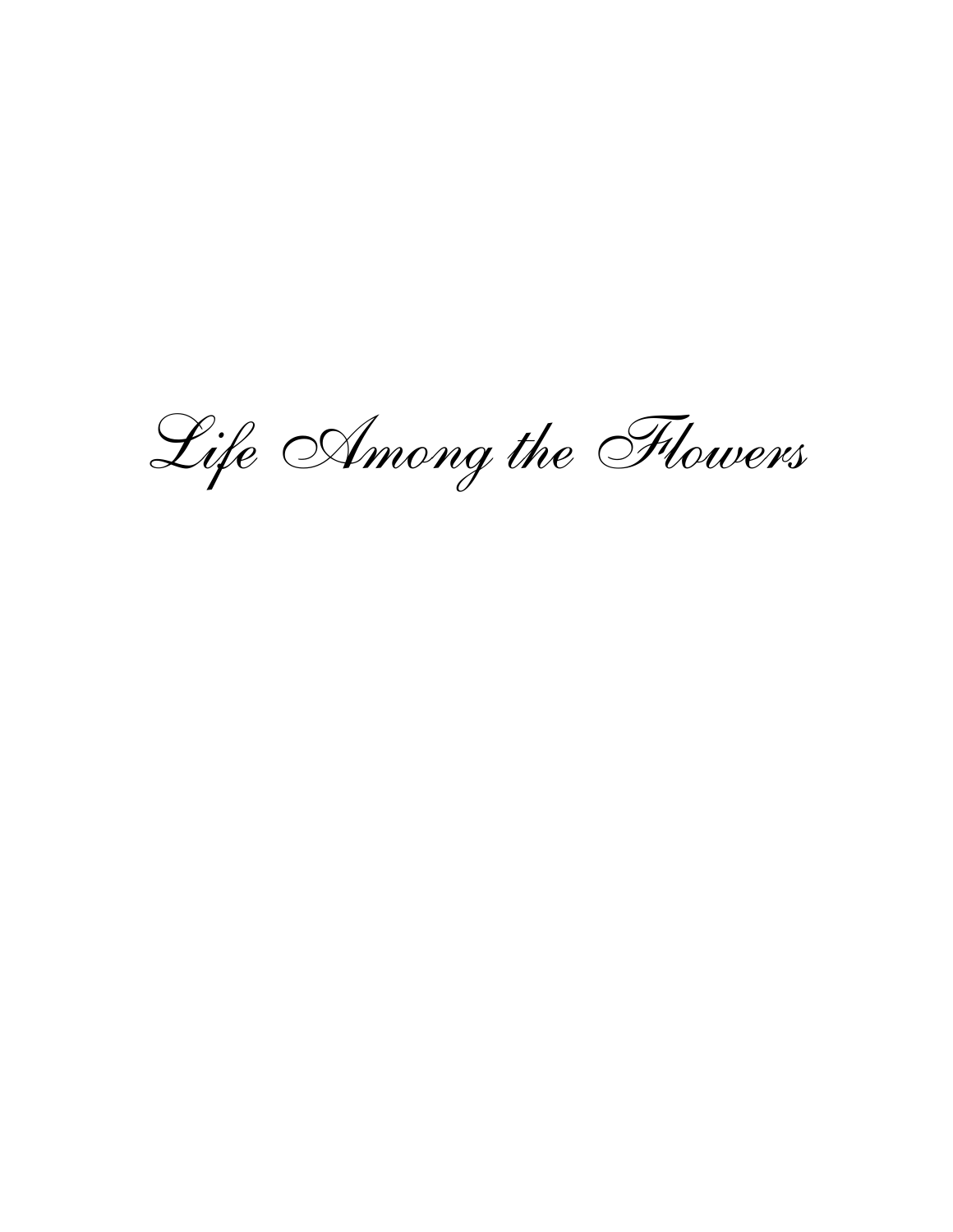*This is a play for puppets, ideally for rod puppets, although other types of performers, even animate ones, are possible. Keep it clear, delicate, light Always simple, always intimate, always gentle. performers, even animate ones, are possible. Keep it clear, delicate, light. Always simple, always intimate, always gentle.*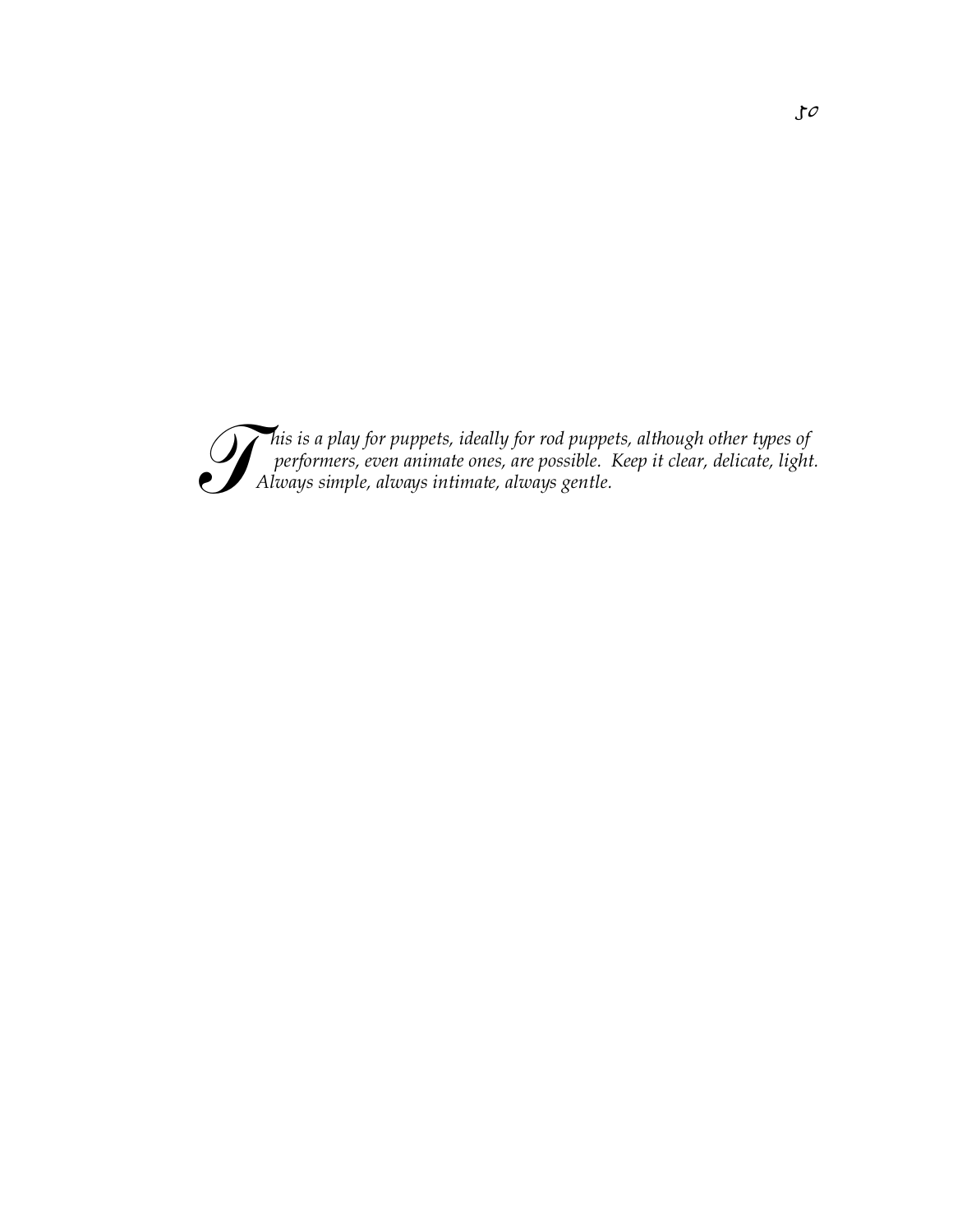A *from below. garden. A bright autumn morning. Far in the distance, rolling hills and a hint of forest. Marvin, a chrysanthemum, pushes his way up*

MARVIN. Uh, hi! I'm new in this garden, my name's Marvin. I'm a chry . . .

a chry . . . a chrymafrolum!

ALICE. A what?

MARVIN. A chrymafrolum?

ALICE. A *what?*

MARVIN. A mum.

ALICE. You mean a chrysanthemum!

MARVIN. Uh, yeah, a chry . . . a one of those. Hey, uh, what's your name?

ALICE. I'm Alice. I'm a dahlia. Do you think I'm pretty?

MARVIN. Gee, I sure do, Alice.

ALICE. I think pretty is one of the nicest things to be. Would you like to kiss me?

MARVIN. Oh gosh, oh gee, I—

ALICE. I'm sorry, I'd really have to know you better first

MARVIN. Oh. Hey. Look at this. Look at this. I can cross my eyes. *(he does)*

See? Betcha never saw that before! Huh? Huh?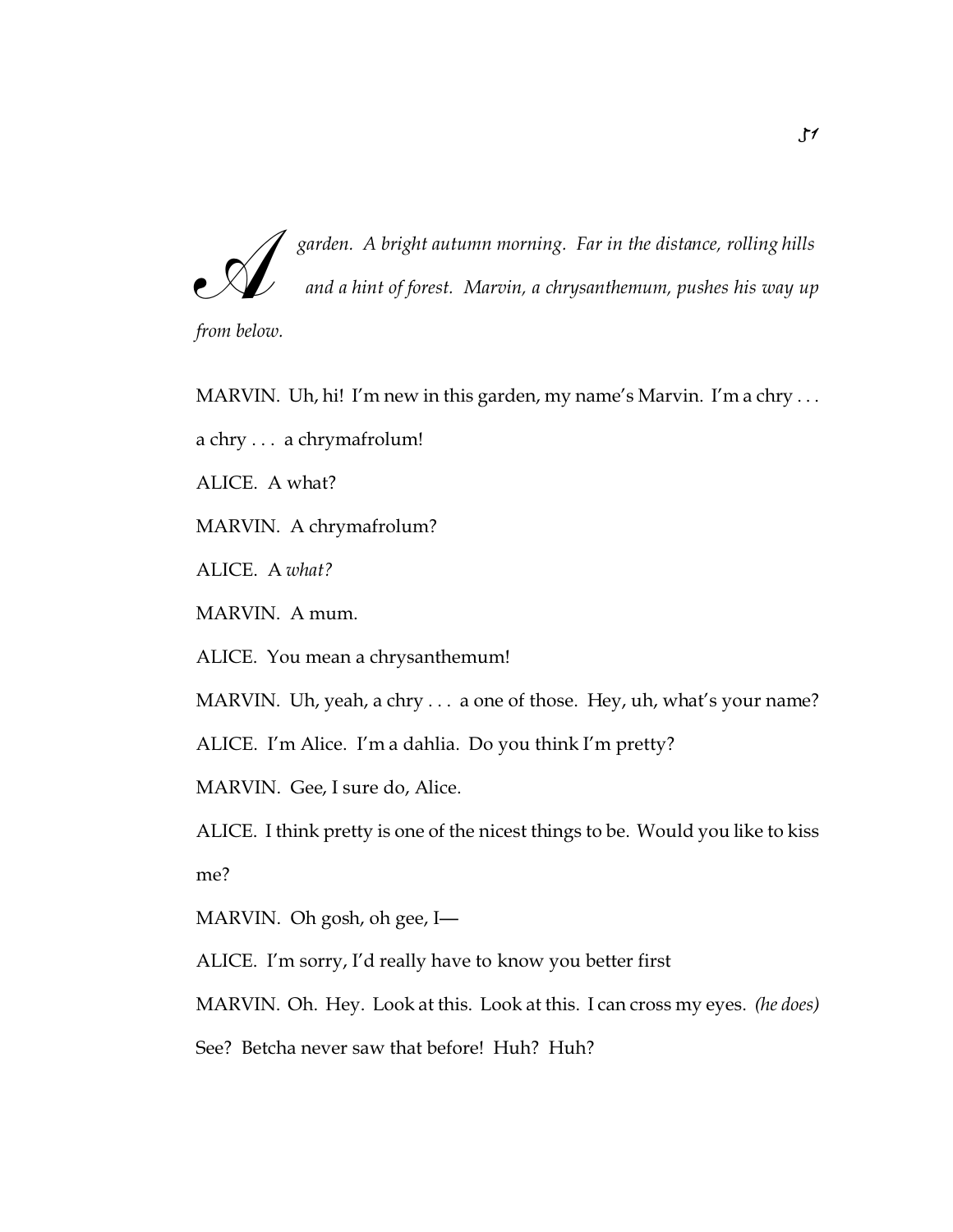ALICE. That's very nice, Marvin

MARVIN. Wanna see somethin else? I can wiggle my ears! Look at this! Wasn't that somethin? Huh? Wasn' it?

ALICE. Oh. Yes.

MARVIN. Wanna see another? Huh? Why I can do all sorts of things! I can—

ALICE. Later, Marvin. I, uh, I have an appointment at the petal parlor. MARVIN. Hey. Uh, do you think you know me good enough yet to uh ALICE. Not quite yet, Marvin. You'll have to wait a little longer. Bye.

### *(she goes)*

MARVIN. Bye. Oh gosh, she sure is purty. Hey, maybe she'll let me kiss her when I see her again. I never kissed anybody before. I sure hope she liked the way my eyes crossed.

## *(he goes below)*

# *(Honey Sue, a ladybug)*

HONEY SUE *(deep South)*. Almost winter, and I'm still not so much as engaged to an insect of suitably high net worth and compound interest, and how, how will I ever become a socially prominent widow if I can't even get myself engaged? And time is running short, why only yesterday I counted two entire wrinkles, though, after all, that's only to be expected this late in the year, and ladybugs with glossy wings and a figure like mine are not traded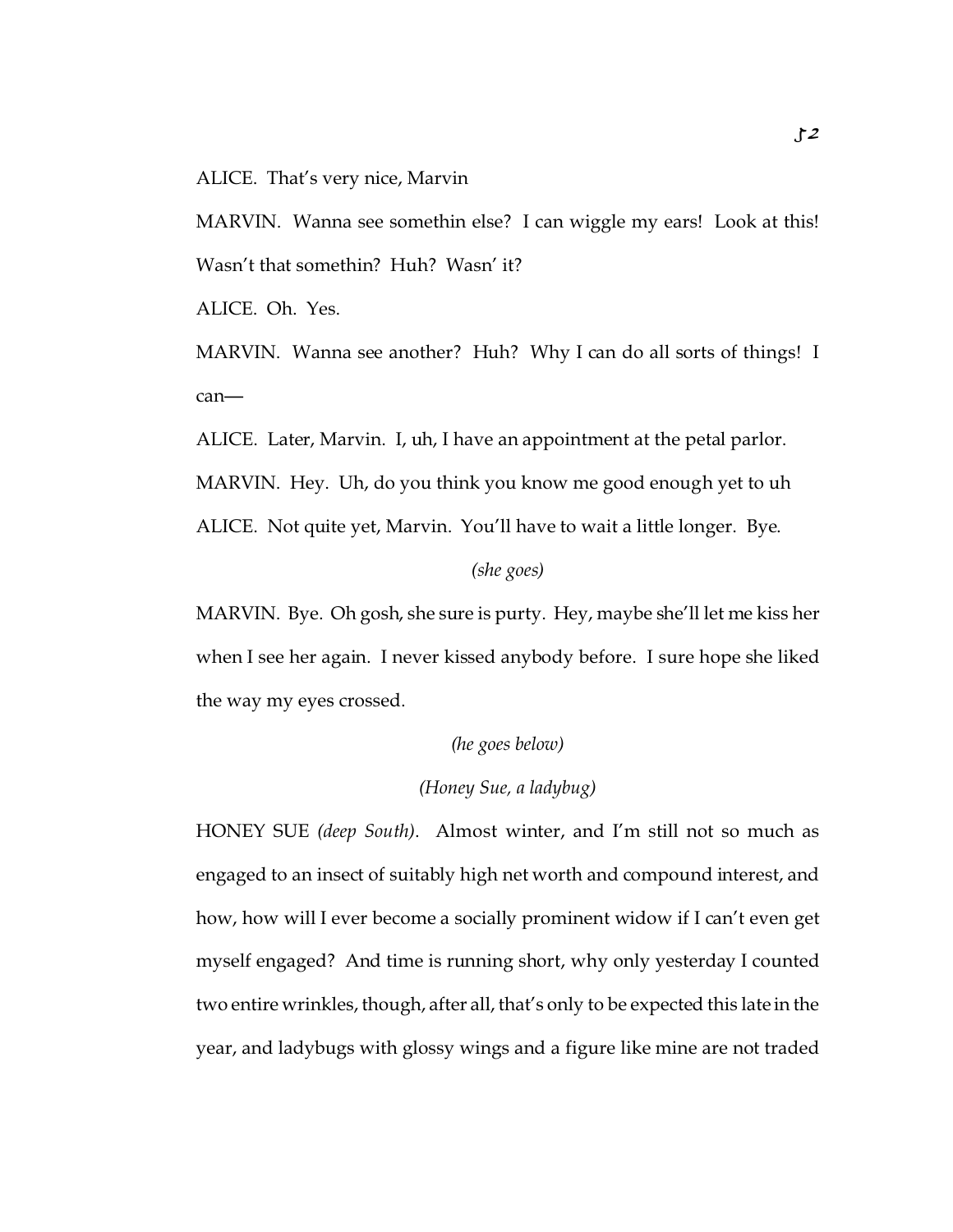over the counter.

*(Al, a butterfly of affairs with a large moustache and a larger cigar, enters)* AL. There aint nothin as good as a good cigar.

HONEY SUE *(sniffs)*. I do declare I smell the sweet perfume of capital gains in the air. Oh! Sir! Would you help me sir!

AL. Somethin wrong, lady?

HONEY SUE. Oh! Oh! Sir! I do believe there's something in my eye!

AL. Yeah? Here, lemme just—

HONEY SUE. Oh!

AL. I don't see—

HONEY SUE. Oh, thank you, sir, I do believe it's out now. I simply don't know how I can express to you my gratitude, I don't believe I've ever met an arthropod so strong and yet so gentle. Oh, how can a poor lonely ladybug ever hope to repay you for your kindness in removing that dreadful object from my private sector?

# *(pause)*

AL. Er, I, um, mighty warm weather we're having, aint it?

HONEY SUE. Why, not especially. Tell me, though, what is your name, kind sir?

AL. Al... that is ... Alfred, Miss.

HONEY SUE. You can call me Honey Sue. Bye now, you handsome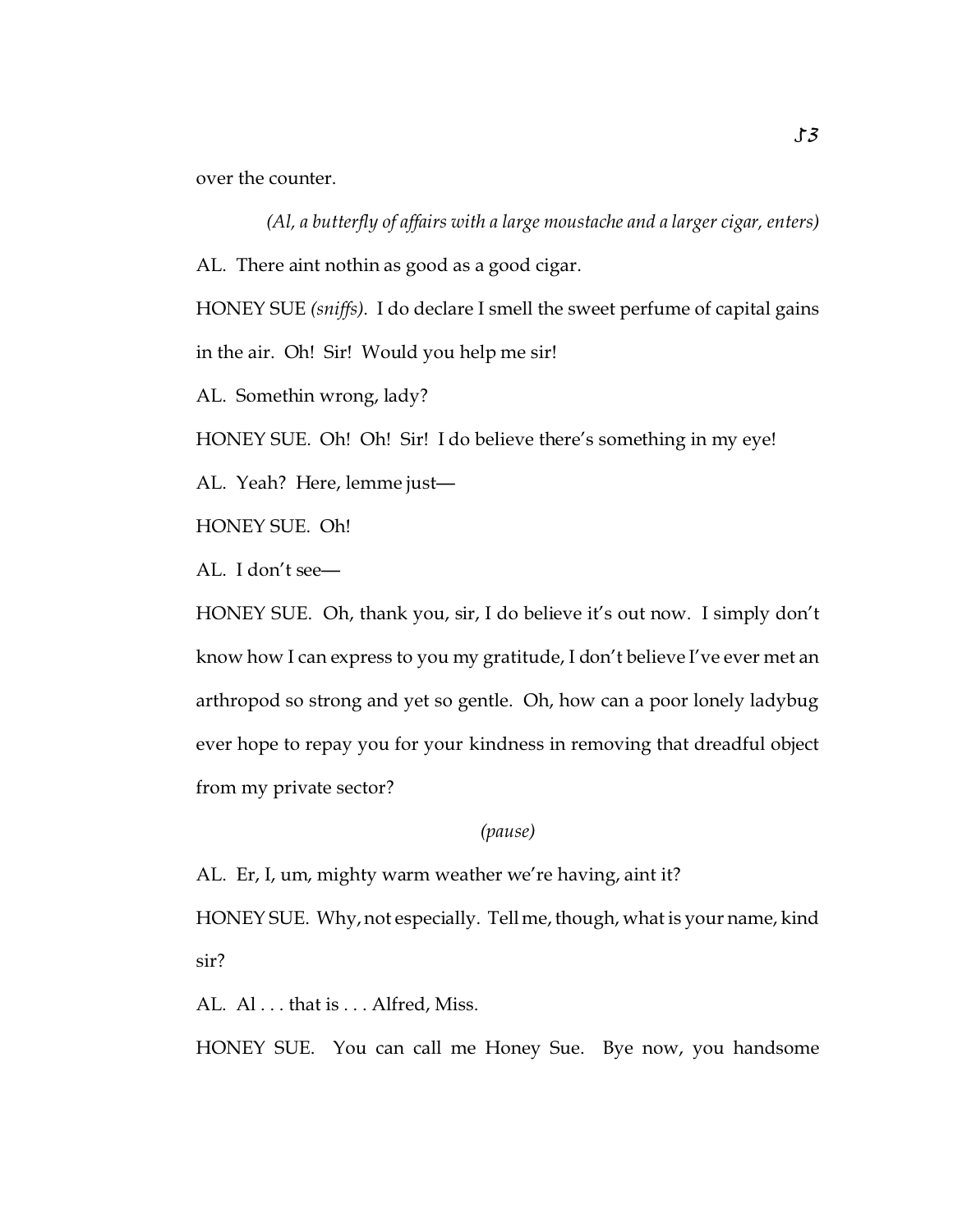lepidopteron, you.

*(she goes)*

AL. If that don't beat cigars

MARVIN *(pops up from below)*. Uh, hi there!

AL. Whoo*eeee*!

MARVIN. I'm Marvin, I'm new in this garden, what's your name?

AL. Pleased to meetcha, Marv, the name is Al. Now—

MARVIN. Hi, Al, I—

AL. Look, Marv, I'm a busy butterfly

MARVIN. Hey, I was just think—

AL. Look, I said I'm busy

*(Al flies off)*

MARVIN. Uh, hi Al. He sure is busy. Gee, it sure is nice here with everyone all friendly and—Uh, hi there! Who are you? My name is Marvin, I'm— WEEDE *(a weed, passing by)*. Weede, the name is Weede, you get that, Weede. MARVIN. Hi, Mr. Weede, I'm new in . . . Bye, Mr. Weede. Gee, I sure am makin friends here quick. I was scared when I was pushing my way up maybe I had sprouted in the wrong sort of place, you know, all full of mushrooms or somethin. I sure am glad I'm here. I wonder where Alice is? I'd sure like to see her again. *(sighs)*

MABEL. Hi.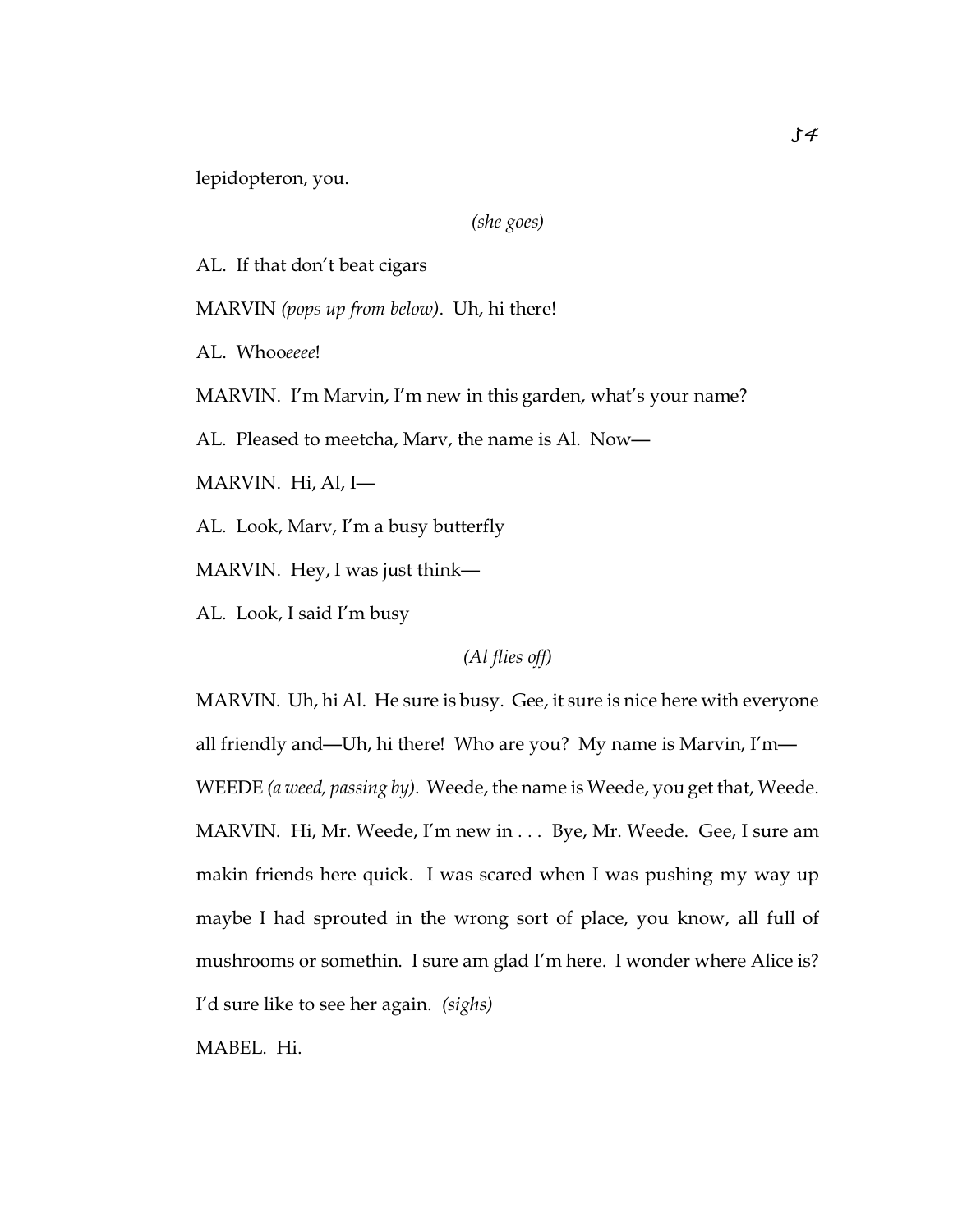MARVIN. Oh—hi!

MABEL. Who are you?

MARVIN. I'm Marvin

MABEL. You're new here, aintcha? I'm Mabel. I'm a caterpiller. That's why I'm so green. And when I grow up I'm gonna be the most beautiful butterfly in the whole wide lawn and all the handsomest bugs and movie stars in the entire microclimate will fall in love with me. Wanna know how I know that? MARVIN. Gee, how?

MABEL. Somebody read my legs. Really I eat plants, but I won't eat you because you're nice. Besides, I don't really eat much, I just nibble a little. MARVIN. Oh.

MABEL. You know something?

MARVIN. Uh, what?

MABEL. Having twenty-six legs is a real bummer. It's awfully hard to feel sexy with twenty-six legs.

MARVIN. Gee, I never thought of that before

MABEL. But that's okay. When I grow up I'll only have six. Six is sexy.

MARVIN. I wish I had six legs.

MABEL. How come?

MARVIN. I wanna be sexy. Chryfathrolums don't have any legs at all.

MABEL. Oh, gee, that's okay. For guys it doesn't matter *how* many legs you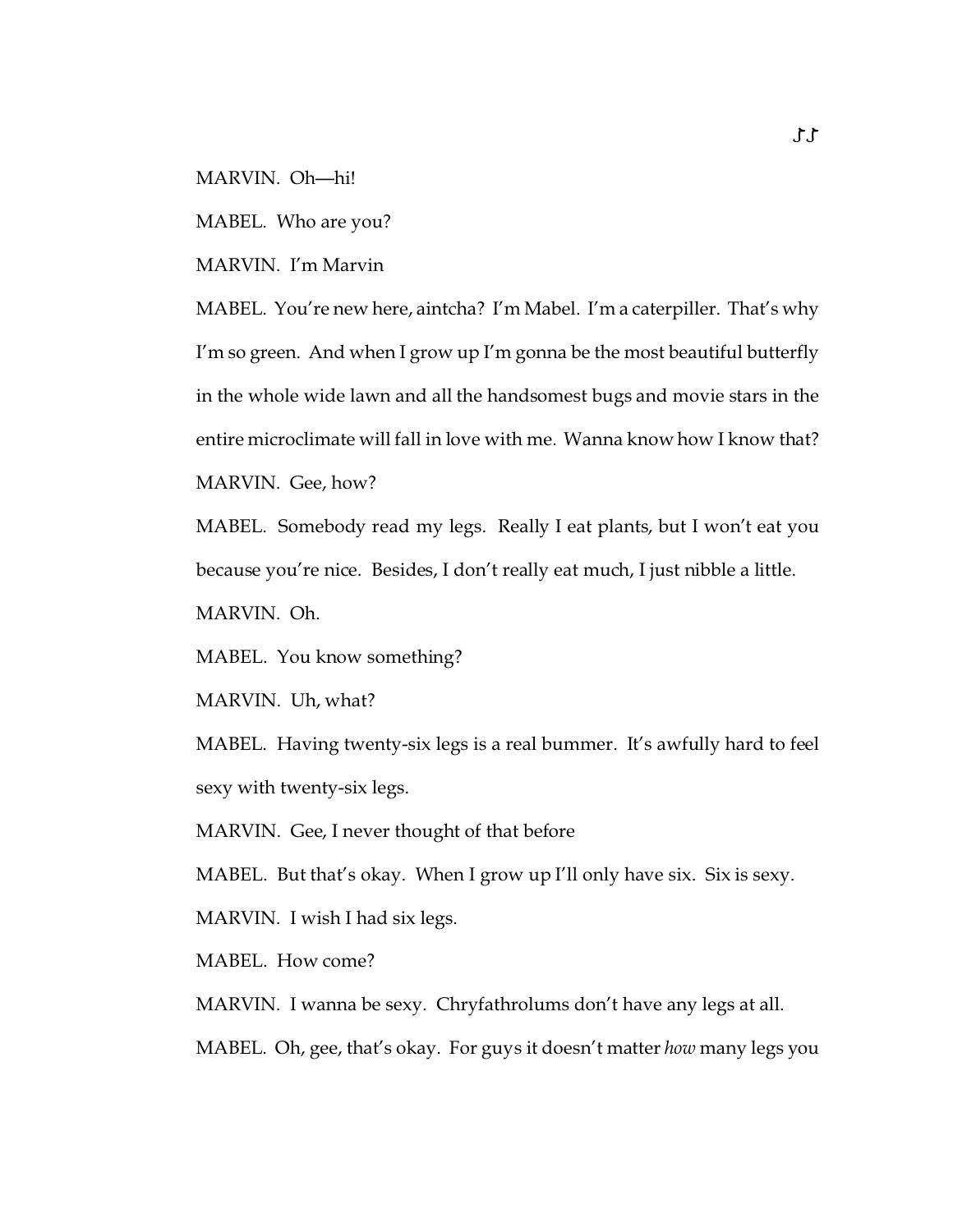got. Besides, no legs is sexy too.

MARVIN. Is it?

MABEL. Just about anything is except twenty-six. What a bummer.

MARVIN. Gee, I'm sorry

MABEL. Well, it could be worse

MARVIN. Uh, yeah, Mabel

MABEL. I could have twenty-six *heads*.

MARVIN. Twenty-six heads isn't sexy?

MABEL. Not unless you're really into kissing. Besides, think if you got a headache.

MARVIN. Hey—Mabel?

MABEL. Yeah, Marv?

MARVIN. If I was sexy and I liked a flower, do you think she'd kiss me?

MABEL. Sure, Marv. Everyone'll kiss you if you're sexy.

### *(Alice enters)*

ALICE. Hi, Marv, hi, Mabel!

MABEL. Hi, Alice!

MARVIN. Hey, uh, Alice, I uh

ALICE. Later, Marvin

*(she goes)*

MARVIN. Tell me how to be sexy, Mabel!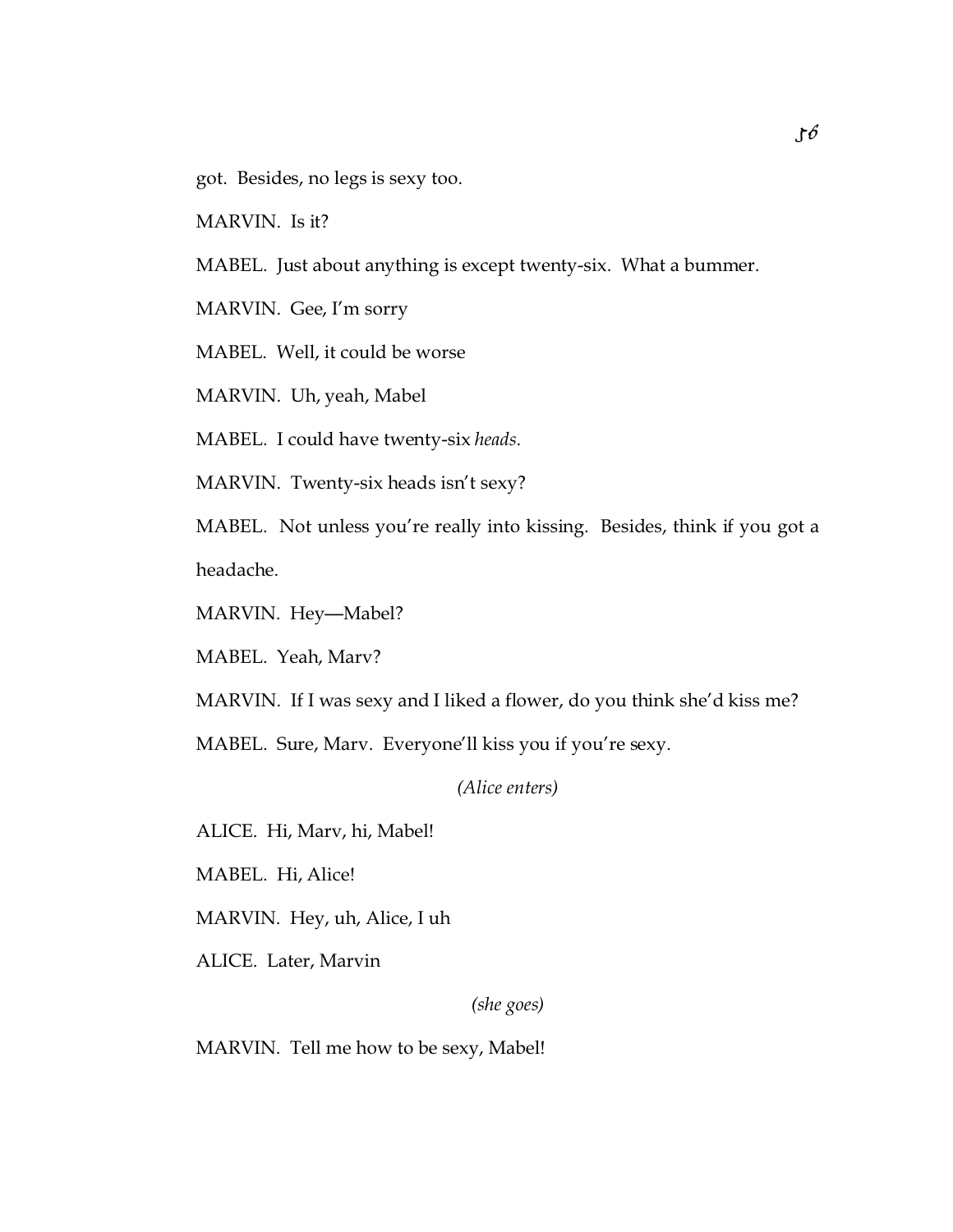MABEL. What do *you* wanna be sexy for?

MARVIN. I think it'd be nice.

MABEL. Marv, you don't wanna be nice if you wanna be sexy. When I grow up I won't be nice at *all*! Sexy is cool and suave and *sophisticated*—I'm precocious, did you notice?

*(Alice enters from other direction)*

ALICE. Hi, Mabel, hi, Marv!

MABEL. Hi!

ALICE. Mabel, I just bought the most wonderful shade of leaf polish!

MARVIN. Hey, uh, Alice, do you

ALICE. I'll see you later, all right Marvin?

*(she goes)*

MABEL. Hey, Marv, do you really want me to teach you to be sexy?

MARVIN. Yeah, Mabel

MABEL. Okay! I can be your manager. Listen, kid—if I'm your manager,

I'm supposed to call you "kid"

MARVIN. Sure, Mabel

MABEL. Okay, now pretend I'm grown up already

MARVIN. Uh, yeah, Mabel

MABEL. And I'm the most glamorous bug in the whole eastern seaboard.

Pick me up.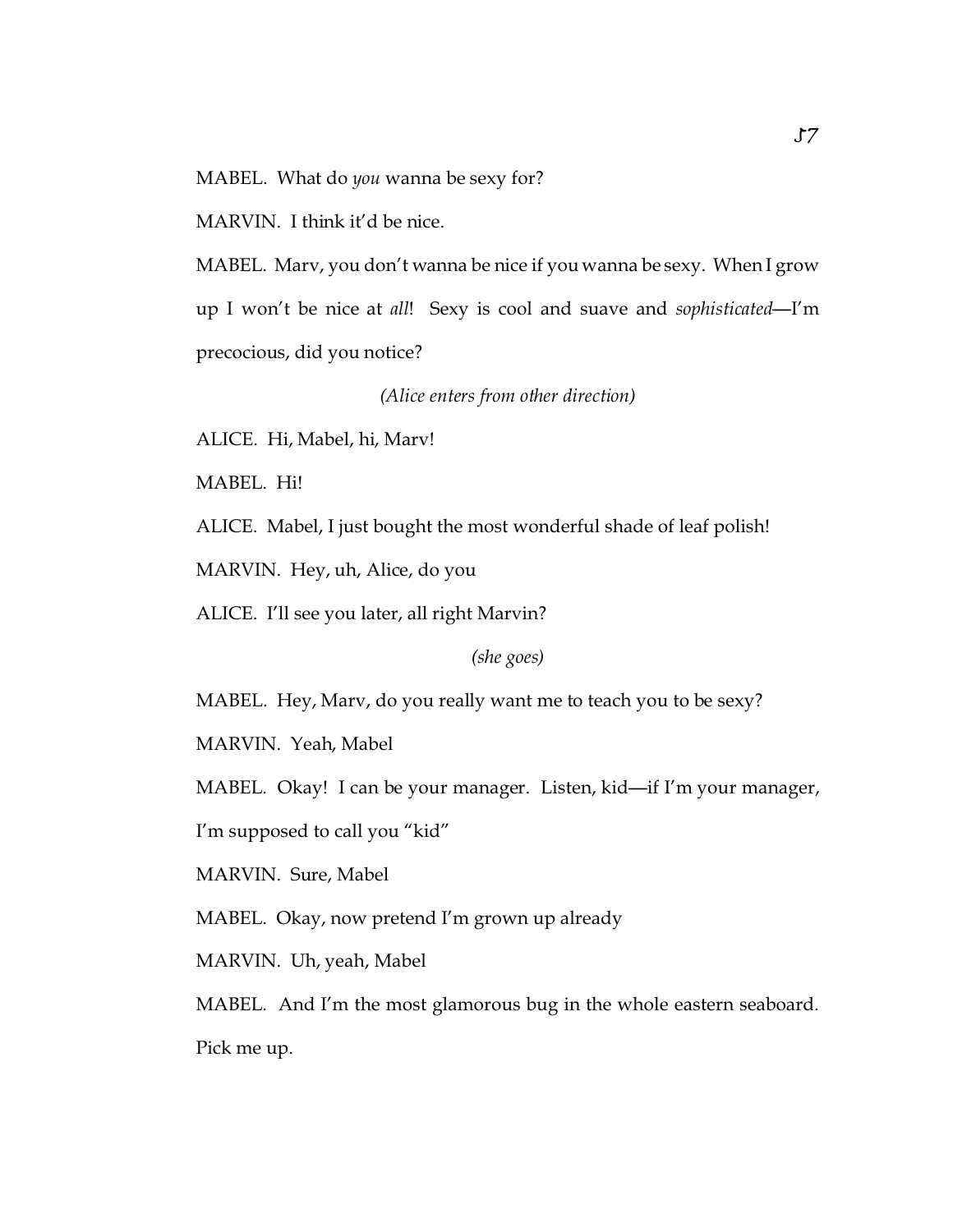MARVIN. Uh, okay

*(he starts to lift her)*

MABEL. *Not like that!* Say *hello* to me.

MARVIN. Hi, Mabel!

MABEL. Marvin, be suave!

MARVIN. Hi, Mabel?

MABEL. *No*, Marvin. Say, *(French accent)* "Bonjour, my beautiful one"

MARVIN. Boat you're my bootiful—

MABEL. "Nevair in all of ze Casbah have I seen eyes expressive of such depth, such tragedie!"

MARVIN. I can cross my eyes, wanna see?

MABEL. Marv!

MARVIN. See!

MABEL. No, Marv, *say* it!

MARVIN. Say what?

MABEL. Okay, try this one: "I'm suave, sophisticated Marvin, beautiful. With looks like yours and cool like mine, we should make quite a team. You haven't been loved till you've been loved by a chrysanthemum!" Did you get it , Marvin?

MARVIN. I'm swerve serphistercatered Marvin beautiful

MABEL. Yes?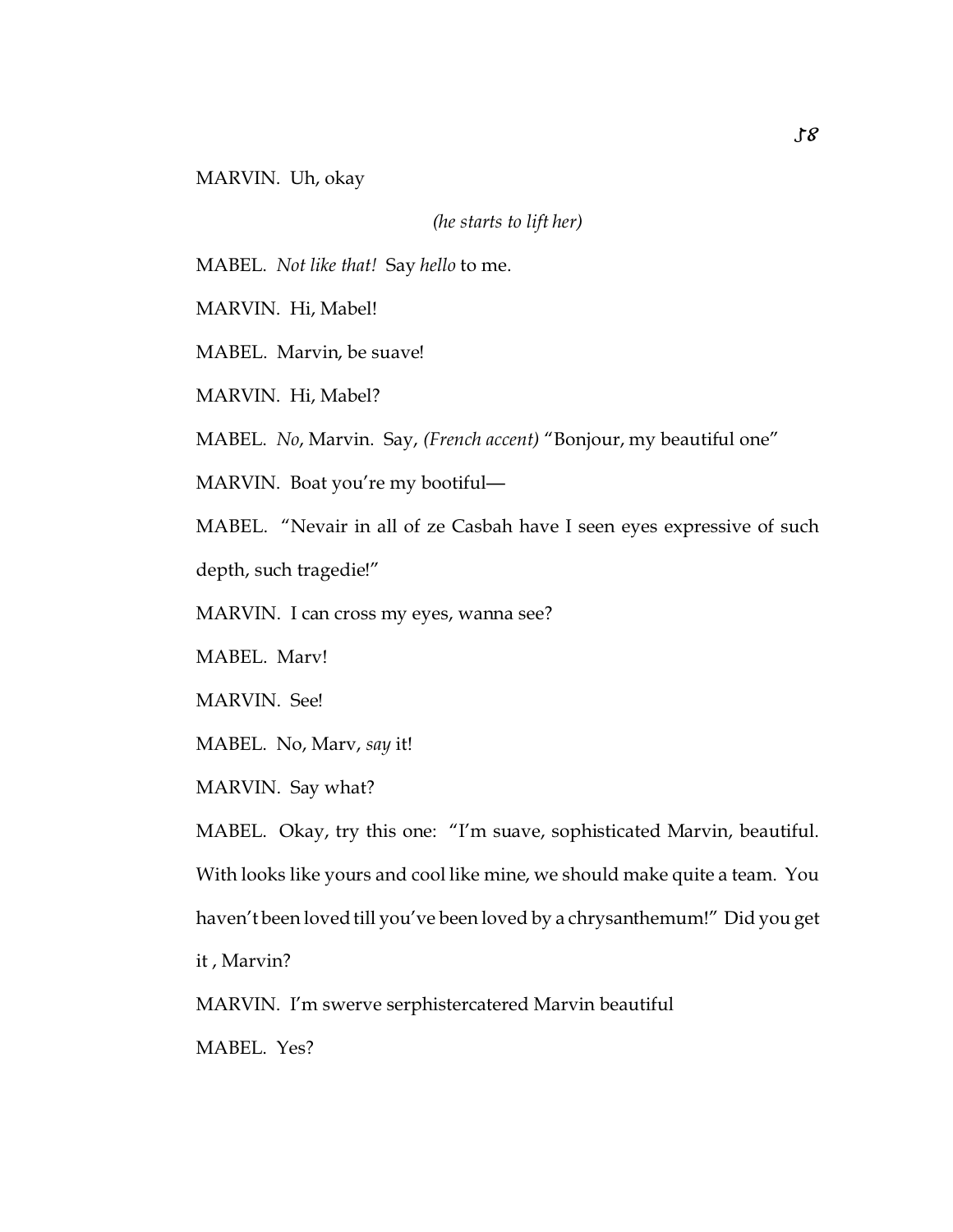MARVIN. With looks like ours—

MABEL. Go on!

MARVIN. And wool like mine—

MABEL. You're getting it!

MARVIN. We should make quite a team you've never been loved till you—

MABEL. Keep going!

MARVIN. 've been loved by a chrysafroliliolium!! That's me.

MABEL. You did it, sort of!

MARVIN. Did I?

MABEL. Yes! Now all we need—

MARVIN. I was sexy?

MABEL. Is—

*(Alice enters)*

ALICE. Hi, Marv, hi, Mabel

MABEL. Try it on Alice, Marv

MARVIN. Really sexy?

MABEL. Yes, Marv!

MARVIN. Well

MABEL. Try!

MARVIN. Okay. Uh, hi, Alice, I'm uh soph . . . uh, sophph . . . I, uh, er well,

I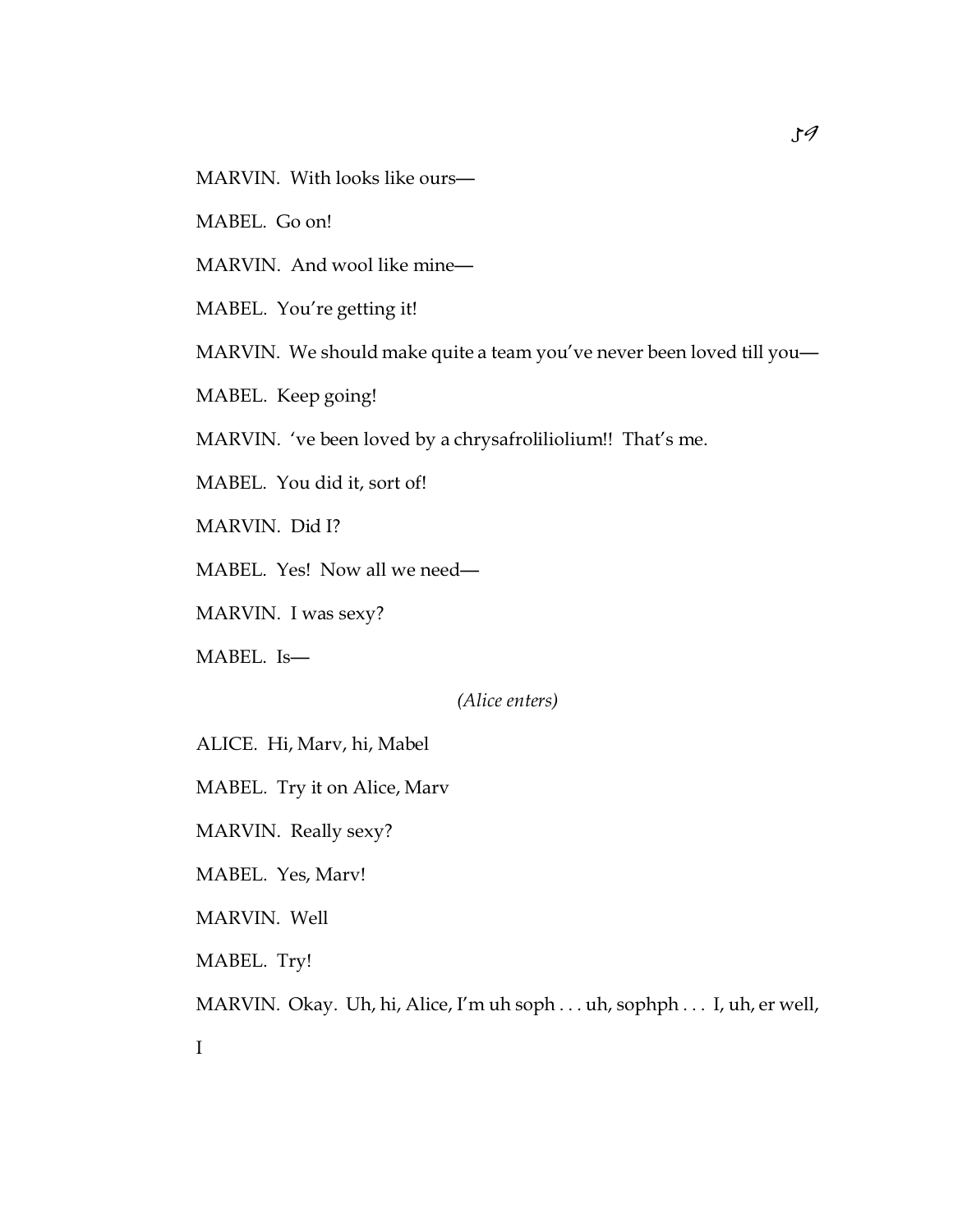ALICE. Marvin, is something wrong?

MARVIN. Uh, hi, Alice, I'm

ALICE. What?

MARVIN. Soph . . . soph . . . soph . . .

ALICE. I don't understand

MARVIN. I'm soph . . .

ALICE. Are you all right?

MARVIN. Wait, I'm

*(Al flies by)*

AL. Howdy, young uns, how's it goin?

ALICE. I think Marvin's ill

MARVIN. I'm . . . I'm soph

AL. What's the trouble there, Marv?

MARV. Sophoph

AL. Huh?

ALICE. Do you think we

MARVIN. Soph soph soph

ALICE. Marvin, should—

MARVIN. *SOPHISTROLATED!! I'M SOPHLISTROLATED!! I'VE GOT IT!!*

*I'M SOPHLISTROROOLYISTROLATED!!*

Hey, Alice, you wanna kiss me now?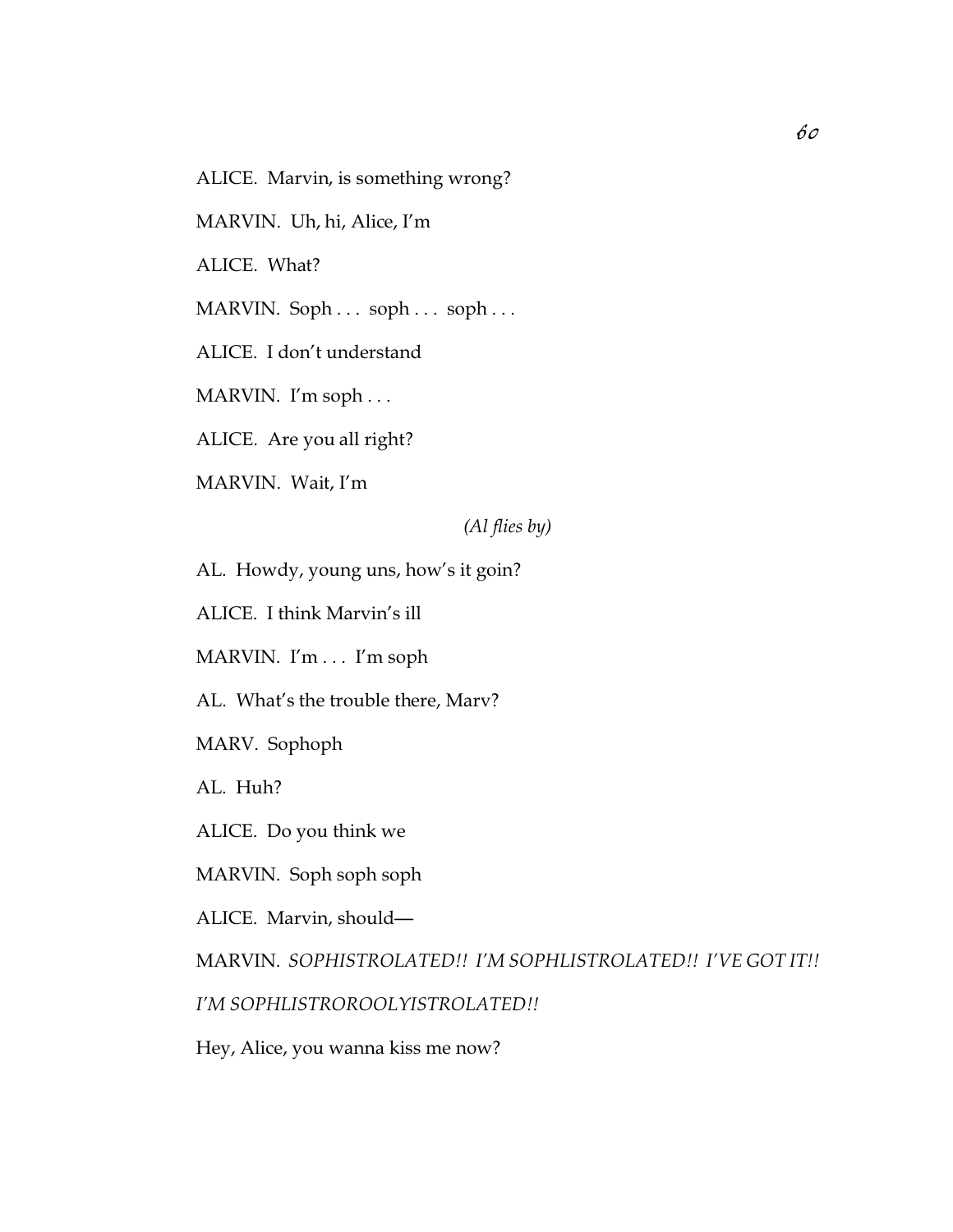ALICE *(puzzled)*. Not yet, Marvin.

MARVIN. Mabel, I don't think I was sexy.

MABEL. Sophisticated, Marv

MARVIN. Oh.

*(he exits below)*

AL. Hey, Mabel, what's with Marv?

MABEL. He was trying to be sexy

ALICE. *Marvin*?

MABEL. Yeah

ALICE. Marvin's so funny. You know, I—

*(Weede enters)*

WEEDE. Look at the dames. They're all the same.

ALICE. I'm sorry, I don't believe I

WEEDE. Weede, the name is Weede. Baby. Not bad. Not bad. For a broad.

ALICE. You're not nice at all.

WEEDE. That's right. Come on.

*(he goes)*

ALICE. But I . . . but . . . Well, he does seem interesting . . . .

*(she follows him)*

*(pause)*

*(Honey Sue enters)*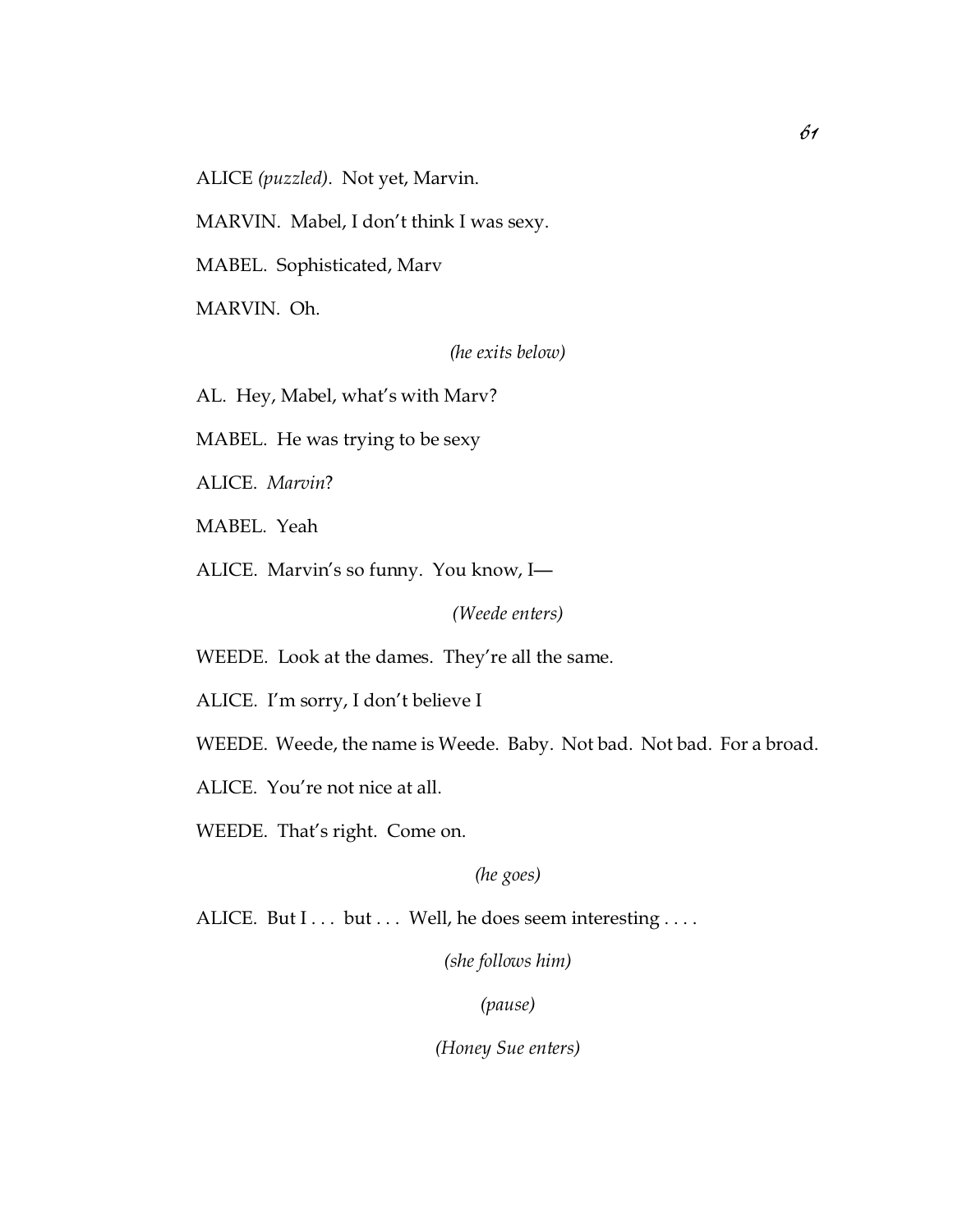HONEY SUE. Oh, Mister Alfred, I do feel so awkward and embarrassed, why my heart is just fluctuating like a little old market price. You don't think it was wrong of me to have let you pick me up like that the other day?

AL. Why—

HONEY SUE. I know I should have refused to let you talk to me, but there was that awful object in my eye, and seeing such a big strong masculine arthropod like you, I simply couldn't help myself, and before I knew it, there I was just pouring my poor little old heart out to you, you don't think it was too bold of me?

AL. Well, now, Miss, I—

HONEY SUE. I knew you'd understand! Well now, Mister Alfred, I guess now I should say goodbye and go off to my

AL. Er, Miss Honey Sue

HONEY SUE. Yes?

AL. Could I er see you again some time? I know a cozy little spot where they serve a fine poached pollen, and for you I'm told the roast aphids are very juicy and tasty.

HONEY SUE. I do confess, I am an avid aphid eater.

AL. And I understand there are some very talented crickets performing there this evening

HONEY SUE. Why, Mister Alfred, you do set my leading economic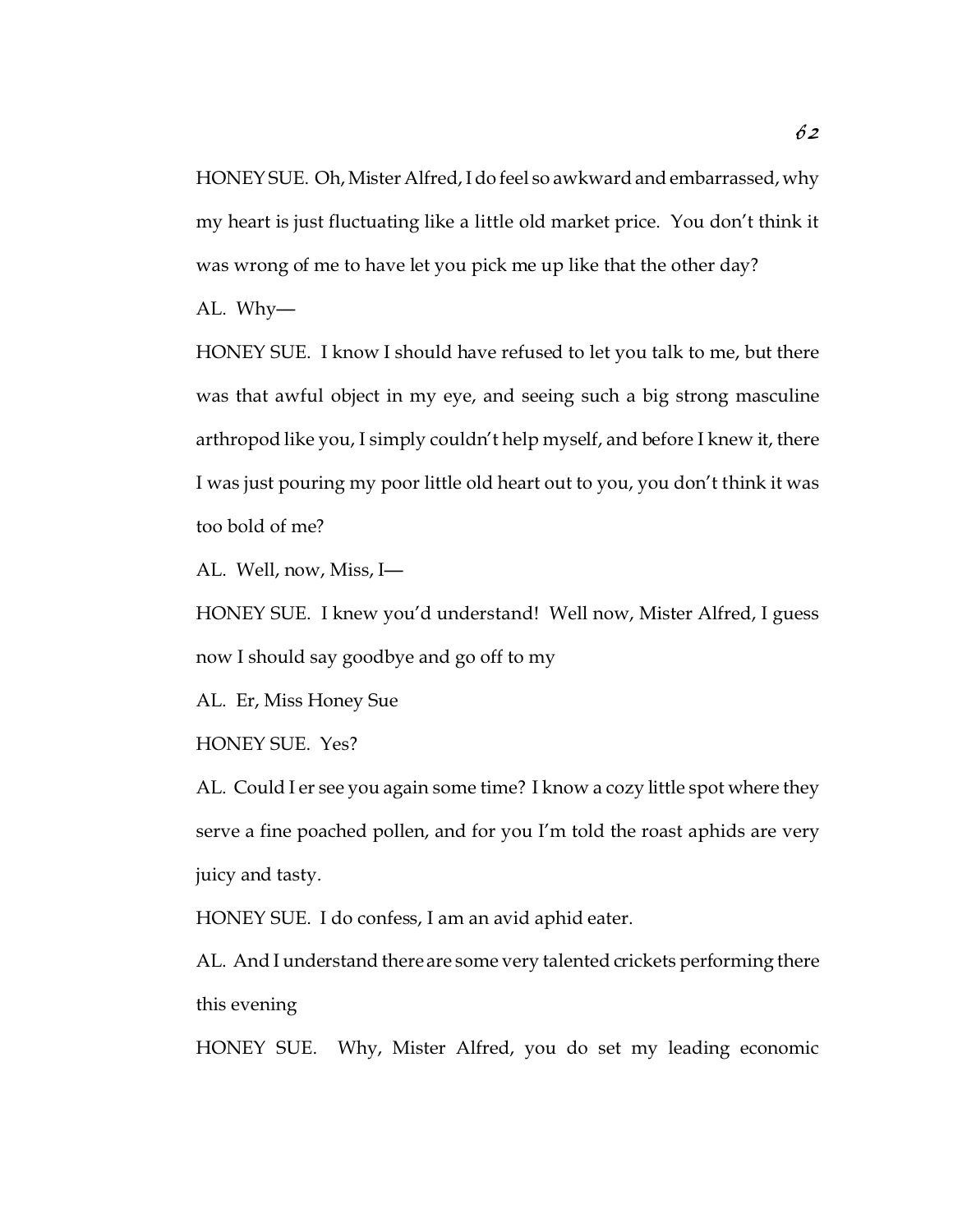indicators all aflutter. Why, I should be delighted, sir. Bye now, y'all.

*(she goes)*

AL. Mabel. Don't laugh at me.

MABEL. No, Pop.

AL. Fine lady, very charming

MABEL. *Hey, Pop*—do you think it's getting colder?!

AL. Just a little, Mabel, nothing to worry about

MABEL. Oh.

*(Alice enters)*

MABEL. Hi, Alice! . . . Hi, Alice

ALICE. Oh wow.

MABEL. Alice? Did something—

ALICE. Like a dream

*(pause)*

MABEL. Alice? Are you—

ALICE. Oh *wow!*

MABEL. Alice, what *happened*?

ALICE. Oh, yes! Just fabulous. We cross-pollinated.

*(pause)*

MABEL. Really good, huh?

ALICE. Oh wow.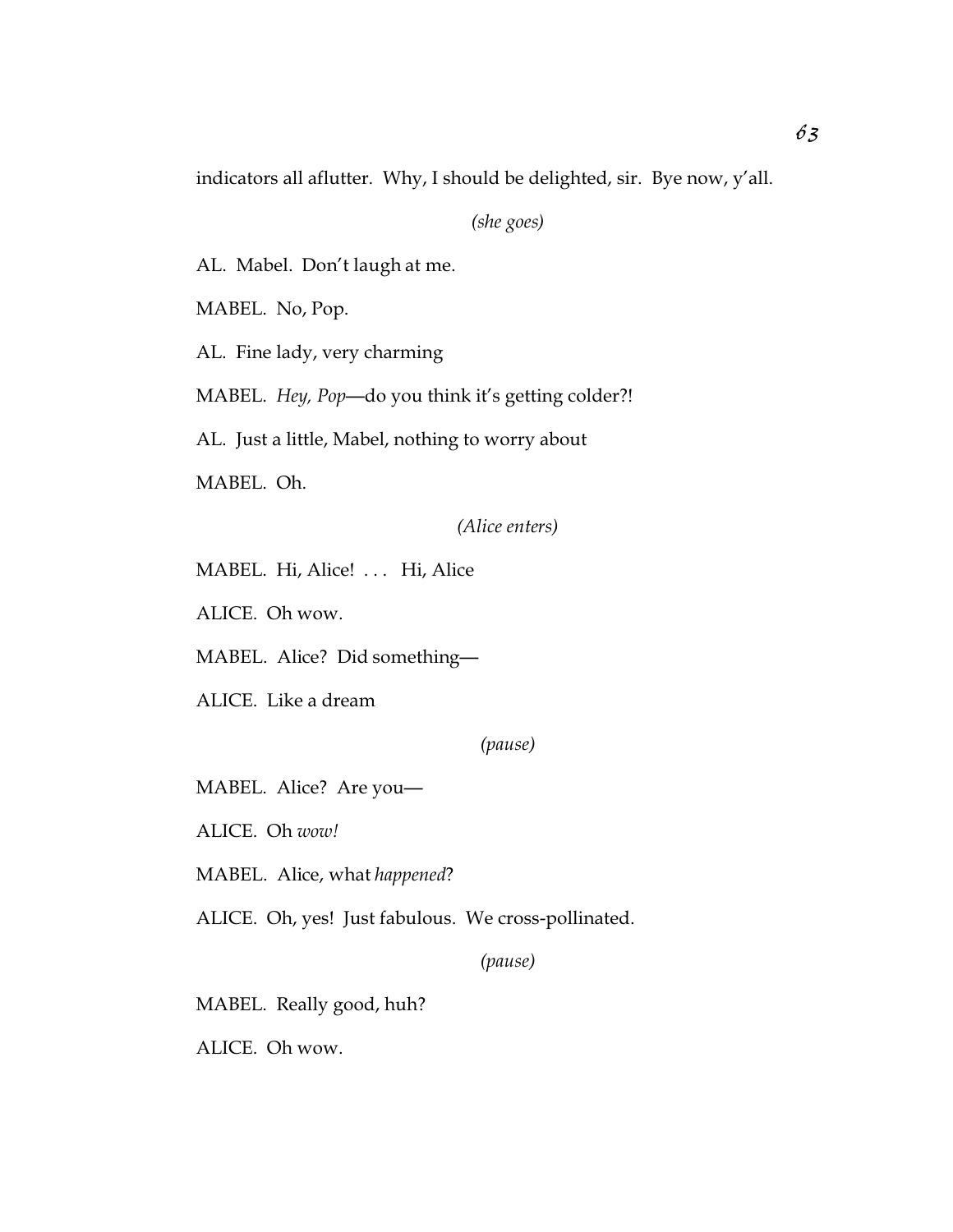MABEL. Hey, Alice—

ALICE. What a weed. What a weed!

*(Marvin enters)*

MARVIN. Hey, Mabel—I betcha I can do it right this time! Look at this! Uh,

hi, Alice! *(pause)* Alice?

*(pause)*

ALICE. Oh, it's you, Marvin.

MARVIN. Uh, hi, Alice!

ALICE. Hi, Marvin, isn't life beautiful?

MARVIN. Uh, yeah, Alice.

ALICE. Oh, *yes*, Marvin!

MARVIN. Uh, Alice, I bet you uh

ALICE. Oh wow *(sigh)*

MARVIN. Uh, Alice, is uh somethin on your mind?

ALICE. Nothing *(sigh)*

MARVIN. Uh, it sure is nice weather out today, huh Alice?

ALICE. Oh, yes! Yes, Marvin!

MARVIN. Gee, Alice, you seem sort of different

ALICE. Do I?

MARVIN. Uh, I sort of like you like this, Alice

ALICE. Do you, Marvin?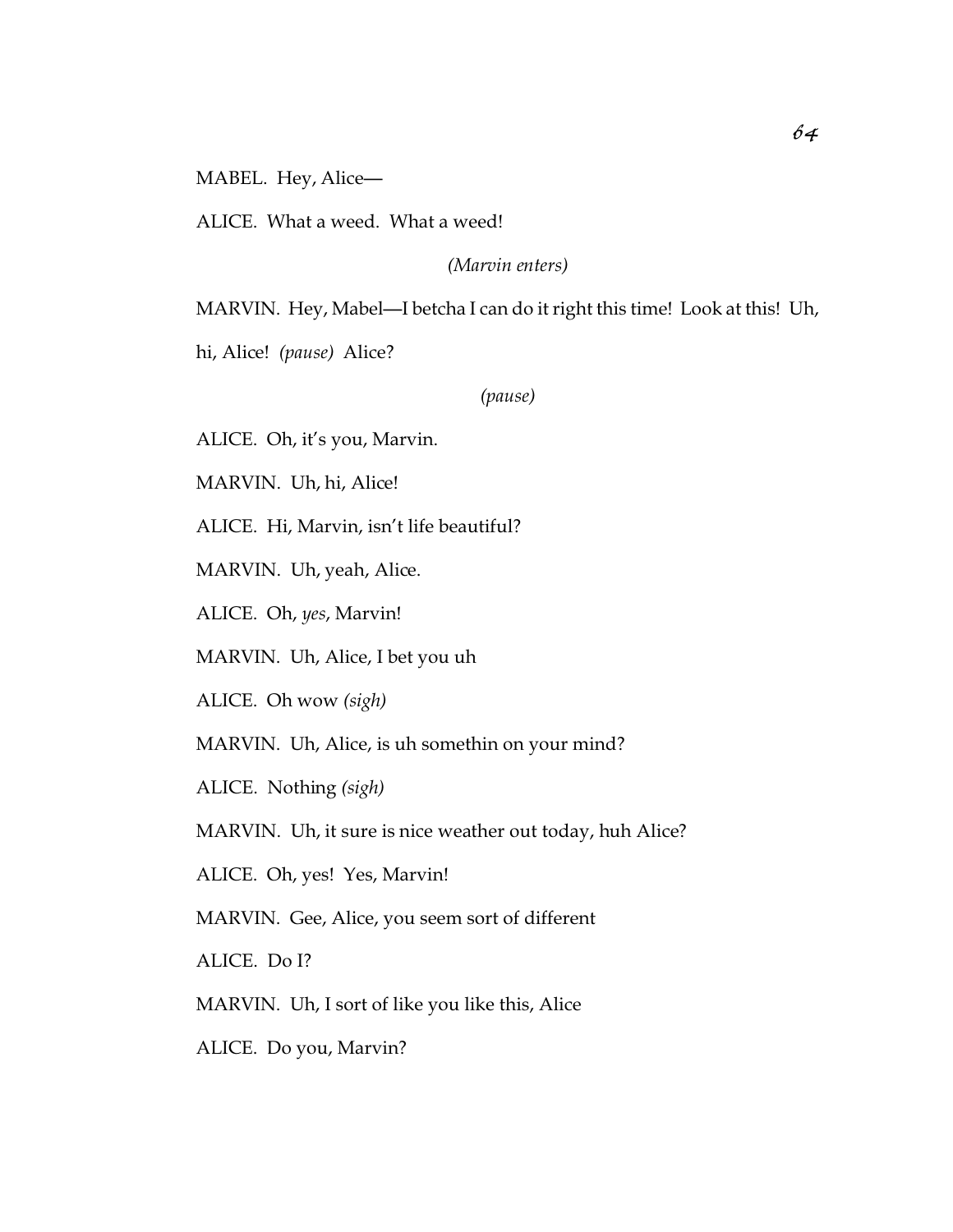MARVIN. Uh, yeah.

ALICE. I'm glad you do, Marvin.

MARVIN. Gee, are you really?

ALICE. Oh, yes!

MARVIN. Uh, Alice, I uh, well, you see I

ALICE. Are you trying to say something, Marvin?

MARVIN. Uh, yeah, I

ALICE. Go on, Marvin

MARVIN. Gee, Alice, what I wanted to say is—

ALICE. Yes?

MARVIN. I—

*(Weede enters)*

WEEDE. Well, if it aint old Marvin

MARVIN. Uh, hi

WEEDE. Howya doin, Marv. *(to Alice)* Hey, baby, by the crocuses again in

half an hour

ALICE. Oh yes!

WEEDE *(to Marvin)*. So long, fluffface. Gimmy regards to your buggy

friends. Don't get yourself picked, kid. Heh heh.

*(he goes)*

MARVIN. Uh, Alice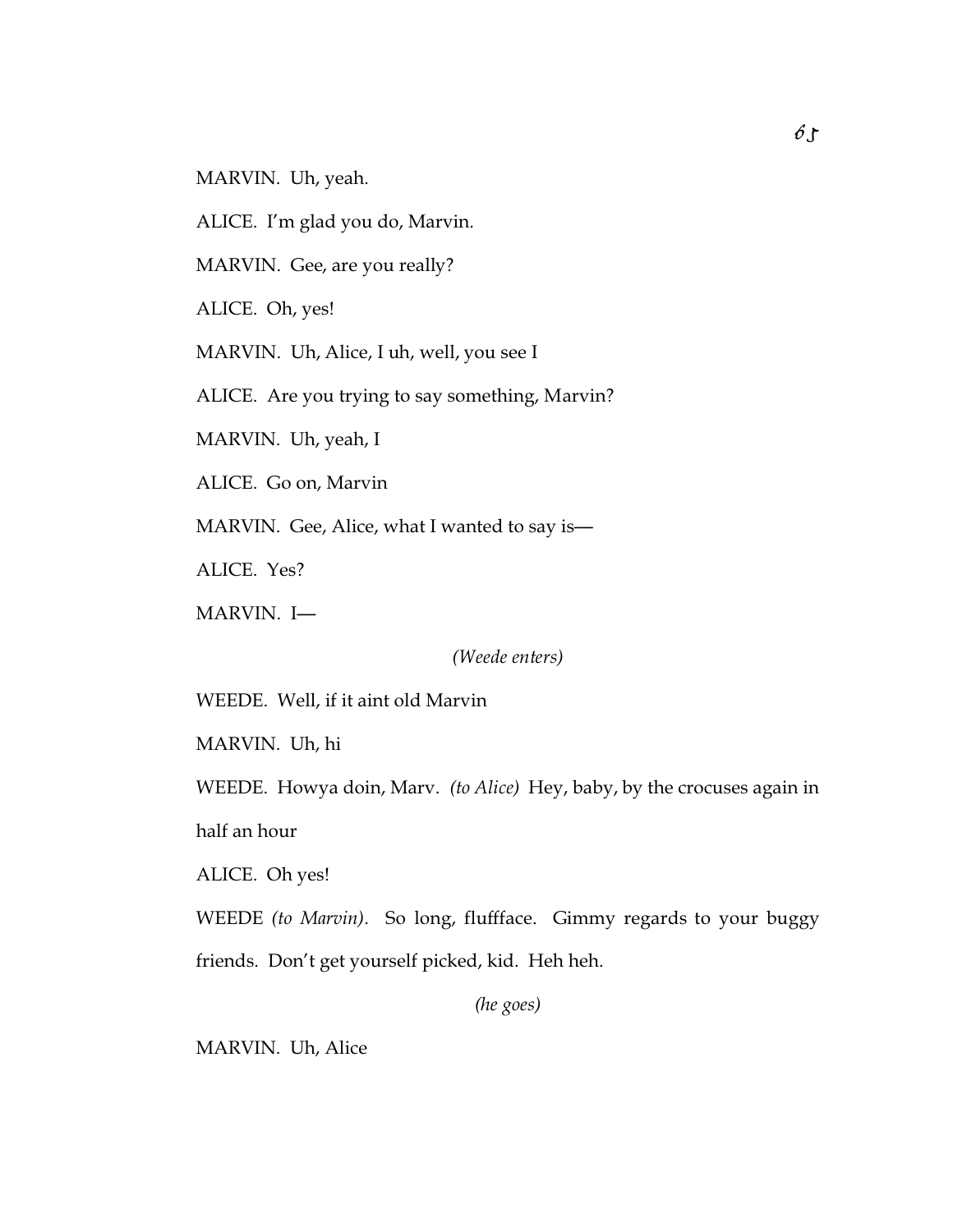MARVIN. I was about to say uh

ALICE. What, Marvin?

MARVIN. Gee, Alice, I sure do like talkin to you and I—

ALICE. Bye, Marvin

*(she goes)*

MARVIN. Uh, oh, uh bye.

MABEL. Pop, did you see what I just saw?

AL. I saw it, Mabel

MABEL. Poor Marvin. Hey, Marv

MARVIN. Uh, hi, Mabel

MABEL. Marv, about Alice

MARVIN. Didja see that?

MABEL. Marv, I'm sorry

MARVIN. SHE LIKES ME!!!

MABEL. What?

MARVIN. I'm the happiest plisaffrolum in the whole lawn! YIPPEEE! She likes me!

MABEL. But Marv

MARVIN. Didja hear her? I said I liked her and she said that she was *glad*!!! YIPPPEEEE!!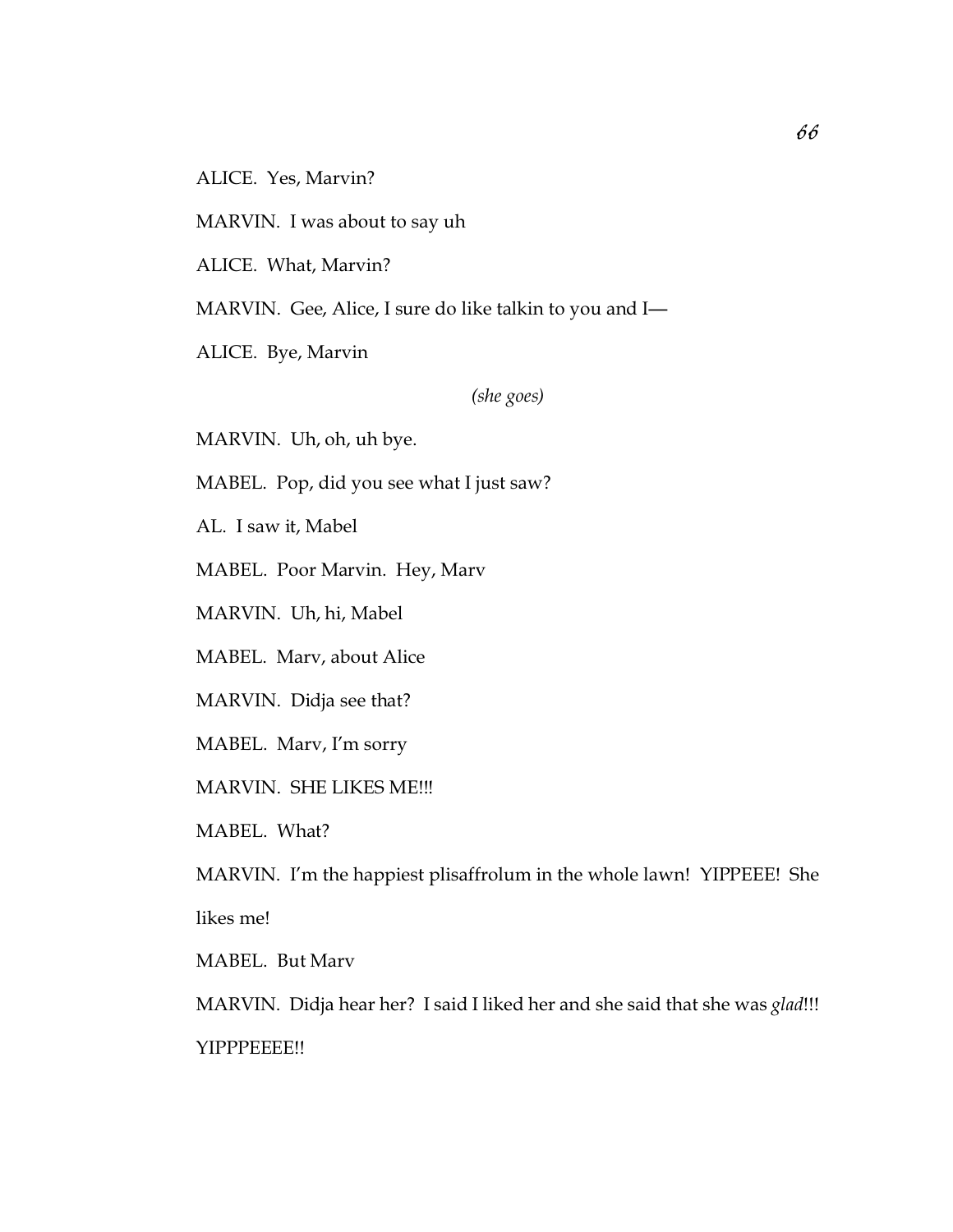MABEL. But

MARVIN. Mabel. I'm in love!

*(pause)*

MABEL. Oh, uh, that's great, Marv.

MARVIN. Do you know why I love her, Mabel?

MABEL. Why, Marv?

MARVIN. I love her because she's nice.

*(he goes below)*

MABEL *(very softly)*. Oh bummer.

—Hey, Marv?

MARVIN *(sticks his head up)*. Yeah, Mabel?

MABEL. Take care of yourself, okay?

MARVIN *(puzzled)*. Gee, sure, Mabel.

*(goes again)*

MABEL. Pop?

AL. Yeah?

MABEL. Is he really that dumb?

AL. You remember old Harry the Worm who never figured out which end was front?

MABEL. Yeah?

AL. Harry was smarter.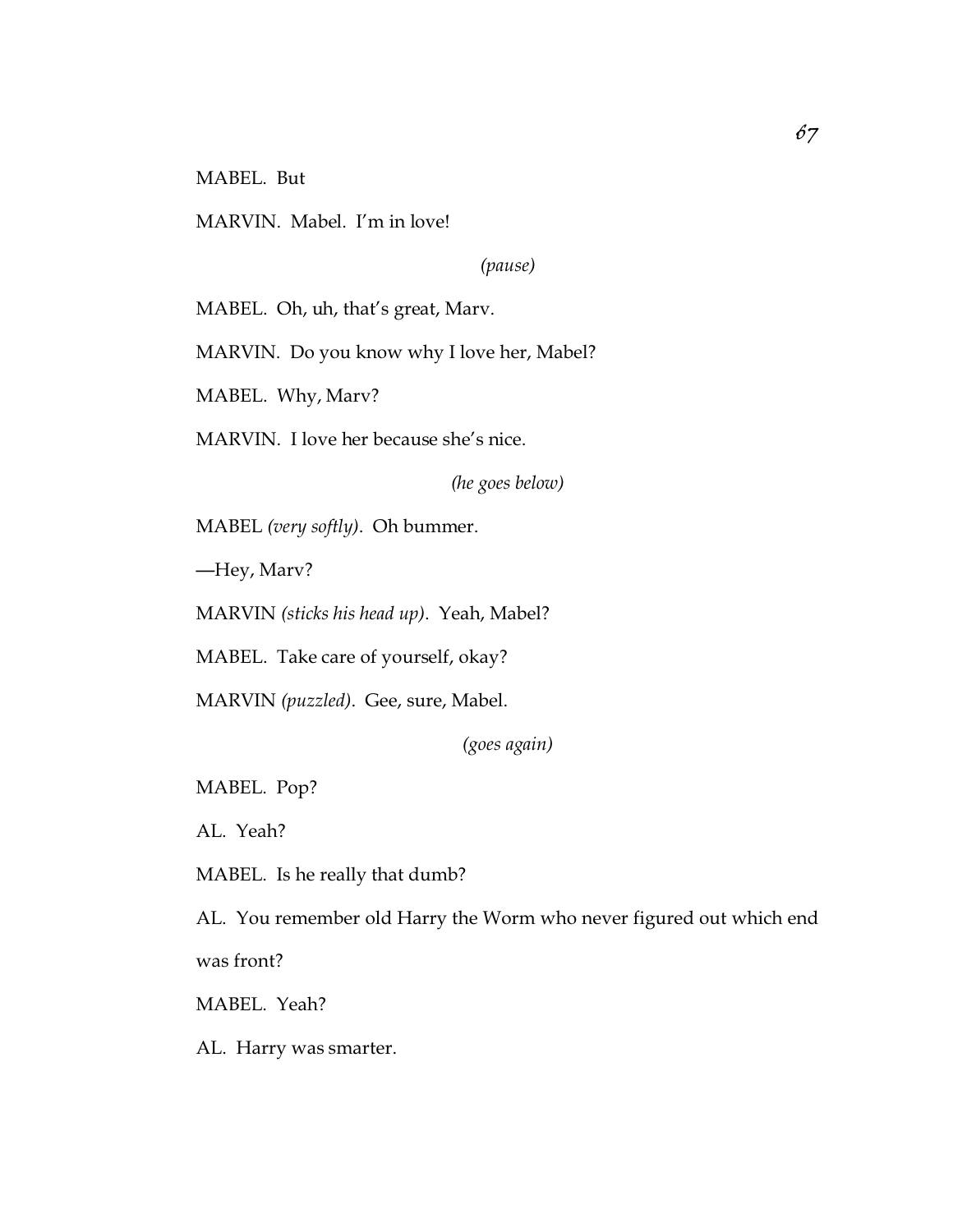### *(they go)*

#### *(Honey Sue enters)*

HONEY SUE. I do declare, my market is on an uptick. Why, just this very day, I did receive a personally inscribed poem from Mister Alfred:

*(reads) This is a poem*

*From Guess-Who*

*Cigars are great*

*And so are you*

Admittedly, a little lacking in literary distinction, but the sentiment is laudable.

### *(Al enters)*

AL. Howdy, Miss Honey Sue

HONEY SUE. Why, Mister Alfred, you should have told me that you were a poet of true genius, I don't know how I even dared to talk to you!

AL. I always did think I could be a good writer if I had the time.

HONEY SUE. Indeed, you are too modest, sir. Why, you know, you've never really talked to me about yourself, though I can see just looking at you that you are a butterfly of the world. Tell me, where is it you originally come from?

AL. I'll tell you, Miss, I come from out West, where the flowers grow big and the butterflies flap tall.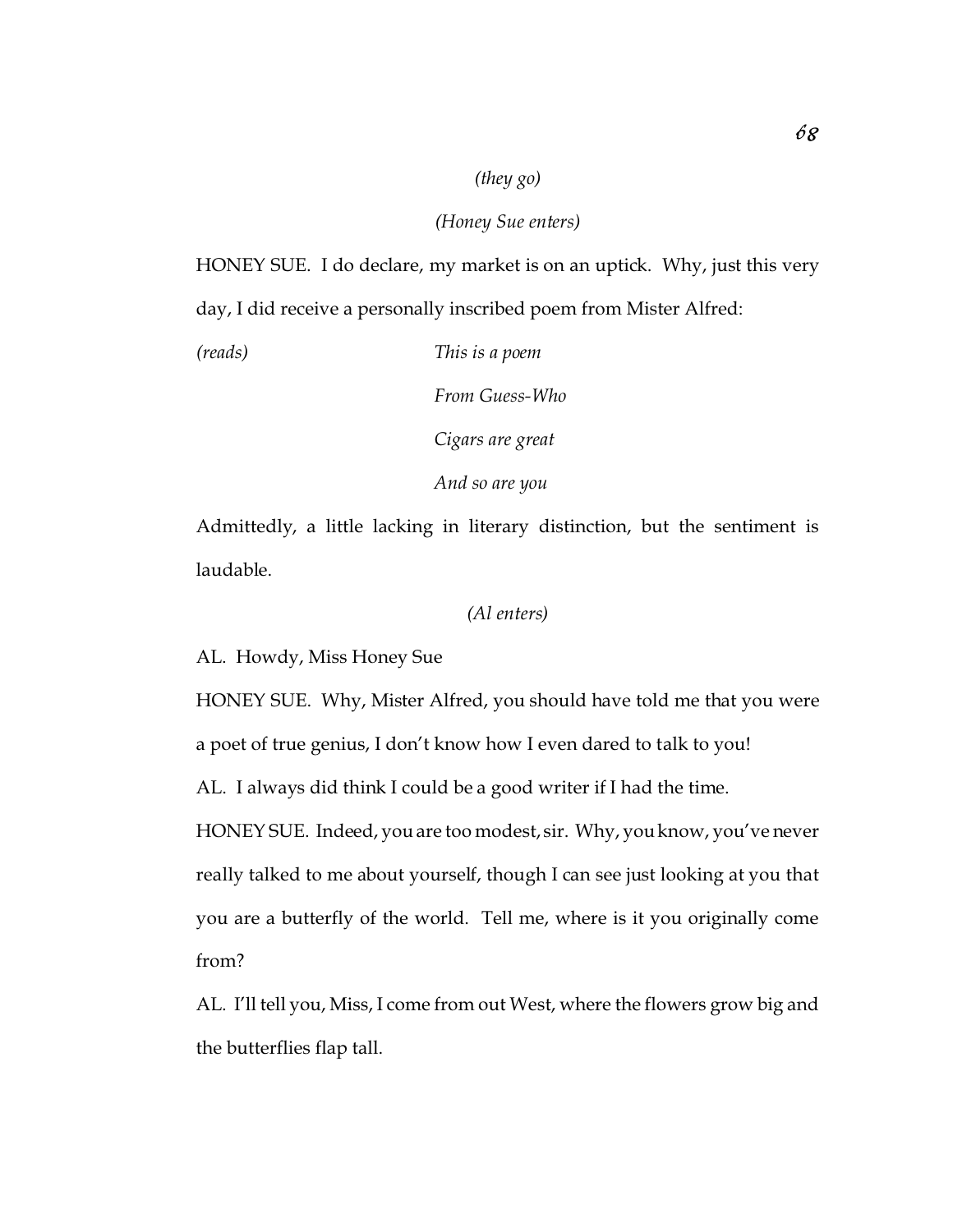HONEY SUE. I should have realized from your masterful personality and gross personal product. And yet, could I be wrong in thinking I detect some secret sorrow?

AL. It's true. My late wife. She was eaten by a sparrow.

HONEY SUE. Why, sir, you just liquify my assets. Oh, sir, I do so feel for you in your great sorrow

# *(they go)*

# *(Marvin enters)*

MARVIN. I sure am happy. I think I'll write Alice a letter askin her to meet me here so I can tell her how I love her, and she'll be happy too, and maybe if I tell her how I love her she'll say, "Marvin," she'll say, and I'll say, "Alice?", and she'll say, "Marvin? Marvin, I love you too," and then I'll cross my eyes so she'll feel proud of me. I'll write the letter right away. D-E-R-E  $A-L-I-S-S...$ 

# *(he goes)*

# *(Al and Mabel)*

AL. Er, Mabel

MABEL. Yes, Pop?

AL. Mabel, any day now, you're going to feel winter in the air. And when that happens, you just make yourself a nice cocoon and go in there and sleep. And when you wake up, you'll be a butterfly like your old man.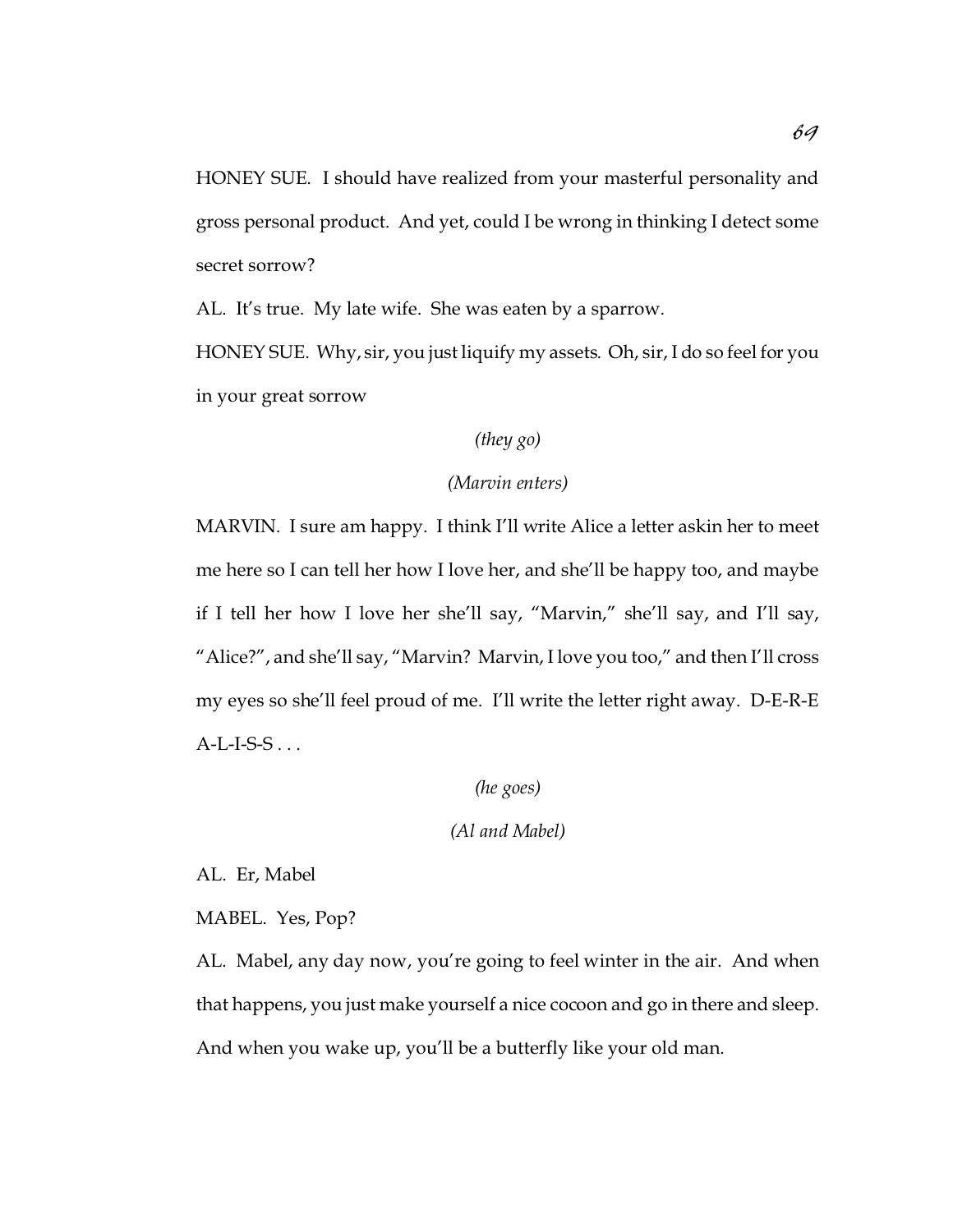MABEL. Except a lady, right, Pop?

AL. You'll be *my* little lady, Mabel.

*(pause)*

MABEL. Hey, Pop? What happens to *you* when winter comes?

AL *(bravely)*. Don't think about your old man, Mabel.

MABEL. Okay.

# *(they go)*

# *(Alice and Weede)*

ALICE. But he wrote me a letter asking me to meet him here!

WEEDE. Heh. I didn't know the dumb mum knew *how* to write. We're goin. Baby.

ALICE. But he *is* nice

WEEDE. Nice, is he? Huh! Okay, stay. It's goodbye to you. Baby.

*(starts to go)*

ALICE. No!

WEEDE. Then come on. Baby.

ALICE. Please. You know I love you. Let me talk to him this once.

WEEDE *(considers)*. Heh. Okay. In fact, I think I'll hide down here and watch

old Marv try and turn you on. Should be quite a laugh. Baby.

ALICE. But—

WEEDE. Do I stay or do I go?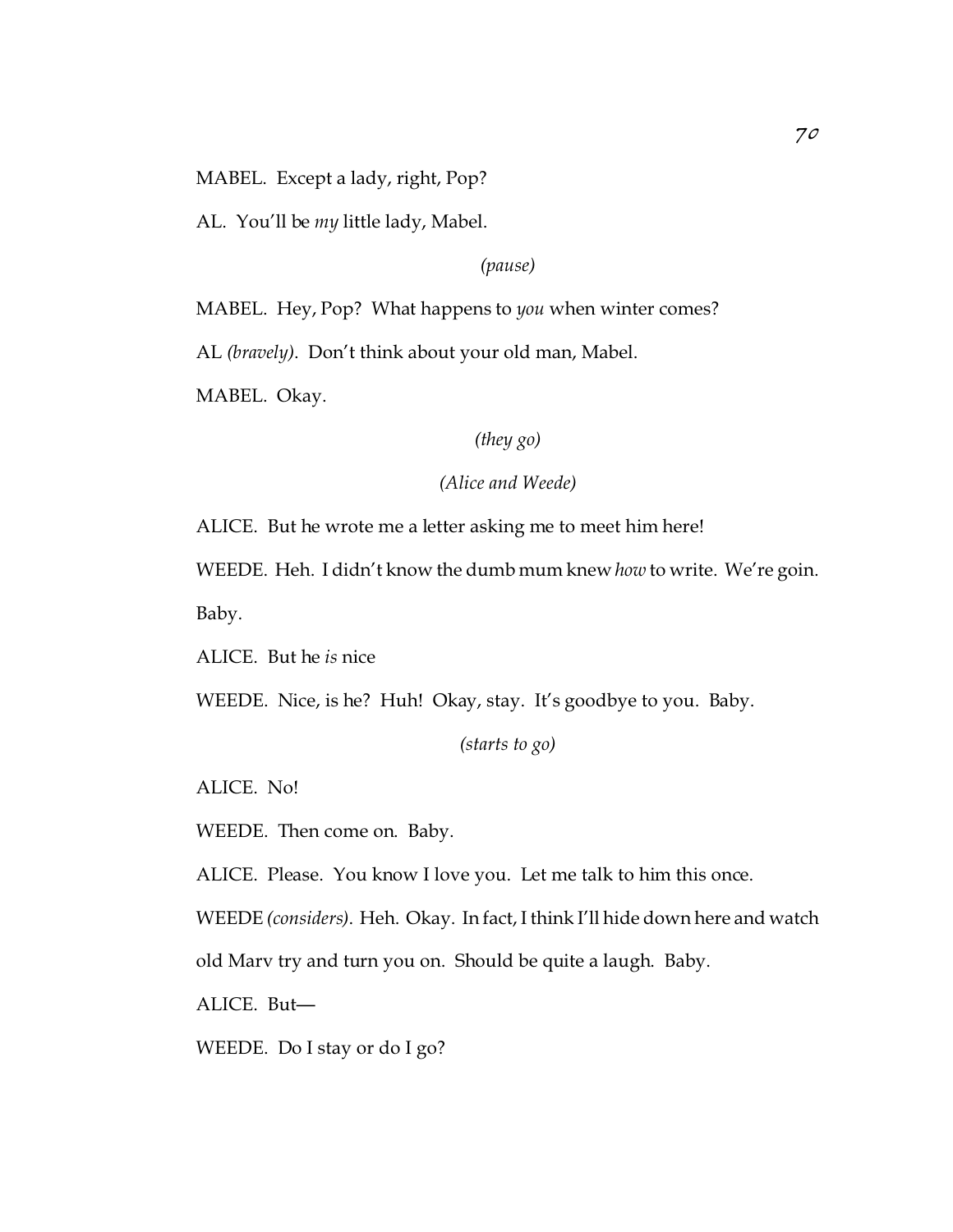ALICE. You stay.

WEEDE. Heh heh heh heh heh heh heh

*(he hides)*

ALICE. He wrote that it was really important that I talk to him. I wonder what it could be all about?

*(Marvin enters)*

MARVIN. Uh, hi, Alice.

ALICE. Hi, Marvin. I got your letter.

MARVIN. Gosh.

ALICE. How are you, Marvin?

MARVIN. Oh. Gee. How are *you*, Alice?

ALICE. Oh, Marvin, I've never been so happy in all my life.

MARVIN. Gee, Alice, me too. I'm the happiest chryfathrolum in the whole world!

ALICE. I'm glad you're happy, Marvin.

MARVIN. It's on account of you that I'm so happy, Alice.

ALICE. I don't understand?

MARVIN. Because *you're* happy.

ALICE. Why ... Marvin. That's sweet.

MARVIN. Oh gosh, Alice.

ALICE. You're really one of the nicest flowers I know, Marvin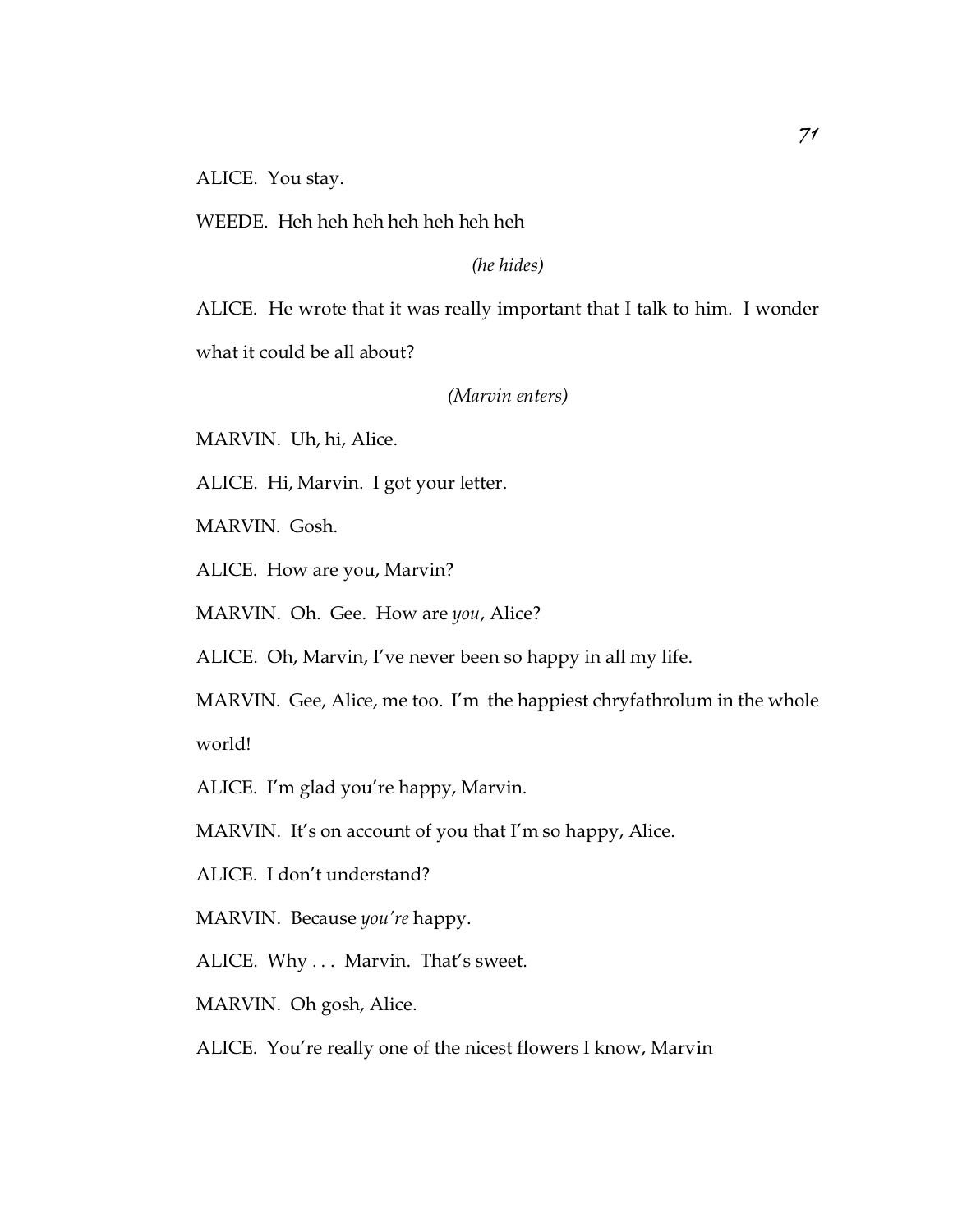WEEDE *(peeks up)*. Heh! What a pair of jerks. *(hides back down)*

MARVIN. Golly.

ALICE. Marvin, have you ever been in love?

MARVIN. Oh gee, Alice, gosh I er I

ALICE. Oh, Marvin, you *are*! I can see! Then you understand how *I* feel,

Marvin!

MARVIN. Oh gosh, Alice, I sure do

ALICE. Oh, Marvin, that's wonderful! Is it someone I know?

MARVIN. It sure is, Alice

ALICE. Oh, who?! Tell me, Marvin!

MARVIN. Oh gee you'll laugh at me

ALICE. I won't laugh!

MARVIN. Oh golly

ALICE. Please tell me, if you tell me who it is, I may be able to help you!

Please

MARVIN. Alice, it's . . . it's . . . Oh gee I'm scared

ALICE. Marvin, don't be frightened

MARVIN. Alice . . .

Oh gee oh gosh I sure do love you Alice.

*(pause)*

ALICE. Me?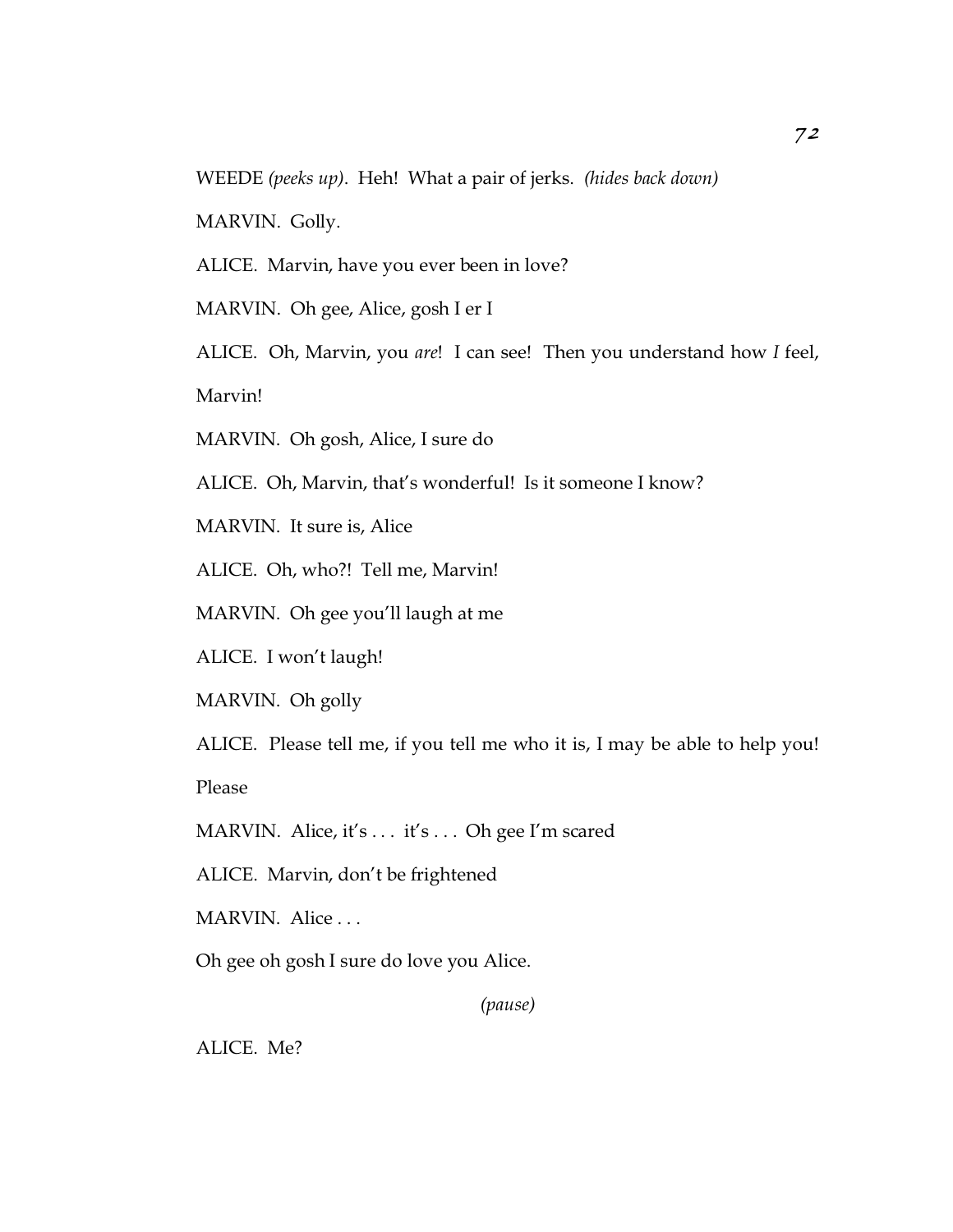MARVIN *(nods yes)*.

ALICE. Marvin—me?

*(Marvin hides his face)*

Nobody's ever said that to me before. Oh poor Marvin, you're so sweet

MARVIN. Alice . . . ?

ALICE. Oh, Marvin, I don't know what to say. I do like you, Marvin. But .

. . give me time. Please.

MARVIN *(happy)*. Do you really like me, Alice?

ALICE. Marvin, I promise you, I *will* come to you, but—

## *(Weede enters)*

WEEDE. Hiya fluffface. Hey, kid, whatsamatter? You look like you been cryin. Well, another little mosey by the crocuses should fix that fast. See ya later, Marv.

ALICE. Marv, I have to go now

MARVIN. Sure, Alice

WEEDE. Hey. Casanova. Lemme tell ya somethin. I was watchin yer little show there. Alice asked me to. And there's somethin ya should know. Yer a flop. You get that? And ya know why, Marv? Because yer nice. Yer nice, Marv. Yer a goddamn nice little flower, that's why. Me, I'm a weed. And I don't care for nobody. See ya, Marv. Hey, Alice tells me ya can cross yer eyes—keep it up, I bet it's really sexy heh heh heh heh heh!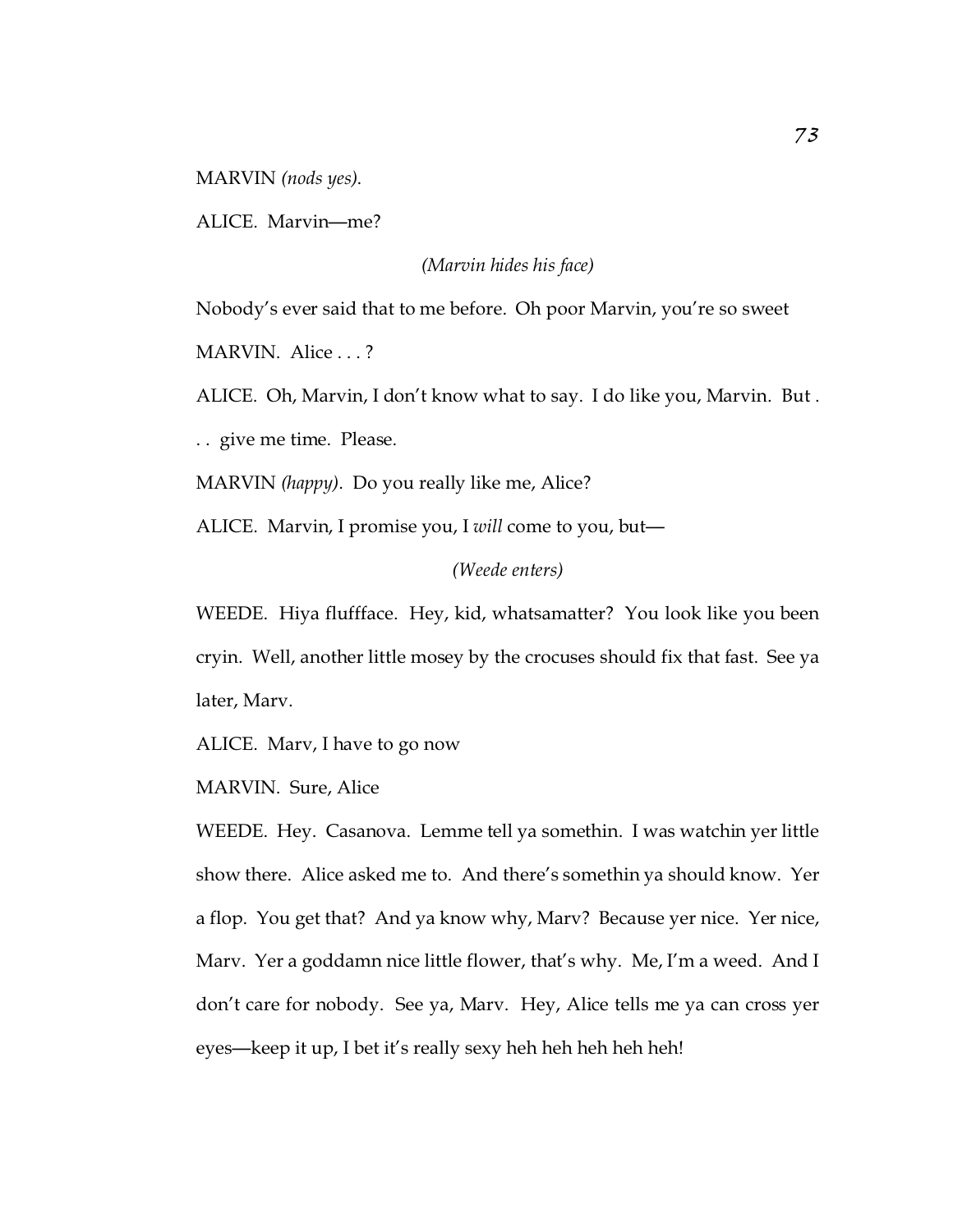## *(he goes)*

ALICE. I *will* be back. I promise.

MARVIN. Sure, Alice.

*(she goes; Marv remains) (Honey Sue and Al enter)*

HONEY SUE. Oh, sir, my poor little heart here beats in sympathy for you and your poor young daughter all alone with all that accrued equity, all without a mother's legal tenderness to guide her—(Why, what a handsome though not very bright-looking young flower that is, just the very sort with whom I would so like to establish a favorable exchange rate aftermy wealthy husband whom I have not married yet has sadly passed away)—You must feel so lonely with no one to appreciate you, you charismatic six-legged hunk, you AL. Er, Miss Honey Sue, I was wondering if ...

HONEY SUE. Yes?

AL. I'd like to ask you if you'd like . . . a cigar

HONEY SUE. No thank you, kind sir

*(pause)*

AL. Miss Honey Sue, will you marry me?

HONEY SUE. Why, sir, you simply take me by surprise, you overwhelm my reserves, I don't know what to say—(I do believe I was afraid it would be winter before he asked)—Sir, I would be honored to become your chief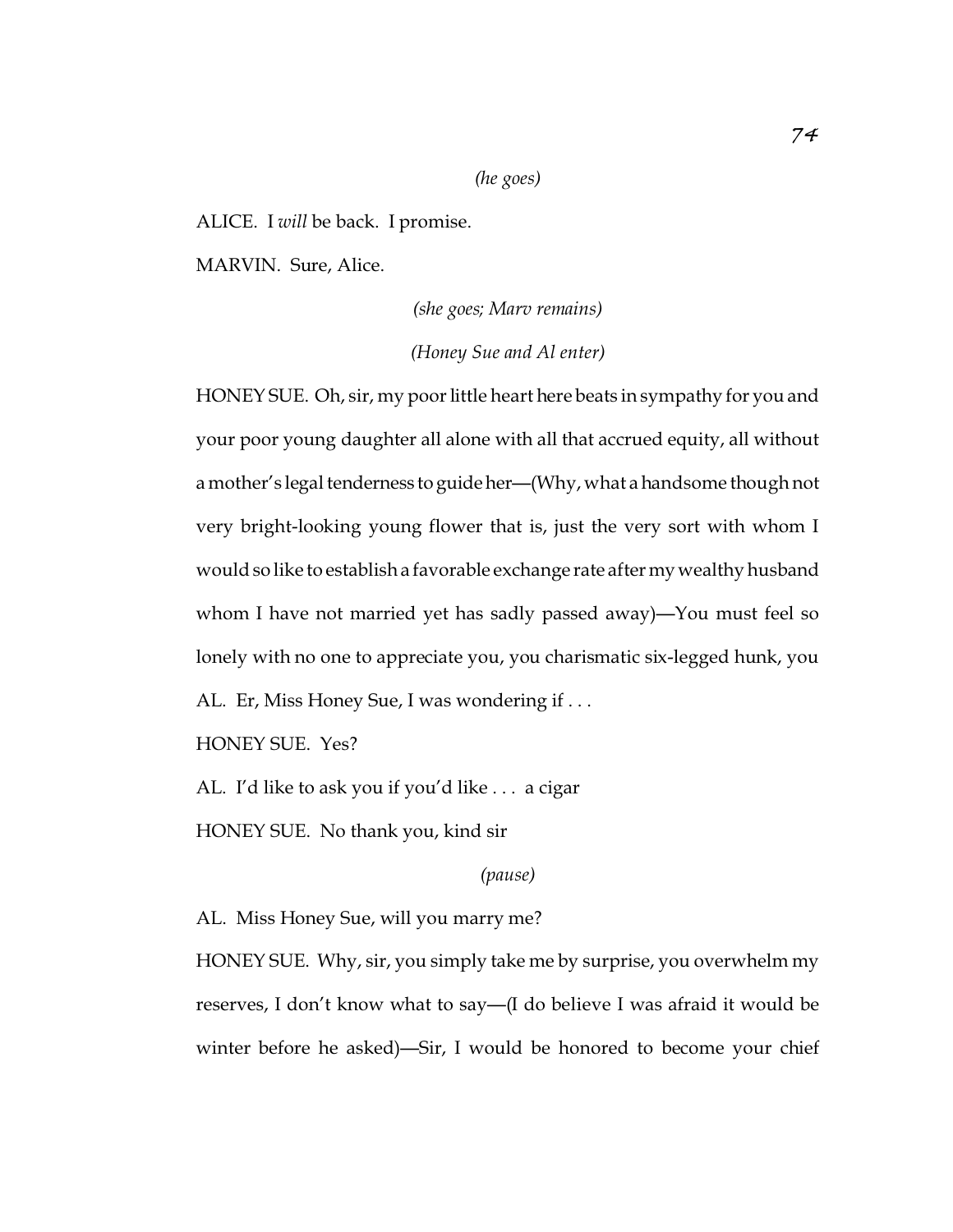financial officer and wife, and I just happen to have an attorney friend, a certain beetle of the law, before whom we could draw up an agreement concerning our future commercial relations

*(they go; pause)*

*(Mabel enters)*

MABEL. Hi, Marv

MARVIN. Hi, Mabel

MABEL. Are you okay?

MARVIN. Alice promised she'd come back to me, and I'm not moving till she gets here

MABEL. I just saw Alice, Marv. She's very happy.

*(Al enters)*

AL. How's it goin, Marv? Have a cigar. Mabel, your old man's gettin married.

MABEL *(a bit doubtfully)*. Congratulations, Pop

AL. I'll tell ya, Marv, I feel like a new butterfly. I was all worn out—I'll bet you think it's fun all that flittin from flower to flower, upanddown, upanddown, well it's not, it's hard work, but after this, I'll tell ya, I feel twenty days younger. You'll like Honey Sue, Mabel. You know, Marv, why don't you get married, I'll bet it'd do you a world of—

MABEL. *Hey, Pop, what's that?*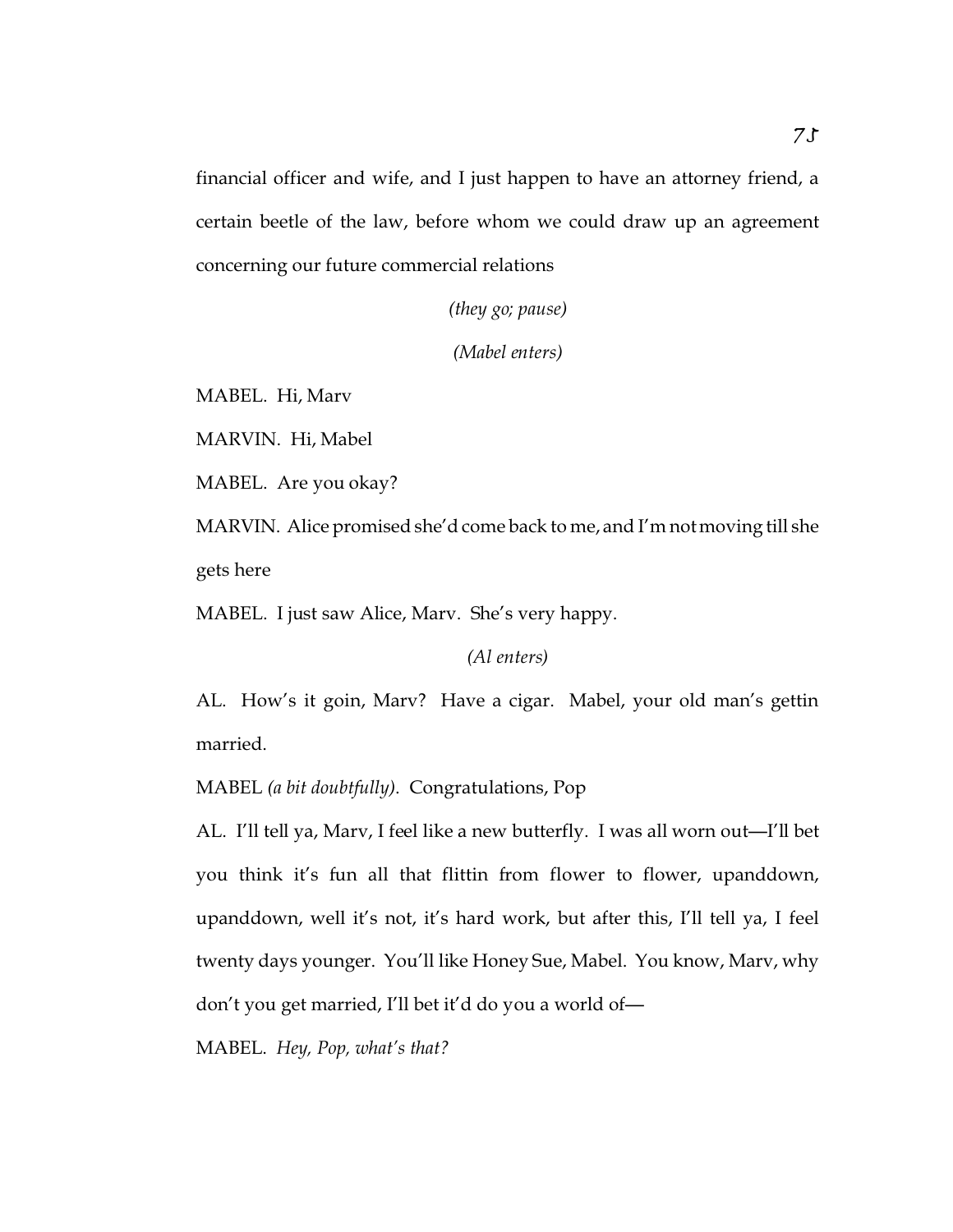AL. What's what, Mabel?

MABEL. It's getting colder

AL. That's nothing, Mabel

*(the sound of the WIND)*

*(Al is being blown away)*

MABEL. Pop!

AL. Just a stray gust, Mabel!

MABEL. Pop! Come back!

*(Al is gone)*

*(a strange modal melody; Pan appears on the hills in the distance, playing*

*on his pipes)*)

| PAN (sings). | The Summer splashes the shade with light                  |
|--------------|-----------------------------------------------------------|
|              | And grass is green                                        |
|              | And the Sky is bright                                     |
|              | The water laughs in the dancing stream                    |
|              | And the hills are all sprinkled with blue, pink, and gold |
|              | Fade leaves, now the wind does blow                       |
|              | And the rain grows cold                                   |
|              | And it turns to snow                                      |
|              | Fade green, now the hills are grey                        |
|              | And the water is still in the stream                      |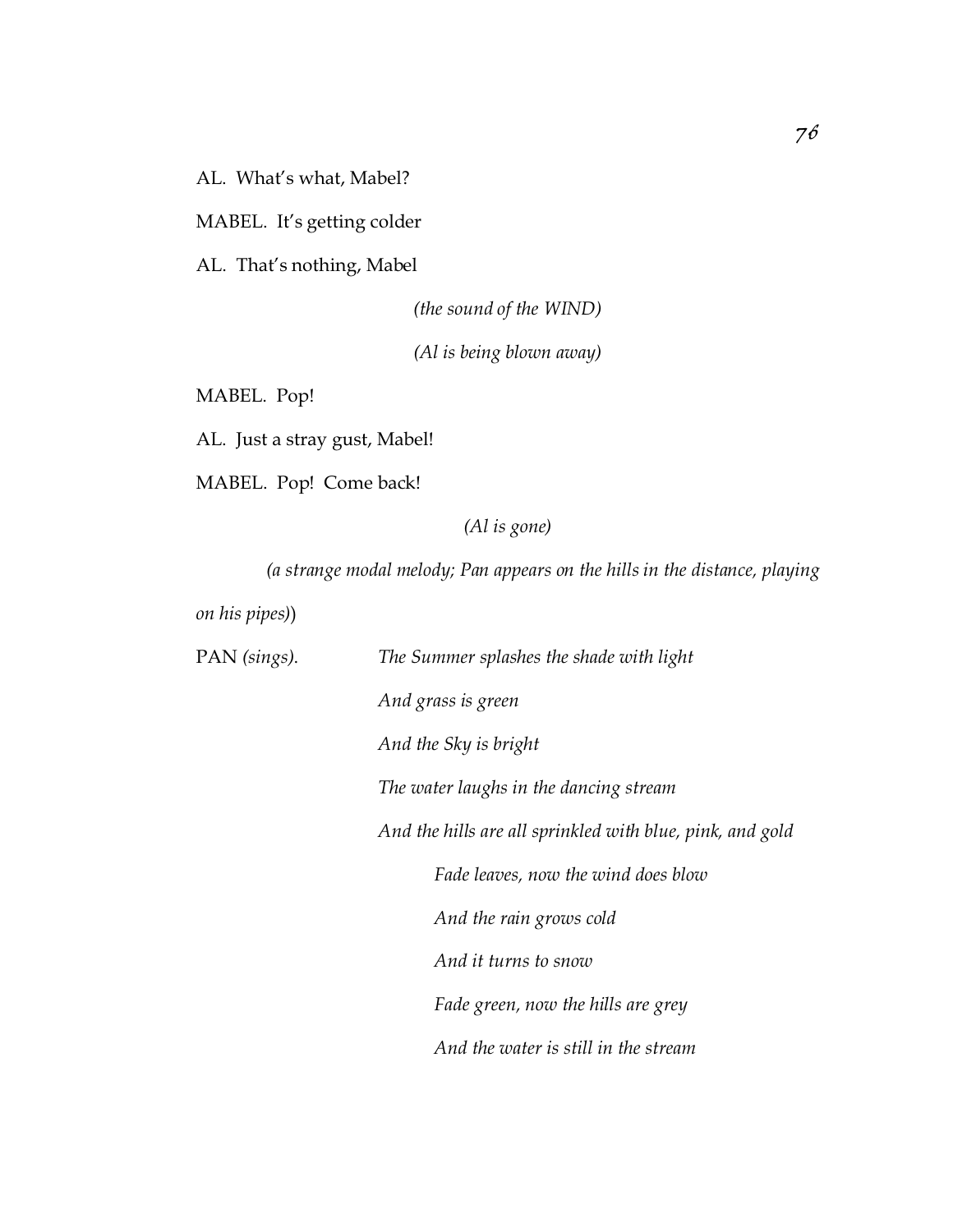## *(Pan vanishes)*

## *(pause)*

# MABEL. Marv, I've gotta go make my cocoon and sleep

MARVIN. Uh sure, Mabel.

MABEL. Marv, it was nice knowing you.

MARVIN. It was nice knowing you, Mabel.

MABEL. I'm sorry, Marv.

*(she goes)*

MARVIN. I know Alice will come back before I . . . Oh gee, it's so cold. I'm freezing.

ALICE'S VOICE. Weede! Weede! Don't leave me! Come back!

*(Alice enters)*

ALICE. Marvin, have you seen Weede, he ran away from me

MARVIN. I knew you'd come back, Alice

ALICE. Not yet, Marv. I have to find Weede before it's too late!

MARVIN. But you—

ALICE. Oh, I will, Marvin. I mean it. But not yet. I have to find Weede first.

MARVIN. But Alice, we're dying.

## *(pause)*

ALICE. Not yet, Marvin. It's not winter yet.

MARVIN. Alice.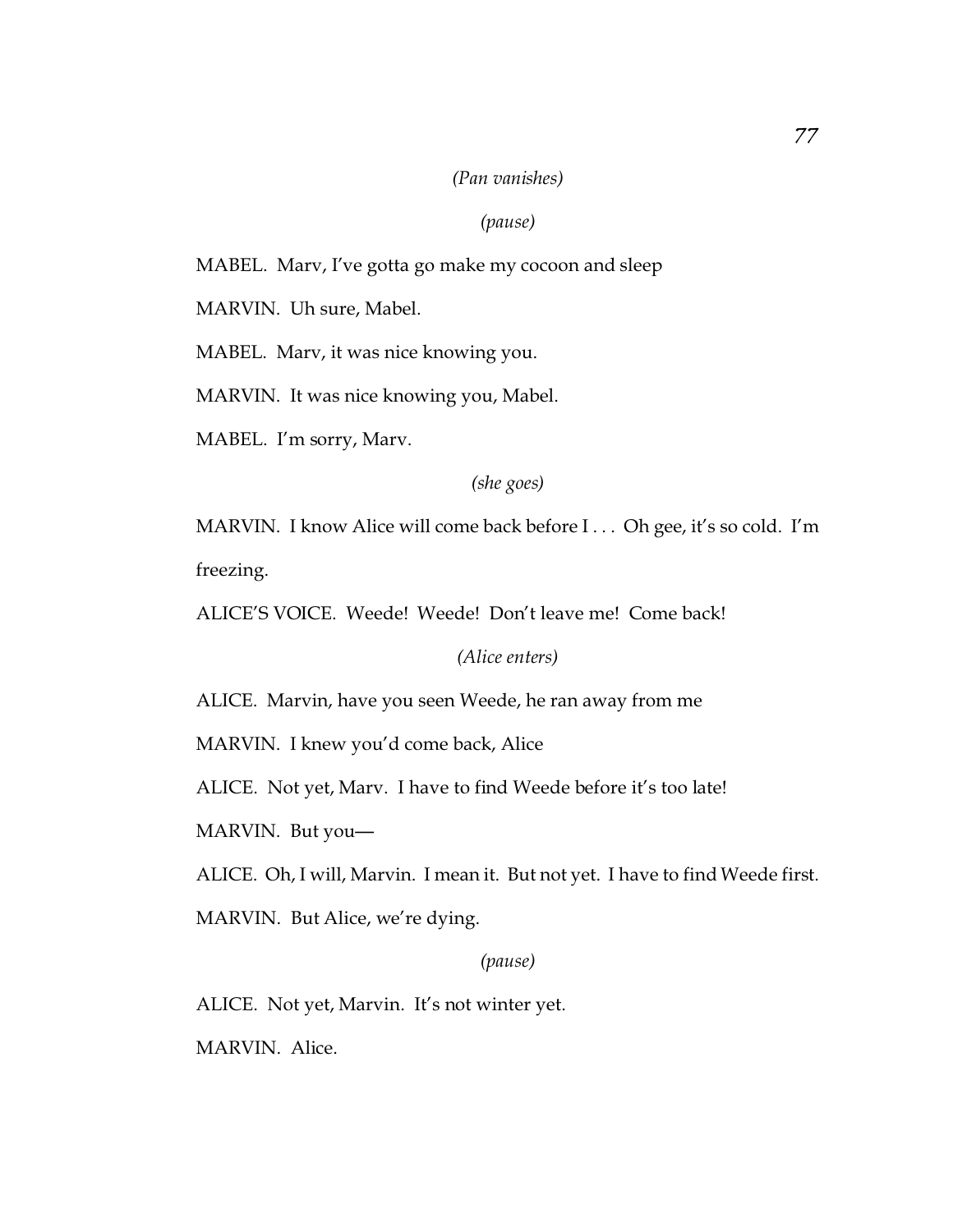ALICE. It's still summer, Marvin. Why did he run away from me, he knows it isn't winter yet. Is it? It's going to turn warm again any minute now. I know it will, Marvin. It—Oh God, I'm so scared.

MARVIN. Alice, love me for a moment before we die

*(pause)*

ALICE. Marvin, I'm too cold

MARVIN. Please, Alice

ALICE. I'll love you when it's warmer, Marvin. I promise I will.

MARVIN. *Alice!*

ALICE. Marvin, you have to give me time. It's too cold now.

MARVIN. Love me.

ALICE *(dying)*. Marvin, he ran away from me.

MARVIN. I love you, Alice. Please love me.

*(silence)*

*(snow begins falling; Al flutters in weakly and sinks to the ground; far in*

*the distance, Pan's pipes begin playing again)*

MARVIN *(whispers)*. Love m . . .

*(Marvin dies)*

*(lights dim slowly as the snow falls)*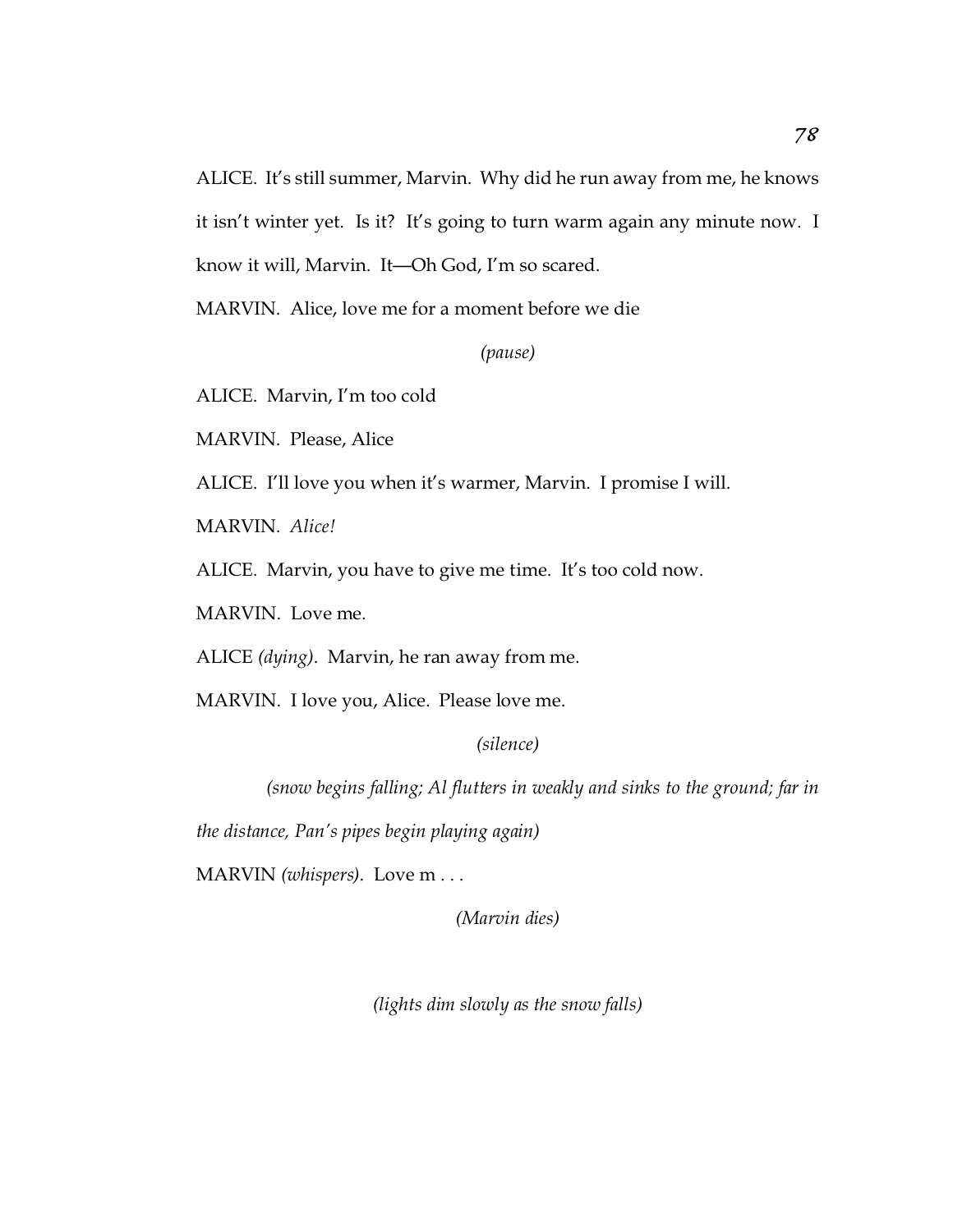# Chang and the Dragon's Daughter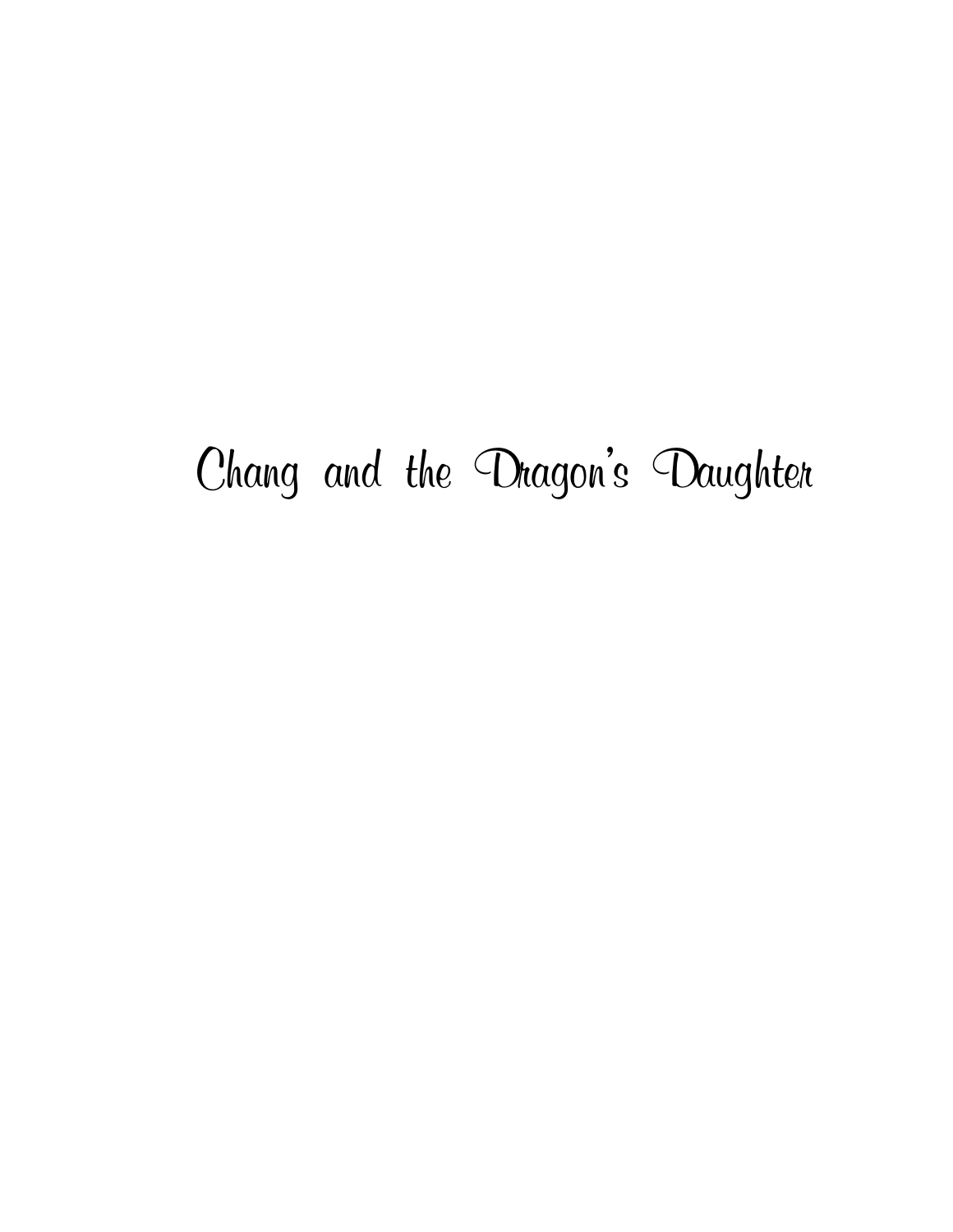E  *verything simple. Windchimes and plucked strings, silk and metal and wood. A mix of puppets and actors. The stage should be a place where something is about to happen.*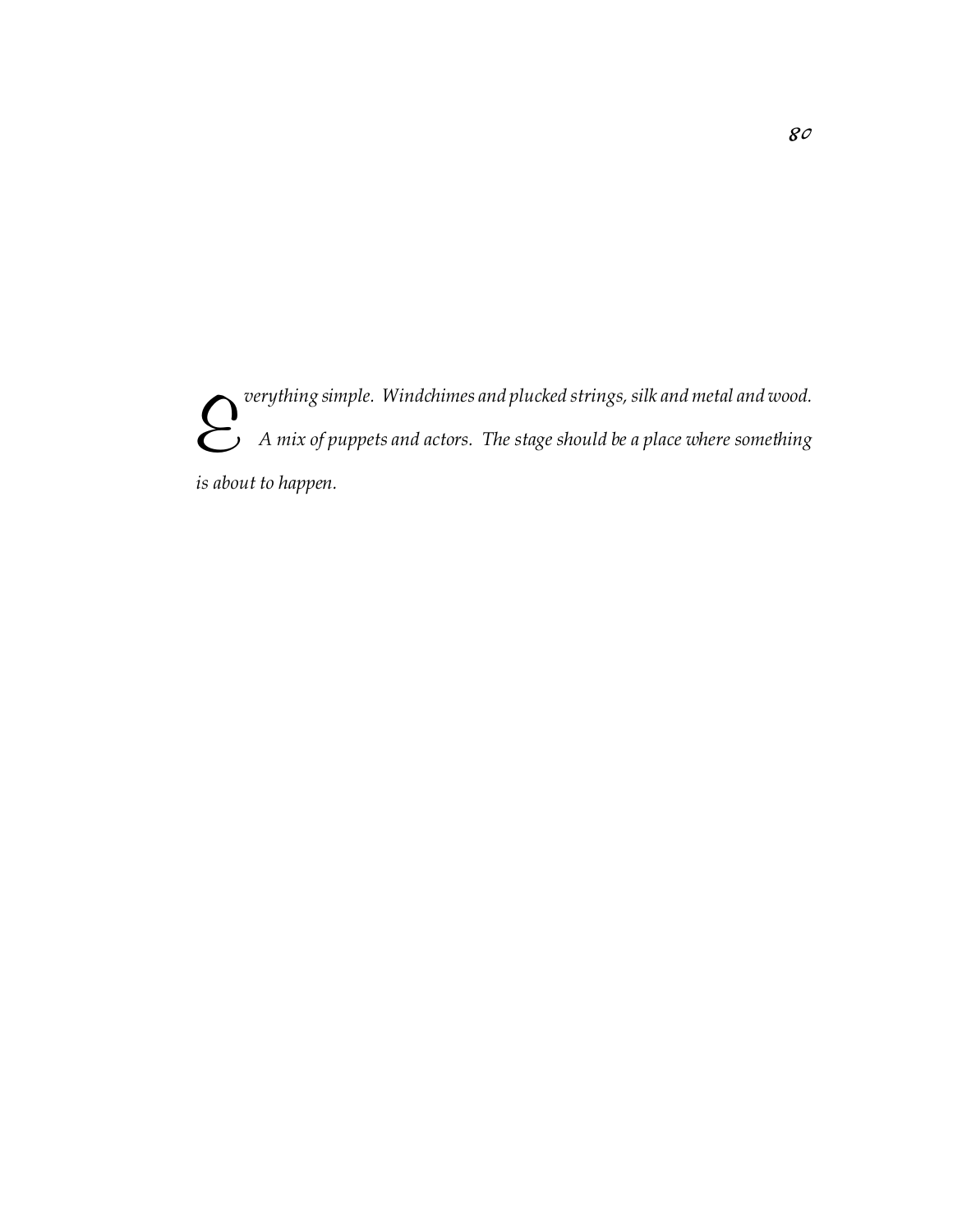$\mathcal{A}$  *moment of utter stillness: almost as if the space itself is holding its breath. Then, softly, windchimes, and the Immortal Mao Nu, more than nine feet tall and beautiful and strange, appears, shimmering. As she becomes visible, she sings.*

MAO NU *(sings)*. *The rivers rise, the rivers fall*

*And men pass like a mist, like shadows on a wall*

Do not be sure of who you are

I am the Immortal Mao Nu

And I am come to show you in a dream

That lasts until tomorrow

Of true things

*(wordlessly singing, she vanishes)*

*(the sage Fa Yun, carrying a broom)*

FA YUN. I am the Sage Fa Yun

The Temple is silent

Below in the valley, I see two travellers draw near

*(Chang Yu, a young scholar wearing eyeglasses, and his servant Han Lo*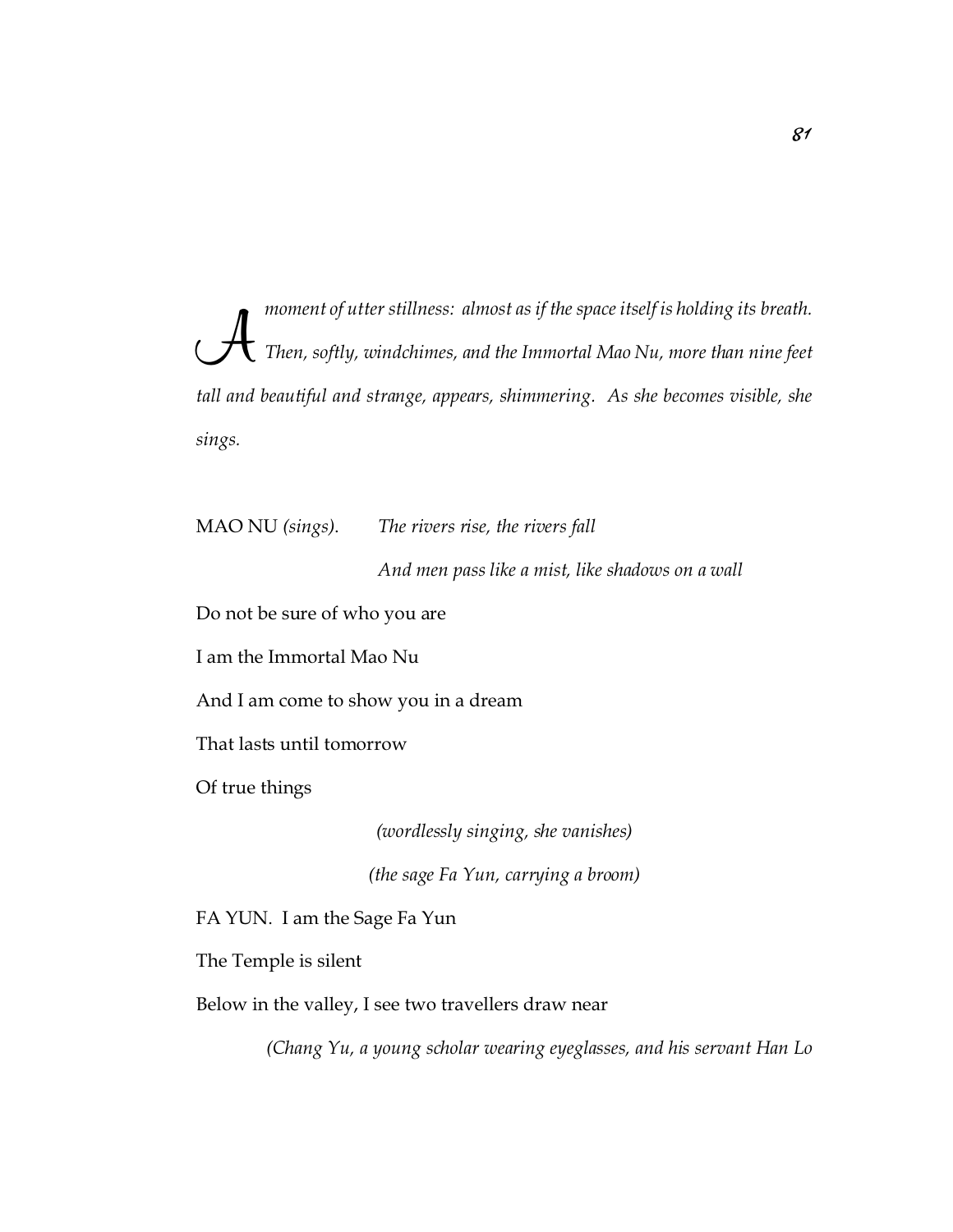*enter; Han Lo is piled high with bundles)*

HAN LO. Oh! Oh! Oh!

CHANG YU. What is it, Han Lo?

HAN LO. No. Is nothing. Only twisted ankle—oh! suffering torment! No. Han Lo still walk. At least Han Lo still stand. Master no worry. Han Lo manage somehow. Oh!

CHANG YU. Here, will it help if I carry this, Han Lo? *(takes one of the bundles)*

## *(pause)*

HAN LO. Ah! Han Lo feels better now.

*(they walk)*

HAN LO. Oh! Oh! Oh!

CHANG YU. What is it, Han Lo?!

HAN LO. Only shoulder. Is nothing. Master no—oh anguish, oh misery entire, oh grievous sensation!

CHANG YU. Does this help, Han Lo? *(takes the second bundle)*

*(pause)*

HAN LO. Ah! Han Lo feels better now.

*(they walk)*

HAN LO. Oh! Oh! Oh!

CHANG YU. What is it, Han Lo?!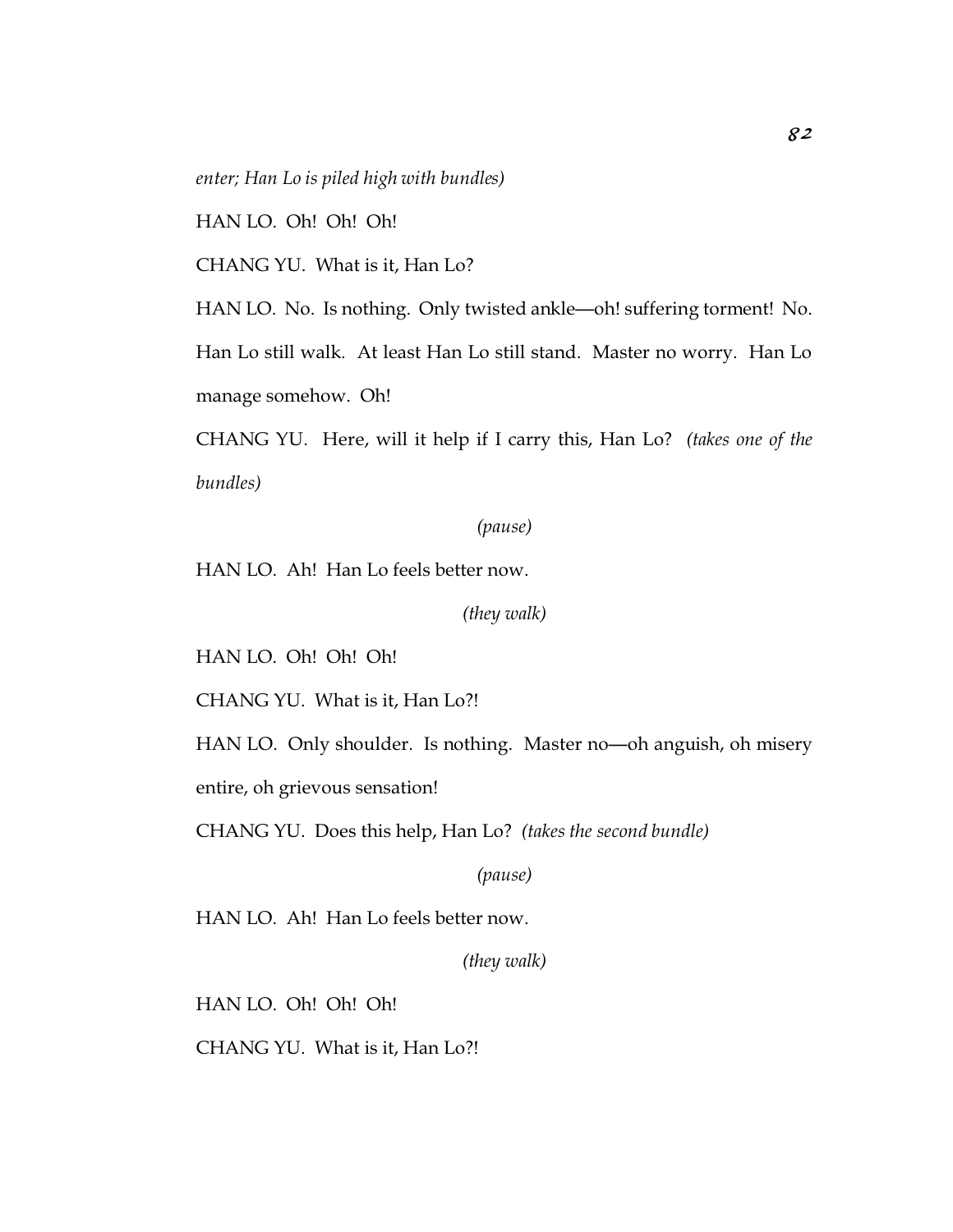HAN LO. Han Lo is dizzy, everything going black—

CHANG YU. Does this help, Han Lo? *(he takes the last bundle)*

*(pause)*

HAN LO. Ah! Han Lo feels better now.

CHANG YU. You're cheating me, Han Lo.

HAN LO. If master must be cheated, it is better he be cheated by Han Lo who has only master's good at heart than by some stranger who cares only for himself.

CHANG YU. How very true. And yet, I fear, carrying these packages, Han Lo's master may unfortunately stumble. How sad to think that after such an accident Han Lo would have to carry not only packages but also master.

*(pause)*

HAN LO. Shoulder better now. *(takes back one bundle)*

*(pause)*

Ankle better. *(takes back the second)*

*(pause; considers)*

Still dizzy.

CHANG YU. Look!

Up on that cliff against the Sea—a temple!

*(a chime; Fa Yun steps forward)*

Holy Sage, what is this place?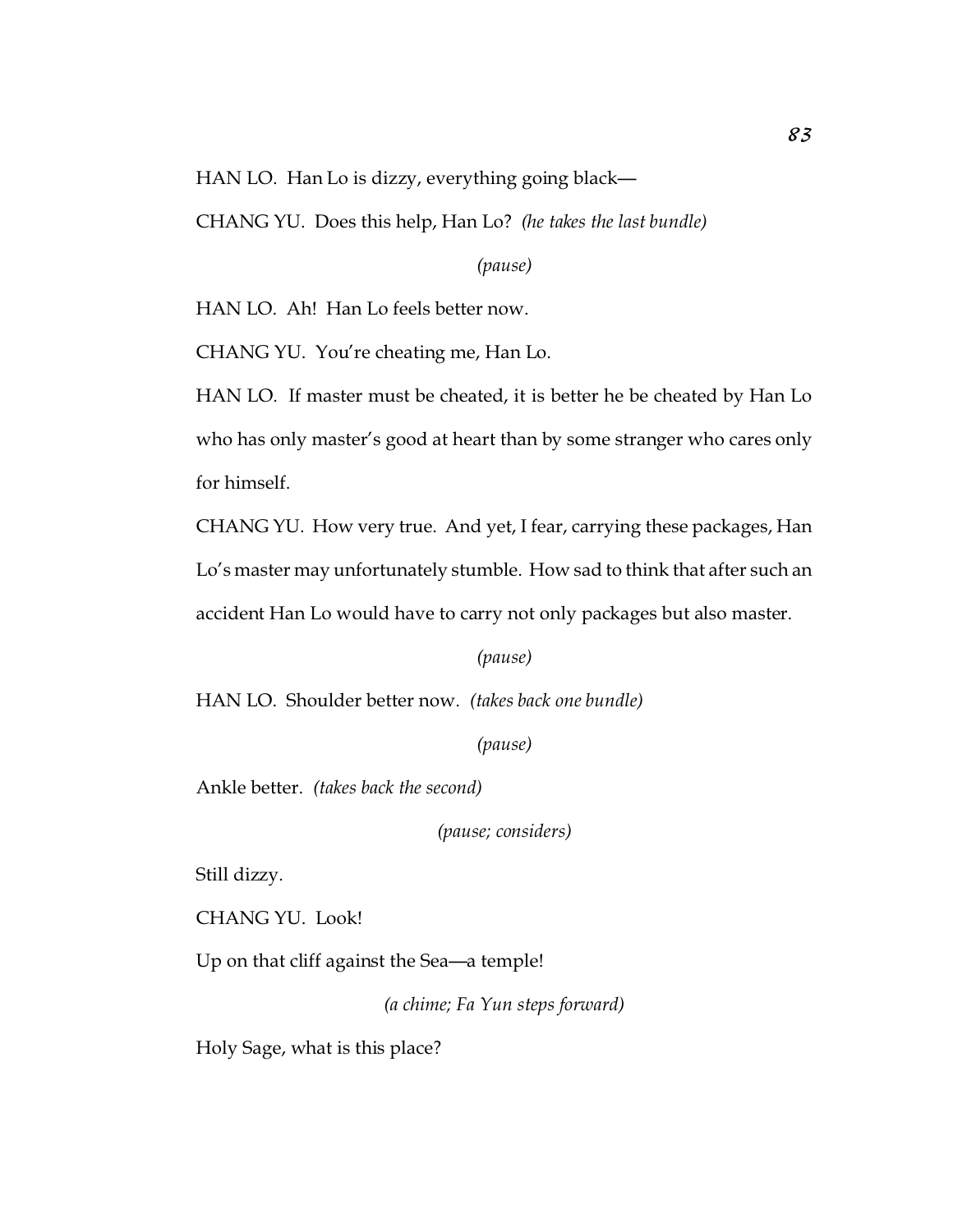FA YUN. The Temple of the Great Stone Buddha

*(pause)*

CHANG YU. My name is Chang Yu

My parents have been dead for many years

Twice I have attempted the Imperial Examination

And both times I have failed

Holy Master, may I study here a while?

FA YUN. There is a room above the Sunrise Sea

Realm of the Sacred Dragon King

CHANG YU. Holy Sage, I thank you

FA YUN. Follow

*(he leads them in a circle around the stage)*

Here among these ancient stones

Find peace in the old wisdom

*(he goes)*

CHANG YU *(looking around, to Han Lo)*. Shh

HAN LO. If learned scholar should desire dinner, Han Lo would not presume to contradict honorable appetite.

CHANG YU. How beautiful the silence

How still the life within these walls

HAN LO. Ah, if master not eat, knowledgeable belly will rumble—end to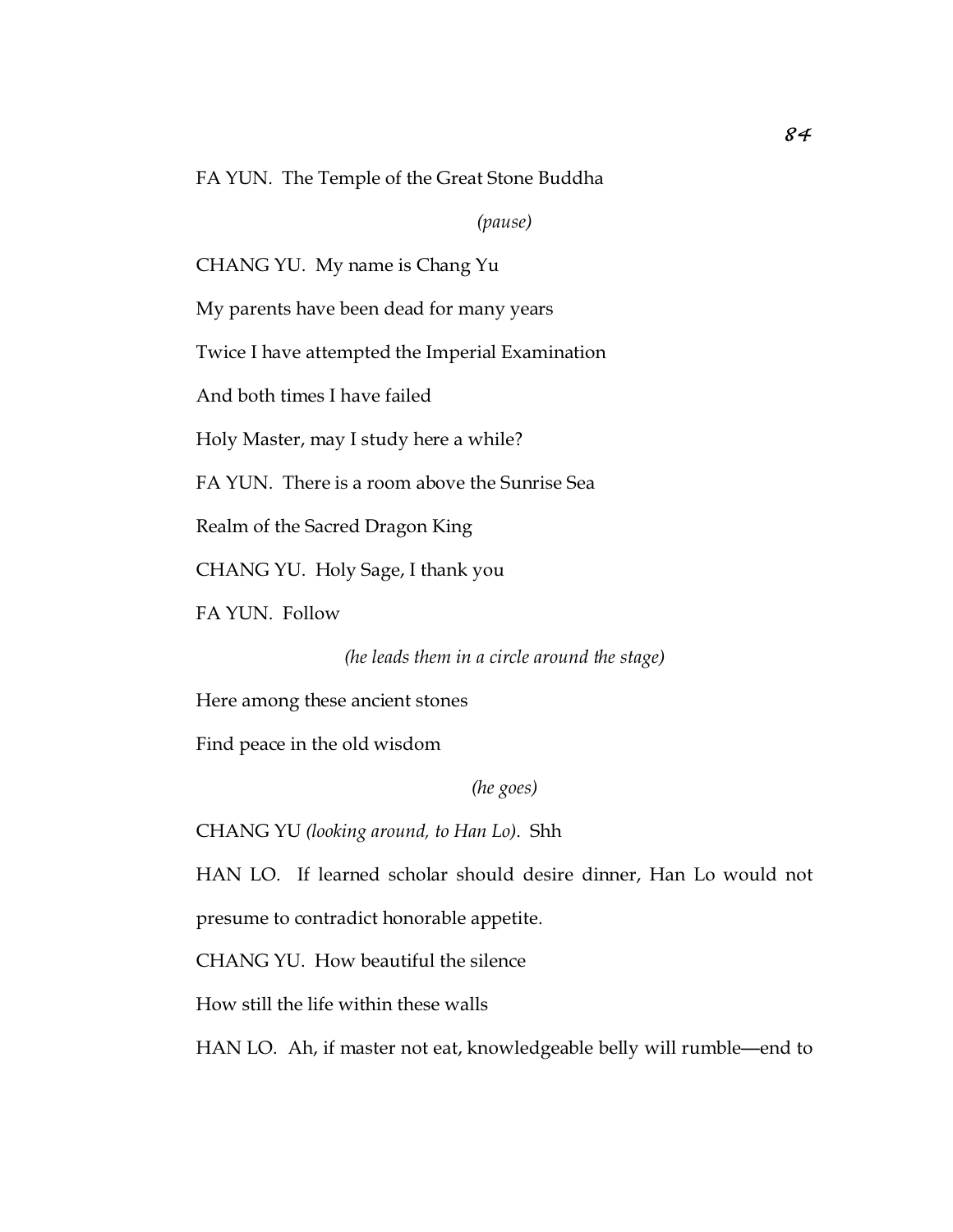silence.

CHANG YU. The fading light, the bare stone floor HAN LO. Terrible, terrible, temple all disturbed by educated stomach CHANG YU. Han Lo HAN LO. True digestion is path to understanding

CHANG YU. Be quiet now

*(Chiung Lien, an extraordinarily beautiful young woman, enters with her*

*maid Mei Hsiang)*

CHIUNG LIEN.

My name is Chiung Lien, my Father is the Sacred Dragon King

Drawn by a strange longing, I have come up from the Sea

To watch the Moon come out above the shore

MEI HSIANG. Your Father must be worrying, shouldn't we turn back,

Chiung Lien?

CHIUNG LIEN. I don't know. My spirit calls me here

MEI HSIANG. This is a pretty spot, why—

CHIUNG LIEN. No.

MEI HSIANG. But we've been walking such a time. Let's sit.

CHIUNG LIEN. Not yet

MEI HSIANG. Ohh—look! A temple!

We should have temples back home in the Sea!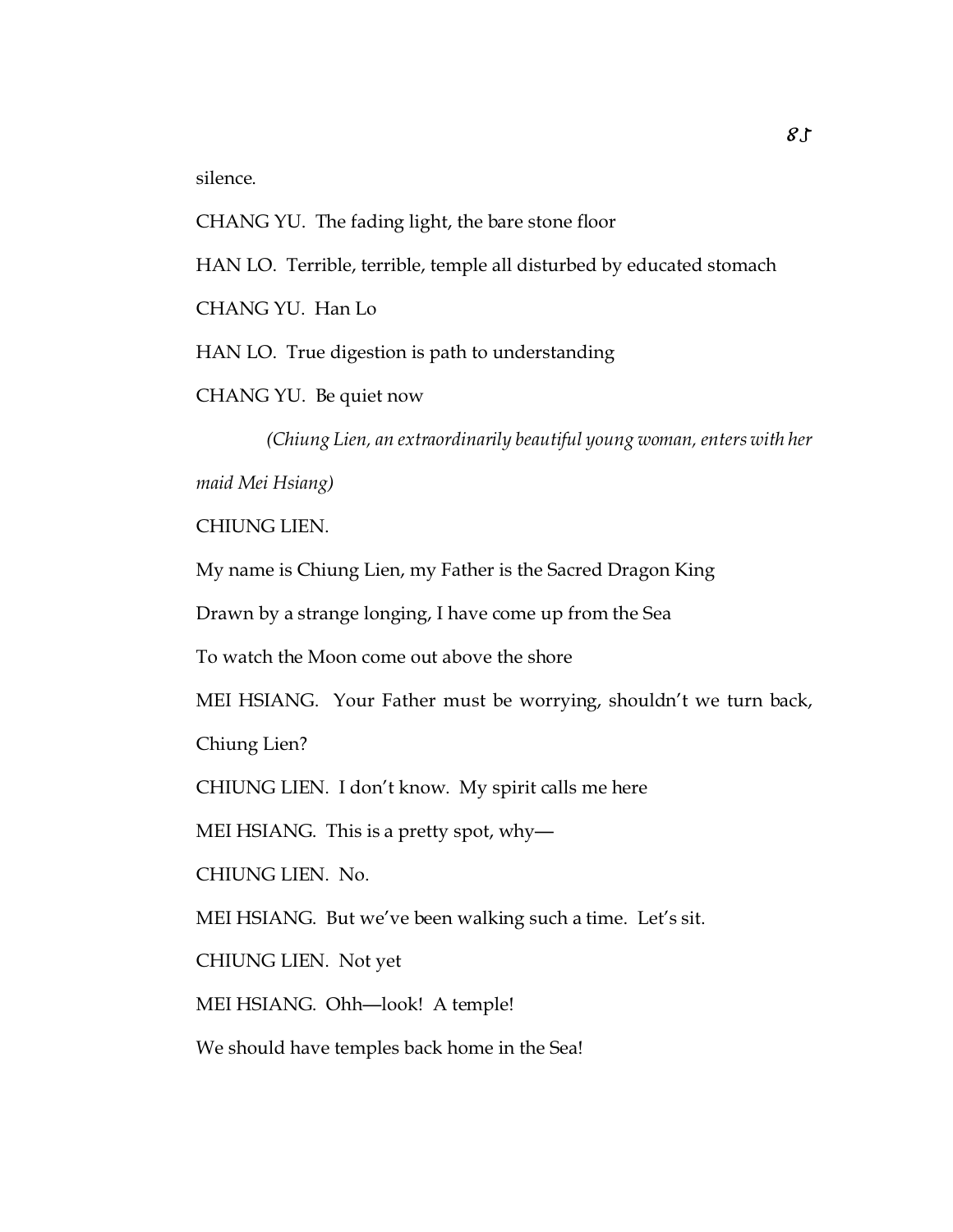CHIUNG LIEN. Temples? No. Can you compare a solid wall of stone With the liquid walls that form my Father's Palace The work of men with the crystal caves and corals of the Sea? MEI HSIANG. But still, a lovely temple CHIUNG LIEN. The works of men are blades of grass Swept in an Autumn duststorm Now it is Spring for them, then Summer comes, then Fall How will they escape white Winter? The rooster crows in morning A leaf falls in the night And in between a life is gone, all vanished CHANG YU. In the silence A bird cries out Does it too remember grief? Light an incense stick and bring my *ch'in* It's good to play awhile and think Let single notes float out Where do they go? They leave their footprints in the wind Vanish.

*(he takes the ch'in)*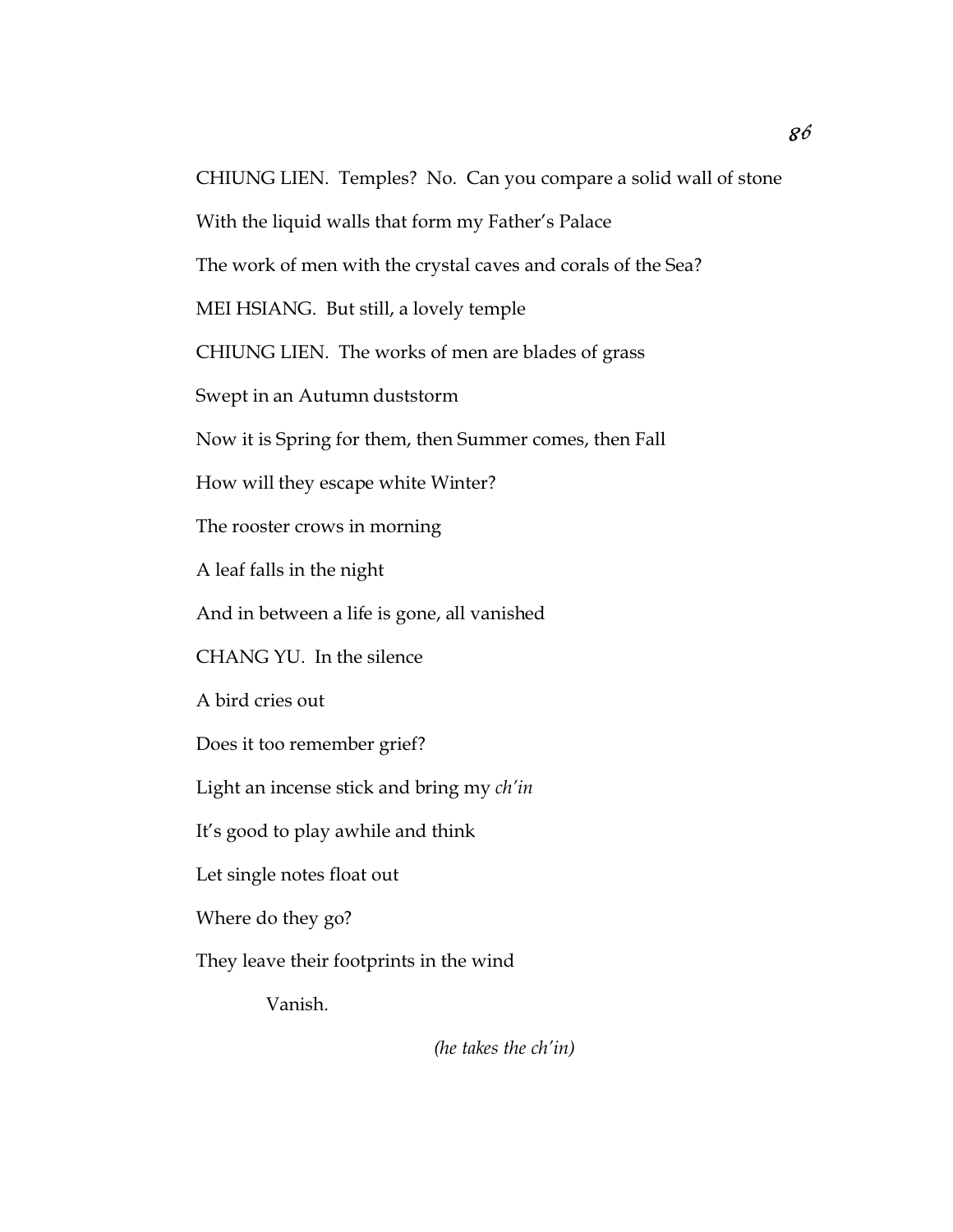Perhaps my tune

Will entertain some poor wandering

Fish of musical inclination.

Light the lamp, Han Lo.

*(Han Lo lights the lamp)*

*(Chang Yu begins to play)*

MEI HSIANG. Chung Lien, we're really much too late, your—

CHIUNG LIEN. Music!

MEI HSIANG. Well, yes, but—

*(Chiung Lien stops her)*

CHIUNG LIEN. I wonder who it is that plays that tune?

MEI HSIANG *(surprised)*. Just someone in the temple, we—

*(Chiung Lien stops her)*

CHIUNG LIEN. His fingers touch the strings like secret lovers

Look! There he is! He seems a scholar, and so handsome

CHANG YU *(noticing)*. Is someone there?

CHIUNG LIEN. His voice is gentle— *(steps into his space)* Sir?

CHANG YU *(sees her)*. She is so beautiful

*(pause)*

CHIUNG LIEN. Please play some more

*(she sits before him in the flickering lamplight)*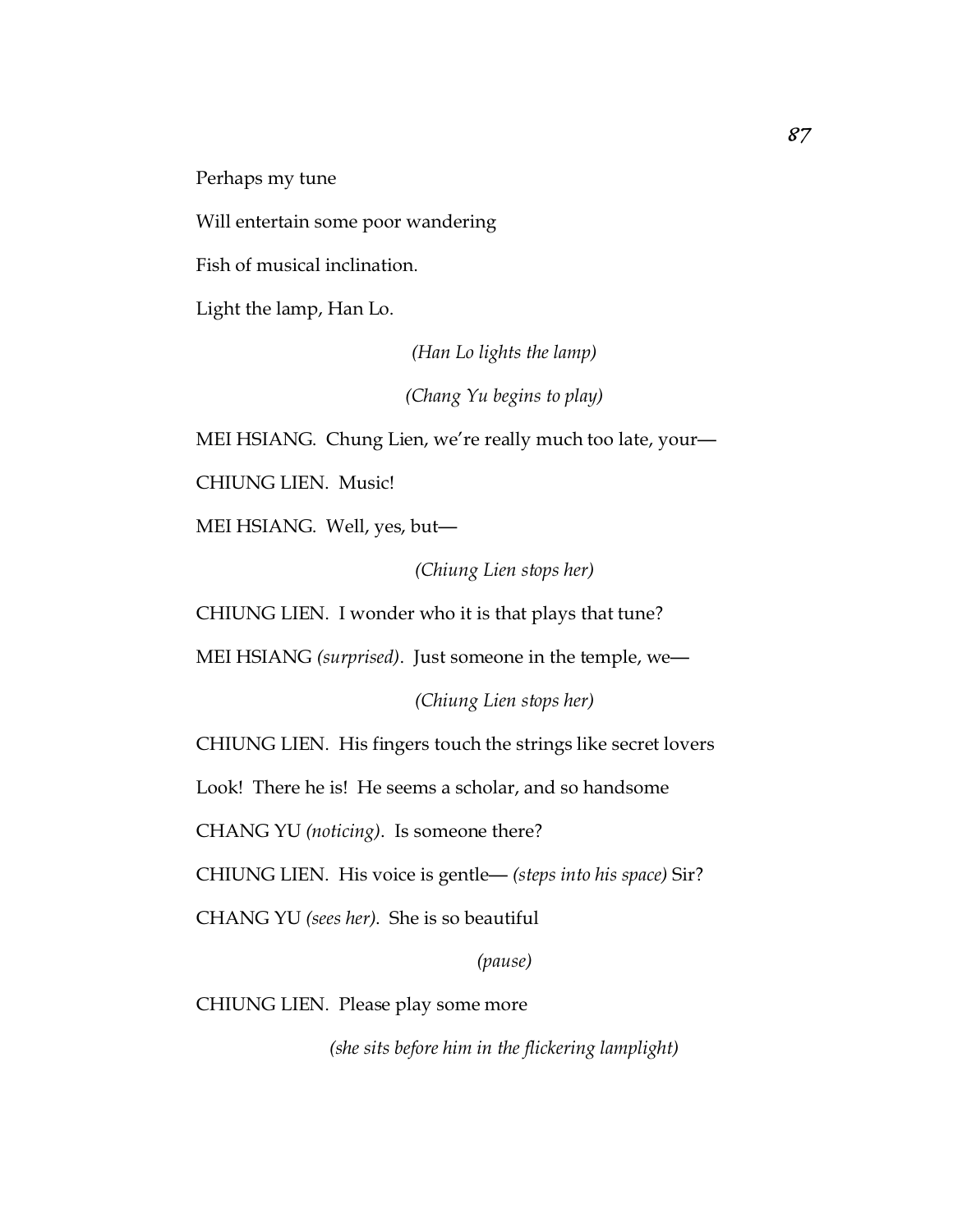# *(staring into her eyes, he plays)*

CHANG YU *(as he plays)*. You must love music

CHIUNG LIEN. I do. You play so well, sir

CHANG YU. Thank you.

*(pause)* The night is beautiful

CHIUNG LIEN. What is your name?

CHANG YU. I am Chang Yu. My parents died when I was four years old.

I am on my way to the Capital for the Examination

And in my travelling I happened here

*(pause)*

I am not married yet

CHIUNG LIEN. I am not married either

MEI HSIANG. Chiung Lien, he's just—how can you—

HAN LO *(to Mei Hsiang)*. Han Lo is not married either.

MEI HSIANG. Some women are blind, sir. Don't give up.

CHANG YU. I'm very poor

Will you marry me?

CHIUNG LIEN. Yes.

MEI HSIANG. But—but—but—

CHIUNG LIEN *(to Mei Hsiang)*. Shh

*(to Chang Yu)* But first you must come to my Father's house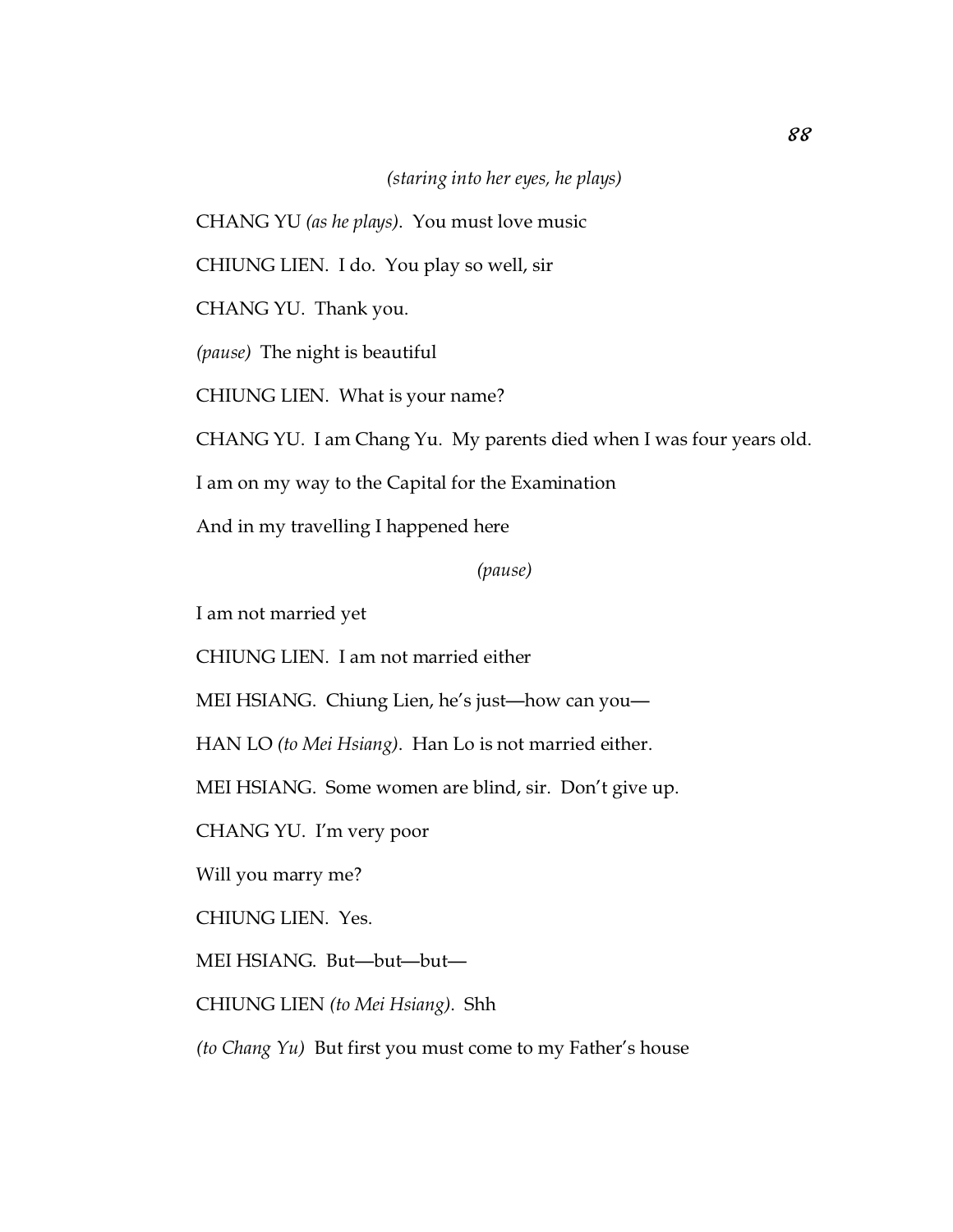On the Day of the Mid-Autumn Moon

CHANG YU *(softly)*. Must I wait so long?

HAN LO. Must Han Lo wait too?

MEI HSIANG. Not long: Till fish grow beards and magpies eat with chopsticks.

CHIUNG LIEN. You must

CHANG YU. I will then

CHIUNG LIEN. Go to the Capital, take the Examination

And when you return it will be time

CHANG YU. You won't forget me?

CHIUNG LIEN. If you love me

CHANG YU *(still softly)*. I must ask you then, where is your Father's house?

CHIUNG LIEN. My home is under the laughing waves

Under the azure Sea

Where the dolphins play

And the great whales sing

In the Crystal Cave of the Sunrise Sea

My guards have scales and horns and teeth

I am Chiung Lien, third daughter of the Sacred Dragon King!

Will you come to me?

CHANG YU. I will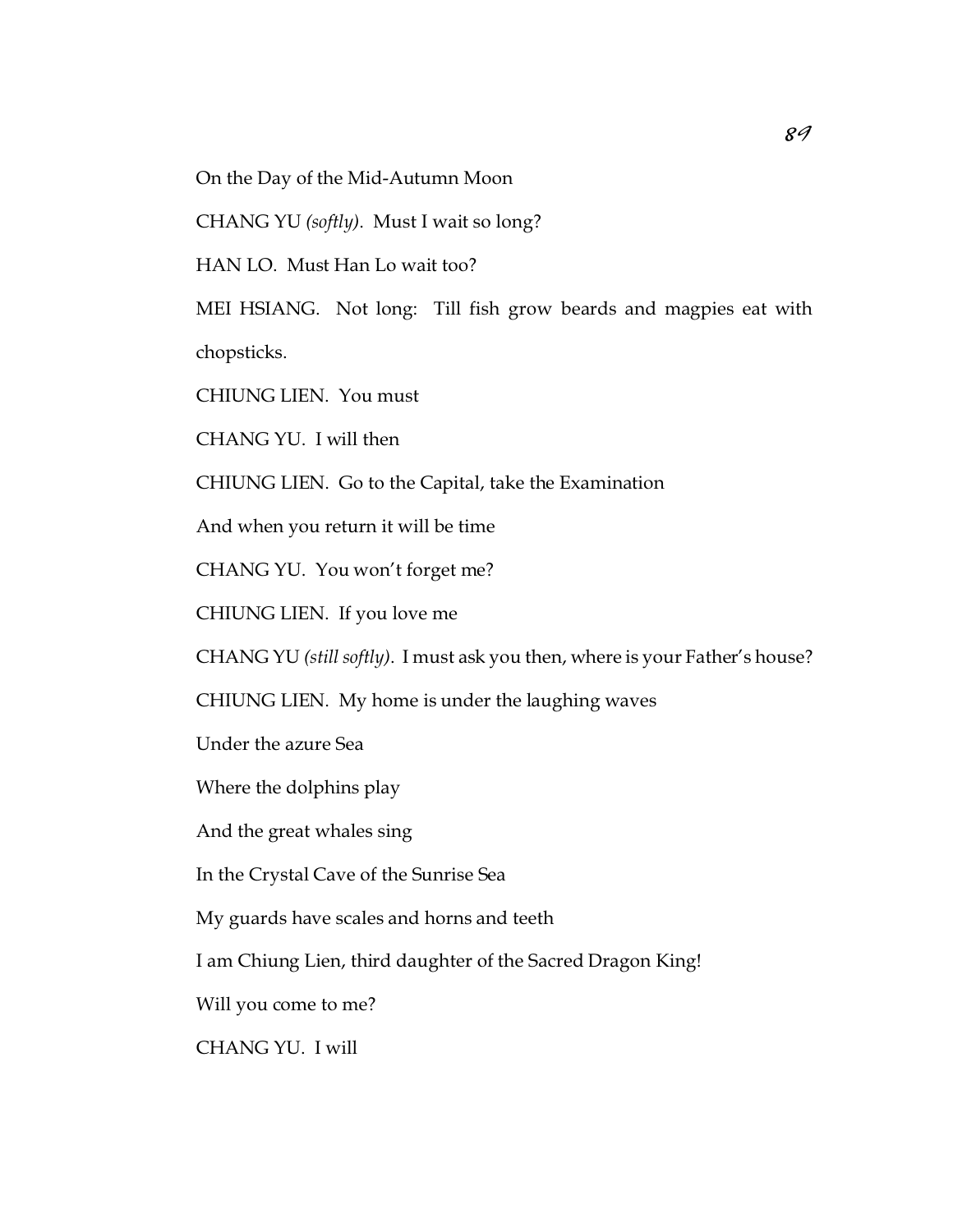CHIUNG LIEN. Then I will wait for you

*(she goes)*

HAN LO *(following Mei Hsiang out after her mistress)*. Wait!

Where will Han Lo be granted to see beautiful Mei Hsiang again?

MEI HSIANG. Fill a bucket up with water

And if you put your head in it perhaps you'll see me there

*(they go)*

*(Chang Yu is alone)*

CHANG YU. I will

*(blackout)*

*(the lights come up on Chang Yu)*

CHANG YU. Eight months have passed

And today is the Day of the Mid-Autumn Moon

I have been to the Capital, I have passed the Examination

And now I have come back to this spot:

This morning I shall swim down to the bottom of the Sea

To find Chiung Lien

*(he enters the scene)*

How huge the waves are, cold and grey the Wind

How can I swim this Ocean!?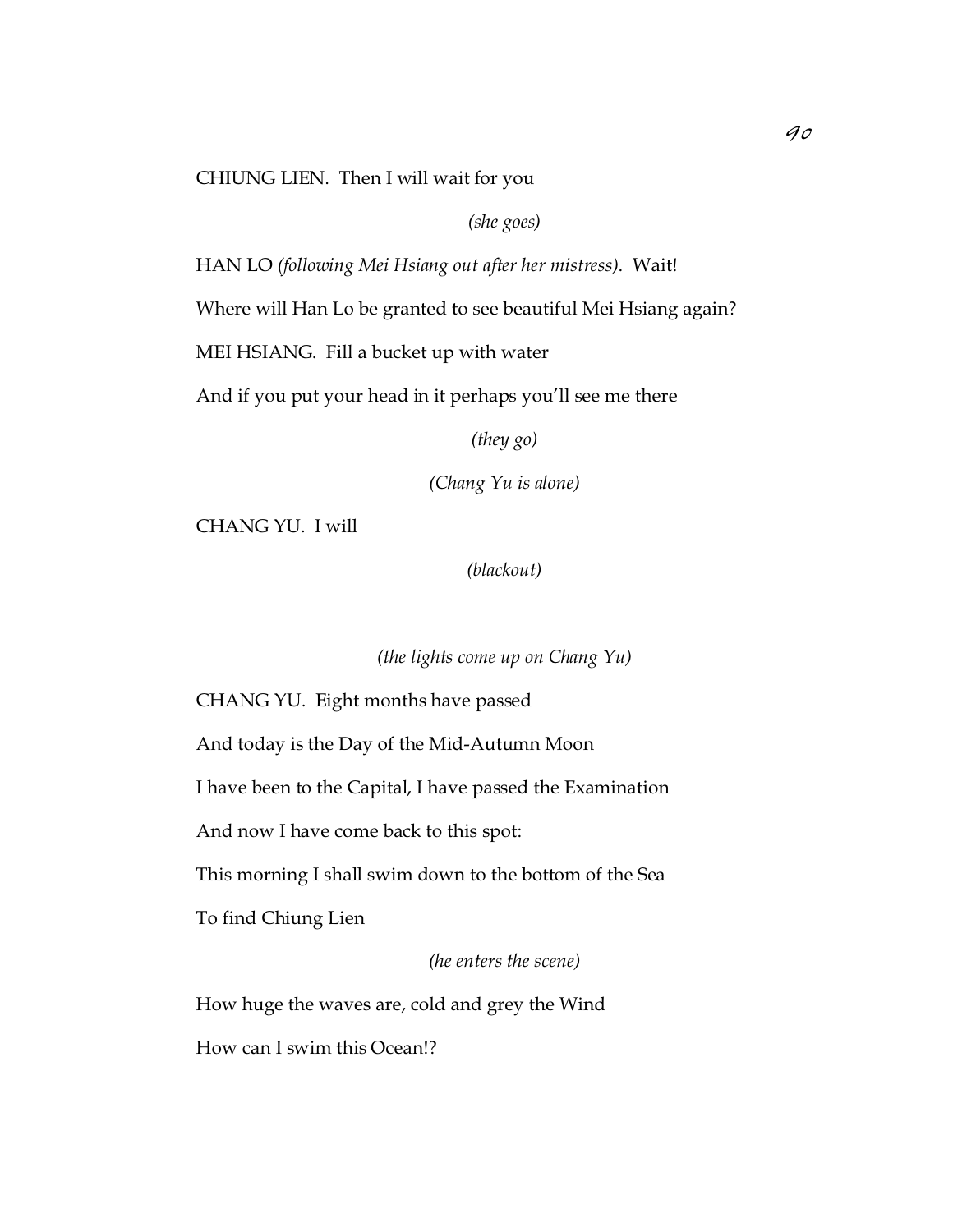*(some actors toss a blue cloth in the air)*

*(Han Lo runs in)*

HAN LO. Master! Stop!

CHANG YU. Let go of me, Han Lo!

HAN LO. But listen—

CHANG YU. No!

HAN LO. You'll drown!

CHANG YU. So?

HAN LO. Wait!

CHANG YU. I'm going!

HAN LO. No!

CHANG YU. Let go!

*(he breaks away from Han Lo, throws himself into the blue cloth sea, and vanishes in the waves as the actors sweep him and the cloth offstage)*

HAN LO. Master—wait—master—stop—no—

Master—*come back!*

*(pause)*

Master?

The ancients say there are many ways to die, and, of them, death by water is indeed the wettest. Oh, master! Did you have to swim the sea? Must you die for love? Han Lo asks, what is love? Does it taste as good as cabbage?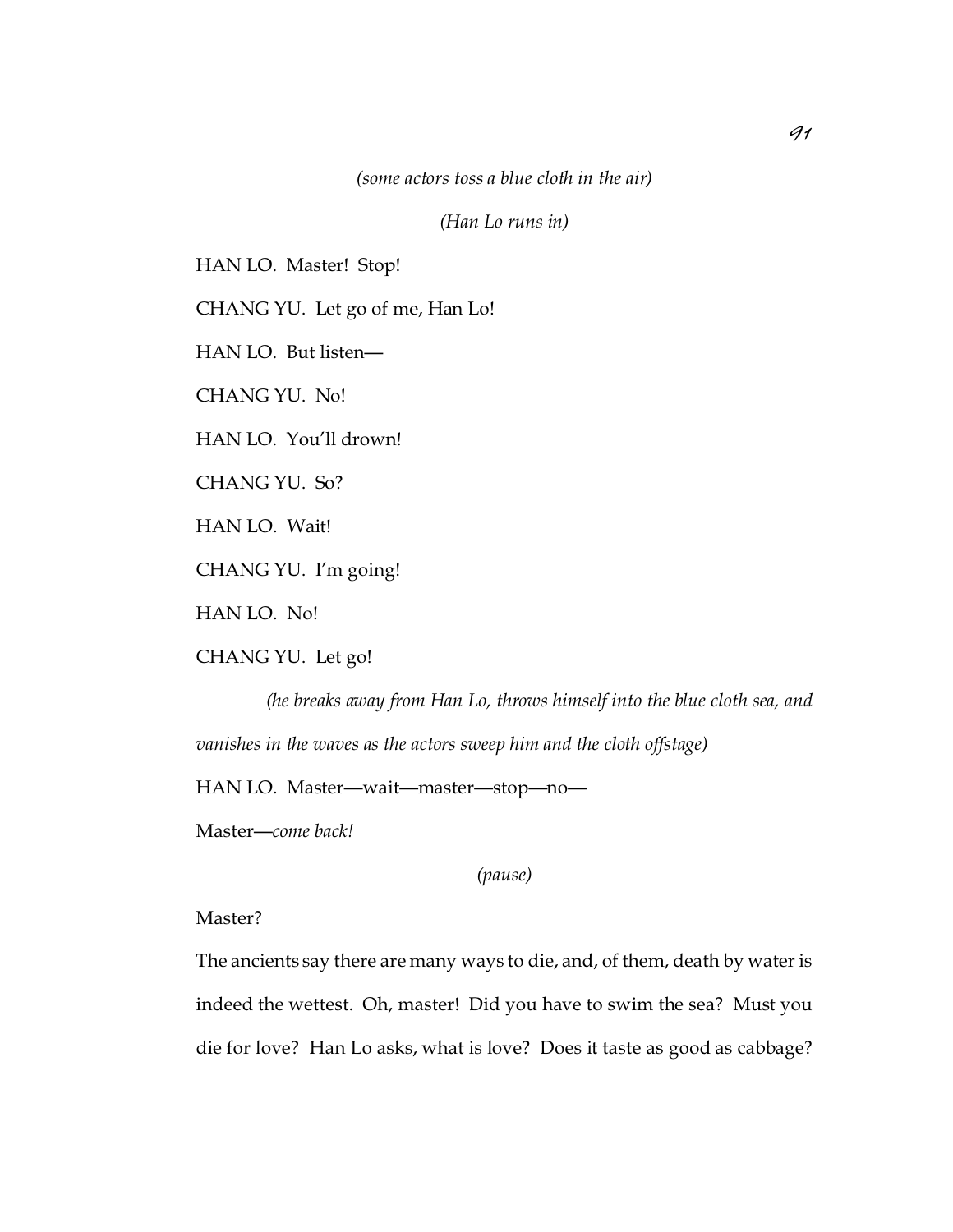No? Will it cure a headache? No? Then Han Lo say is better live without love and without headache than with love and with headache. And Han Lo say is better yet live without love and without headache than be without life, without headache, and without love. Oh, master, were there not enough deaths on dry land that you must throw yourself into the Sea? Look, master: Han Lo is crying.

*(pause)*

They say that there are rabbits on the Moon.

*(pause)*

Master is seafood now.

*(he steps forward, lifting his trouser legs to keep them from the surf)*

The sea is a restless dreamer.

*(he takes a few steps forward; pause)*

Oh, master. Han Lo is empty.

*(a bucketful of water pours on him from above)*

Ah, water.

Look! A wave as tall as fifteen men rushing to the shore! Han Lo will catch cold! Han Lo will drown! Help!! Water! Wet! Too wet!

# *(Han Lo runs off)*

*(two actors enter from the opposite side carrying the blue cloth, and hang it as a backdrop; the light changes; a multitude of sea-creatures, some suspended from*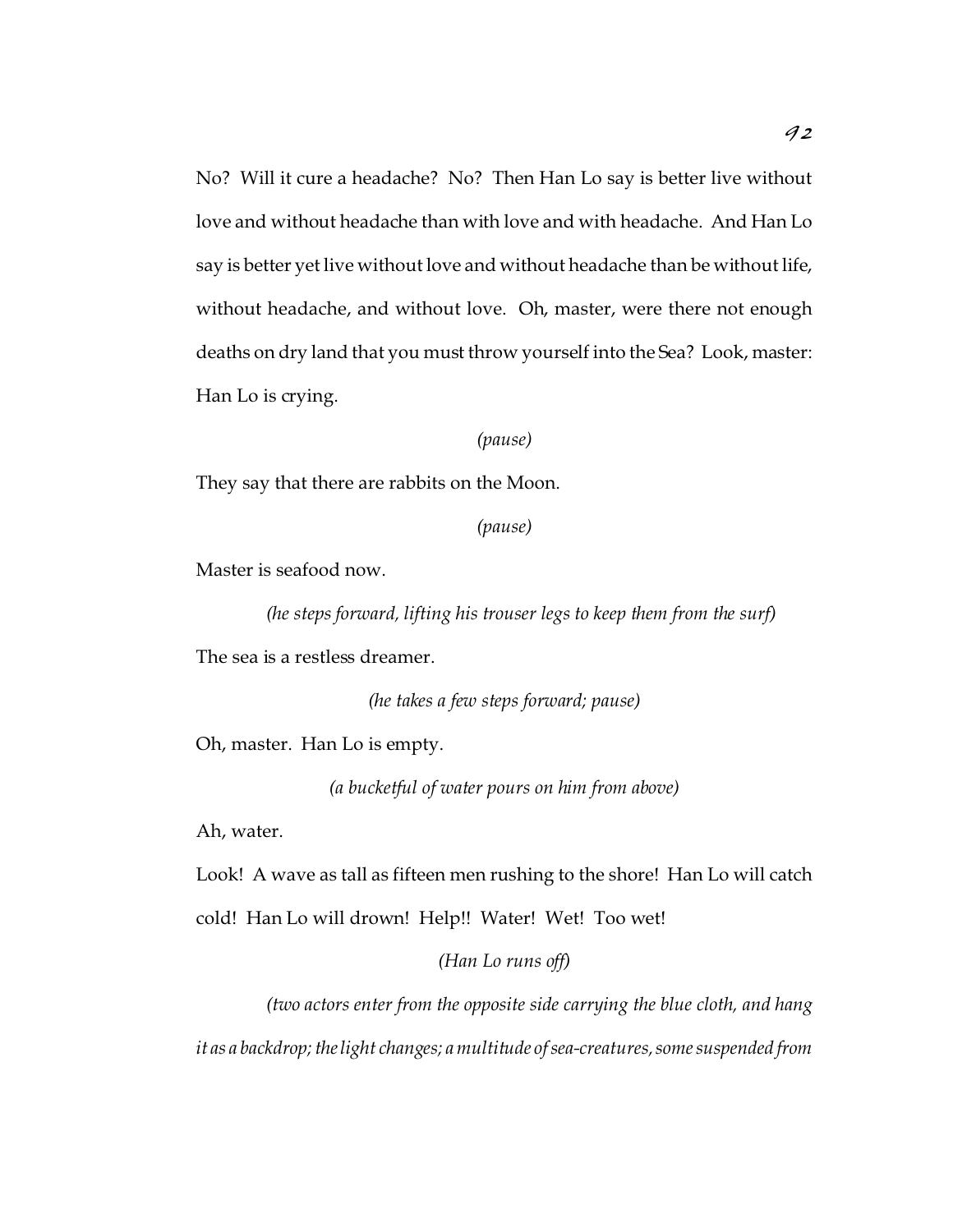*above, others supported by actors, fill the stage; two actors, seating themselves on either side of the stage, begin blowing soap bubbles across the stage)*

*(Chang Yu enters swimming)*

CHANG YU. It is now three hours I have been swimming in the Sea

Deeper beneath the waves I glide

How will I find the Crystal Cave

Palace of the Sacred Dragon King?

Mister Porpoise!

PORPOISE. May I be of service, sir?

CHANG YU. How can I reach the Crystal Cave, home of the Sacred Dragon King?

PORPOISE. Ah, I see you're new here. Well, you'll want the scenic route then

CHANG YU. I—

PORPOISE. Just swim on to your right until you reach our very famous Coral Reef, then turn down, up again, left, right, right, around, down, left, down, and up, then an hour as fish flies to the old school, up around, left, swimming all the while with a gentle undulating motion, leaping in the air now and again for sheer enjoyment's sake, right again, down, left, under, take a turn by the sunken ship, and then you're there. Do you have that? CHANG YU. I—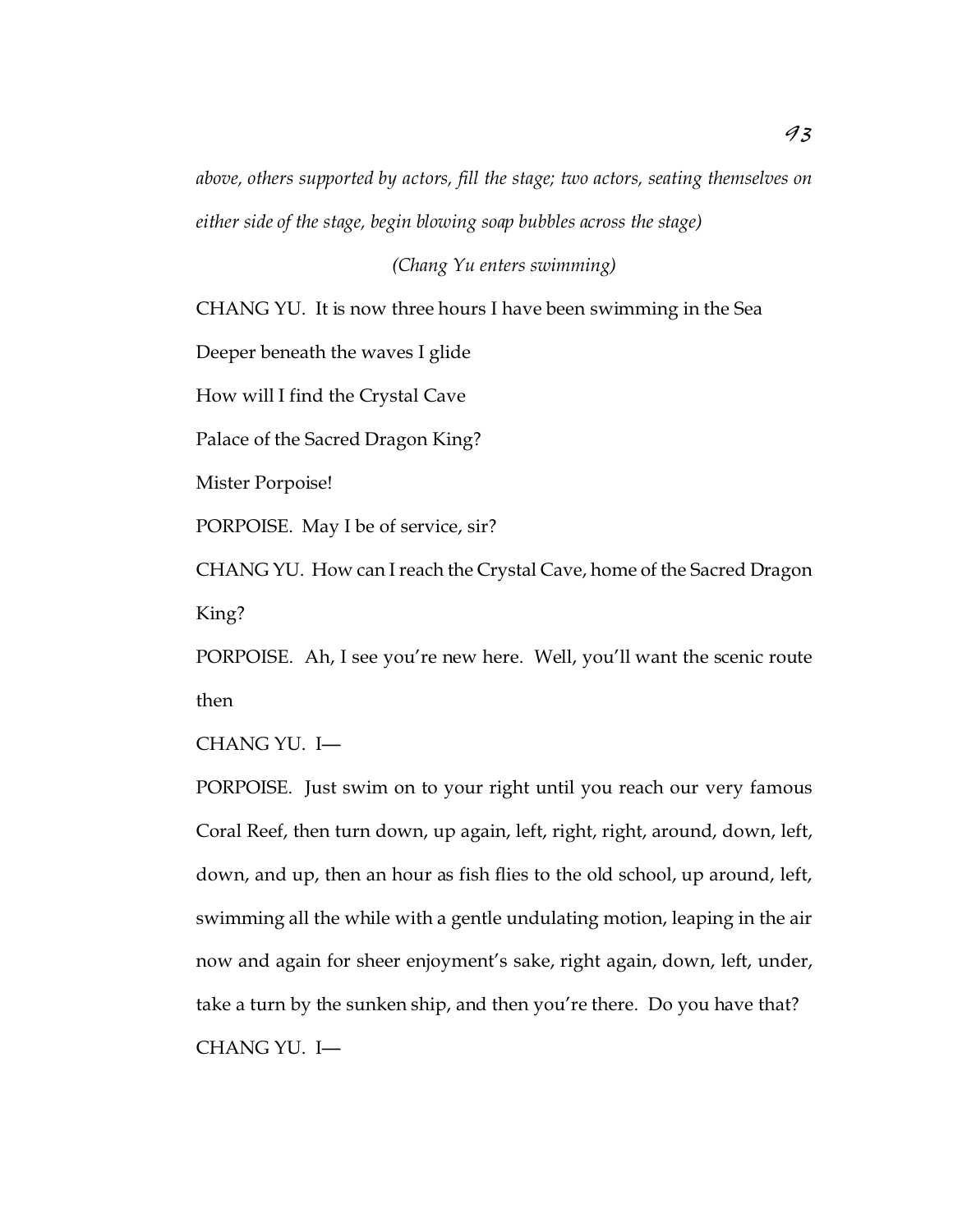PORPOISE *(swimming off)*. Not at all, not at all, that's perfectly all right. Do watch out for the shark, though.

CHANG YU *(swimming further)*. Right . . . the Coral Reef . . .

CLOWNFISH *(singing to herself)*. *Meet me in anemone*

CHANG YU. Excuse me, Mister Turtle?

SEA TURTLE. Eh? Eh?

CHANG YU. Mister Turtle, could you—

SEA TURTLE. Eh? Speak up there

CHANG YU. Could you

SEA TURTLE. What's the trouble? What's the trouble?

CHANG YU. Could you tell me how to find the Palace of the Sacred Dragon

King?

SEA TURTLE *(swimming off)*. Very true, very true.

CHANG YU. I'll have to keep on swimming

*(Chang Yu swims off)*

ANCHOVY. Doctor, I have a problem

PHYSICIANFISH. Yes?

ANCHOVY. Doctor, I think there's been a mistake. I wasn't meant to be an anchovy.

PHYSICIANFISH. Is that so?

ANCHOVY. I was meant to be an aardvark. Waddle, waddle—that's the life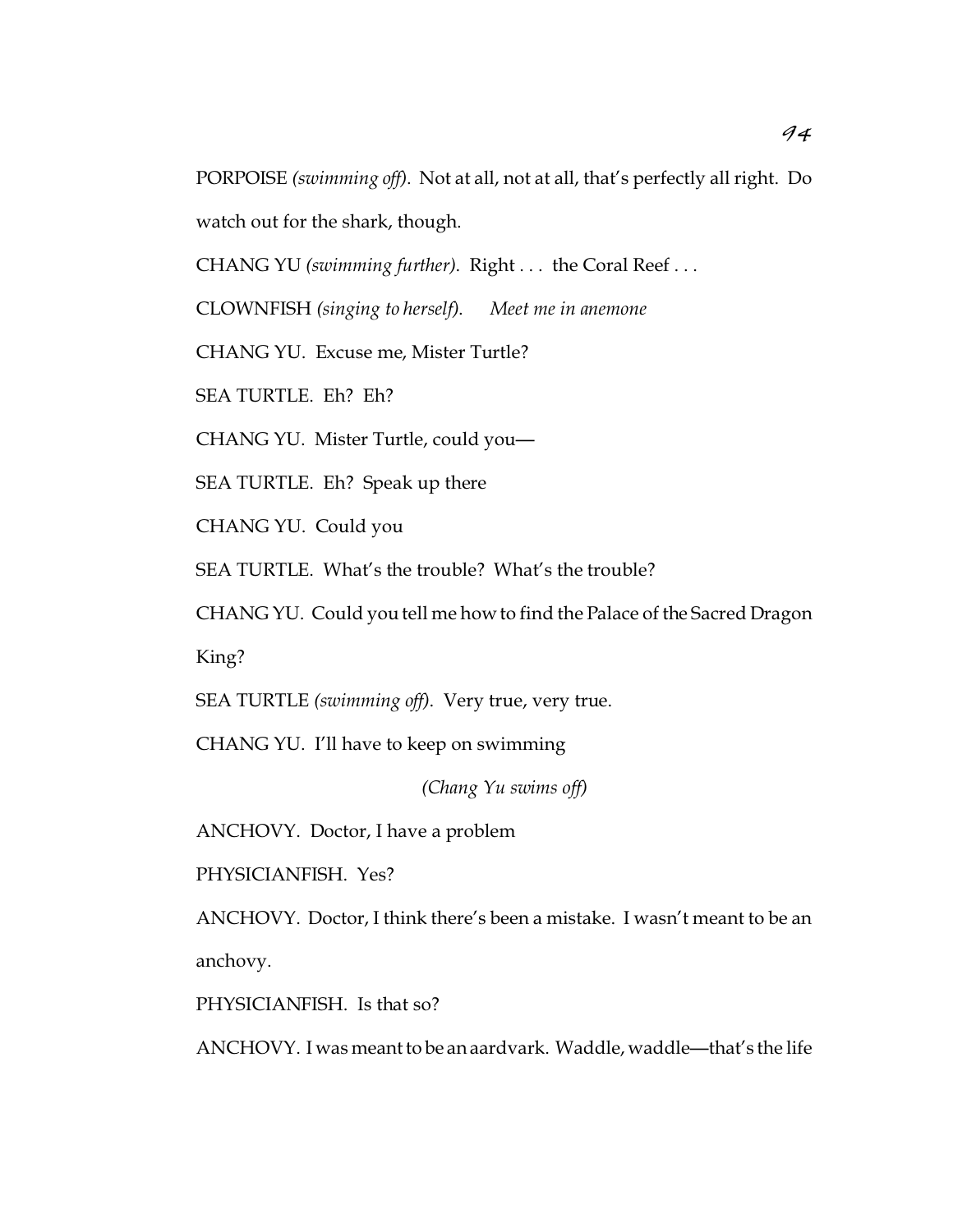for me. It's so hard for an ordinary anchovy to seriously waddle!

PHYSICIANFISH. How—

ANCHOVY. I know—you think it's strange. You think my ambition is peculiar. Inappropriate. That's what they all say: Stick to the water! Here you are, a dashing young anchovy. What more could you want? If they'd only understand!

*(Chang Yu swims on)*

CHANG YU. The water's dark, everywhere I look I see Seaweed and stone, rotting wood, and strange small fish With eyes above their heads Still flowers dance and send out hungry mouths A huge Squid sprays the water with its ink Dark and heavy floats the ooze Small fish with fangs, their prey grows from their heads A fish that pulls its stomach by its side Another hides its belly in the sand One is a stone that glows and grabs The jewels themselves have bloody tongues And on a stalk there turns a colored eye A fish that sings A fish that weeps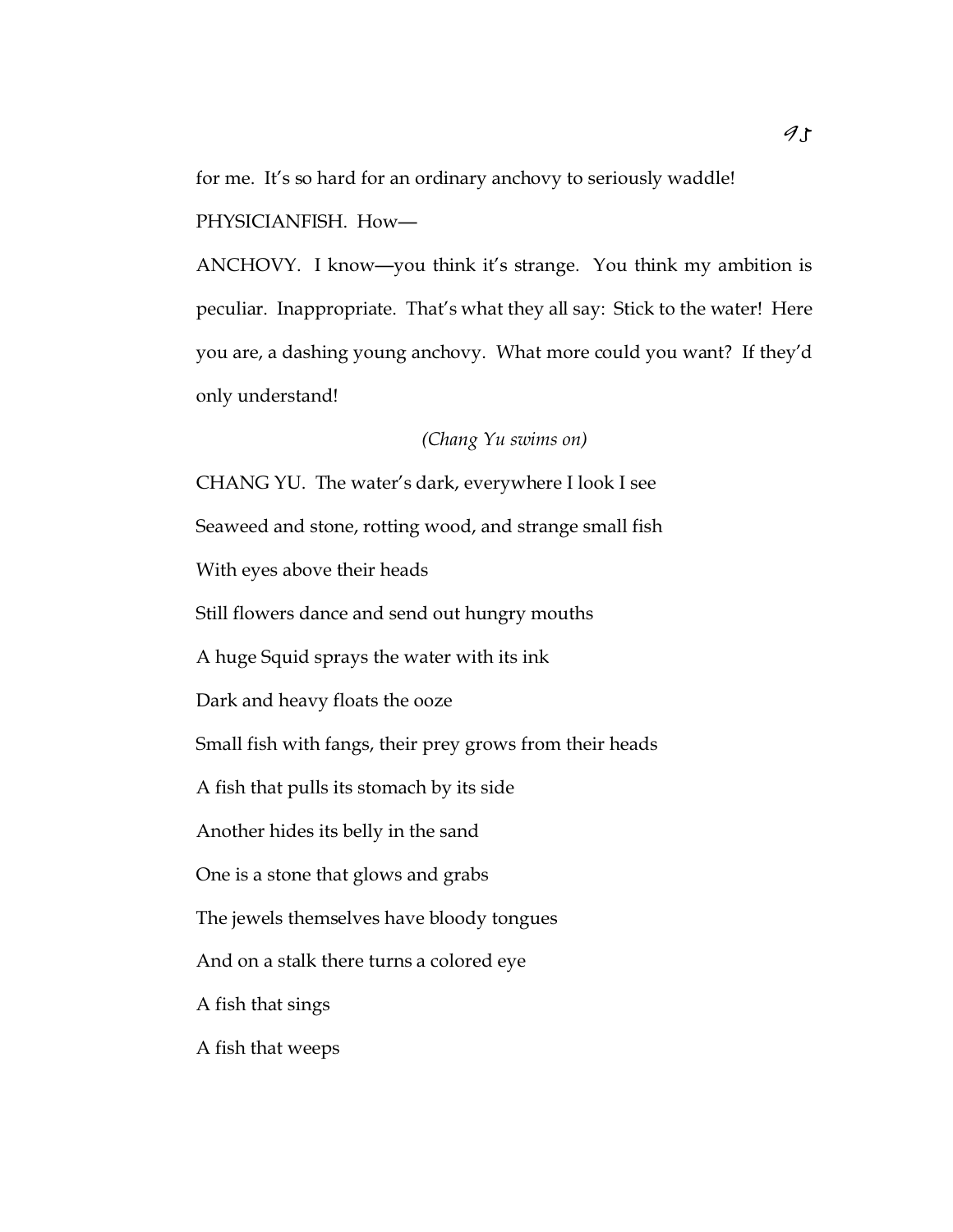A fish that lives inside another's mouth

And one that floats a bubble in the sea pink speckled

And threads come from its heart

PHILOSOPHERFISH *(surrounded by his school)*. As a golden fish might swim along a river, first to one bank, then the other, so we pass our lives in waking, dreaming, waking, dreaming

*(the Great Sinister Shark swims in)*

SHARKEY. Look! A young thtudent thwimming the in Thea! Little doeth

he thuthpect that I, the Gweat Thinithter Thark, am on hith twail!

ANCHOVY. If I were an aardvark, I could eat termites!

CHANG YU. Oh, Chiung Lien, how will I find—

SHARKEY. Pertheive and twemble!

CHANG YU. Help! A shark!

SHARKEY. Yeth! I'm going to thwallow you up!

CHANG YU. Oh no!

SHARKEY. Ho! Think not to thway me, Mithter Thtudent, with thy pleath for merthy! I am wemortheleththly inflekthible—thy fate ith thealed! CHANG YU. Oh Shark, why are you going to eat me!?

# *(pause)*

SHARKEY. Well, you may not have notithed, but I have a thlight thpeetth defect.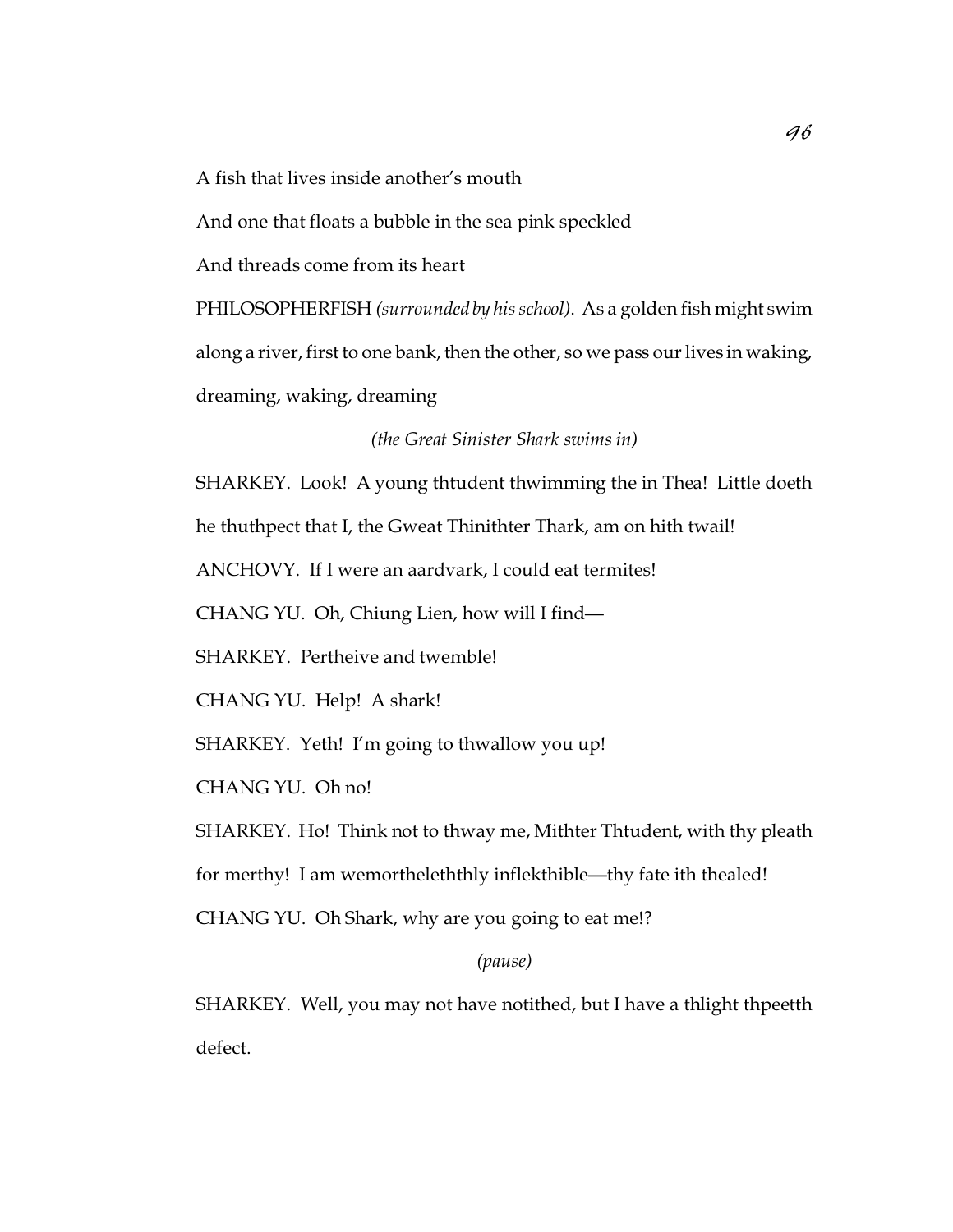CHANG YU. A what?

SHARKEY. A thpeetth defect.

CHANG YU. Why no, I never notithed that. It theemth to me that you thpeak beautifully

SHARKEY. I—I do?

CHANG YU. Abtholutely

SHARKEY. Oh, you're dthutht thaying that to make me feel good

CHANG YU. No, I thintherely mean it

SHARKEY. Weally?

CHANG YU. Weally.

SHARKEY. But I thuppothe I'm dthutht bawwing you with all thith

CHANG YU. Pleathe go on!

SHARKEY. Yeth?

CHANG YU. It'th faththinating!

SHARKEY. Well, it thtarted when I wath a little thark. Whenever I thtarted

thpeaking, all my fwiendth would laugh at me

CHANG YU. No!

SHARKEY. Yeth

CHANG YU. How tewwible faw you!

SHARKEY. But thoon I dithcovered that if I ate them they would thtop laughing!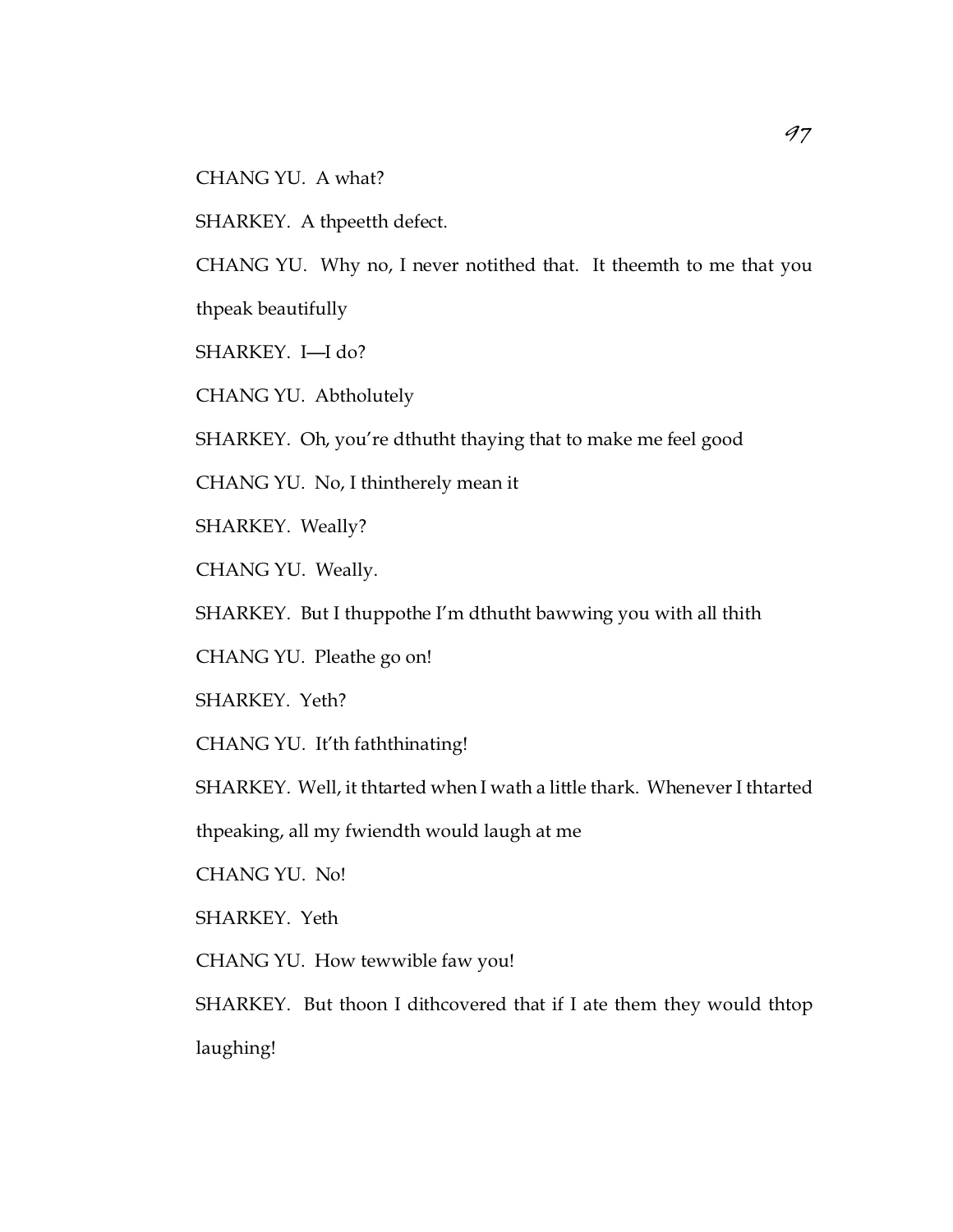CHANG YU. Bwilliant!

SHARKEY. Yeth. And tho I thwore a tholemn oath then alwayth to eat evewybody.

CHANG YU. What a thtory! I'm thpeatthlethth!

SHARKEY. And tho you do underthtand I have to eat you now

CHANG YU. Of courthe!

SHARKEY. Nothing perthonal, you underthtand. I eat evewybody.

CHANG YU. Yeth yeth, go wight ahead

### *(pause)*

SHARKEY. Being a thark ith a gwave wethponthibility.

CHANG YU. Athtoniththing! Eloquenthe itthelf!

SHARKEY. Oh gee

CHANG YU. But, before you devour me, o gweat thark, may I have your autogwaph?

SHARKEY. Mithter Thtudent. You won't be offended if, theeing ath we're fwiendth, I don't devour you after all?

CHANG YU. But I couldn't athk you to dithwegard your tholemn oath! SHARKEY. No, no, I pwefer not to

CHANG YU. Well, that'th all wight then, if you weally don't want to SHARKEY *(relieved)*. Thank you, Mithter Thtudent! It wath twuly a pleathure! Bye!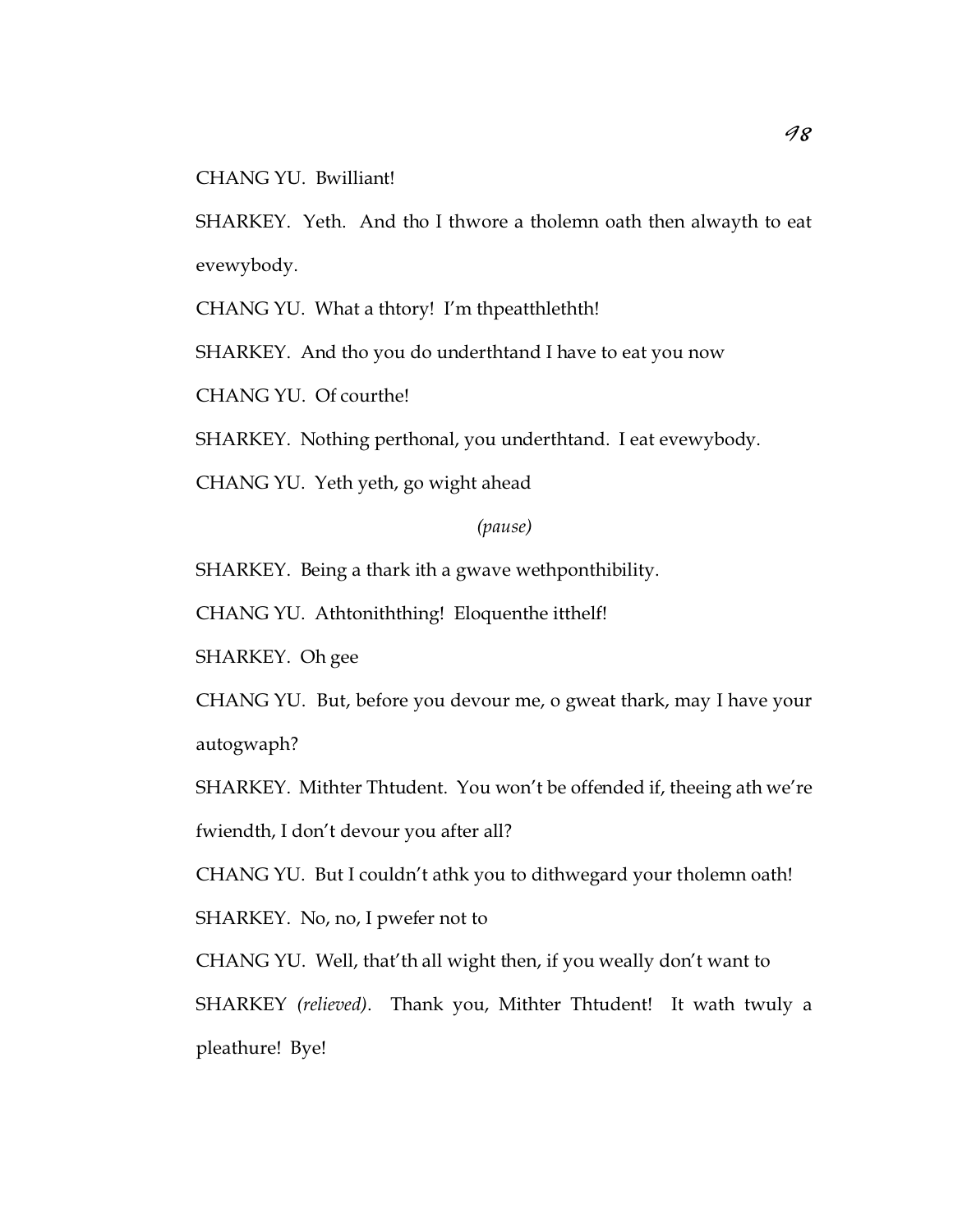CHANG YU. Bye!

SHARKEY. Have a nithe twip!

*(goes)*

CHANG YU. Whew.

ANCHOVY. They say that chomping termites is one of life's great pleasures

CHANG YU. But now I must find Chiung Lien! Mithth Oyth—Miss

*Oys*ter—

OYSTERESS. No!!

CHANG YU. I only want—

OYSTERESS. I know what you want—pearls! You want my pearls!

CHANG YU. No, I—

OYSTERESS. I made them, they're mine! Oh, they're so smooth and round—

CHANG YU. But—

OYSTERESS. You can't have them!

CHANG YU. Please—

OCTOPUSESS *(taps him on the shoulder)*. You might ask me

CHANG YU. Oh, Miss Octopus, can you tell me where to find the Crystal

Cave, home of the Sacred Dragon King?

OCTOPUSESS. Why,you're almostthere—just follow down along that ridge and you'll be there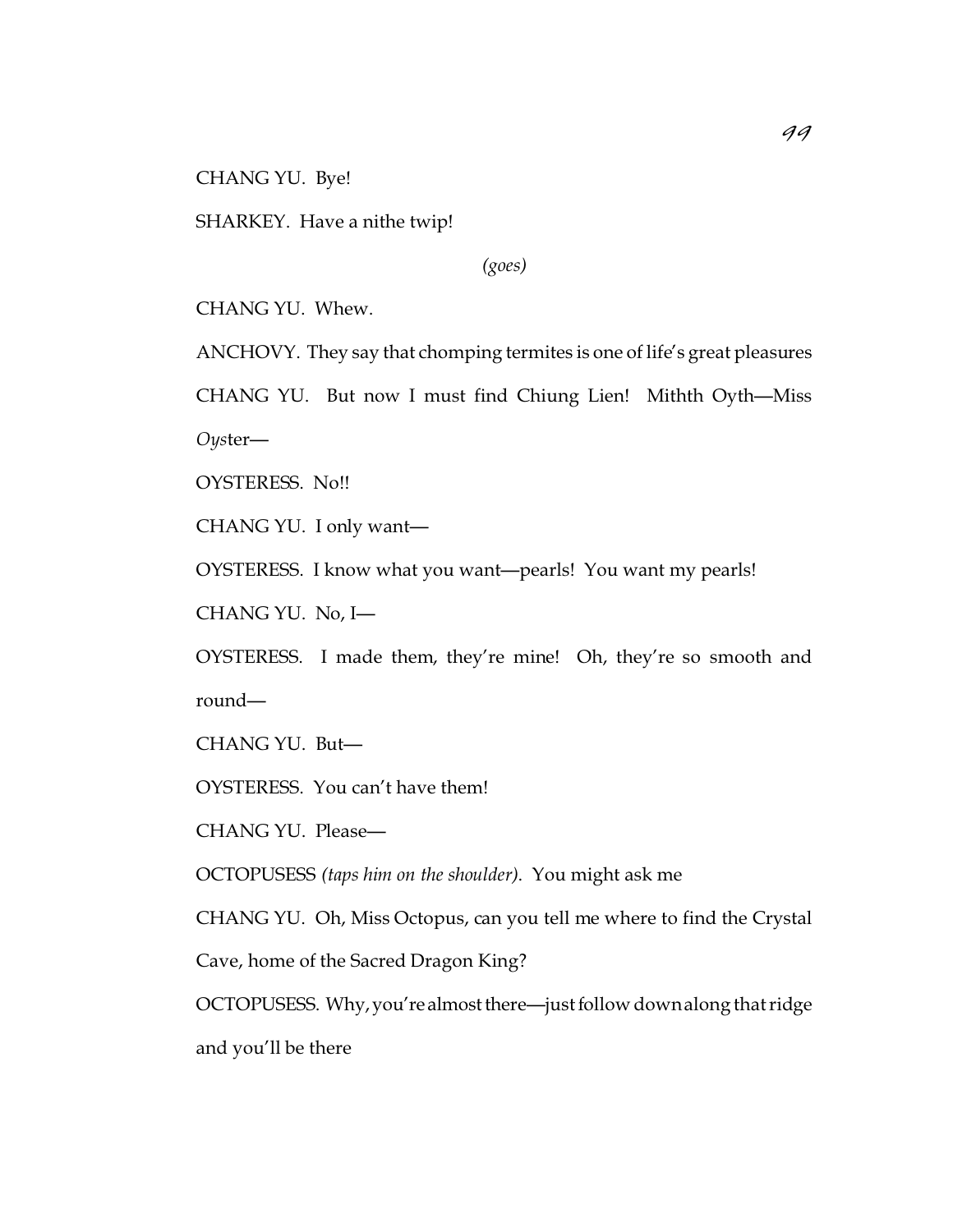CHANG YU. Thank you!

OCTOPUSESS. You know, you're kind of cute

CHANG YU. Goodbye

*(he swims away)*

OCTOPUSESS. I guess he's not a leg man

CHANG YU *(swimming)*. Almost there!

MOTHER SEA HORSE. Children!

BABY SEA HORSES. Mommy!

CHANG YU. Along the ridge . . .

Look!

MOTHER SEA HORSE. Follow me!

*(she goes, followed by the babies)*

CHANG YU. Down there! The Crystal Cave.

*(as he stands there, a baby sea horse approaches him)*

BABY SEA HORSE *(wondering)*. *You*'re not a fish

*(pause; it shies away)*

CHANG YU. Hello

BABY SEA HORSE. Are you a . . . boat?

CHANG YU. I'm called a man

BABY SEA HORSE. "Man"?

CHANG YU *(turning away)*. Chiung Lien—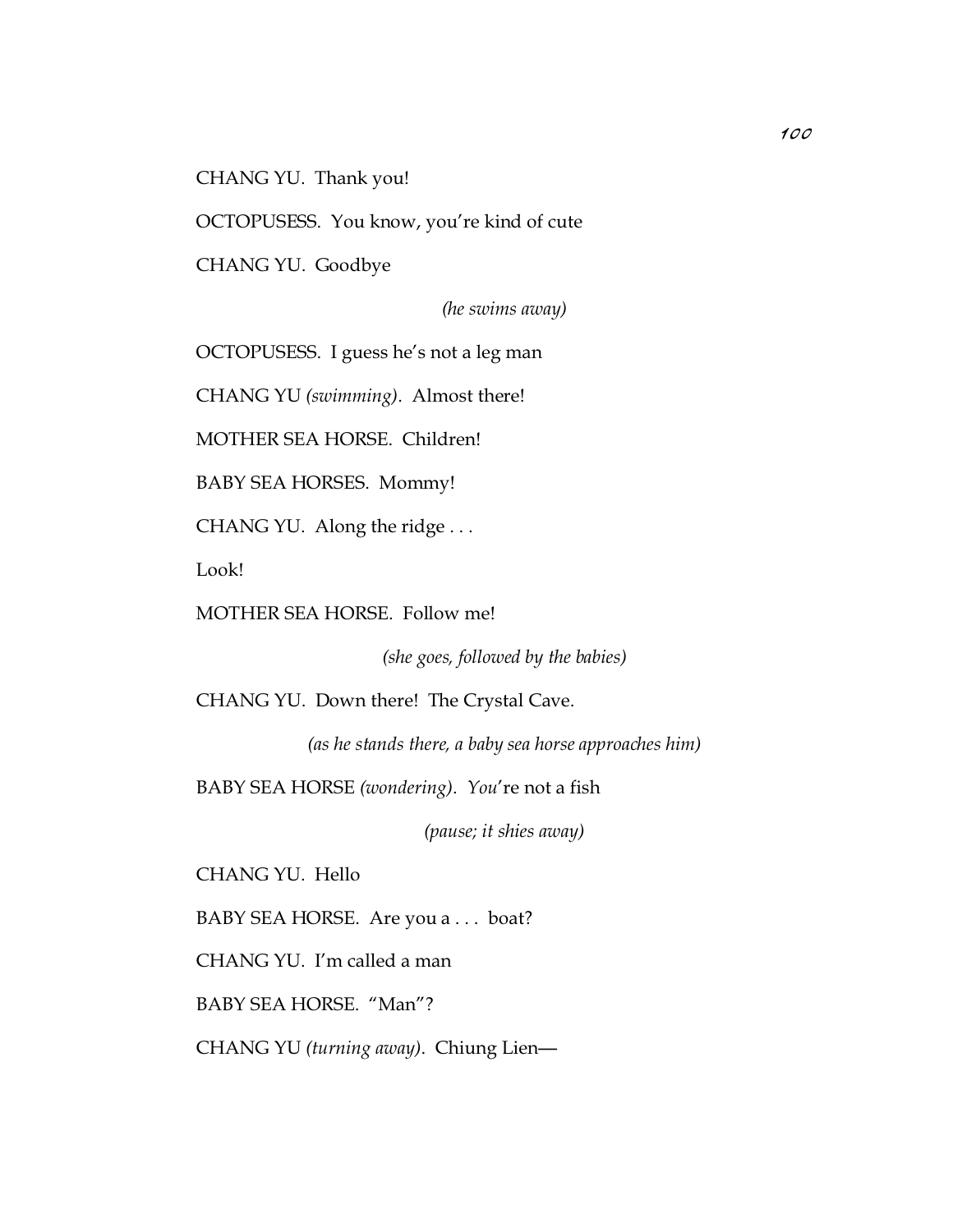BABY SEA HORSE. I know about boats. *(pause)* Are you going to eat me? CHANG YU *(smiles)*. Don't worry. Here. Come here.

*(it approaches timidly; he strokes it on the nose)*

MOTHER SEA HORSE *(returns)*. There you are!

BABY SEA HORSE. Mommy!

MOTHER SEA HORSE. I was afraid you had been eaten! You stay right . . .

*(they swim off)*

CHANG YU. At last

*(he starts to swim)*

Down and the Sea grows bright

(*some fish float by on balloons; one by one the sea creatures start to move*

*away)*

A wall of crystal stands before me covered with a thousand jewels

An entranceway, and strange lights glow inside the stones

This is the Palace of the Dragon King!

*(he wipes his glasses)*

Chiung Lien, I gave my word and I have come

Passed through every danger of the Sea

To hold you in my arms

Today is the Day of the Mid-Autumn Moon

I love you as I loved you in the moment that we met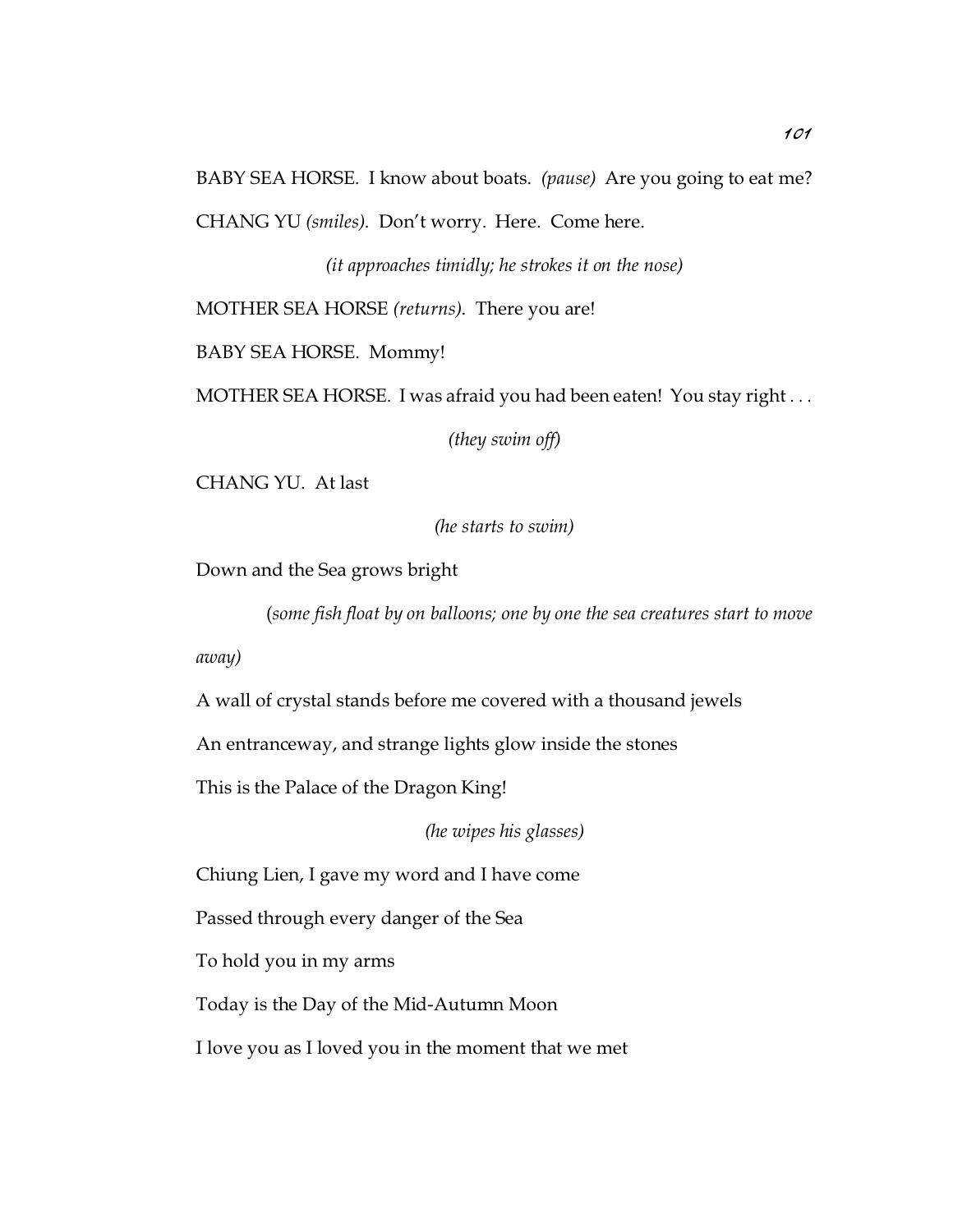Come to me, Chiung Lien!

THE DRAGON'S VOICE. *Who is in my Palace!?*

*(the ocean floor quakes)*

*Who is come down to the water world?!*

*(the Dragon enters)*

DRAGON. You! Why have you

Finless detestable only fit for land

Dared come into my Kingdon! Why!?

CHANG YU. Help me, Sacred Dragon King

Take pity on a thing of land, of two legs

Clumsy on the earth, clumsy in water

A baby creature ignorant of worth

An angry monkey

Cruel, incapable, at best a brief disturbance of the living earth

Sacred Dragon King assist me!

DRAGON. You!

CHANG YU. I am Chang Yu, a scholar

Recently I have passed the Examination

DRAGON. You awe me, Master Scholar

CHANG YU. Now through all this Sea

Of deadly shapes and monsters of the slime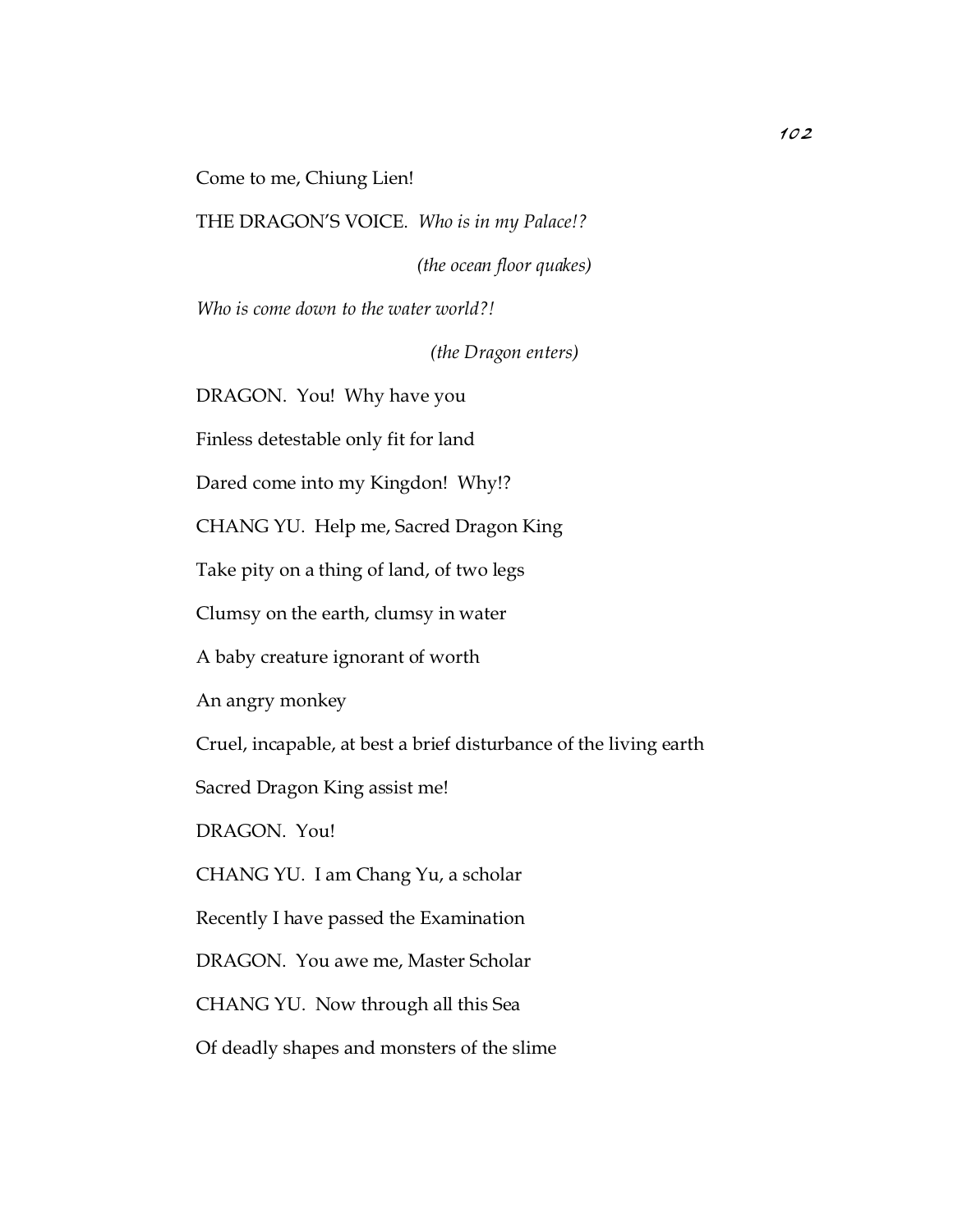Ferocious gullets floating free in brine

Alone I come

All for a smile and pain

A pain that brings forth smiles

A smile that brought my pain

DRAGON. And so?

CHANG YU. O Sacred Dragon King

I once was in the Temple of the Great Stone Buddha

I sat and played the *ch'in* and playing met a girl

More beautiful than any of the world

Love is a seed lodged in my heart

And sorrow is the color of its flower

Help me!

DRAGON. Ah, you wish me to assist you to gain your love in marriage?

CHANG YU. Yes

DRAGON. Who is she? Speak

CHANG YU. She is Chiung Lien your daughter

I ask you to receive me as your son-in-law

#### *(pause)*

DRAGON. I am the Sacred Dragon King who rules the Sunrise Sea

My skin is red, my eyes are green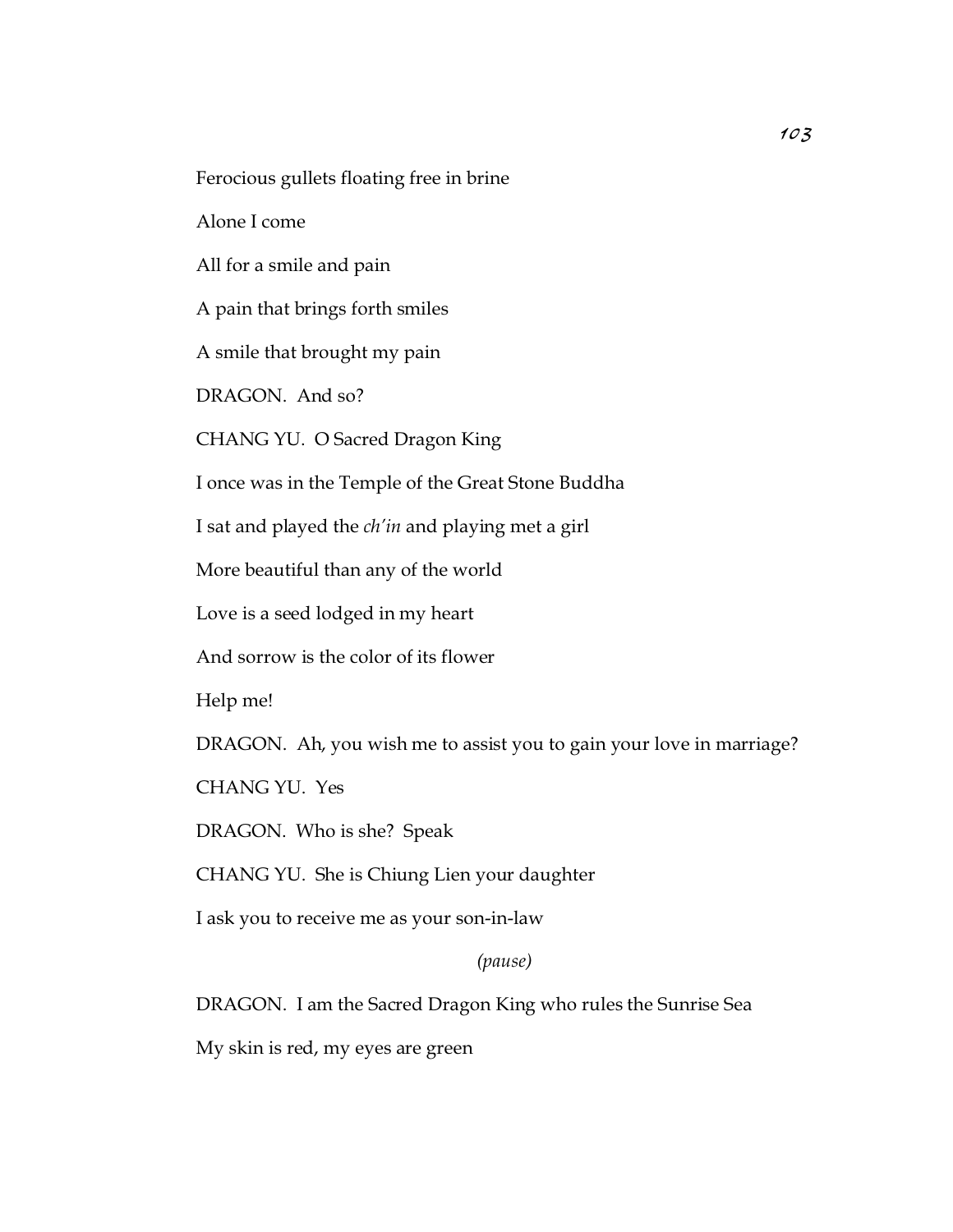And if I show my teeth and spread my claws

And lightly lift my head's blue horns

Waves crash, mountains shake, the rivers twist like snakes

I can grow small to hide inside a mustard seed

And large enough to eat the burning Sun

Clouds, mists, obey my will

Wind, rain, storms of dust

For you, in honor of your impudence

Since you would have my daughter

I raise these walls of stone to hold you here

A prisoner

Until you die!!

*(he holds out his arm, and with a roar walls of paper streamers rise up around Chang Yu; then there begins a harsh wailing music full of angry drumbeats, and the Dragon King starts to dance a wild thrashing dance of fury and triumph; at its climax, the Dragon gives a terrible shout of rage that shakes the boulders, and rushes out)*

*(silence)*

CHANG YU. Now I must die

The Ancients say all life is an illusion

Time a fading flower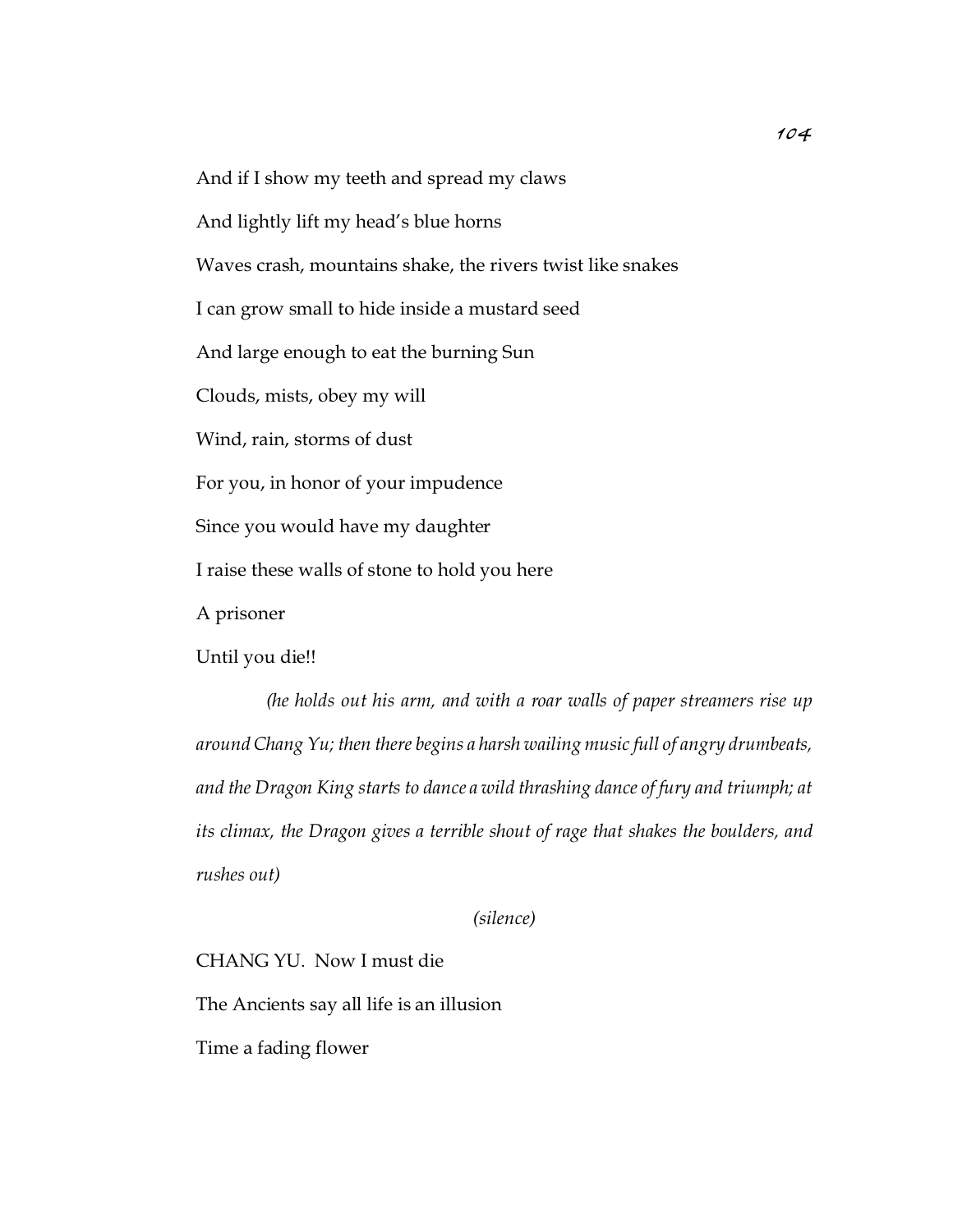Here, there, the sunlight shades

The sea is land, the mountains turn to rain

Unreachable

And yet, Chiung Lien, I love you

I love you even now

High on the Mountain of Hao Lu Above the place of Hsieh T'iao's song Beyond the grove There is a ledge of yellow stone And there you take a path Down to a rushweed pond Over it there stands a gentle willow tree And at its foot there grows bamboo entwined Entwined bamboo But I shall never kiss your breasts like down of snow Your jewel fingers will not twine with mine O little heart How cold the wind blows Under the Sea

*(quietly, Chiung Lien comes on)*

CHIUNG LIEN *(she cannot see him)*. Chang Yu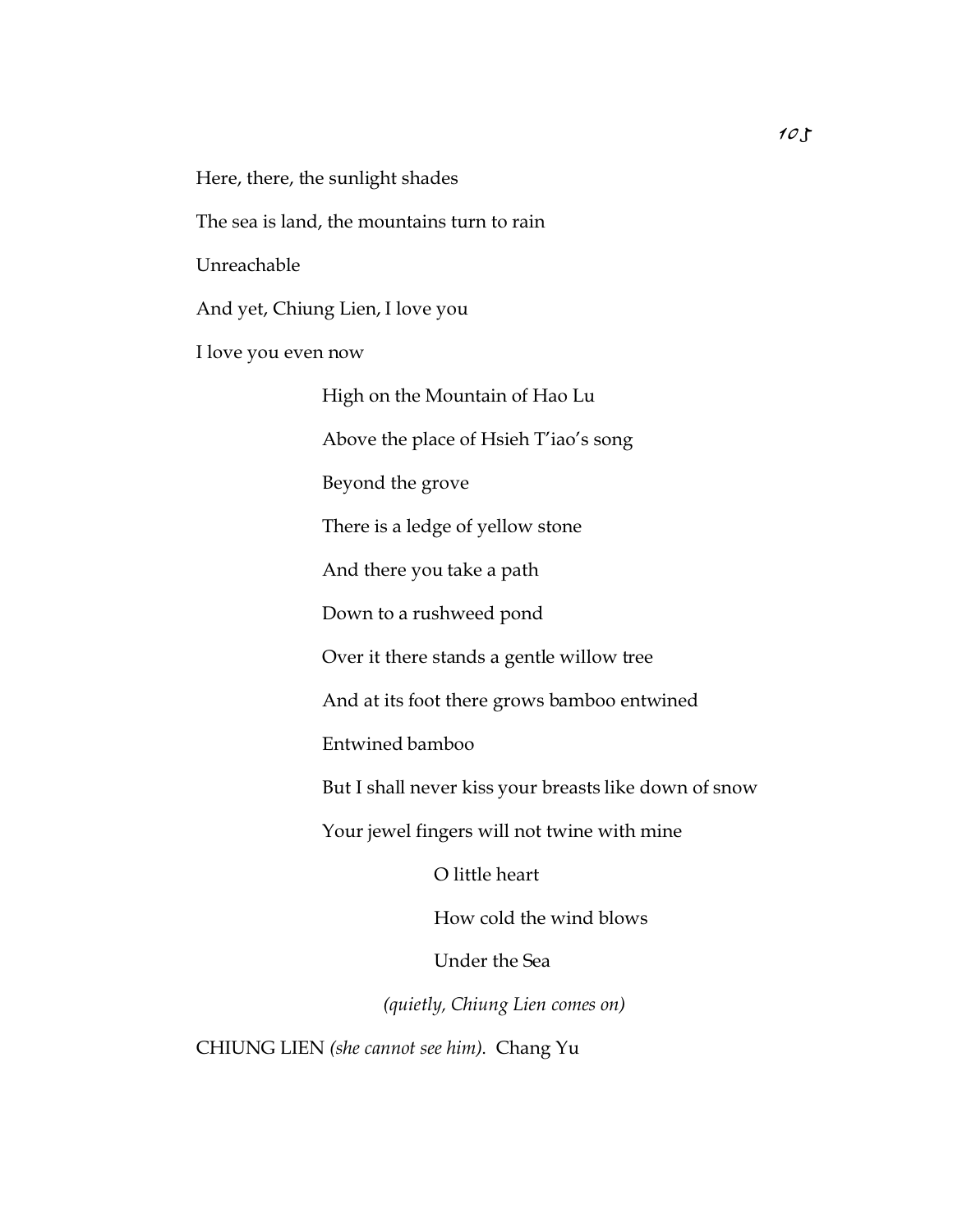CHANG YU. Chiung Lien!

CHIUNG LIEN. The day is almost over

That you promised you would come

Like tears, have you forgotten me?

CHANG YU. Chiung Lien! I'm here!

CHIUNG LIEN. And now the day is over

CHANG YU. Chiung Lien—can't you hear me!?

CHIUNG LINE. Chang Yu, the Sun is being swallowed

CHANG YU. Hear me!

CHIUNG LIEN. Black the night comes

Black the hour

To a young girl hard is an empty bed

Her life is in her

No

CHANG YU. Chiung Lien!

CHIUNG LIEN. This silk I chose, Chang Yu, to please you

CHANG YU. Chiung Lien, I'm here!

CHIUNG LIEN. I waited for you as I said I would, Chang Yu

CHANG YU. I'm here!!

CHIUNG LIEN. Every day I thought of you

CHANG YU. I'm here!!!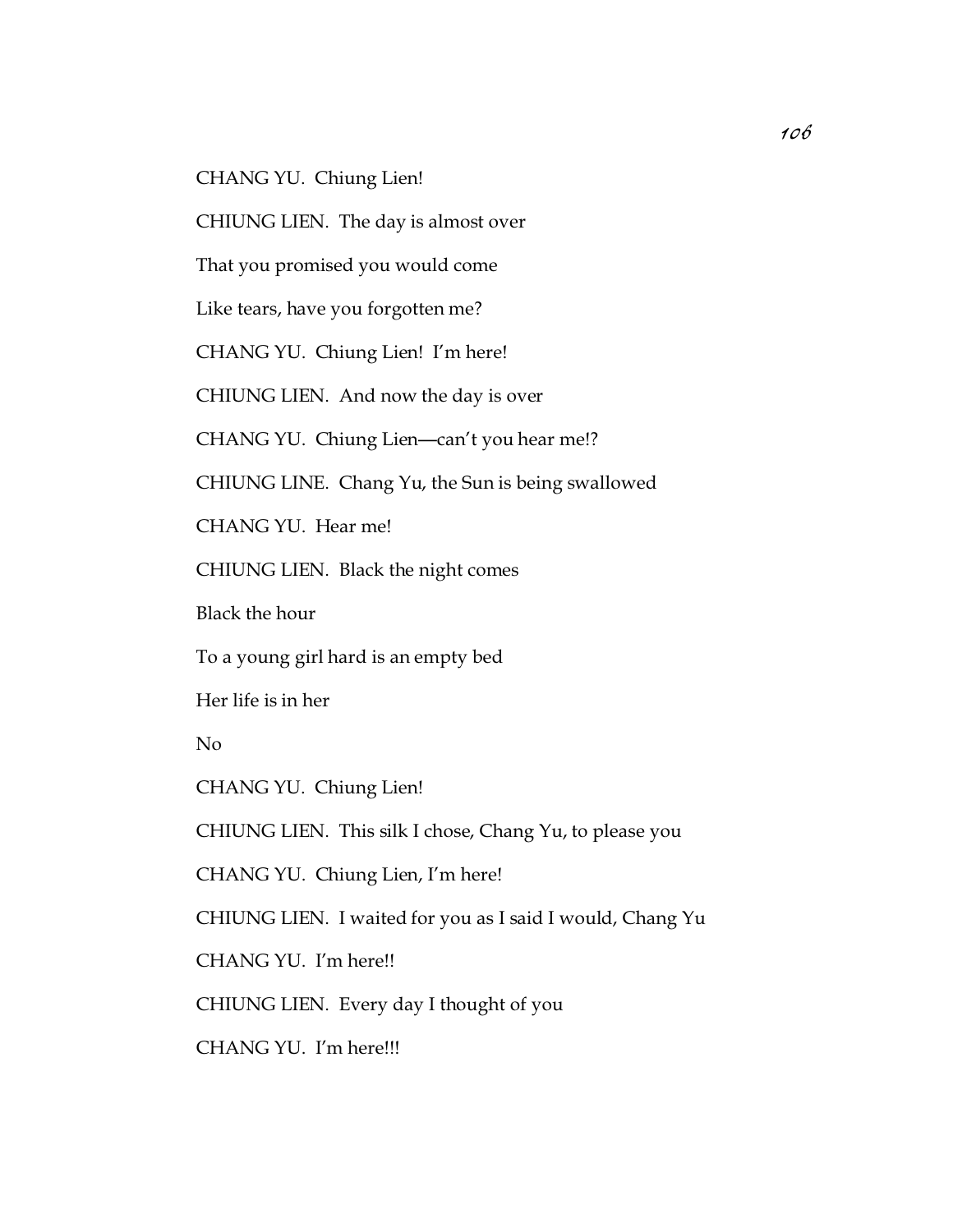CHIUNG LIEN. How strange the water flows

There are so many hours in the night

CHANG YU. Hear me!!

CHIUNG LIEN. And since you have not come the night is heavy

CHANG YU. Oh my love! My love!

CHIUNG LIEN. Now I will die, Chang Yu

CHANG YU. Chiung Lien, I'm here!

CHIUNG LIEN. I will die because I love you

CHANG YU *(as she goes)*. Wait! I love you! I'm here, Chiung Lien, I'm here!

Wait! No!

*(she is gone)*

Now I cannot bear to live

If Chiung Lien dies I must die too

*(sings) This world is full of empty noise*

*And like the flowers fade its joys*

*Faint snow in Spring, our eyes dissolve*

*Our days are dreams, their shapes revolve*

*Before our eyes*

*In empty lies*

So let death come now and the night

And the rough wind blow above the sea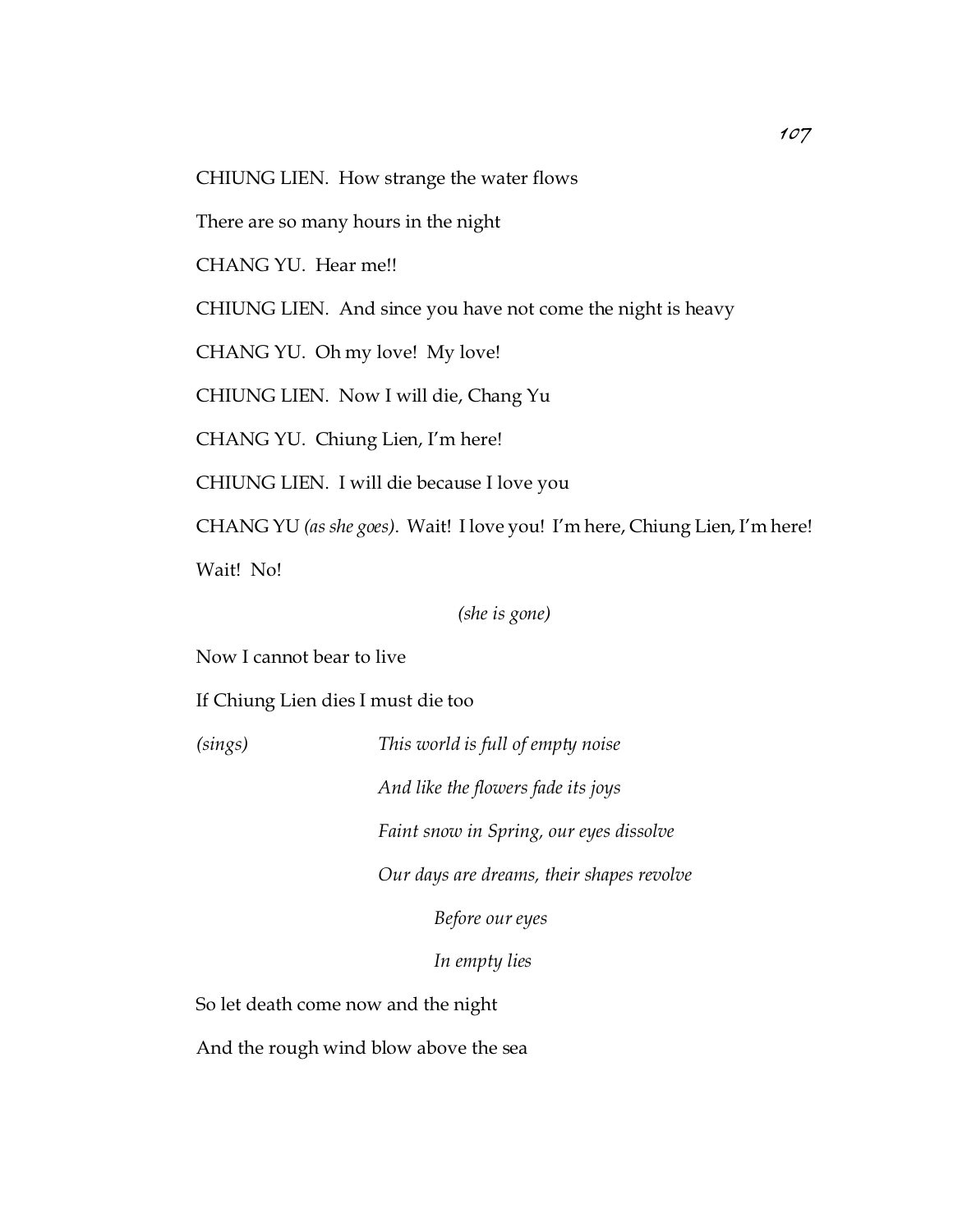And waves beat madly on the shore

Chiung Lien will never know I love her

I thought to kiss your body smooth as jade

Our legs outstretched, our hair entwined

Alone in this stone chamber now I die

If I could be by you!

One by one the stars go out in every ending

I shut my eyes and wait

And all the sorrows of this life will vanish

*(Mao Nu magically appears)*

MAO NU. Why are you here, child?

CHANG YU. Who are you?

MAO NU. Speak, are you unhappy?

CHANG YU. Are you one of the Immortals?

MAO NU. Yes.

CHANG YU. Forgive me!

MAO NU. I am called Mao Nu

CHANG YU. Oh great Mao Nu, I am terribly unhappy.

MAO NU. There, child, it is good.

For all things in this world must have an end. So sorrow.

CHANG YU. Help me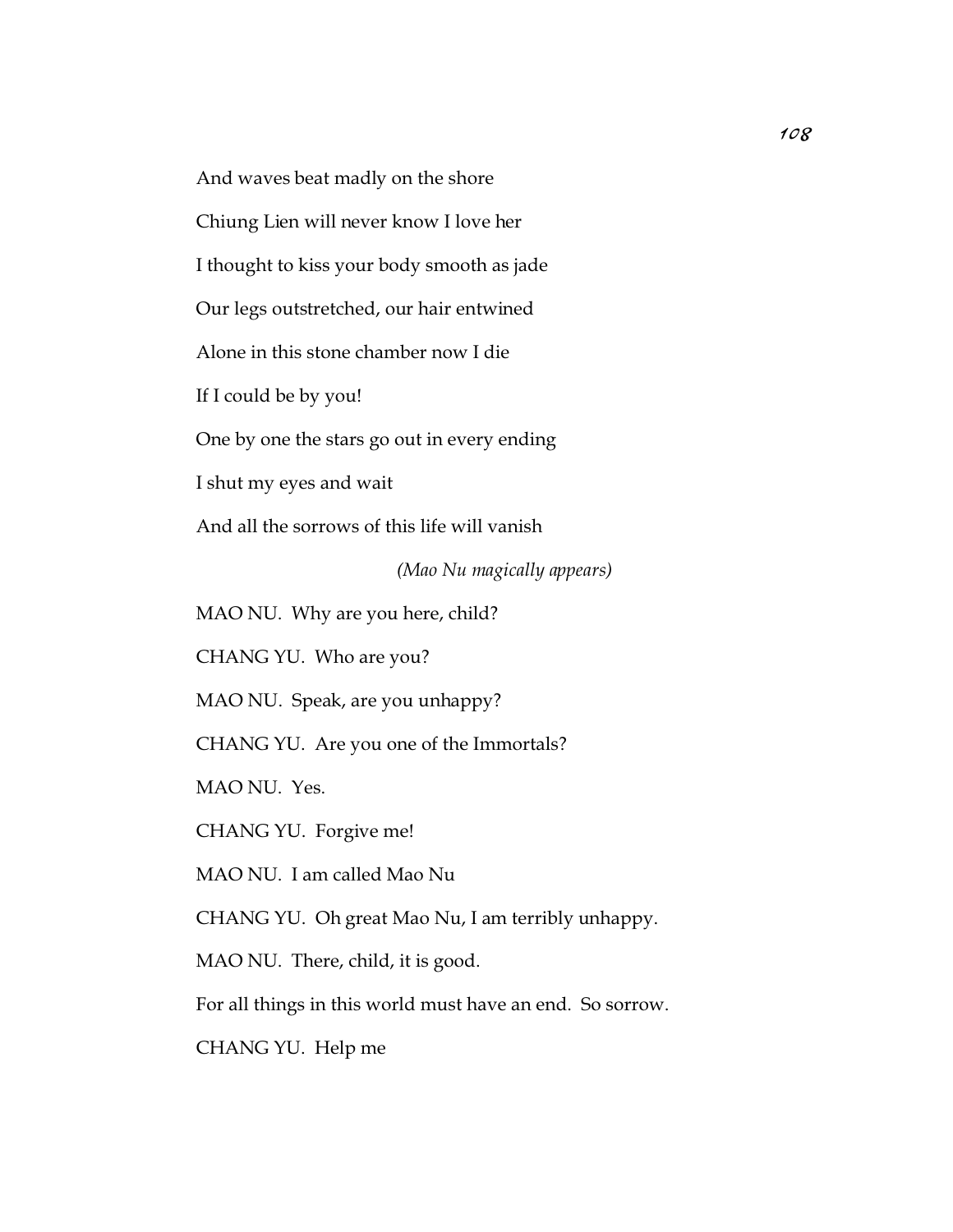MAO NU. Cry

CHANG YU. I feel such pain

MAO NU. Cry, child

CHANG YU. All into nothing

MAO NU. Cry

How you cried when you were born

CHANG YU. Lost

MAO NU. You understood then, but you have forgotten

Weep

Tell me, child, what brought you to this pain?

CHANG YU. Love

MAO NU. Good

And once so small and red

Then know the High Immortals wish to help you

CHANG YU. How?

MAO NU. Why, child, we give to you this pot.

*(pause)*

CHANG YU. Oh Great Mao Nu, this pot is very beautiful

MAO NU. It is

CHANG YU. And yet, more than a pot, I would wish to have Chiung Lien.

MAO NU. You are a child difficult to please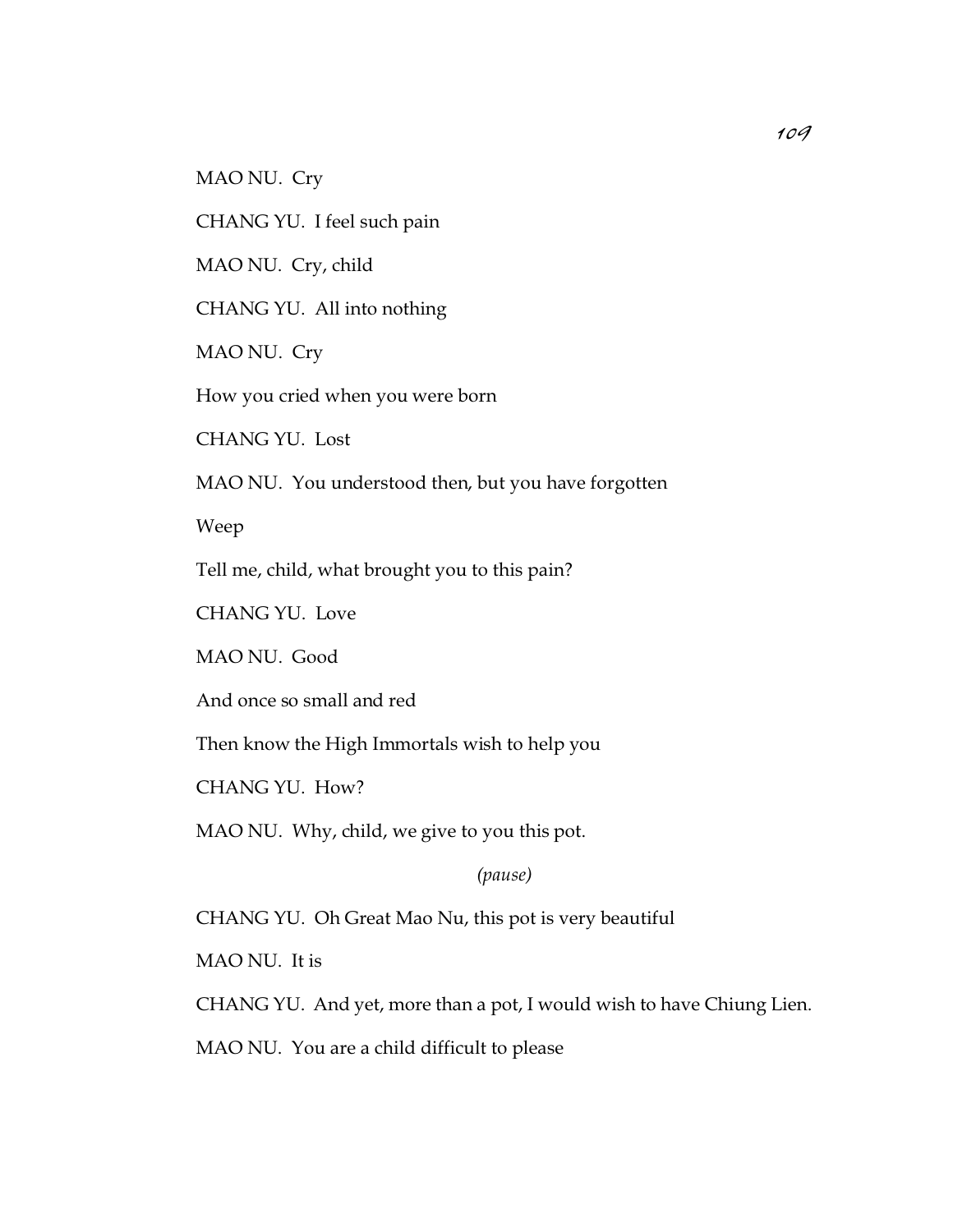CHANG YU. Forgive me

MAO NU. Very well. Because we wish you to be happy

We give you now this lamp.

Rejoice!

*(pause)*

CHANG YU. Oh Great Mao Nu

Woundrous and glorious is this lamp

That burns beneath the Sea

And yet—

MAO NU. You still are not content?

CHANG YU *(apologetically)*. I would have Chiung Lien.

MAO NU. Ah, you would?

CHANG YU. Forgive me.

MAO NU. Very well, child.

At last we give you what you wish for.

Behold—this skin of water!

CHANG YU. But—

MAO NU. Farewell!

CHANG YU. Sacred Immortal

MAO NU. Yes?

CHANG YU. Always I shall treasure this gift of pot and lamp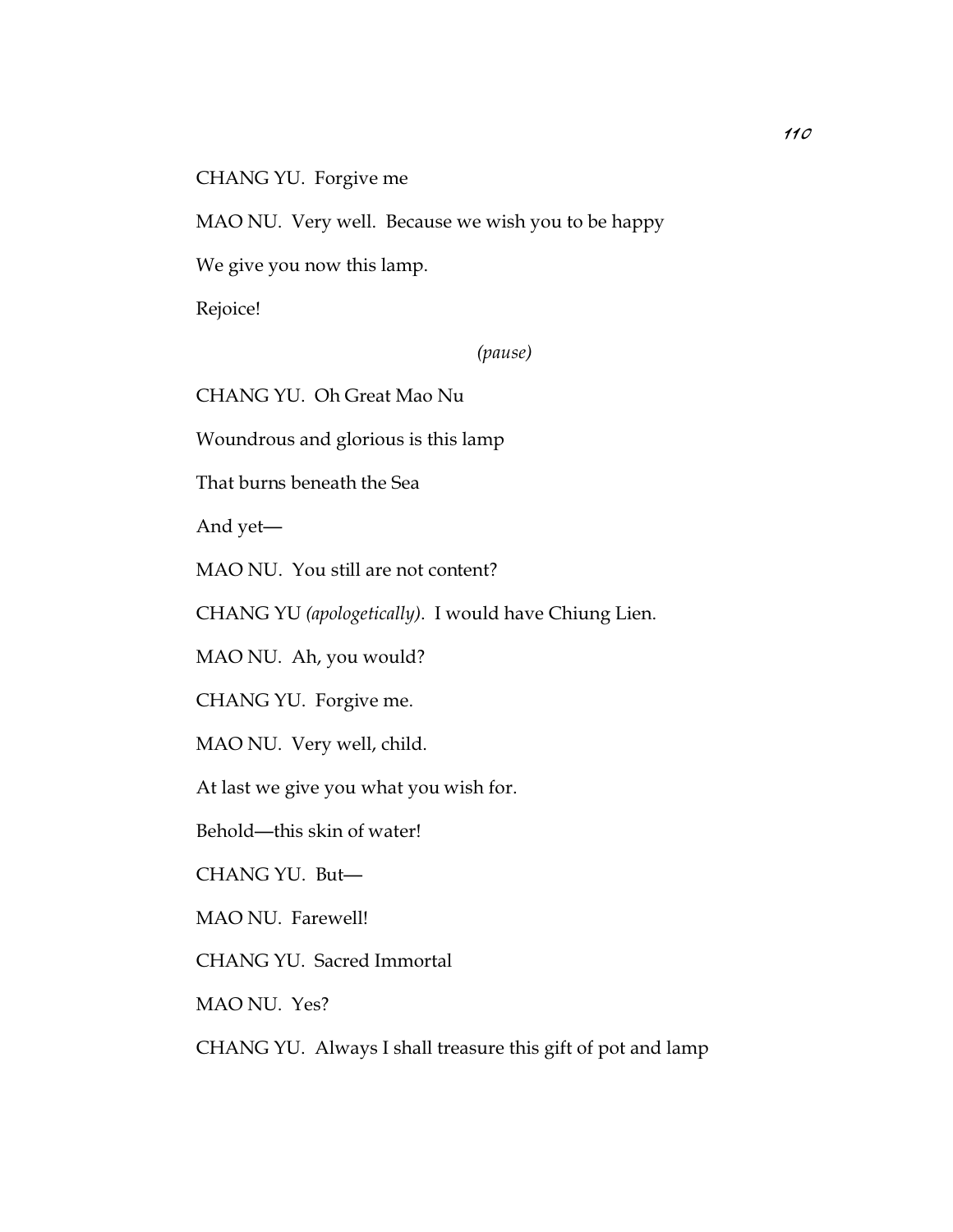Received from your Immortal hands

A skin of water too is very fine

Even beneath the Sea

And yet—

MAO NU *(smiles)*. You want Chiung Lien?

CHANG YU. I do

MAO NU. But I have given you Chiung Lien

CHANG YU. This is not what I think of as Chiung Lien

MAO NU. Poor child

The clay that formed that pot is clay of Hanging Garden

This lamp lit Wang Tzu-ch'iao along the way

The water is the water of the stars

CHANG YU. And with these I shall win Chiung Lien?

MAO NU. You shall

For you shall boil the Sea!

*(she vanishes)*

CHANG YU. Boil the Sea! But how?!

A lamp, a pot, and water

Then I can light the lamp

*(he does)*

There. And if I take the pot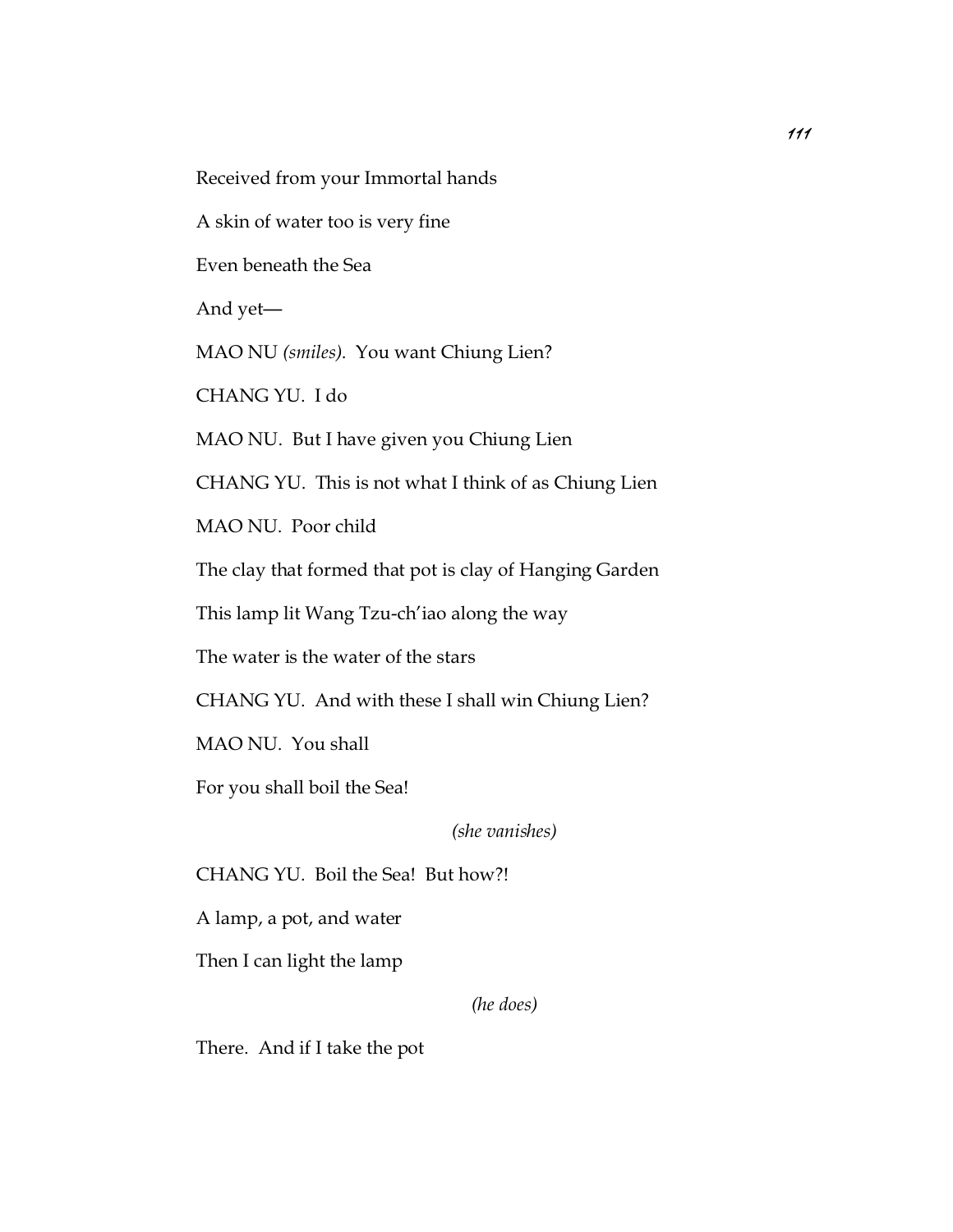#### *(he does)*

And into it I pour some water

*(he does)*

Then I can boil—But surely she can't mean—

And if she does, am I to be afraid?

*(he adjusts his eyeglasses)*

I hold the pot above the flame

And wait

SWORDFISH *(swimming by)*. Hmm . . . it's getting rather warm

LOBSTER. If it didn't seem a little pointless, I'd ask for a glass of water

CHANG YU. Chiung Lien, at last I hope to win you!

Soon—

But look! The sea outside my chamber here is bubbling

As in my pot the water starts to boil!

But how can it be that the Sea outside and water here

Do both the same?

And yet—

THE DRAGON'S VOICE. *Owooooooo! Owooooooo! Owooooooo!*

*Who is boiling my Sea!?*

CHANG YU. Chiung Lien, I believe your Father soon

Will wish to speak to me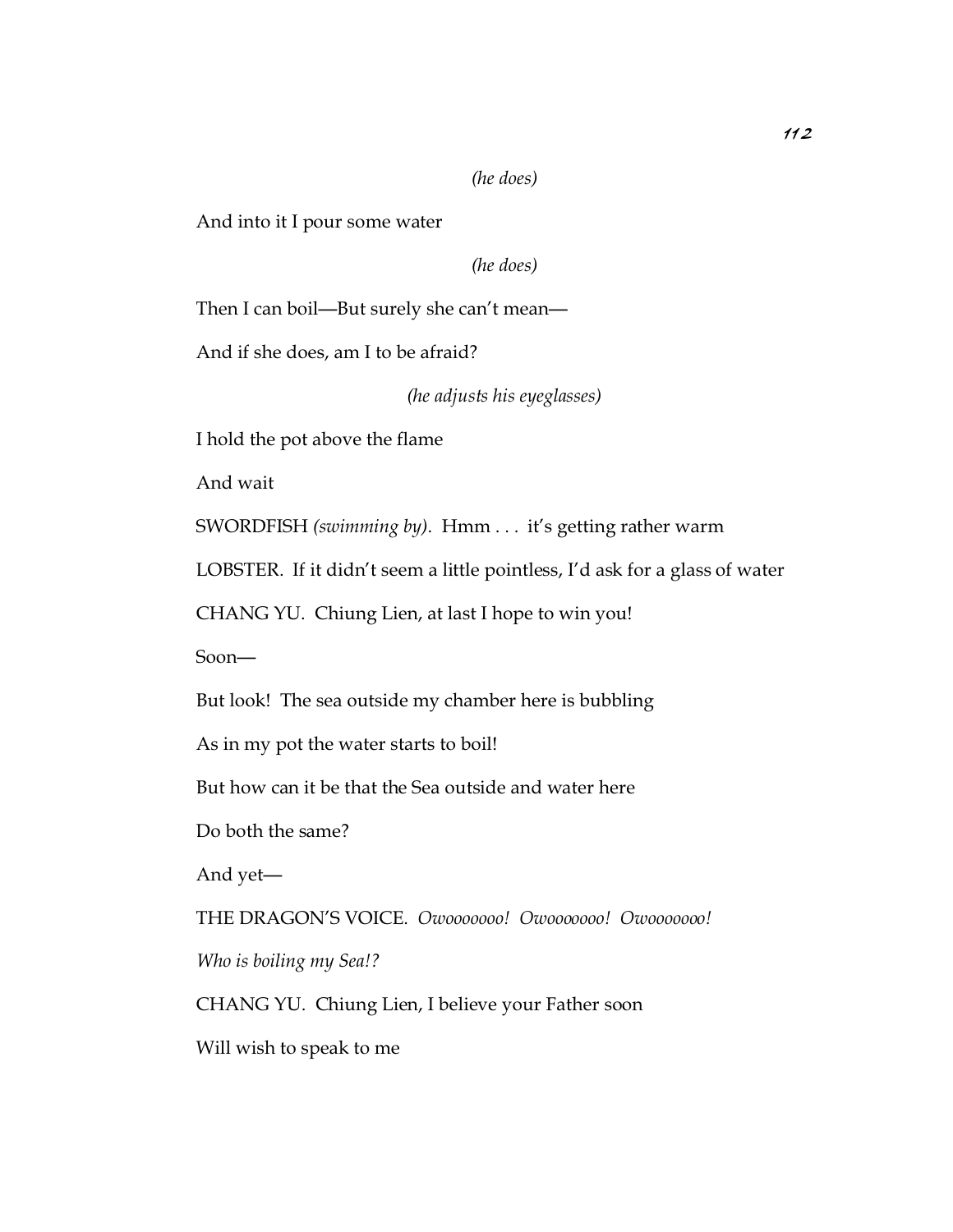*(the terrible cries of fish in pain are heard)*

*(the Dragon King enters)*

DRAGON. I do not understand

What can be the source of this calamity

How can—

*(he sees Chang Yu)*

You—sir Scholar—what are you boiling there?

CHANG YU *(not looking up from his pot)*. I am boiling the Sea.

DRAGON. Good Master Scholar

Can't you hear the screaming of the fish in pain?

The Sea is steaming, mist and vapor

Pillar to the sky

Surely you won't lay waste all this Ocean

Merely to enjoy my daughter?

CHANG YU. Yes.

DRAGON. Master scholar, this is madness!

CHANG YU. Yes.

DRAGON. Is *this* the gentleness you learned by all your study!?

CHANG YU. I tell you plainly, Sacred Dragon King,

I will not stop until I have your daughter

DRAGON. No! Never!!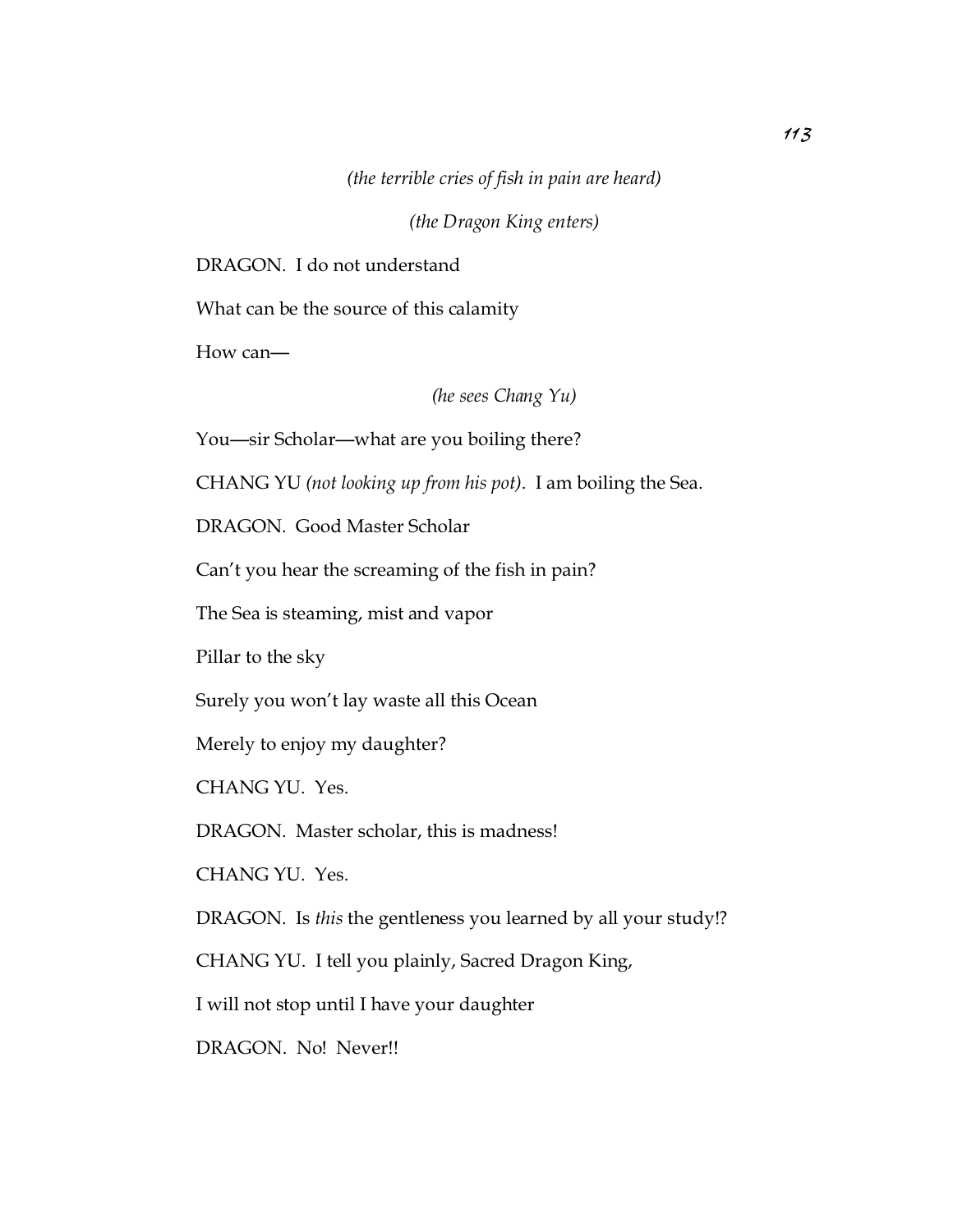#### You—oh!—oh!—

*I tell you, stop!!*

*(Chang Yu turns the flame higher)*

I am the Sacred Drag—*owooooooo!*

My eyes *owooooooo*

I rule *owooooooo*

*Stop*, please *stop*, good Master Scholar!

CHANG YU. And your daughter?

DRAGON. Yes, oh yes, my daughter only STOP!!!

*(Chang Yu blows out the flame)*

CHANG YU. I stop.

FISH VOICES. Oh! It's cooling off! The current! Oh!

DRAGON. You understand that it is only

If she will desire to have you

CHANG YU. It is enough

DRAGON. Then I have you now, Master Scholar!

All this plot of yours has been for nothing!

*(to a fish)* Call my daughter!

FISH *(going)*. Yes, *sir*, one more minute and you could have served me with bean sauce!

DRAGON. Do you really think my daughter will consent to have you?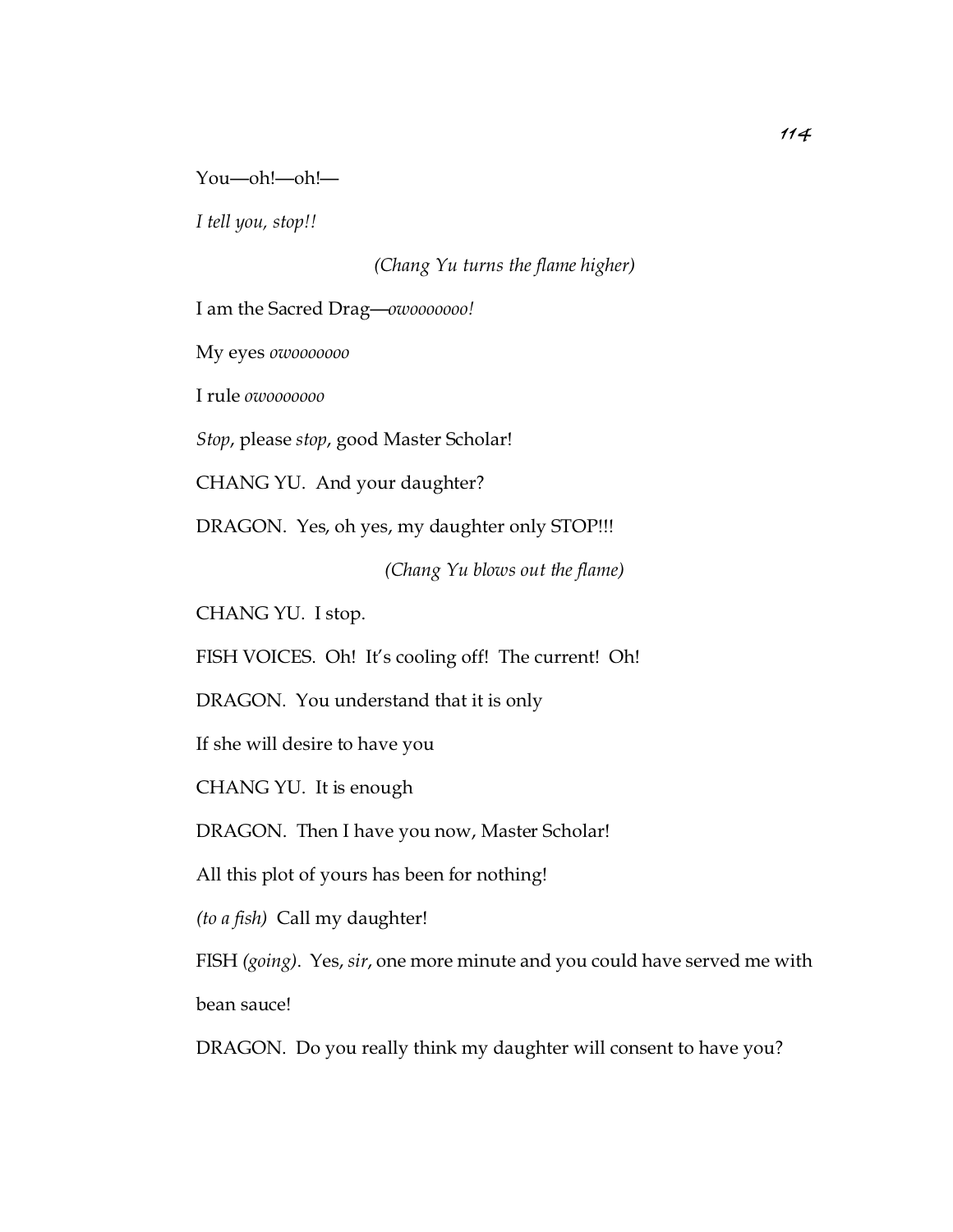You? Ha ha ha ha!

She'll turn you down at once!

*(music)*

*(spectacularly costumed, Chiung Lien enters)*

*(pause)*

DRAGON. Well, master scholar, prepare yourself for a disppointment.

Third daughter, try not to be angry

But this scholar here

This dryskinned landliving skinny little bookfish who

Can't even see without a lens before his eyes

Wants to ask if you would marry him! Ha ha ha ha!

CHIUNG LIEN. Chang Yu, you did come for me

DRAGON. Ha ha ha—what?

CHANG YU. I did

DRAGON. Oh—you've met

CHIUNG LIEN. I knew you would

CHANG YU. Though every ocean, every desert, every waste

Lay stretched between us

*(assorted sea things start to enter)*

SEATHINGS. What's happening? What's happening? CHIUNG LIEN. This is the man that I will marry, Father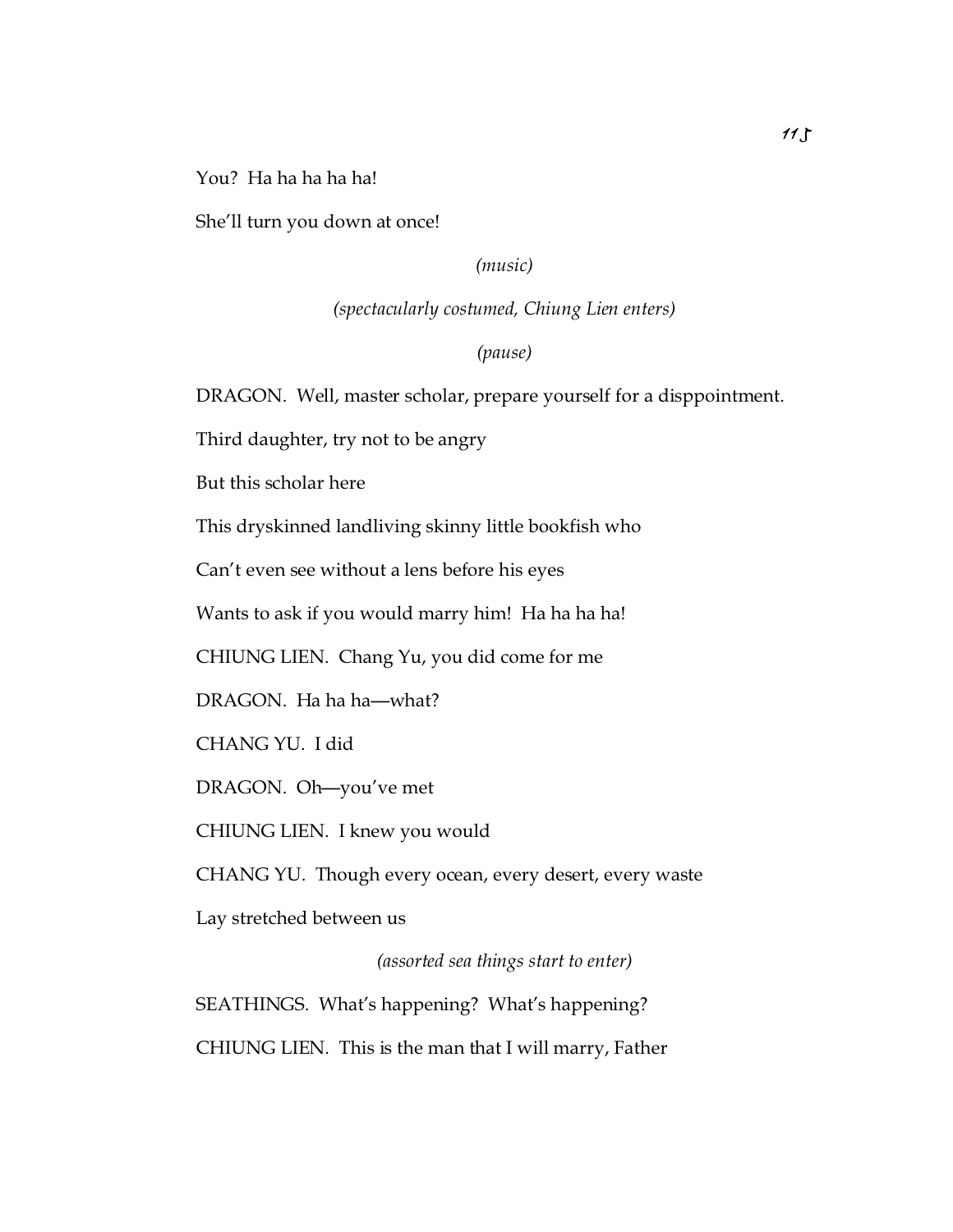DRAGON. Third daughter, this is not what I expected

Oh—all right! Get married if you want to!

SEA THINGS. Hooorrayyy!

There's gonna be a wedding!

Happy New Year!

SEA TURTLE. Eh? Same to you, same to you

HAN LO *(floats in by harness)*. Master! See, Han Lo here too!

CHANG YU. Han Lo!

HAN LO *(sees Mei Hsiang)*. Ah! Beautiful Mei Hsiang, will you marry Han Lo?

MEI HSIANG. No, but, if you wish, I'll hit you on the head just as if we were married

SEA TURTLE. Very well, thank you

HAN LO. Also here is venerable Sage Fa Yun!

FA YUN *(enters, holding his nose)*. Wetness is but illusion

SHARKEY. Hooowwwaaaayyyyyy!

ANCHOVY. I may have the body of an anchovy, but I have the romantic soul of an aardvark.

SEA THINGS. Yipppeeeeee!!!!

CHANG YU. Chiung Lien, at last

CHIUNG LIEN. My darling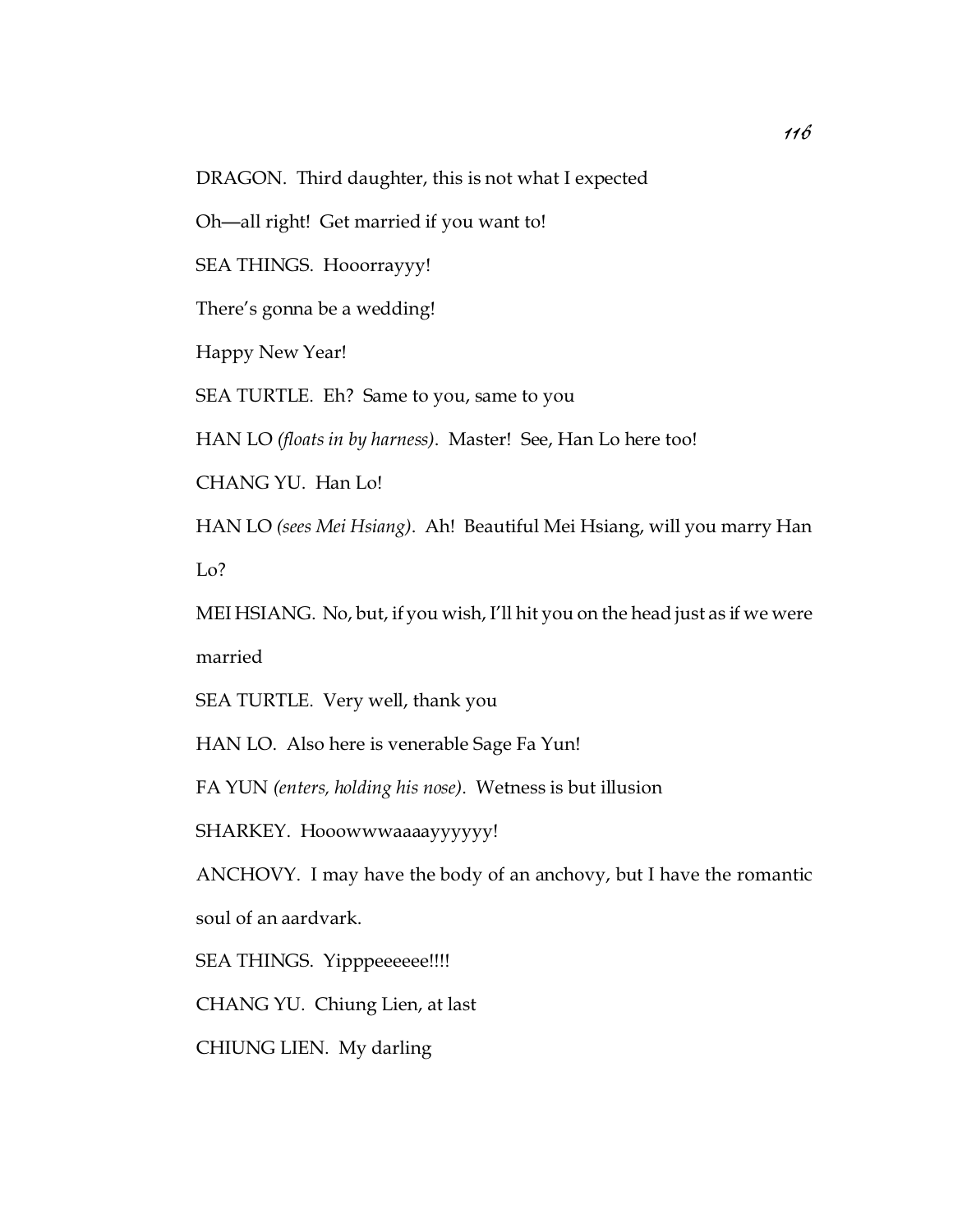CHANG YU. I will be so happy

CHIUNG LIEN. Yes

DRAGON. Young man, you know, you almost poached your father-in-law

CHANG YU. Forgive me, Sacred Dragon King

DRAGON. Very well, you have my blessing.

And now—

*(windchimes; the Immortal Mao Nu appears)*

MAO NU. I understand your sufferings

But do not be afraid in your great problems and perplexities

For I shall help you!

DRAGON. O Great Mao Nu

We are always grateful for your help

But we are still more grateful that right now

We have no need of help

MAO NU. Ah, but you do

You all have problems that you know not of!

Sacred Dragon King, you believe this girl to be your daughter?

DRAGON. Yes

MAO NU. And you believe yourself to be Chang Yu?

CHANG YU. I do

MAO NU. Mere appearances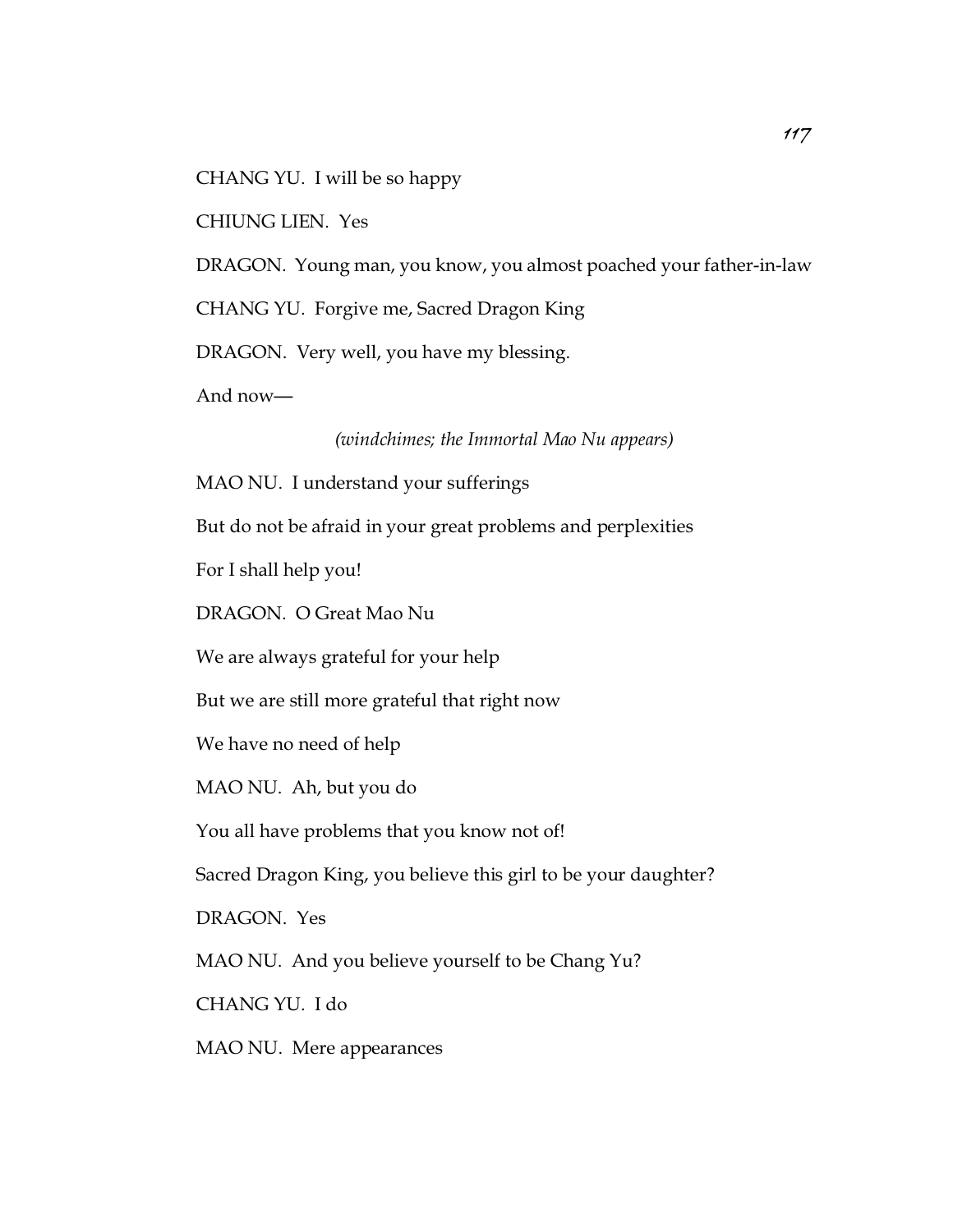ALL. What!! Hubbub hubbub!

SEA TURTLE. Not at all

MAO NU. I shall explain

Once in the Time of the Jasper Pool`

A Golden Page and a Green Jade Maiden

Two spirits in the realm of the Immortals, dared

To fall in love. As punishment it was decreed

They should be born into this world of sand

*(soft windchimes, and the lights change)*

And today it is done:

The Golden Page is born a boy into the Chao-Chou family Chang She into the family of the mighty King who rules the Sunrise Sea

*(as she speaks, a woman carrying a baby passes across the stage)* The Sacred Dragon.

Now, let a few years pass

They grow: He into a handsome scholar

She, the loveliest of girls

Soon they will meet and in the torment of a mortal love atone

And now they have and are forgiven

I am the Immortal Mao Nu

DRAGON. Then Chiung Lien is not my daughter?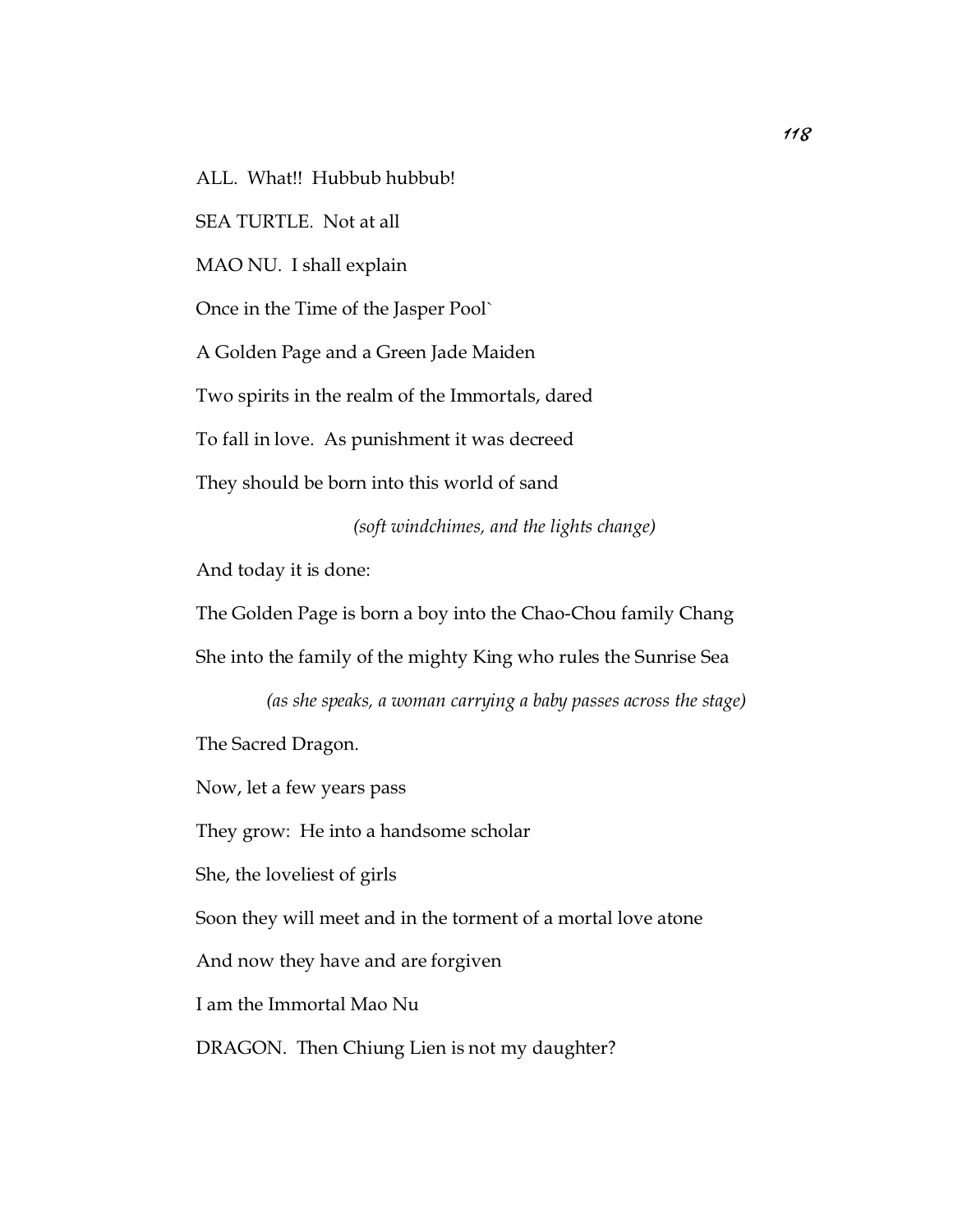MAO NU. No

DRAGON. Or he my son-in-law?

MAO NU. It was the will of the Immortals

CHIUNG LIEN. But great Mao Nu, we were going to be happy

MAO NU. Happiness comes and happiness goes

It does not matter in the long years of eternity

*(taking their hands; very tenderly)*

Now come, Chang Yu, and come, Chiung Lien

You are not who you thought you were

We must return unto the realm of the Immortals

Where all your sad existence on this world

Will be forgotten as a dream

And vanish

Say farewell to each other in these earthly forms you loved

And then I will return you to yourselves

*(a strange soft music begins)*

CHIUNG LIEN. Then I never was Chiung Lien or you Chang Yu CHANG YU. No. And yet, Chiung Lien, I loved you CHIUNG LIEN. Yes. And I loved you.

*(they begin to vanish)*

CHANG YU. Farewell, you world of bitter dust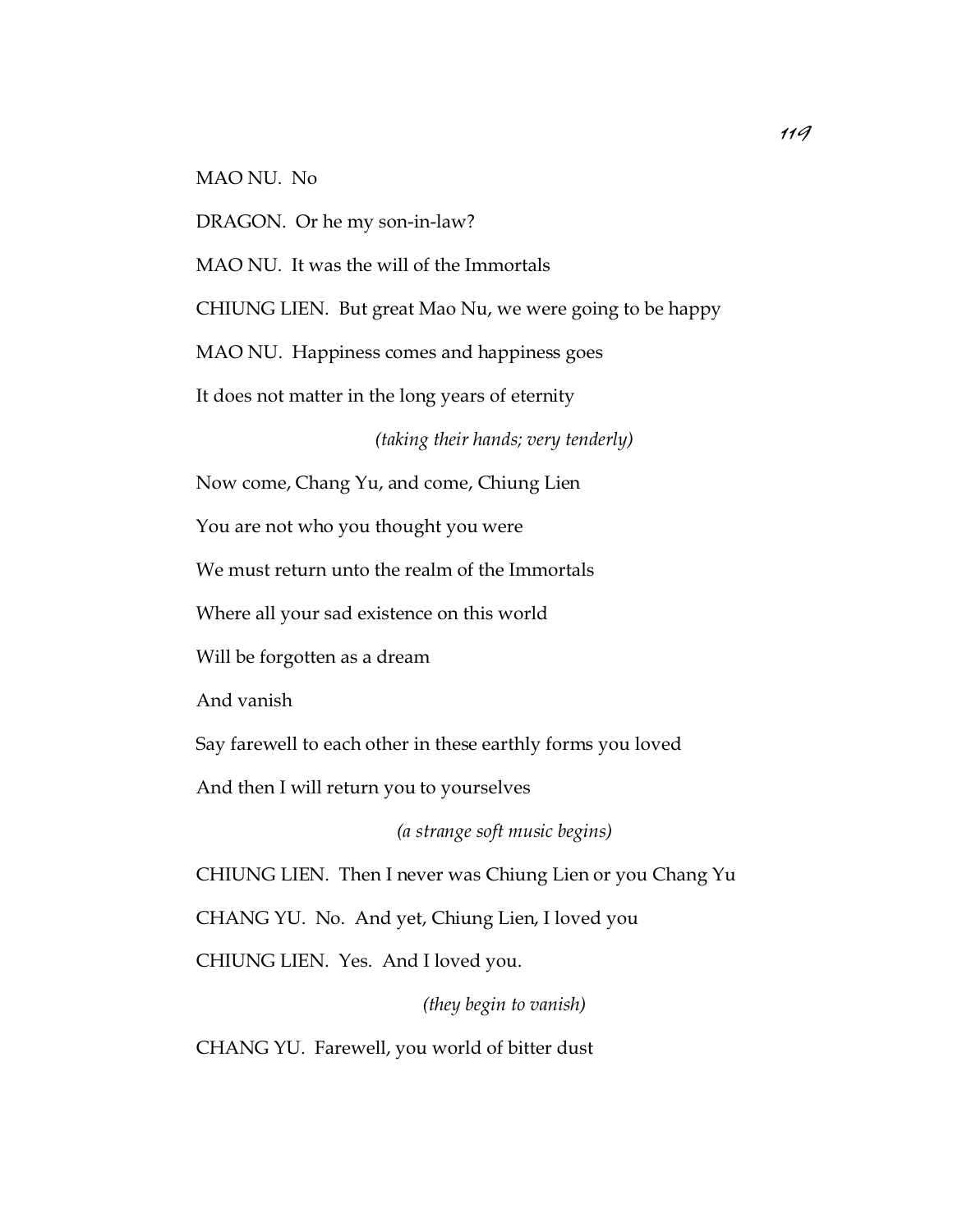### CHIUNG LIEN. And the endless salt-stained Sea

BOTH. Farewell

*(they all have faded; the music goes on for a few more seconds; for an instant strange fluorescent fish become visible and then slowly vanish)*

*(then even the music is gone)*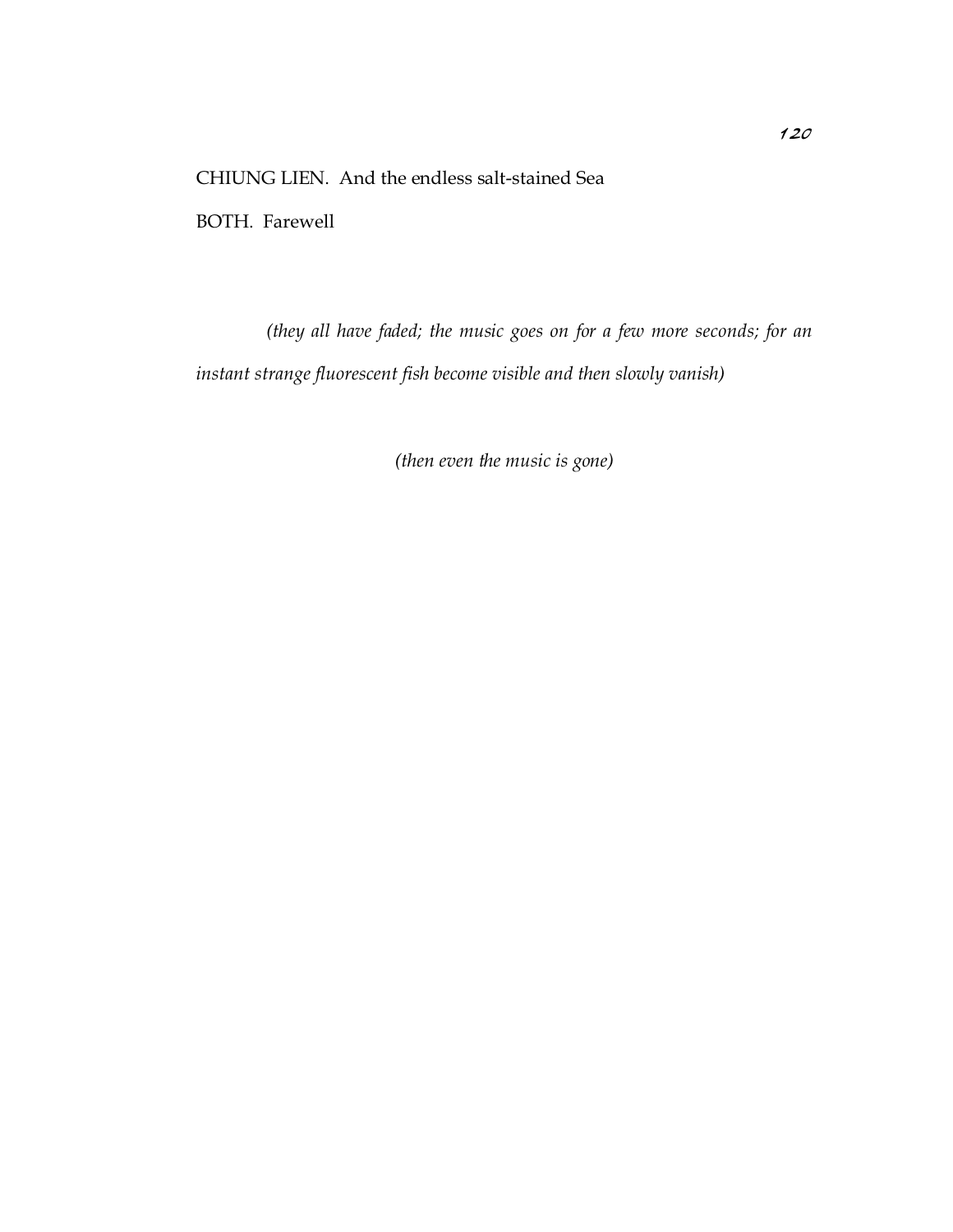*or Cinderell*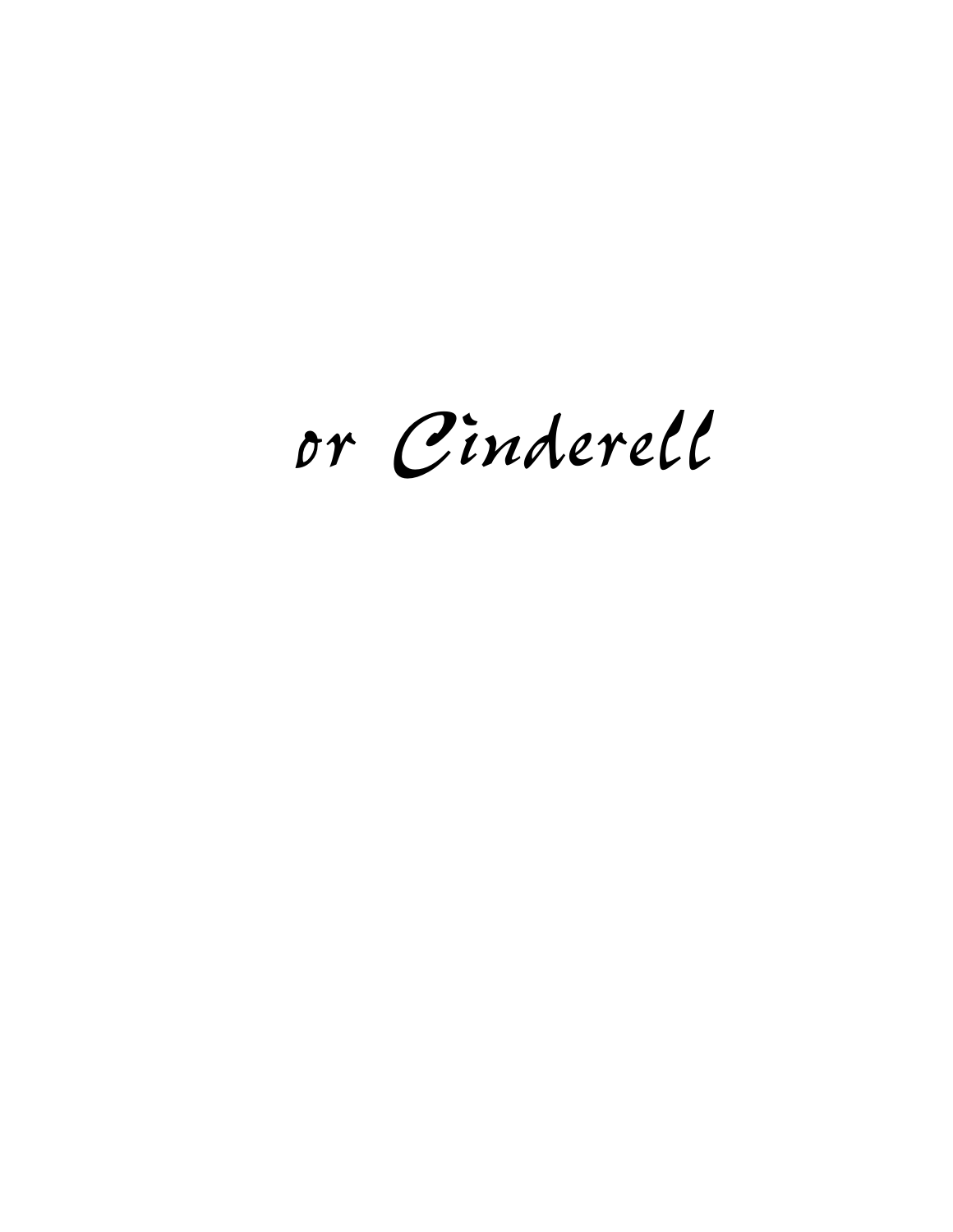*This is a play for dancers and for puppets of various sizes. In general, the bigger the event the smaller the puppets, but there's no need to be consistent.*

*Use the dance to expand the text. Think inside out and upside down and sideways. Let it breathe like magic.*

*A harp and woodblocks and silences that flutter in the night.*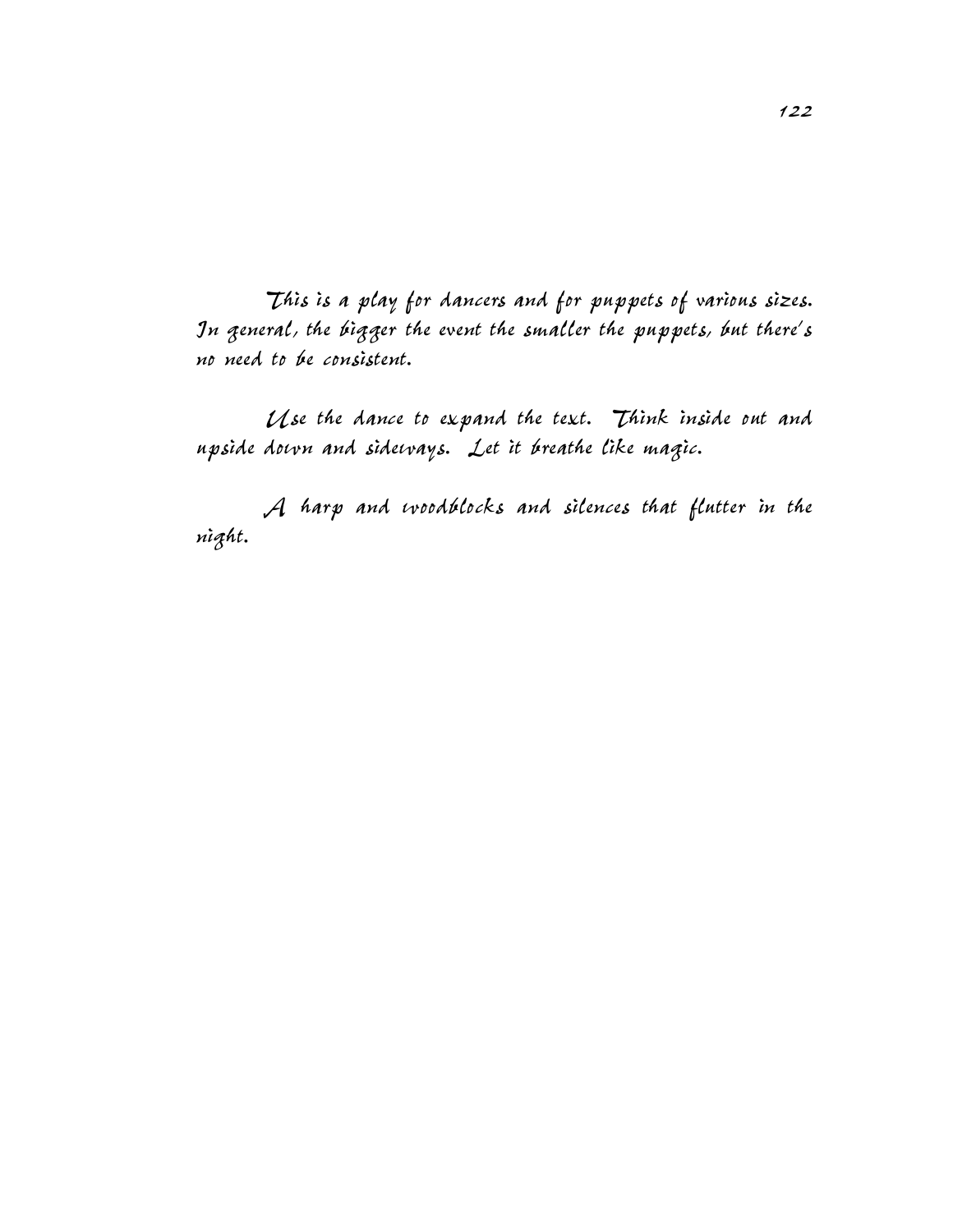*THE STORYTELLER. I heard this story a long time ago And I'm not sure how much of it I still remember, But I'll try to tell you as much as I can. It's a Scandinavian version of Cinderella, called*

*(ASKUNGA)*

#### *Askunga*

*And for the first half of the story, Up to where ours ends in happily ever after, It's pretty much the same, except Where ours has a Fairy Godmother to help Askunga*

*There was a Magic Ermine, small and clever With white white coat and a black tipped tail*

*And when she came back from the Ball, the Ermine looked at her*

*And said*

*ERMINE. Now, have I served you faithfully and well? ASKUNGA. Of course you have, why— ERMINE. Accomplished every purpose, answered every need?*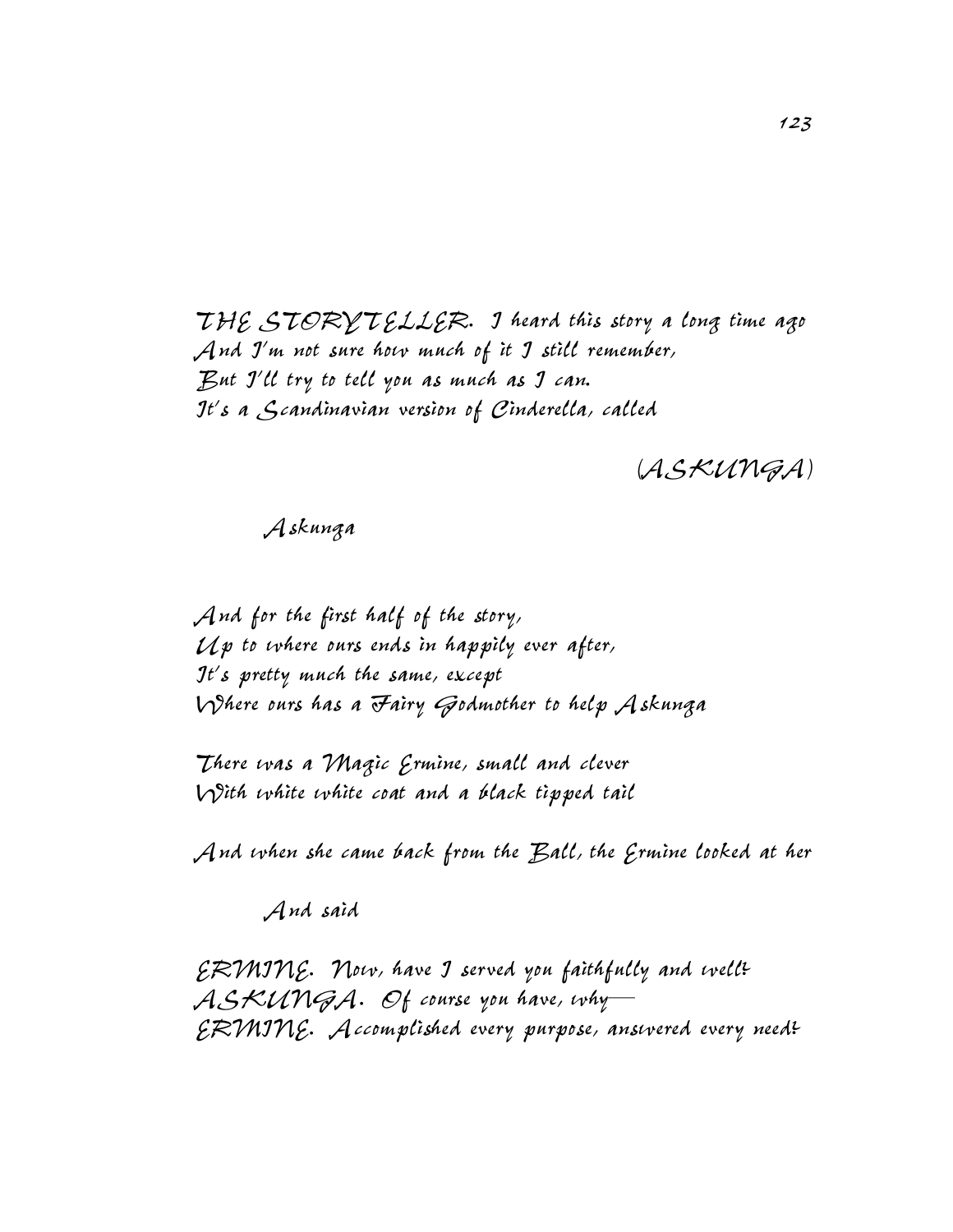*ASKUNGA. You have ERMINE. Then help me now as I helped you ASKUNGA. Whatever I can— (THE DAGGER)* 

*THE STORYTELLER. And he handed her a dagger ERMINE. Cut out my heart ASKUNGA. But— ERMINE. Please! ASKUNGA. I can't— ERMINE. Quickly! THE STORYTELLER. And she took the dagger And stabbed him in the heart*

*(THE PLUNGE)* 

*(THE PLUNGE)* 

*(THE PLUNGE)*

*The blood spurted out and splattered his white white coat She cut open his chest And saw the beating heart*

*(THE HEART)*

*And cut and pulled it out And held it in her hand*

*And he lay dead*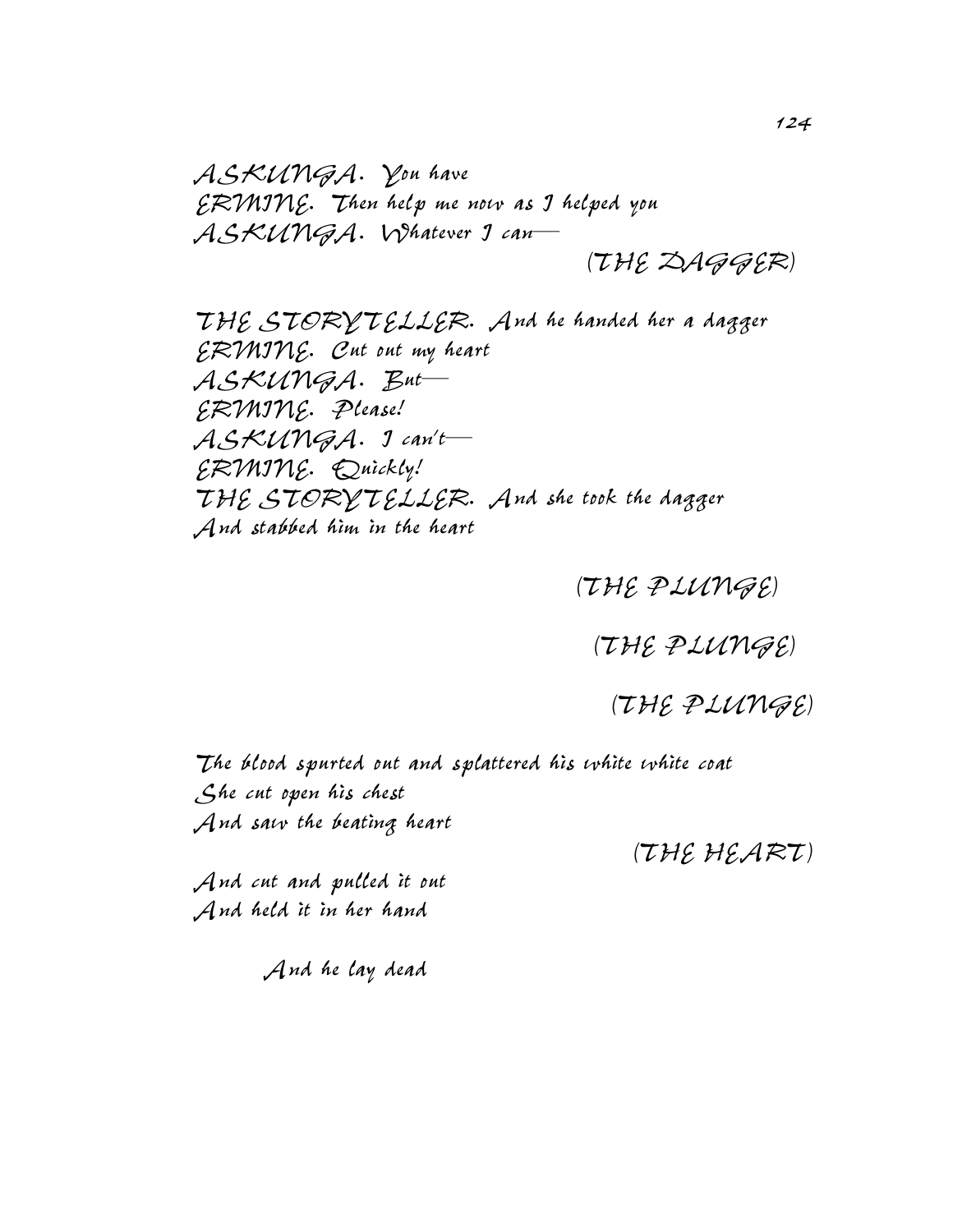*So the Prince married Askunga And they had a little child And there came a great sailing ship To take them back to the Prince's land of Norrland But when they were about to leave One of Askunga's sisters came to her on the pier and said*

*SISTER. Dear Sister, I have been cruel to you Stone to your weakness, iron to your tears Will you forgive me? ASKUNGA. I forgive you SISTER. Sweetness for sorrow, softness for scorn, Healing for harm With all your will With all your heart? ASKUNGA. I do SISTER. Then take me with you To your Prince's land of Norrland To be your poorest maid, your drearest drudge Your slightest servant All to help you.*

*THE STORYTELLER. And so she came with her on board the ship*

*(THE SHIP)*

*Now this sister, and her name was Ylleste, She was a troll-kenny wight Crafty in crookedness And when the boat was far from land*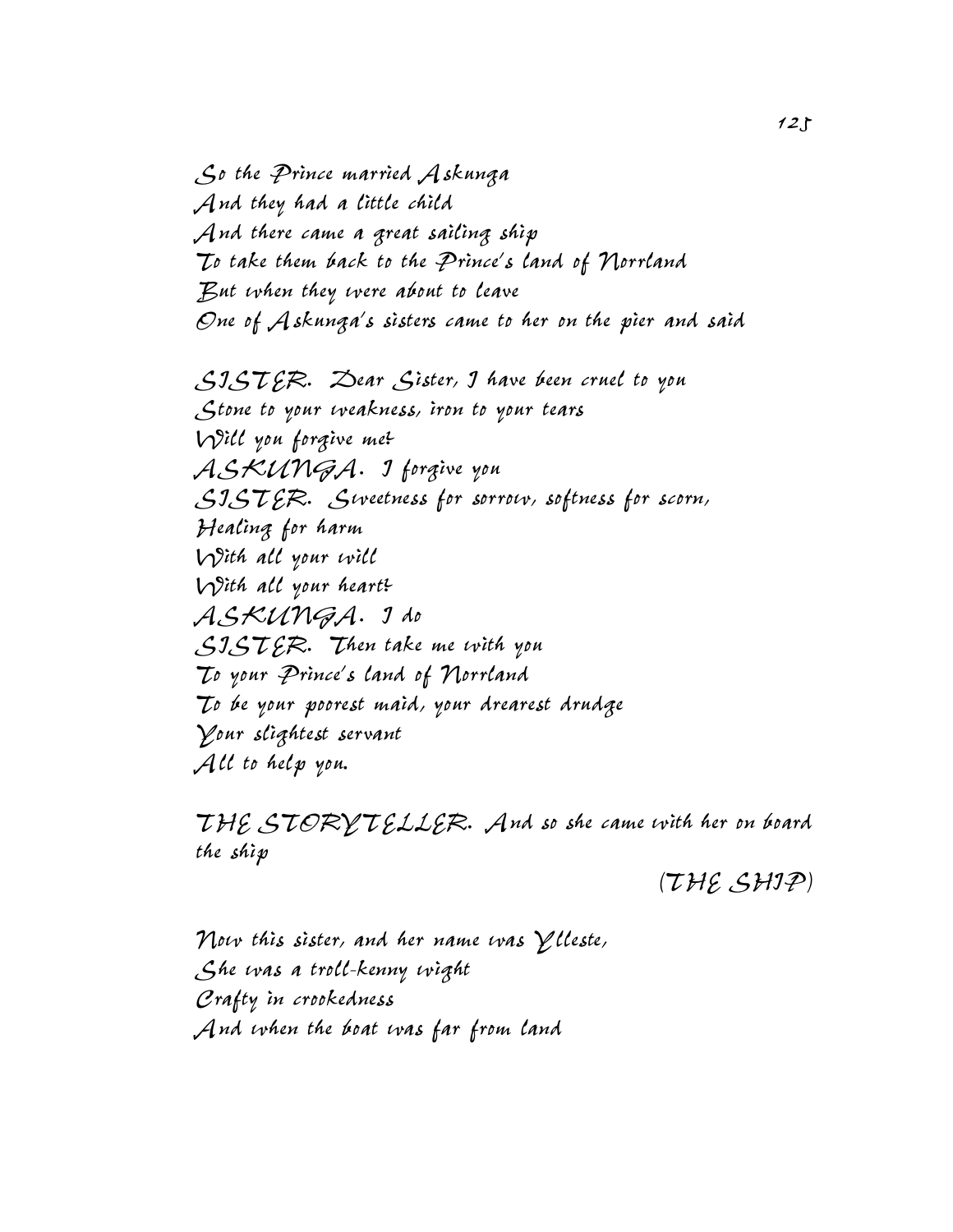*She went down to the bottom of the boat And lit* 

*(CANDLE)*

*three* 

*(CANDLE)*

*candles*

*(CANDLE)*

*And she took of Bloodroot and Snakewort and Monkshood Feverwort, Deathcup, and Aconite*

*And puffed them in the flames*

*(THREE PUFFS, THREE COLORS)*

*And the chamber was filled with the chokestench of the herbs*

*And she called out*

*YLLESTE. Askunga! Come to me, Askunga!*

*(ASKUNGA)*

*THE STORYTELLER. And Askunga came*

*And Ylleste spoke three words And lightning shook the ship The deck lurched, wood groaned She made a sign*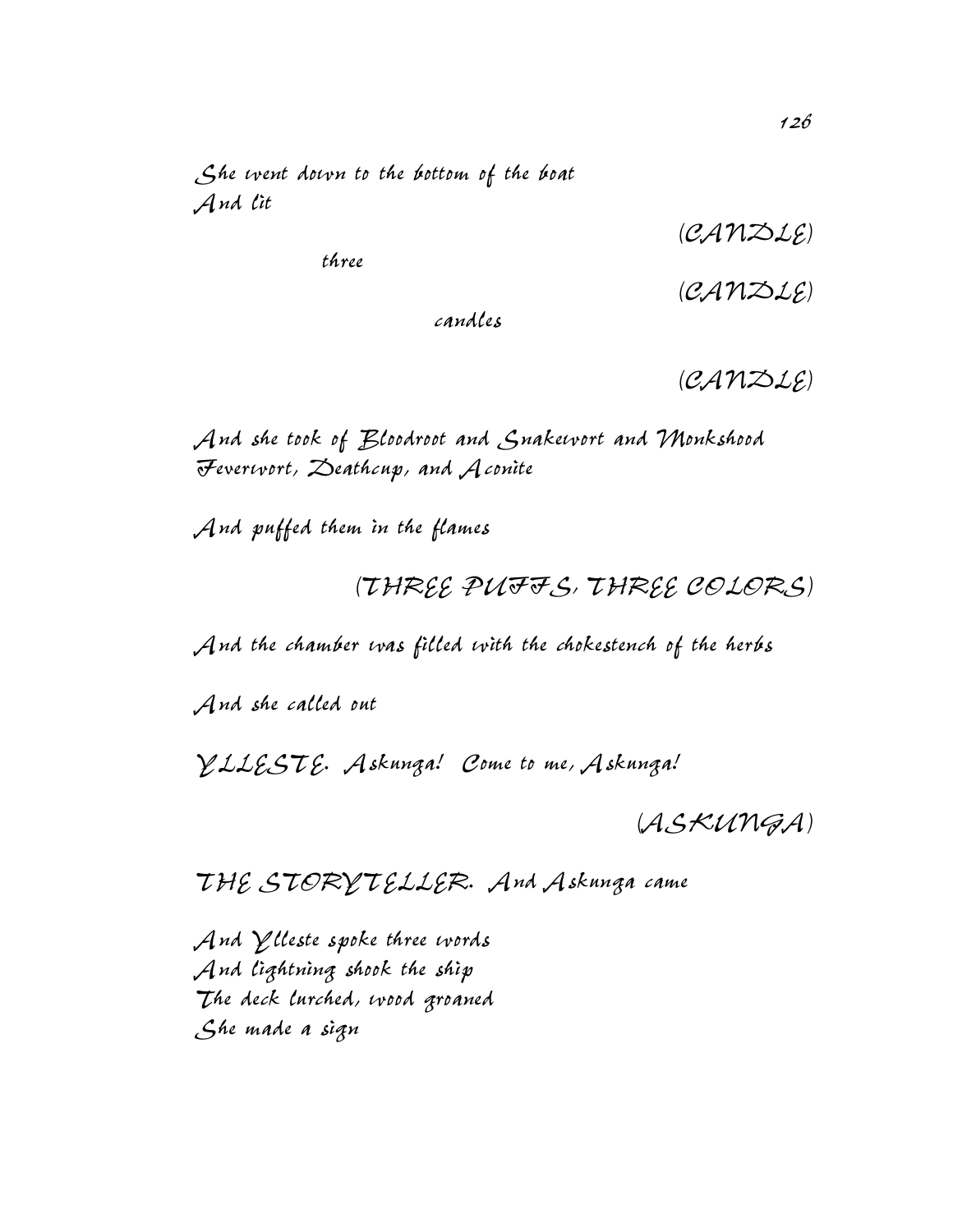### *(SCREAMS VISIBLE)*

*And Askunga was become screaming wet and twisting*

## *(SCREAMSERPENT)*

*A dripping horror of the Sea*

*The water rose Ylleste spoke a word The hull opened up Crash of Water, shower of Fire, Waveburst and Thunderrush Water swirled around her and washed Askunga*

*Out into the Sea*

*And the hull closed up behind her*

*And when Askunga was gone Ylleste took a mirror and looked at herself And she looked so like Askunga That only a Soulseer could tell the foul one from the fair*

*And so she came up from the bottom of the ship (YLLESTE AND THE PRINCE) And she laughed with the Prince and slept with him And took Askunga's baby And no one knew that she was not Askunga But the baby cried and cried*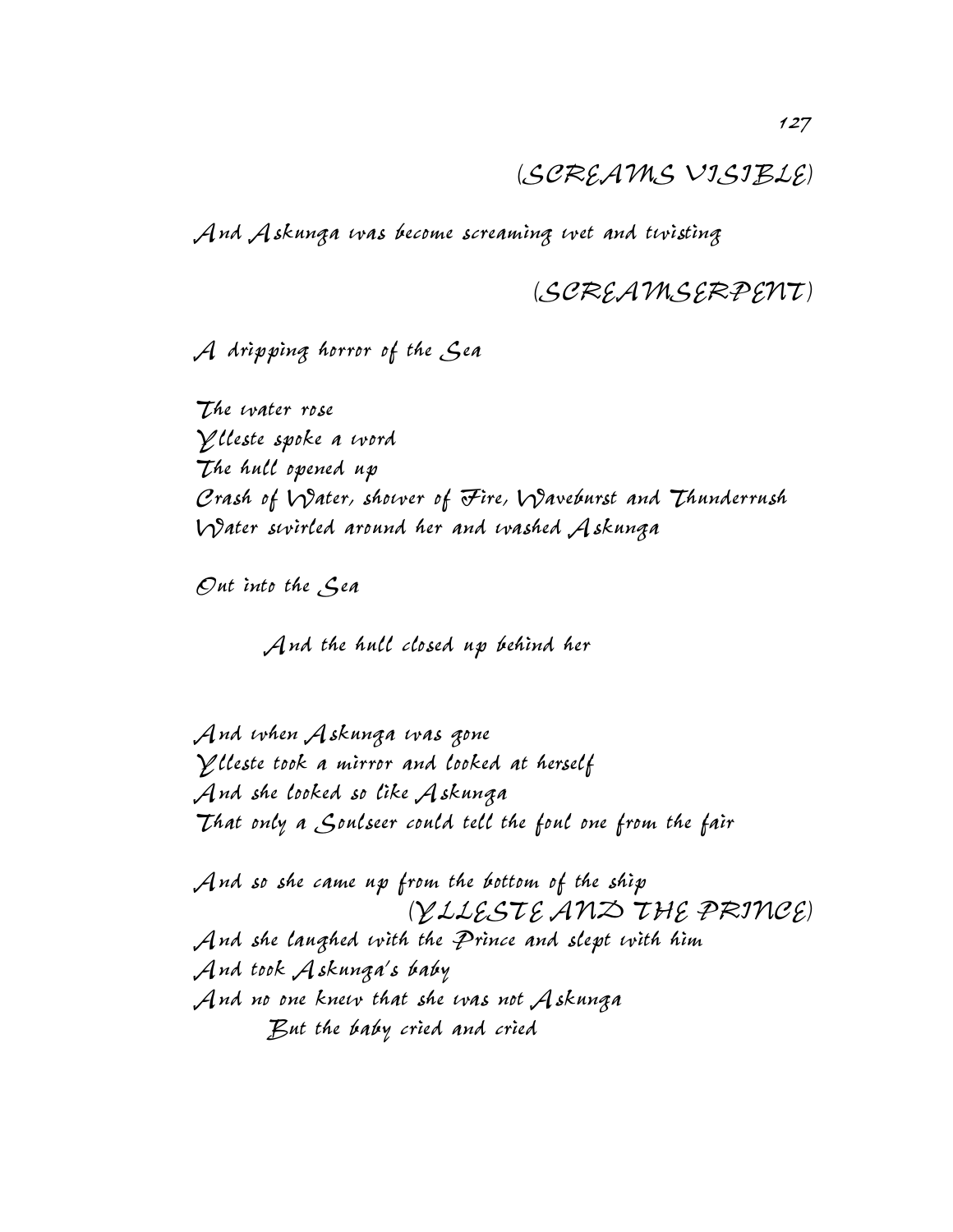*And Askunga's little dog whined through the night*

*And they came to the Prince's town And all joy shriveled up from the land of Norrland The people complained under the false Askunga The Prince was without rest And the baby cried alone in the high Tower And the little dog whined through the night*

*And Winter came And the dark nights ate into the day The wind had bitter teeth And the foam Sea crashed against the Tower*

*One night*

*As the Prince sat lonely in his Chamber He heard a scratching at the door And when he opened it It was Askunga's little dog And the dog looked up at him and Spoke with human speech*

*THE LITTLE DOG. Three more nights, and Askunga will return*

*THE STORYTELLER. And ran away*

*And on the next night,*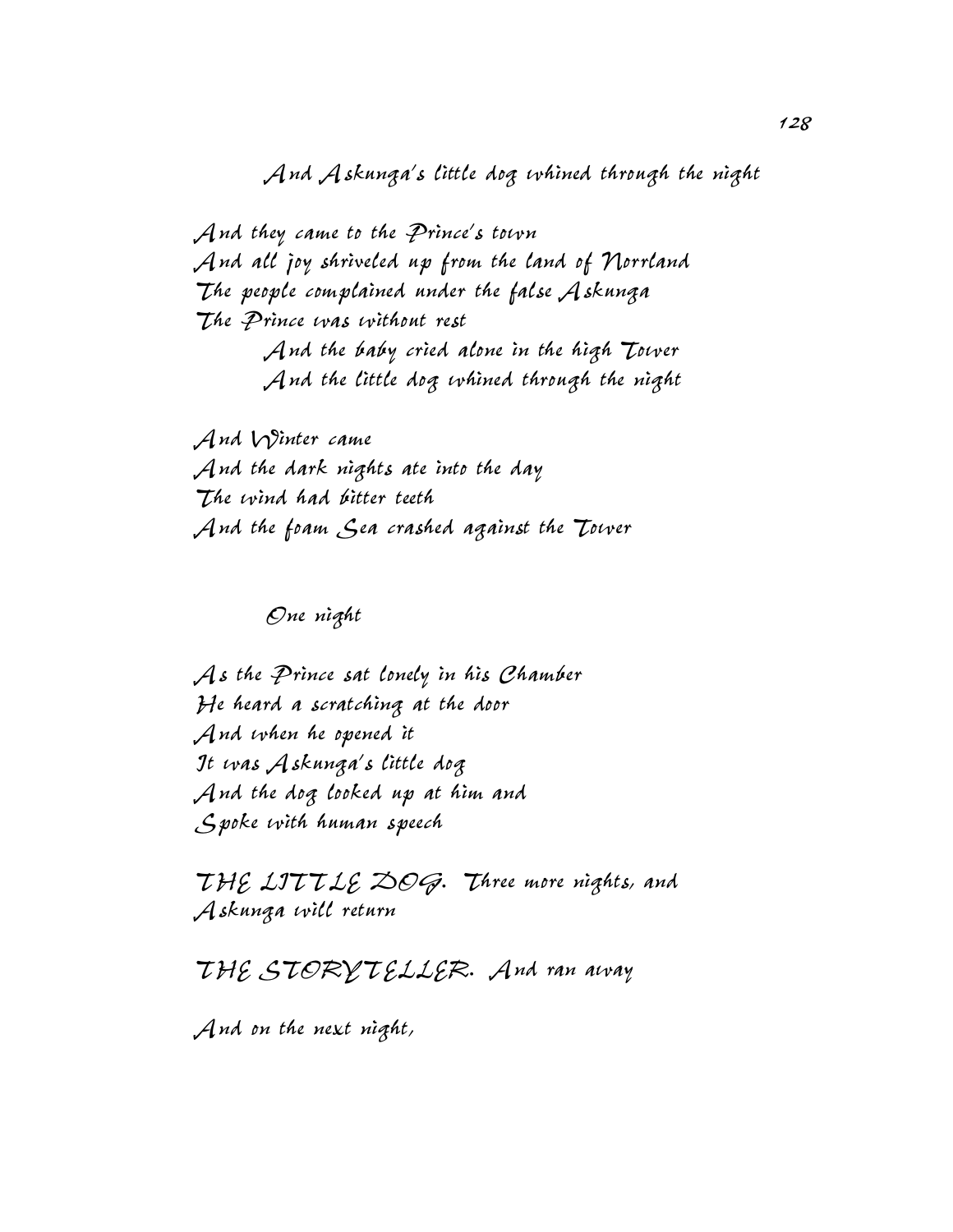*He heard a scratching at the door And when he opened it It was Askunga's little dog And the dog looked up at him and spoke*

*THE LITTLE DOG. Two more nights, and Askunga will return*

### *THE STORYTELLER. And ran away*

*And on the next night, He heard a scratching at the door And when he opened it It was Askunga's little dog And the dog looked up at him and spoke*

*THE LITTLE DOG. Prepare three basins One of milk And one of wine And one of the blood of newborn doves*

*THE STORYTELLER. And he prepared the basins One of milk And one of wine And one of the blood of newborn doves*

*And the little dog looked up at him in the doorway And barked for him to follow*

*So the Prince took up the basins*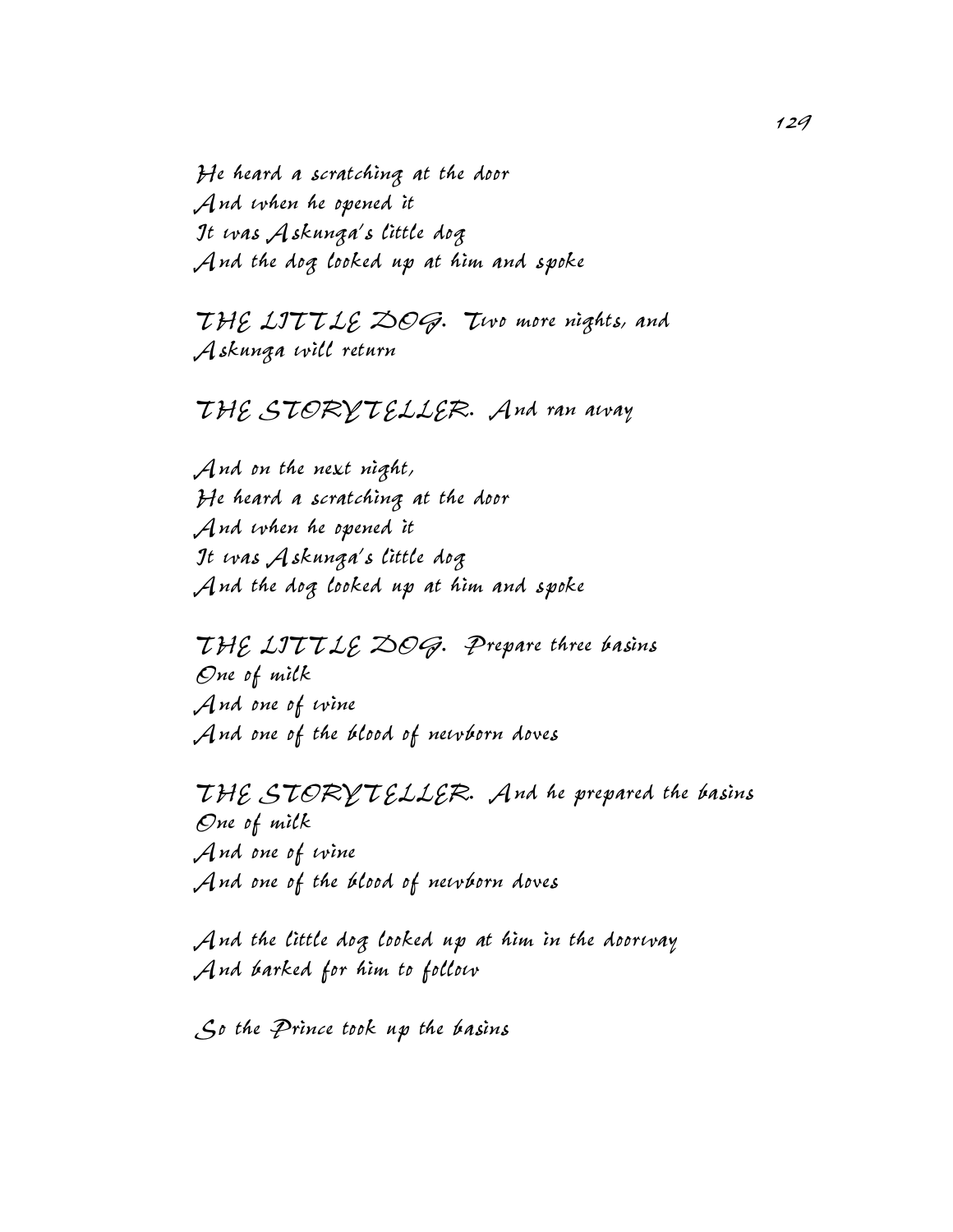#### *And followed*

*And the little dog led through twists and windings (WALLS STONE)*

*Corridors of stone Through dungeon passageways and hidden stairs*

*Higher and higher they climbed*

*(AND WALLS)*

*Up curves and spirals and mossy steps And finally they came to the top of the high Tower Where Askunga's baby cried and cried Above the Sea*

*And the Prince set up the three basins And they waited And the morning came (THE SUN) They waited (STILLNESS) The Sun blazed high and the noontime came They waited The Wind stopped still and the Sea grew calm in the afternoon They waited And slowly Endlessly Slowly Like an inchworm descending by its thread The Sun slipped down into the Sea*

*They waited*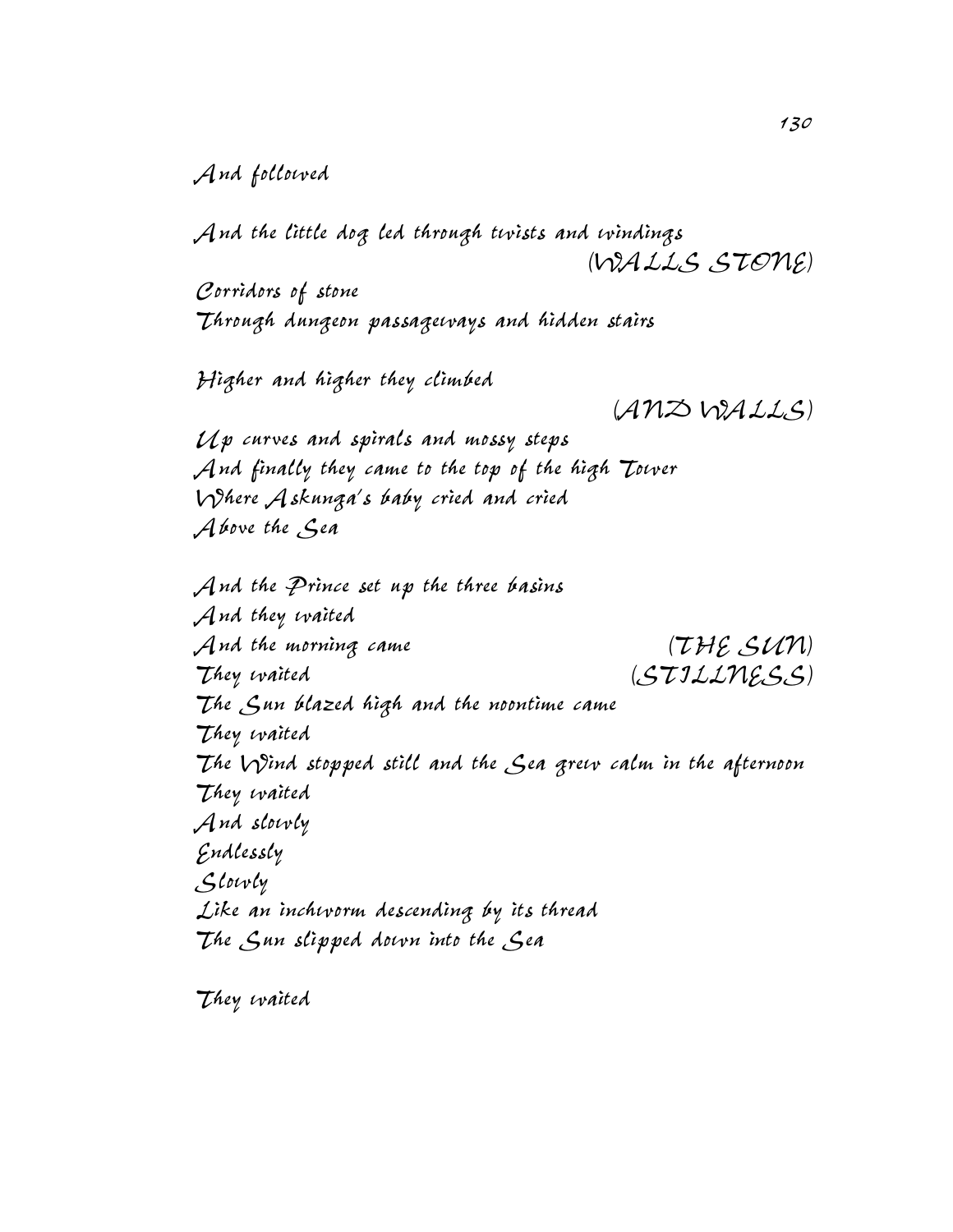*And It Was*

*Night*

# *(A GREAT BREATH)*

*The room was dark The Prince lit a candle The little dog began to whine*

*And there was a sound like something coming up the stairs*

*And the moon rose up And the Sea rose up like a great breath A gust blew out the candle*

*And there was a sound like something coming up the stairs*

*(THE RED MOON)*

*And a sound like something It began to rain Lightning Waves pounding on the Tower Flamecrash and thunderhammer Closer Waveshudder cloudswirl Twist sky and splitshatter*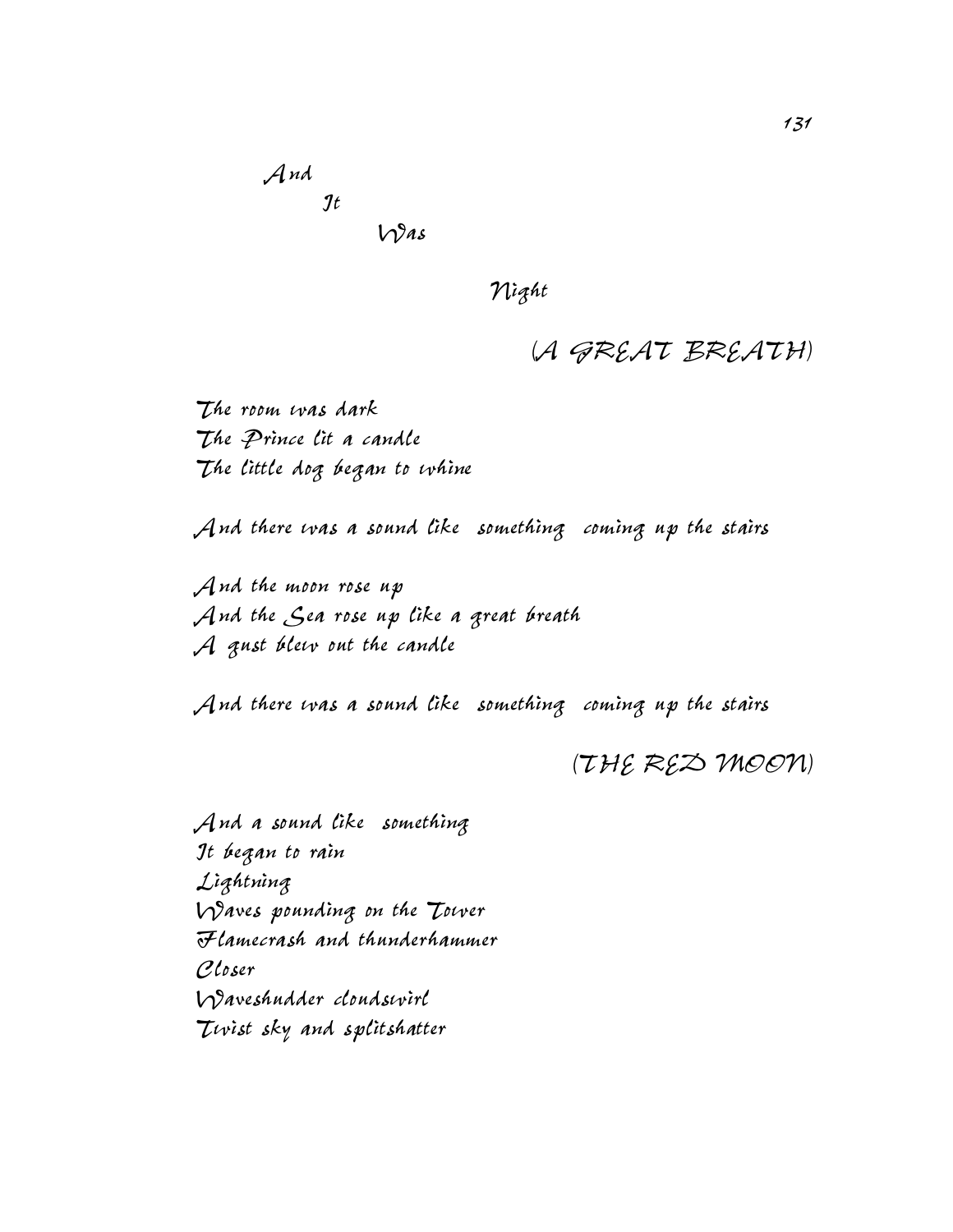*Wavescrash burst against the Tower The water rushed up the stairs The water surged, smashed against the door The door bulged, groaned The water heaved And suddenly the door burst from its hinges (THE DOOR) Foam like old lace spilled across the floor And into the room writhed a thing with coils and fangs*

*The Prince stepped back The horror coiled around him He could not breathe, pulled, shuddered, fell Into the basin filled with milk The horror screamed, pulled back*

*And its green skin peeled away to black*

*Then it was on him, worse than before Wrapping, coiling, squeezing at his breath Twisting at his neck Staggering he managed Fell Fell together into the basin fell filled with wine The horror twisted, screamed, let go*

*And slowly its black skin peeled away To bloody flesh*

*Then bleeding, writhing, it came at him again It opened its great mouth*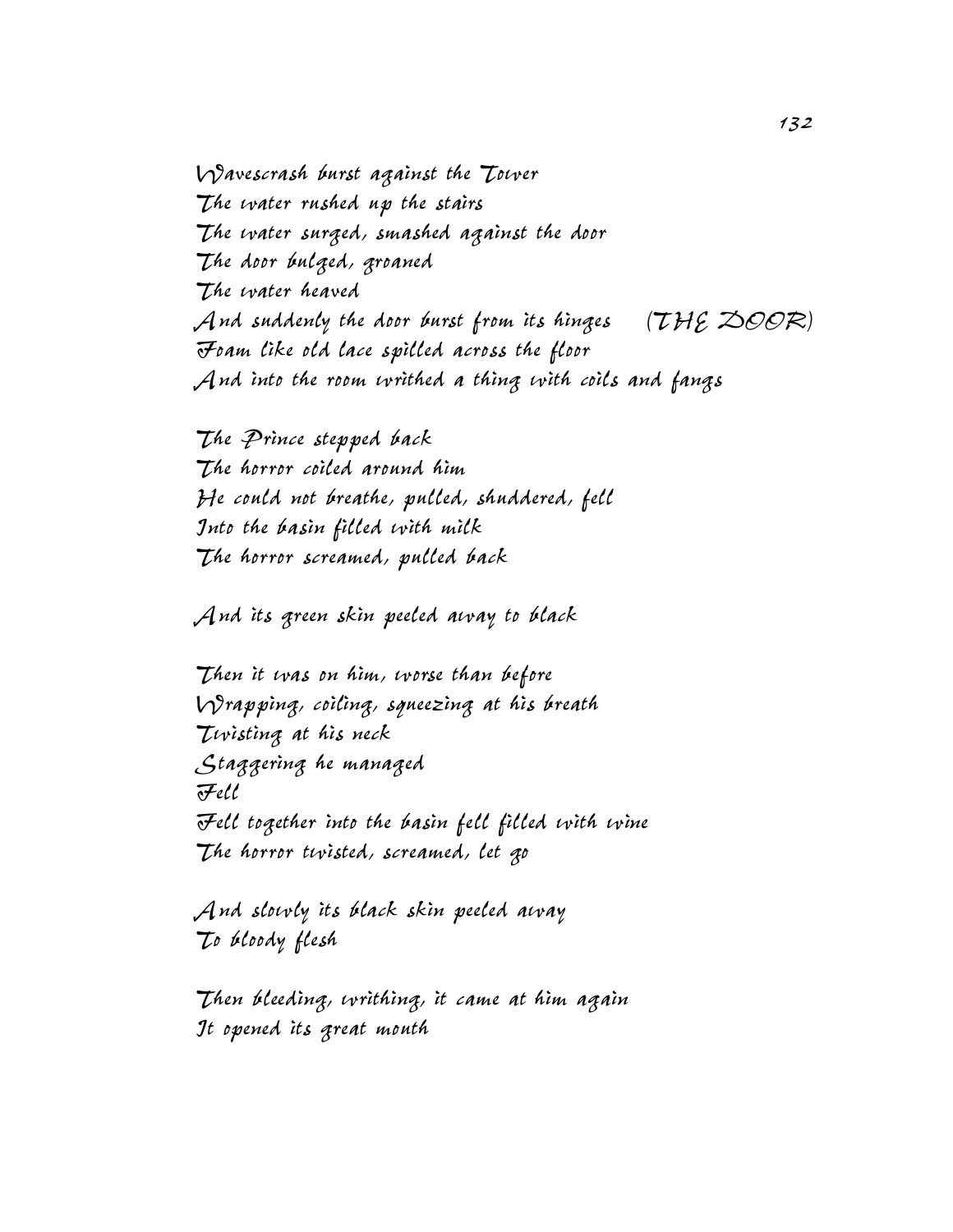*And the huge fangs green with slime Reached for his throat As they fell*

*fell* 

# *falling*

*Into the blood of newborn doves*

*And then*

*But that is all that I remember*

*(THEY STAND FROZEN*

*fell*

 *AS THE LIGHTS*

*FADE)*